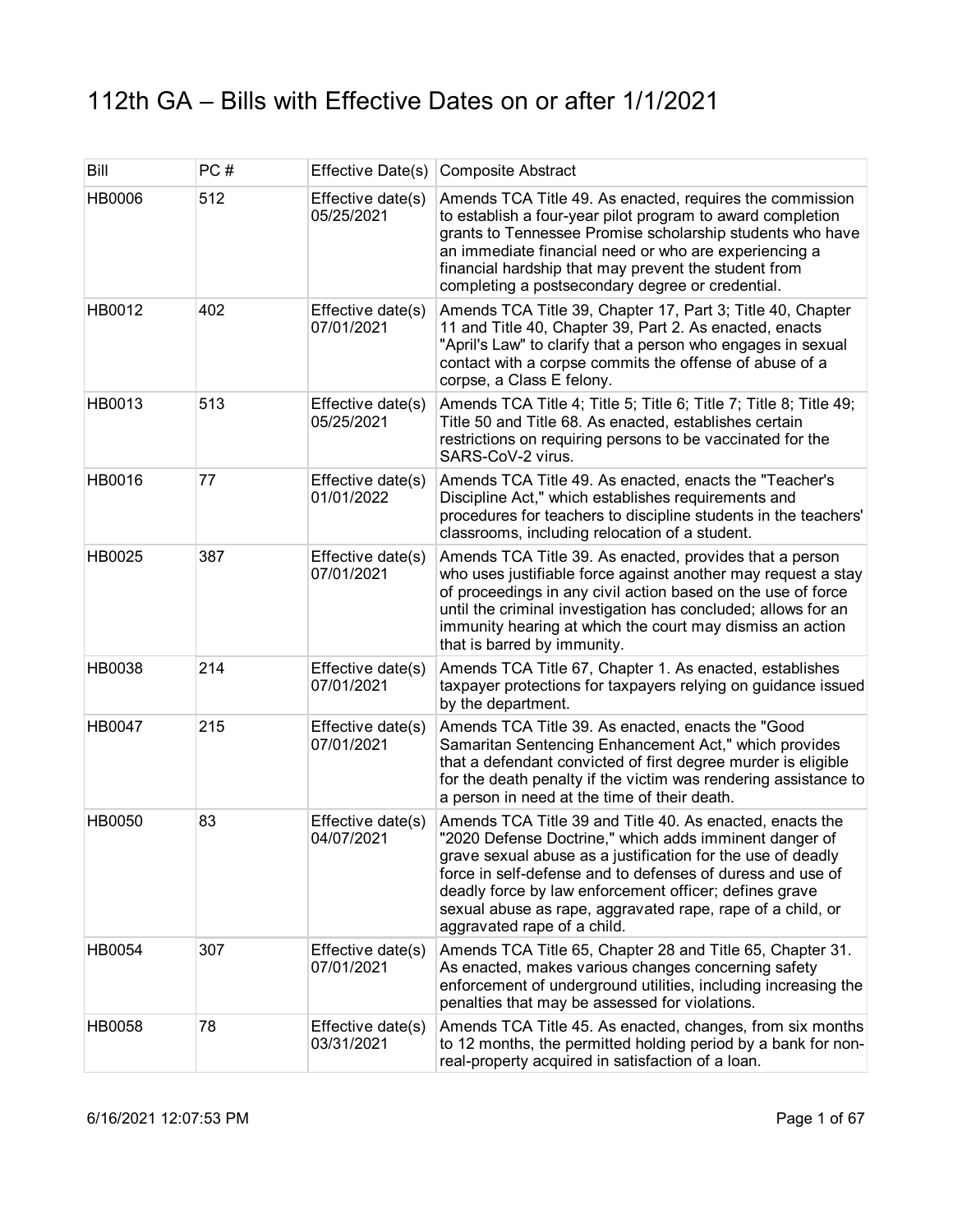| HB0072        | 282 | Effective date(s)<br>04/30/2021                | Amends TCA Title 40, Chapter 28, Part 1; Title 40, Chapter<br>35, Part 5 and Section 41-21-227(i). As enacted, creates<br>process by which the commissioner of correction may certify<br>as eligible for parole certain chronically debilitated or<br>incapacitated inmates; clarifies that medical conditions for<br>which an inmate may be granted a furlough by the<br>commissioner of correction must be chronically debilitating or<br>incapacitating.                                                                                                                                                      |
|---------------|-----|------------------------------------------------|------------------------------------------------------------------------------------------------------------------------------------------------------------------------------------------------------------------------------------------------------------------------------------------------------------------------------------------------------------------------------------------------------------------------------------------------------------------------------------------------------------------------------------------------------------------------------------------------------------------|
| HB0074        | 490 | Effective date(s)<br>05/24/2021                | Amends TCA Section 49-1-614. As enacted, revises various<br>provisions regarding the achievement school district.                                                                                                                                                                                                                                                                                                                                                                                                                                                                                                |
| HB0076        | 172 | Effective date(s)<br>04/20/2021                | Amends TCA Section 9-4-301. As enacted, authorizes a<br>department, institution, office, or agency of the state to enter<br>into an agreement with a third party to collect state funds on<br>its behalf under which the third party is permitted to deduct<br>its service fee from the funds collected prior to deposit when<br>such agreement is approved in accordance with present law<br>governing procurement; requires the chief procurement<br>officer to file an annual report listing such approved contracts<br>with the chairs of the finance, ways and means committees<br>of the house and senate. |
| <b>HB0077</b> | 283 | Effective date(s)<br>04/30/2021                | Amends TCA Section 45-2-601. As enacted, authorizes a<br>state bank to request from the commissioner a waiver or<br>modification of certain terms and conditions applicable to a<br>national bank; authorizes a state bank to request from the<br>commissioner authority to exercise certain incidental powers<br>or engage in certain incidental activities; requires<br>commissioner to publish a summary of applications made for<br>waiver, modification, or authorization.                                                                                                                                  |
| HB0079        | 403 | Effective date(s)<br>05/12/2021                | Amends TCA Section 4-5-325 and Section 63-1-144. As<br>enacted, revises provisions governing payment of expenses<br>incurred during proceedings related to contested cases.                                                                                                                                                                                                                                                                                                                                                                                                                                      |
| HB0082        | 284 | Effective date(s)<br>07/01/2021                | Amends TCA Title 8, Chapter 33. As enacted, establishes<br>state employment protections for members of the national<br>guard, state guard, and civil air patrol called to active state<br>duty equivalent to the federal Uniformed Services<br>Employment and Reemployment Rights Act of 1994<br>(USERRA) for members of the national guard called to<br>federal active service.                                                                                                                                                                                                                                 |
| HB0083        | 216 | Effective date(s)<br>04/22/2021;<br>07/01/2021 | Amends TCA Title 49, Chapter 4, Part 10. As enacted,<br>extends eligibility for tuition reimbursement provided to<br>members of the Tennessee national guard under the<br>STRONG Act of 2017 to include technical certificates and<br>diplomas and certain graduate programs; extends, from June<br>30, 2021, to June 30, 2025, the date on which the act will be<br>repealed.                                                                                                                                                                                                                                   |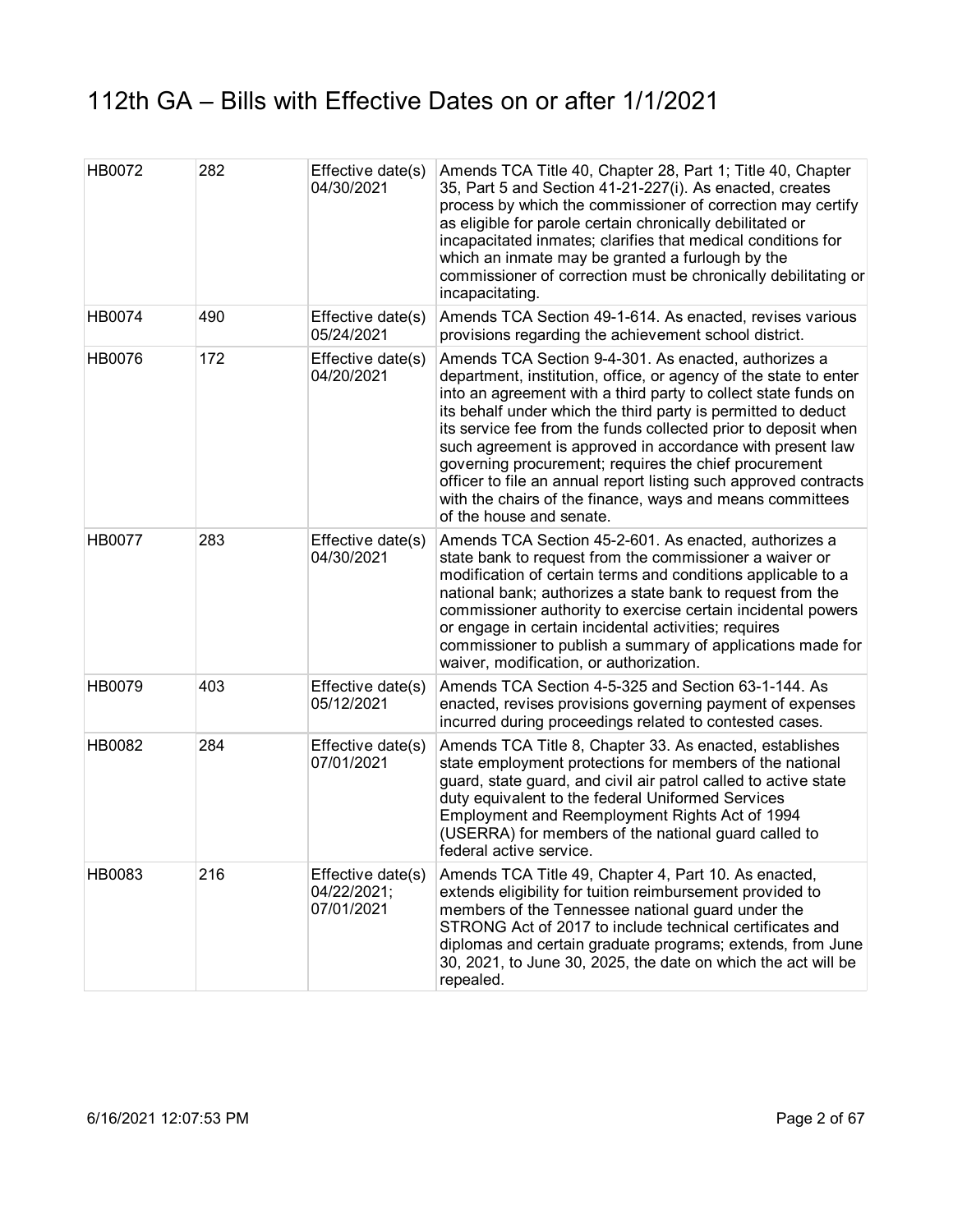| HB0084 | 217 | Effective date(s)<br>04/22/2021                | Amends TCA Section 67-1-1429. As enacted, tolls the<br>statute of limitations for collection of taxes upon the<br>imposition of a bankruptcy stay or upon the filing of a<br>probate, receivership, or assignment for benefit of creditors<br>proceeding; permits statute of limitations to begin running 30<br>days after the stay is lifted or the proceeding prohibiting<br>collection ends.                                                                                                                                    |
|--------|-----|------------------------------------------------|------------------------------------------------------------------------------------------------------------------------------------------------------------------------------------------------------------------------------------------------------------------------------------------------------------------------------------------------------------------------------------------------------------------------------------------------------------------------------------------------------------------------------------|
| HB0085 | 285 | Effective date(s)<br>04/30/2021                | Amends TCA Title 67; Chapter 72 of the Public Acts of 2011;<br>Chapter 157 of the Public Acts of 2019; Chapter 193 of the<br>Public Acts of 2017; Chapter 273 of the Public Acts of 2015;<br>Chapter 480 of the Public Acts of 2013; Chapter 530 of the<br>Public Acts of 2009 and Chapter 602 of the Public Acts of<br>2007. As enacted, deletes streamlined sales tax provisions<br>first enacted by Chapter 602 of the Public Acts of 2007 and<br>the implementation of which have been delayed with<br>subsequent legislation. |
| HB0086 | 218 | Effective date(s)<br>04/22/2021;<br>07/01/2021 | Amends TCA Title 55, Chapter 4. As enacted, reduces the<br>lower gross weight threshold for freight vehicles that are<br>required to pay the registration tax of \$1,019 from 56,000<br>pounds to 55,000 pounds; removes authority for nonresidents<br>to apply directly to department of revenue for off-highway<br>vehicle permits; authorizes issuance of decals instead of new<br>plates upon expiration of special purpose plates for<br>manufacturers, dealers, transporters, and nonprofit<br>organizations.                |
| HB0087 | 219 | Effective date(s)<br>04/22/2021                | Amends TCA Title 39, Chapter 17, Part 13; Title 55, Chapter<br>50, Part 3 and Title 55, Chapter 50, Part 4. As enacted,<br>changes the formatting requirements for credentials issued<br>by the department.                                                                                                                                                                                                                                                                                                                        |
| HB0088 | 220 | Effective date(s)<br>04/22/2021;<br>07/01/2021 | Amends TCA Title 55, Chapter 10. As enacted, changes the<br>criteria that a private entity must meet to conduct driver<br>education courses and community education courses.                                                                                                                                                                                                                                                                                                                                                       |
| HB0091 | 79  | Effective date(s)<br>03/31/2021                | Amends TCA Title 68, Chapter 221, Part 12. As enacted,<br>increases from 20 to 30 years the amount of time within<br>which loans from the drinking water revolving loan fund must<br>be amortized; increases from 30 to 40 years the time within<br>which such loans must be amortized when made to<br>disadvantaged communities.                                                                                                                                                                                                  |
| HB0092 | 221 | Effective date(s)<br>07/01/2021                | Amends TCA Section 54-5-853. As enacted, authorizes the<br>department of transportation to notify by electronic<br>transmission, owners of utility facilities that occupy rights-of-<br>way of any highway on which construction related to the<br>relocation of a utility facility is proposed.                                                                                                                                                                                                                                   |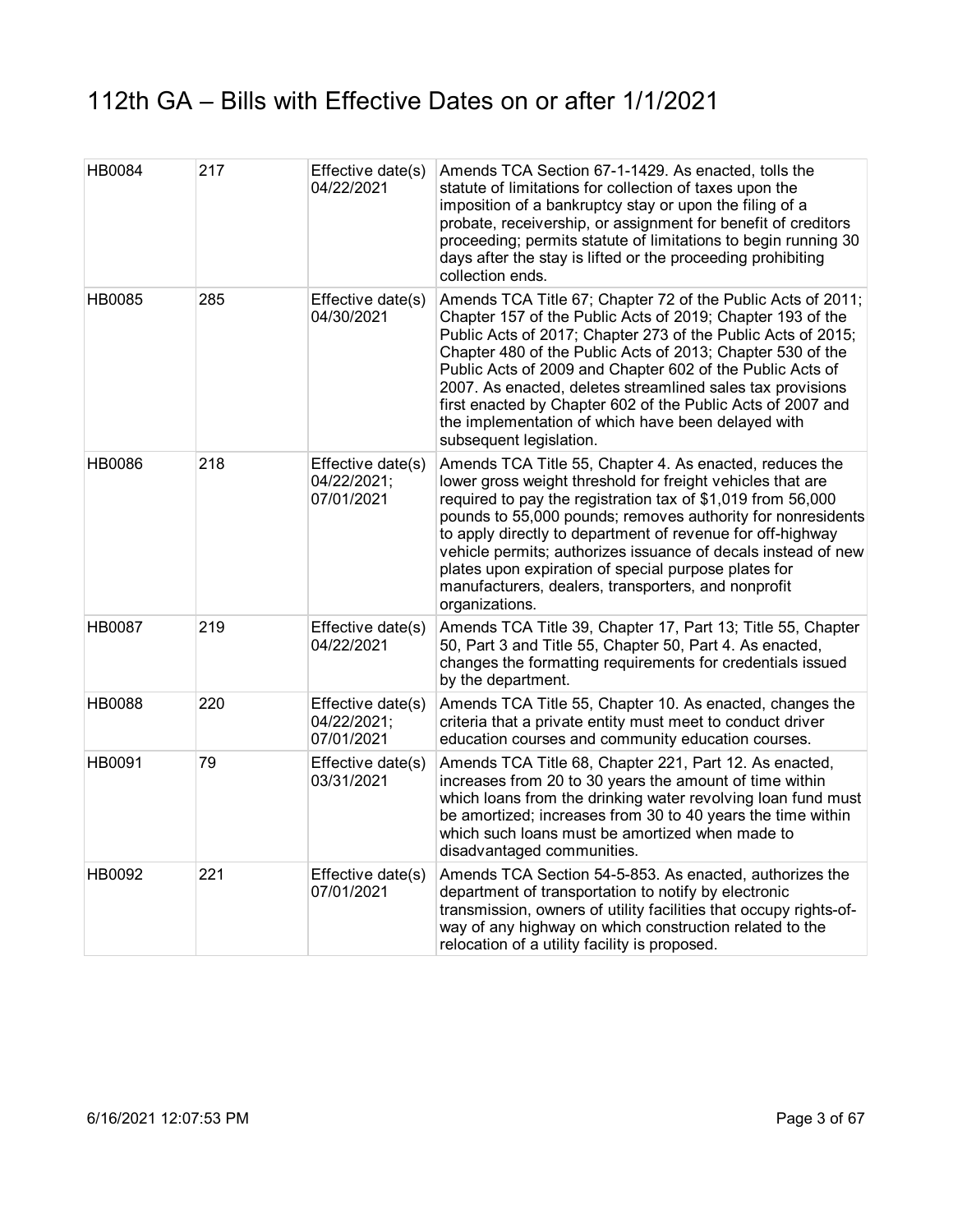| <b>HB0094</b> | 286 | Effective date(s)<br>04/30/2021 | Amends TCA Title 50, Chapter 6, Part 2. As enacted,<br>requires that disputes concerning an employer's failure to<br>provide medical care and treatment, medical services or<br>medical benefits, or both, meet certain requirements;<br>removes requirement that all compensation be paid prior to<br>an employee qualifying for vocational recovery assistance;<br>extends current provisions, as amended, for four years;<br>authorizes workers' compensation judges to conduct judicial<br>settlement conferences. |
|---------------|-----|---------------------------------|------------------------------------------------------------------------------------------------------------------------------------------------------------------------------------------------------------------------------------------------------------------------------------------------------------------------------------------------------------------------------------------------------------------------------------------------------------------------------------------------------------------------|
| HB0099        | 173 | Effective date(s)<br>4/20/2021  | Amends TCA Title 12, Chapter 2, Part 1. As enacted,<br>authorizes a state department or agency to update signage<br>on state property indicating accessibility for persons with<br>disabilities within existing resources.                                                                                                                                                                                                                                                                                             |
| HB0100        | 84  | Effective date(s)<br>01/01/2022 | Amends TCA Title 34. As enacted, requires that petitions for<br>appointment of a conservator include results of searches of<br>the proposed conservator in the department of health's<br>registry of persons who have abused, neglected, or<br>misappropriated the property of vulnerable persons and the<br>national sex offender registry.                                                                                                                                                                           |
| HB0106        | 85  | Effective date(s)<br>04/07/2021 | Amends TCA Title 48. As enacted, requires corporations to<br>implement certain measures and maintain certain records<br>when allowing shareholder meetings to be conducted by<br>remote means.                                                                                                                                                                                                                                                                                                                         |
| HB0117        | 287 | Effective date(s)<br>04/30/2021 | Amends TCA Title 49. As enacted, increases, from one time<br>to once every three years, the required in-service training for<br>a teacher employed by a local board of education in regard<br>to the detection, intervention, prevention, and treatment of<br>human trafficking in which the victim is a child.                                                                                                                                                                                                        |
| <b>HB0128</b> | 80  | Effective date(s)<br>03/31/2021 | Amends TCA Title 66, Chapter 27. As enacted, prohibits a<br>homeowners' association from prohibiting the use of a sign<br>posted to warn the public of health, safety, or dangerous<br>natural conditions associated with water on the property in<br>certain circumstances; clarifies date of application of<br>prohibition on HOA prohibiting property owners from<br>displaying flags.                                                                                                                              |
| HB0129        | 514 | Effective date(s)<br>05/25/2021 | Amends TCA Title 3, Chapter 1. As enacted, allows the use<br>of electronic signatures for a written request by members of<br>the general assembly to convene for extraordinary session in<br>accordance with the Constitution of Tennessee, Article II, §<br>8.                                                                                                                                                                                                                                                        |
| HB0131        | 86  | Effective date(s)<br>07/01/2021 | Amends TCA Title 67. As enacted, excludes from the<br>definition of "tangible personal property" for sales and use<br>tax purposes certain mains, pipes, pipelines, and tanks and<br>certain railroads, railroad structures, substructures, tracks<br>and the metal thereon, branches, switches, and other<br>improvements thereon; deems all as realty upon installation<br>for purposes of sales tax laws.                                                                                                           |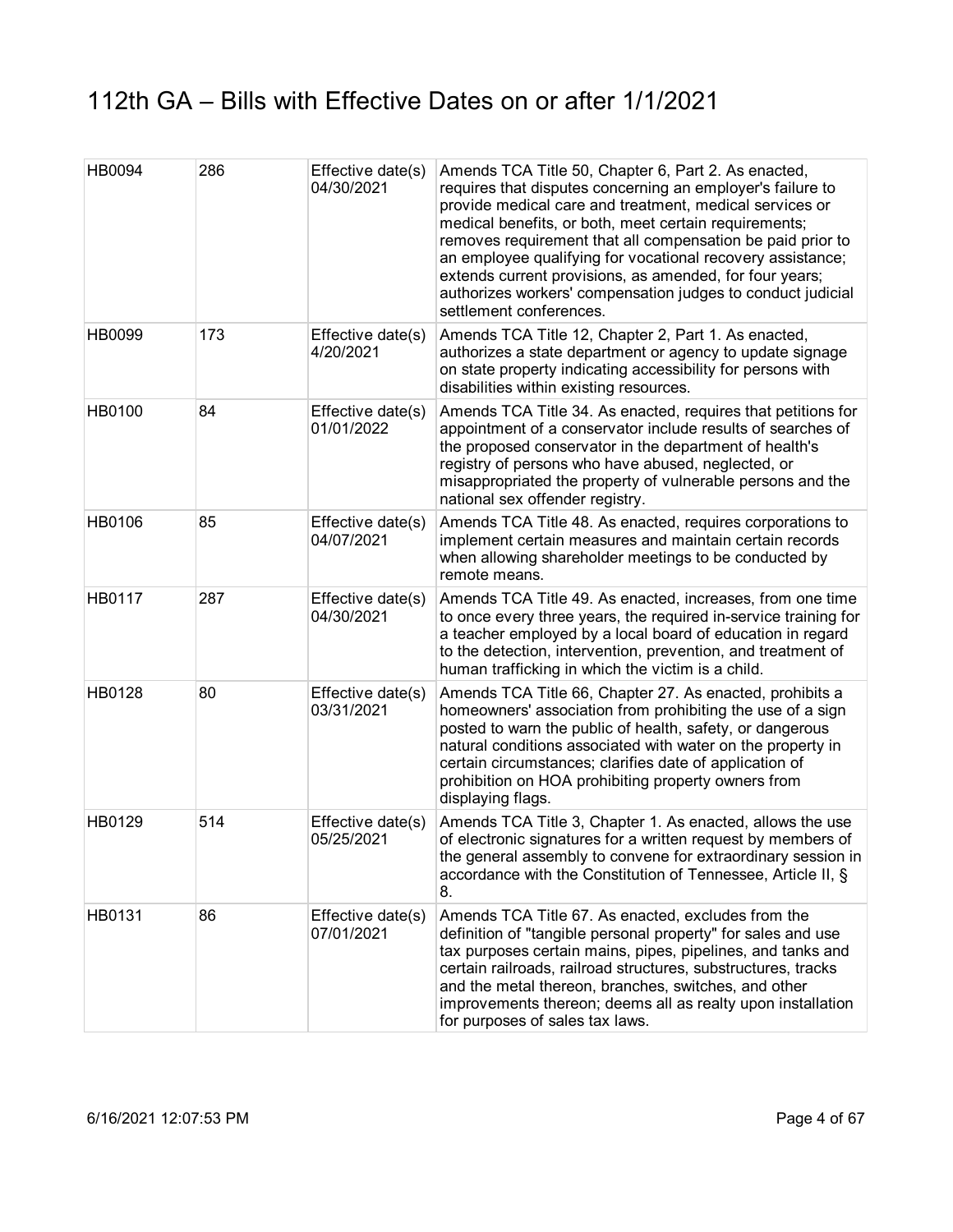| HB0141 | 70  | Effective date(s)<br>07/01/2021               | Amends TCA Section 67-4-2109 and Title 67, Chapter 6,<br>Part 3. As enacted, creates a sales and use tax exemption<br>and a credit for qualified payroll expenses against an<br>applicant's combined franchise and excise tax liability for<br>qualified film or television productions if the commissioners<br>of revenue and economic and community development<br>determine that the exemption and credit is in the best<br>interests of the state.                                                                                                                                                                                                                          |
|--------|-----|-----------------------------------------------|---------------------------------------------------------------------------------------------------------------------------------------------------------------------------------------------------------------------------------------------------------------------------------------------------------------------------------------------------------------------------------------------------------------------------------------------------------------------------------------------------------------------------------------------------------------------------------------------------------------------------------------------------------------------------------|
| HB0142 | 515 | Effective date(s)<br>07/01/2021               | Amends TCA Section 71-1-105; Section 71-3-104; Section<br>71-3-105; Section 71-3-120; Title 71, Chapter 5, Part 12 and<br>Section 71-5-314. As enacted, makes certain investigative<br>records of the department of human services confidential<br>during the course of an investigation; establishes fines for<br>certain offenses related to fraudulently obtaining food<br>assistance; creates a families first community advisory<br>board; requires the department of human services to<br>establish a two-year pilot program that provides an optional<br>alternative temporary assistance pathway for certain<br>assistance recipients; enacts other related provisions. |
| HB0146 | 308 | Effective date(s)<br>05/04/2021               | Amends TCA Title 3; Title 4; Title 9; Title 12, Chapter 4; Title<br>13; Title 41; Title 42; Title 49; Title 54; Title 55 and Title 71.<br>As enacted, requires the department to report quarterly to<br>certain persons at the general assembly regarding the<br>availability and use of federal funds for programs<br>administered by the department for adult and family<br>services, child support, and rehabilitation services.                                                                                                                                                                                                                                             |
| HB0175 | 174 | Effective date(s)<br>04/20/2021               | Amends TCA Title 55, Chapter 4. As enacted, clarifies that<br>the mounting or placement of a trailer hitch ball in front of a<br>registration plate will not be considered when making a<br>determination whether the registration plate is clearly visible.                                                                                                                                                                                                                                                                                                                                                                                                                    |
| HB0188 | 222 | Effective date(s)<br>4/22/2021;<br>01/01/2022 | Amends TCA Title 58; Title 62; Title 63 and Title 68. As<br>enacted, allows members of the United States armed forces<br>and honorably discharged veterans who receive certified<br>occupational training as a member of the United States<br>armed forces to receive equivalent credit toward certain<br>occupational licenses relating to the training received.                                                                                                                                                                                                                                                                                                              |
| HB0191 | 517 | Effective date(s)<br>05/25/2021               | Amends TCA Title 67, Chapter 4, Part 20. As enacted,<br>revises provisions governing certain excise tax credits.                                                                                                                                                                                                                                                                                                                                                                                                                                                                                                                                                                |
| HB0201 | 388 | Effective date(s)<br>05/11/2021               | As enacted, authorizes the sale of alcoholic beverages for<br>on-premises consumption at the Historic Jackson Theater,<br>the Jonesborough Repertory Theatre, the International<br>Storytelling Center, the McKinney Center, and the<br>Jonesborough Visitor Center, all located in Jonesborough.                                                                                                                                                                                                                                                                                                                                                                               |
| HB0202 | 518 | Effective date(s)<br>05/25/2021               | Amends TCA Title 4, Chapter 7 and Title 8, Chapter 27. As<br>enacted, requires that retirees of the Tennessee highway<br>patrol with 25 years of service receive 80 percent of the<br>scheduled premium or defined contribution for the health<br>insurance benefits provided by the state.                                                                                                                                                                                                                                                                                                                                                                                     |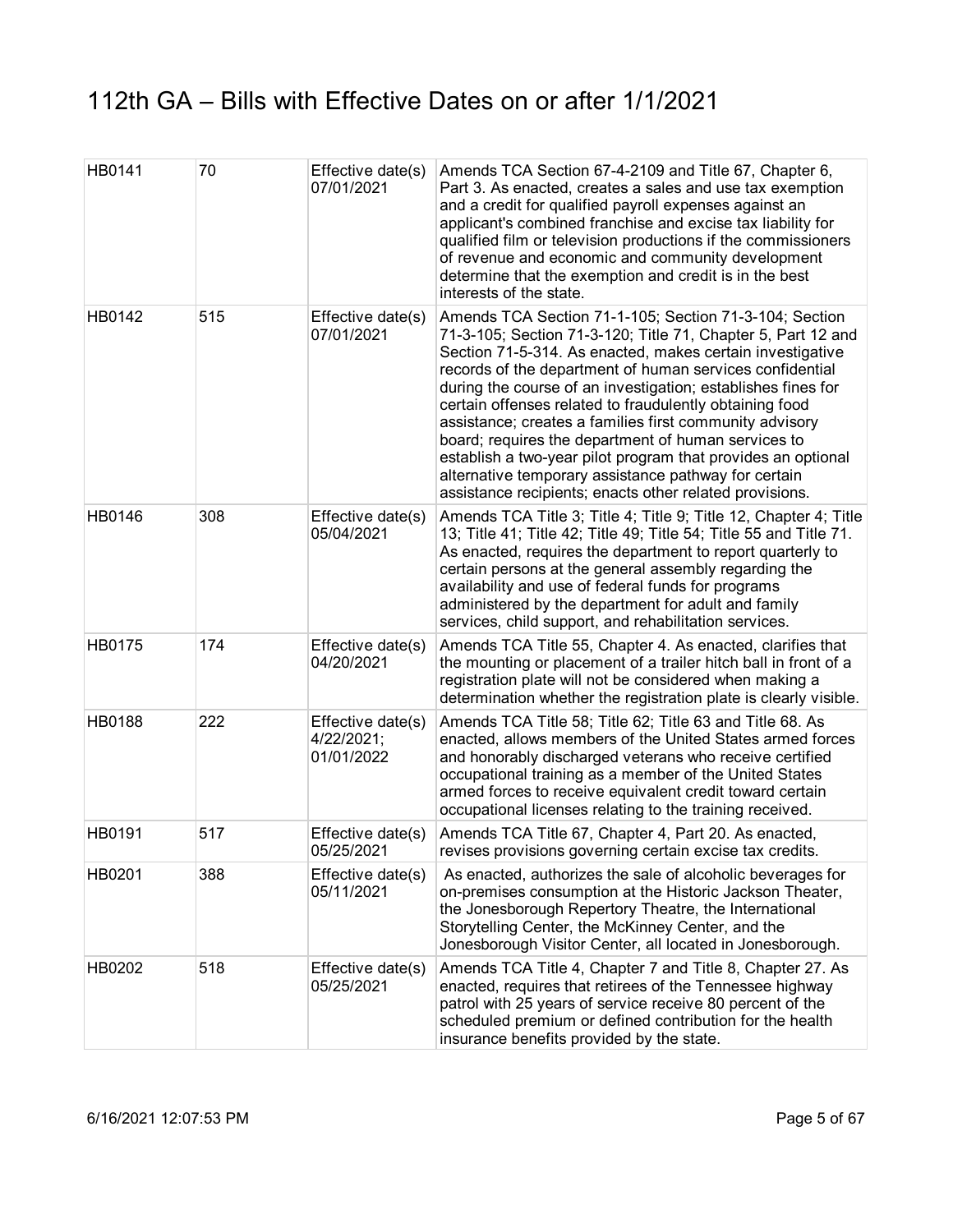| HB0206 | 223 | Effective date(s)<br>07/01/2021 | Amends TCA Title 49, Chapter 6. As enacted, revises the<br>requirements for an LEA's progressive truancy intervention<br>plan; requires, beginning with the 2021-2022 school year,<br>that each progressive truancy plan adopted by an LEA<br>include a first tier of schoolwide, truancy prevention-oriented<br>supports for all enrolled students.                              |
|--------|-----|---------------------------------|-----------------------------------------------------------------------------------------------------------------------------------------------------------------------------------------------------------------------------------------------------------------------------------------------------------------------------------------------------------------------------------|
| HB0207 | 87  | Effective date(s)<br>07/01/2021 | Amends TCA Title 47. As enacted, creates a private right of<br>action for owners, assignees, agents, or licensees of<br>commercial recordings or audiovisual works electronically<br>disseminated in violation of the True Origin of Goods Act;<br>clarifies that no criminal penalty is incurred with a violation of<br>the Act.                                                 |
| HB0210 | 519 | Effective date(s)<br>07/01/2022 | Amends TCA Title 49, Chapter 2. As enacted, requires an<br>LEA to publish its curriculum on the LEA's website and to<br>update curriculum changes at the beginning of each<br>semester.                                                                                                                                                                                           |
| HB0212 | 389 | Effective date(s)<br>07/01/2021 | Amends TCA Title 49, Chapter 1; Title 49, Chapter 2 and<br>Title 49, Chapter 6. As enacted, authorizes LEAs to develop<br>and implement a "Stop the Bleed" program and provides<br>limited civil immunity to LEAs, schools, and LEA employees<br>for personal injuries resulting from the use of items in a<br>bleeding control kit; establishes requirements for the<br>program. |
| HB0215 | 309 | Effective date(s)<br>07/01/2022 | Amends TCA Title 6; Title 33; Title 47; Title 63 and Title 68.<br>As enacted, enacts the "Stopping Addiction and Fostering<br>Excellence (SAFE) Act."                                                                                                                                                                                                                             |
| HB0217 | 520 | Effective date(s)<br>05/25/2021 | Amends TCA Title 40, Chapter 11. As enacted, specifies the<br>continuing education credits required for persons acting as a<br>bounty hunter; expands persons prohibited from serving as a<br>bounty hunter in this state; and restricts clothing and<br>representations of a professional bondsman.                                                                              |
| HB0220 | 175 | Effective date(s)<br>04/20/2021 | Amends TCA Title 4. As enacted, requires the placement of<br>a monument or statue honoring David Crockett on a pedestal<br>above the entrance to Motlow Tunnel; prohibits the use of<br>state funds for the relocation of any existing structures.                                                                                                                                |
| HB0234 | 176 | Effective date(s)<br>07/01/2021 | Amends TCA Title 55, Chapter 9, Part 3. As enacted,<br>clarifies that the existing requirement for drivers of<br>motorcycles to wear a helmet applies to drivers of autocycles<br>that are not fully enclosed.                                                                                                                                                                    |
| HB0235 | 310 | Effective date(s)<br>07/01/2021 | Amends TCA Section 12-3-1212; Section 49-13-111 and<br>Section 49-2-203. As enacted, increases from \$10,000 or<br>more to \$25,000 or more, the amount for which a local board<br>of education or the governing body of a public charter school<br>located in a county having a population of 40,000 or more<br>must make purchases or expenditures by competitive bids.         |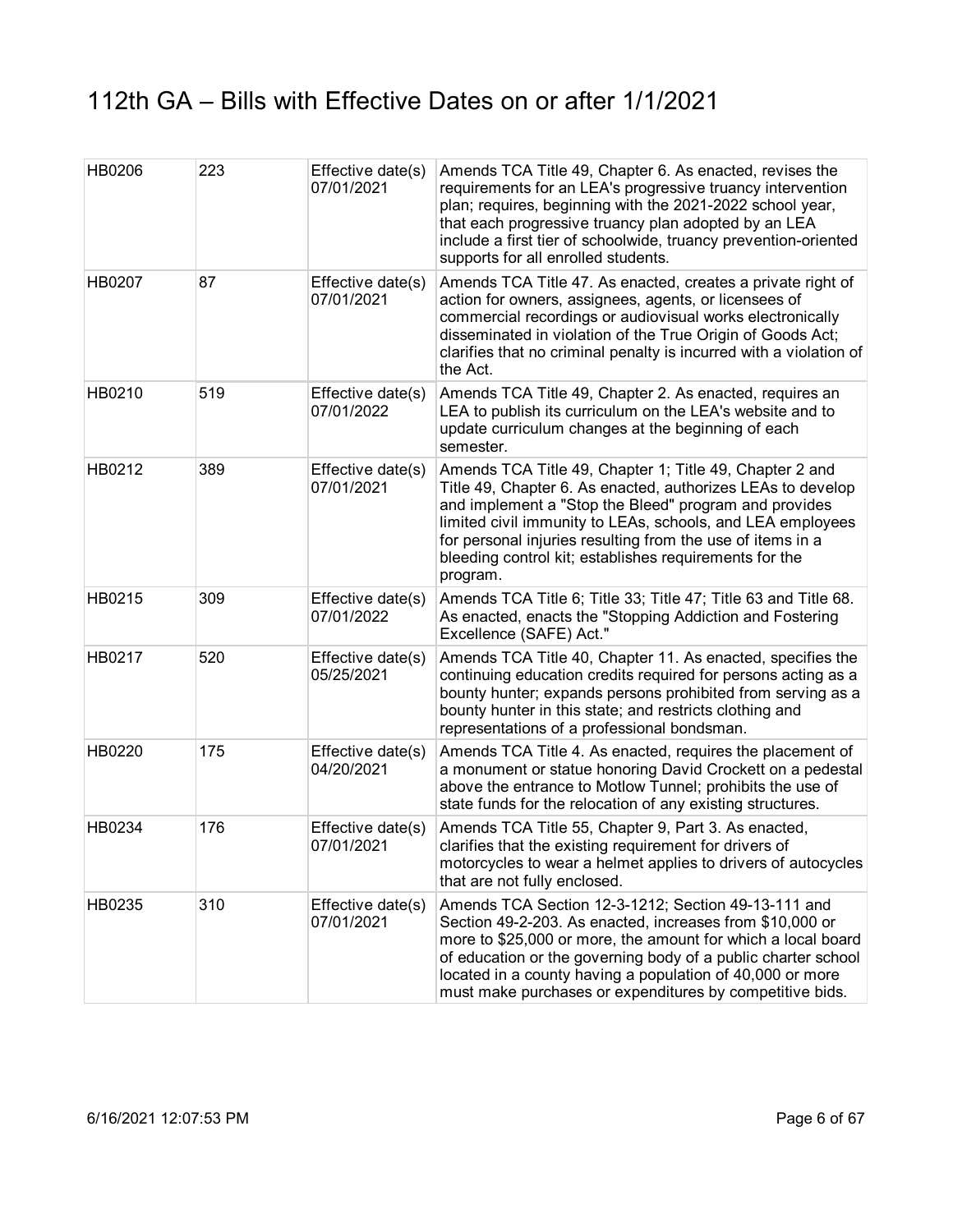| HB0237 | 311 | Effective date(s)<br>07/01/2021 | Amends TCA Title 36 and Title 37. As enacted, requires a<br>court to include written findings of fact and conclusions of law<br>to support a custody arrangement or parenting plan, unless<br>both parents have agreed; revises provisions governing<br>kinship foster care program; revises certain provisions<br>regarding abandonment for purposes of termination of<br>parental rights.                                                                       |
|--------|-----|---------------------------------|-------------------------------------------------------------------------------------------------------------------------------------------------------------------------------------------------------------------------------------------------------------------------------------------------------------------------------------------------------------------------------------------------------------------------------------------------------------------|
| HB0240 | 390 | Effective date(s)<br>01/01/2022 | Amends TCA Title 5, Chapter 9, Part 1; Title 49, Chapter 8<br>and Title 49, Chapter 11. As enacted, authorizes counties to<br>develop and operate transition centers pursuant to interlocal<br>agreements; authorizes a transition center to partner with a<br>nonprofit organization that provides programming designed<br>to reduce recidivism.                                                                                                                 |
| HB0241 | 451 | Effective date(s)<br>05/14/2021 | Amends TCA Title 57. As enacted, authorizes, for a period of<br>two years, certain establishments authorized to sell alcoholic<br>beverages for on-premises consumption to also offer drive-<br>through, pickup, and carryout orders; revises other related<br>provisions.                                                                                                                                                                                        |
| HB0252 | 177 | Effective date(s)<br>04/20/2021 | Amends TCA Section 68-101-104. As enacted, requires<br>persons working with certain electrical equipment to meet<br>certain requirements; makes that electrical equipment<br>subject to inspection by a state-certified electrical inspector;<br>prohibits liability against certain electric systems arising from<br>those persons working with that electrical equipment;<br>requires that copies of the national standards be available for<br>public viewing. |
| HB0254 | 81  | Effective date(s)<br>03/31/2021 | Amends TCA Title 4, Chapter 29 and Title 64, Chapter 8. As<br>enacted, extends the regional transportation authority of<br>Middle Tennessee to June 30, 2024.                                                                                                                                                                                                                                                                                                     |
| HB0257 | 82  | Effective date(s)<br>03/31/2021 | Amends TCA Title 4, Chapter 29 and Title 57, Chapter 1. As<br>enacted, extends the alcoholic beverage commission to June<br>30, 2027; requires the commission to report back to the<br>government operations subcommittee by December 31, 2021<br>for an update of the findings on the 2020 performance audit.                                                                                                                                                    |
| HB0258 | 312 | Effective date(s)<br>05/04/2021 | Amends TCA Title 4, Chapter 29 and Title 49, Chapter 8. As<br>enacted, extends the Austin Peay State University, board of<br>trustees, to June 30, 2027.                                                                                                                                                                                                                                                                                                          |
| HB0264 | 71  | Effective date(s)<br>03/29/2021 | Amends TCA Title 4, Chapter 29 and Title 63, Chapter 11.<br>As enacted, extends the board of examiners in psychology to<br>June 30, 2026.                                                                                                                                                                                                                                                                                                                         |
| HB0267 | 288 | Effective date(s)<br>04/30/2021 | Amends TCA Title 4, Chapter 29 and Title 63, Chapter 7. As<br>enacted, extends the board of nursing to June 30, 2023.                                                                                                                                                                                                                                                                                                                                             |
| HB0272 | 72  | Effective date(s)<br>03/29/2021 | Amends TCA Title 4, Chapter 29 and Title 71, Chapter 4. As<br>enacted, updates the name, from committee for purchase<br>from the blind and other severely disabled to committee for<br>providing competitive integrated employment for individuals<br>with severe disabilities; extends the committee to June 30,<br>2026.                                                                                                                                        |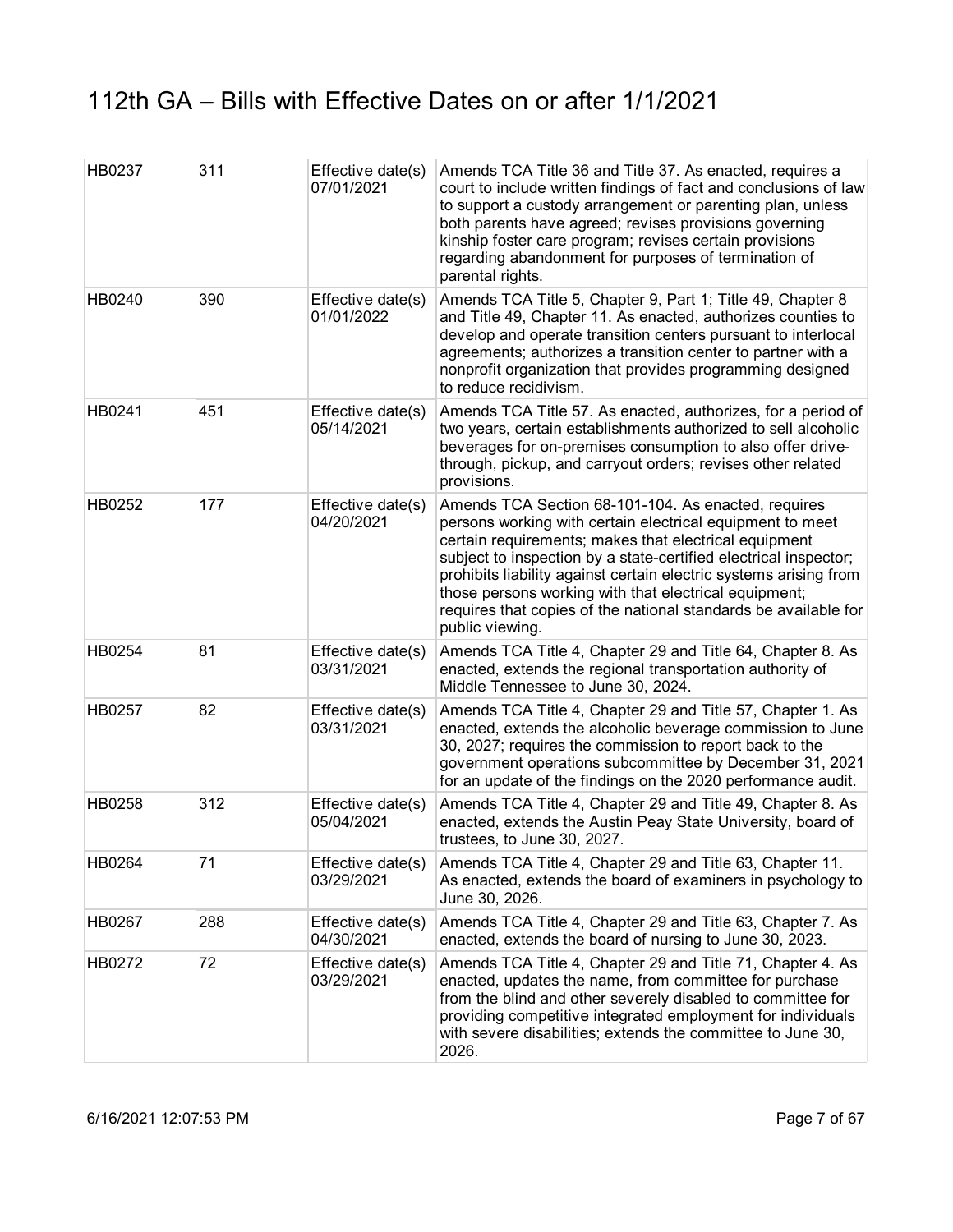| HB0278 | 313 | Effective date(s)<br>05/04/2021 | Amends TCA Title 4, Chapter 29 and Title 49, Chapter 8. As<br>enacted, extends the East Tennessee State University, board<br>of trustees to June 30, 2027.                                                                                                                                                                                                                                                                                                                                    |
|--------|-----|---------------------------------|-----------------------------------------------------------------------------------------------------------------------------------------------------------------------------------------------------------------------------------------------------------------------------------------------------------------------------------------------------------------------------------------------------------------------------------------------------------------------------------------------|
| HB0280 | 73  | Effective date(s)<br>03/29/2021 | Amends TCA Title 4, Chapter 29 and Title 7, Chapter 86. As<br>enacted, extends the emergency communications board to<br>June 30, 2025.                                                                                                                                                                                                                                                                                                                                                        |
| HB0284 | 314 | Effective date(s)<br>05/04/2021 | Amends TCA Title 4, Chapter 29 and Title 49, Chapter 8. As<br>enacted, extends the Middle Tennessee State University,<br>board of trustees to June 30, 2027.                                                                                                                                                                                                                                                                                                                                  |
| HB0286 | 74  | Effective date(s)<br>03/29/2021 | Amends TCA Title 4, Chapter 29 and Title 50, Chapter 3. As<br>enacted, extends the occupational safety and health review<br>commission to June 30, 2027.                                                                                                                                                                                                                                                                                                                                      |
| HB0293 | 315 | Effective date(s)<br>05/04/2021 | Amends TCA Title 4, Chapter 29 and Title 4, Chapter 3, Part<br>51. As enacted, extends the state board of equalization to<br>June 30, 2027.                                                                                                                                                                                                                                                                                                                                                   |
| HB0298 | 224 | Effective date(s)<br>04/22/2021 | Amends TCA Title 4, Chapter 29 and Title 37, Chapter 5,<br>Part 3. As enacted, extends the statewide community<br>services agency to June 30, 2023.                                                                                                                                                                                                                                                                                                                                           |
| HB0311 | 75  | Effective date(s)<br>03/29/2021 | Amends TCA Title 4, Chapter 29 and Title 49, Chapter 8. As<br>enacted, extends the Tennessee State University, board of<br>trustees to June 30, 2023.                                                                                                                                                                                                                                                                                                                                         |
| HB0312 | 316 | Effective date(s)<br>05/04/2021 | Amends TCA Title 4, Chapter 29 and Title 49, Chapter 8. As<br>enacted, extends the Tennessee Technological University,<br>board of trustees to June 30, 2025.                                                                                                                                                                                                                                                                                                                                 |
| HB0315 | 317 | Effective date(s)<br>05/04/2021 | Amends TCA Title 4, Chapter 29 and Title 49, Chapter 8. As<br>enacted, extends the University of Memphis, board of<br>trustees to June 30, 2027.                                                                                                                                                                                                                                                                                                                                              |
| HB0317 | 318 | Effective date(s)<br>05/04/2021 | Amends TCA Title 4 and Title 37, Chapter 5. As enacted,<br>extends the department of children's services to June 30,<br>2023.                                                                                                                                                                                                                                                                                                                                                                 |
| HB0322 | 521 | Effective date(s)<br>07/01/2021 | Amends TCA Title 11, Chapter 3. As enacted, requires the<br>offering of discounted rates for activities at state parks to<br>veterans who are Tennessee residents and a year-round<br>discount in the amount of no less than 50 percent for<br>camping and overnight cabin lodging fees at state parks to a<br>state-resident veteran who has a service-connected disability<br>that is determined by the veterans' administration to<br>constitute a 100 percent permanent total disability. |
| HB0323 | 319 | Effective date(s)<br>07/01/2021 | Amends TCA Title 37, Chapter 1, Part 1 and Title 39,<br>Chapter 13. As enacted, allows a juvenile who has been<br>adjudicated delinquent for conduct that, if committed by an<br>adult, would constitute certain offenses to be committed to<br>the department for a period of one year.                                                                                                                                                                                                      |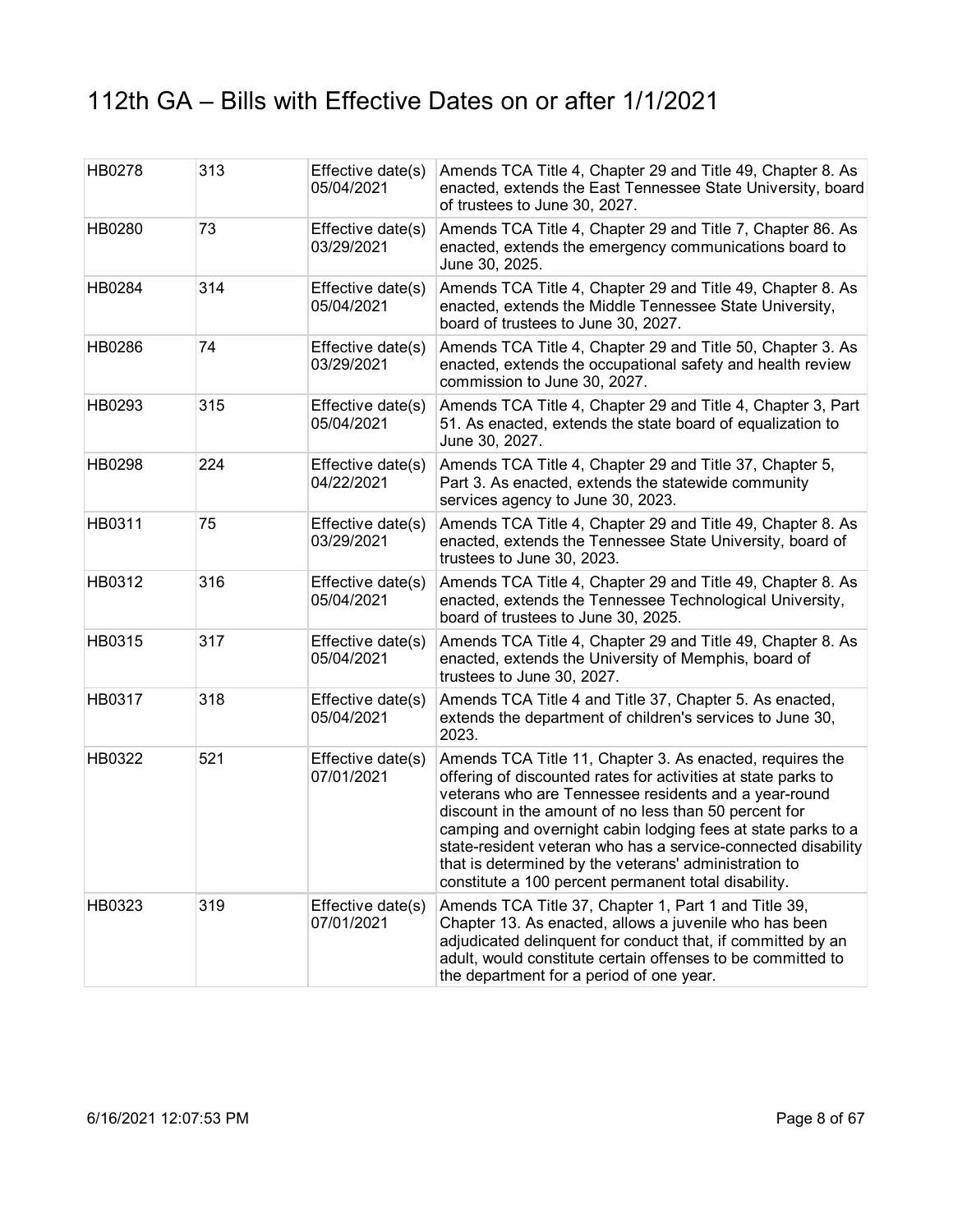| HB0339        | 320 | Effective date(s)<br>05/04/2021                | Amends TCA Title 57, Chapter 4. As enacted, authorizes<br>Gaylord Springs Golf Links to seek a caterer license and to<br>grant a franchise for purposes of consumption of alcoholic<br>beverages on the premises; designates the Wildhorse<br>Saloon as a restaurant for purposes of consumption of<br>alcoholic beverages on the premises; authorizes the General<br>Jackson Showboat to sell alcoholic beverages for<br>consumption on the premises of its principal dock. |
|---------------|-----|------------------------------------------------|------------------------------------------------------------------------------------------------------------------------------------------------------------------------------------------------------------------------------------------------------------------------------------------------------------------------------------------------------------------------------------------------------------------------------------------------------------------------------|
| HB0358        | 522 | Effective date(s)<br>05/25/2021                | Amends TCA Title 67, Chapter 5. As enacted, authorizes,<br>from May 25, 2021, to July 1, 2024, the county trustee to<br>proceed against delinquent taxpayers by retaining an agent<br>to collect delinquent personal property taxes, interest, costs,<br>and attorneys' fees.                                                                                                                                                                                                |
| HB0364        | 225 | Effective date(s)<br>07/01/2021                | Amends TCA Title 55. As enacted, authorizes members of<br>the general assembly to request, in writing, the department to<br>provide a copy of a crash report concerning fatal accidents<br>that occurred in the member's district; specifies that a crash<br>report that is subject to an ongoing investigation or court<br>order requiring the information be kept confidential is not<br>subject to released under this bill.                                              |
| <b>HB0367</b> | 289 | Effective date(s)<br>10/01/2021                | Amends TCA Title 67. As enacted, defines "micro market,"<br>"micro market display," and "unattended" for purposes of<br>sales and use taxes; authorizes dealers who own and<br>operate micro markets in multiple locations to submit to the<br>department of revenue a single monthly sales tax return and<br>payment from sales made at all micro markets owned and<br>operated by the dealer.                                                                              |
| <b>HB0368</b> | 391 | Effective date(s)<br>05/11/2021                | Amends TCA Title 10, Chapter 7, Part 5. As enacted, makes<br>records of minor students created by a school resource or<br>other law enforcement officer confidential and not subject to<br>a public records request in certain circumstances, from May<br>11, 2021 to July 1, 2026; creates certain exceptions.                                                                                                                                                              |
| HB0374        | 523 | Effective date(s)<br>07/01/2021                | Amends TCA Title 38. As enacted, requires, in jurisdictions<br>that conduct citizen police academies or similar programs,<br>that members of a community oversight board complete the<br>local police force's citizen academy course or program;<br>establishes timeframe for completion and provides that<br>noncompliant member will lose voting privileges until<br>requirement is met.                                                                                   |
| HB0386        | 88  | Effective date(s)<br>04/07/2021;<br>01/01/2022 | Amends TCA Title 50, Chapter 6, Part 4 and Title 50,<br>Chapter 6, Part 9. As enacted, transfers administration of<br>construction service provider registration from the secretary<br>of state to the bureau of workers' compensation.                                                                                                                                                                                                                                      |
| HB0388        | 321 | Effective date(s)<br>05/04/2021                | Amends TCA Title 7, Chapter 82, Part 8 and Section 12-3-<br>1207. As enacted, authorizes the board of commissioners of<br>a utility district to use competitive sealed proposals to<br>purchase goods or services instead of competitive sealed<br>bids in emergency situations or when the board determines<br>that the use of competitive sealed bids is either not practical<br>or advantageous to the utility district.                                                  |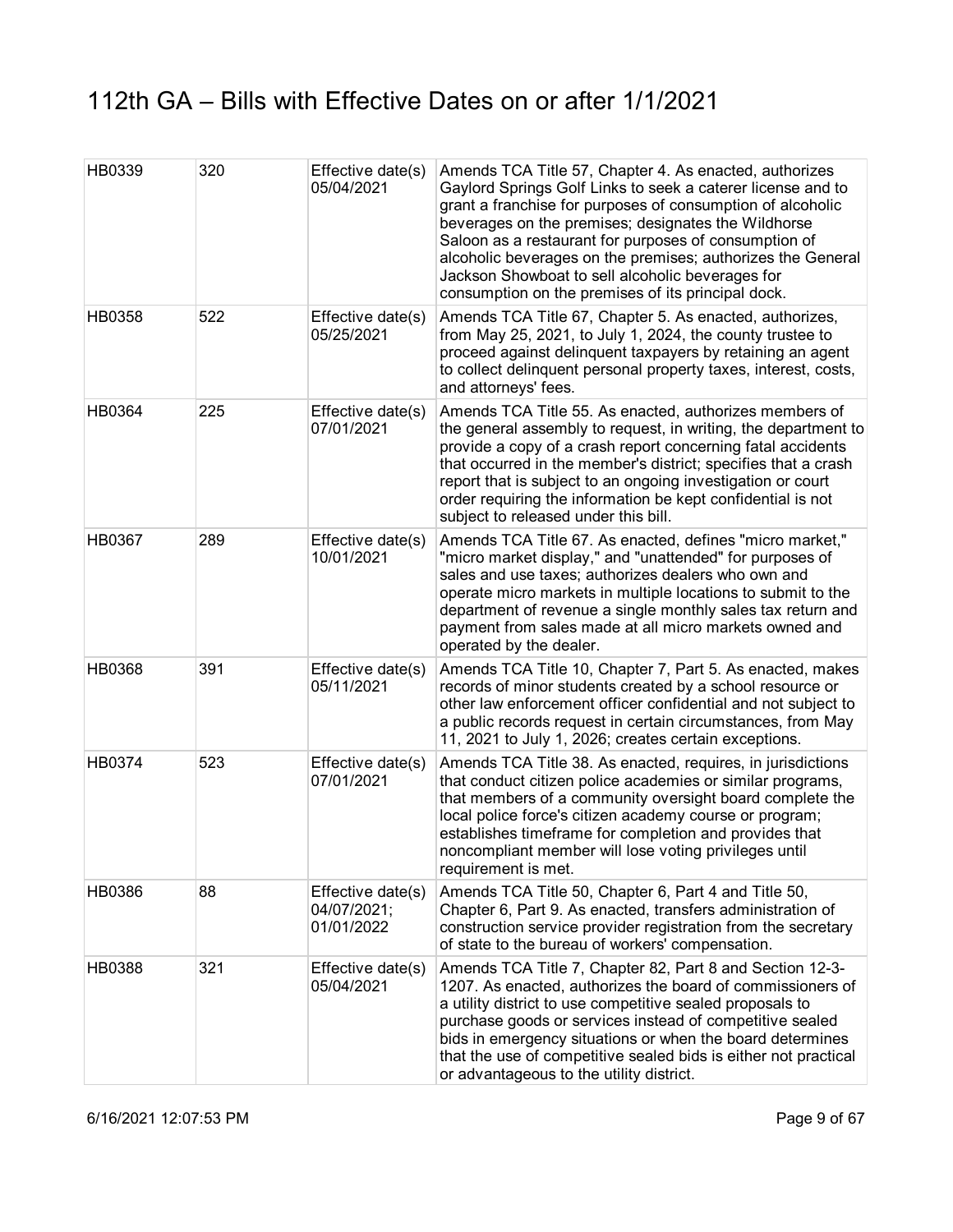| HB0394 | 89  | Effective date(s)<br>04/07/2021                | Amends TCA Title 15. As enacted, designates June 19 of<br>each year as "Juneteenth," a day of special observance.                                                                                                                                                                                                                                                                                                                  |
|--------|-----|------------------------------------------------|------------------------------------------------------------------------------------------------------------------------------------------------------------------------------------------------------------------------------------------------------------------------------------------------------------------------------------------------------------------------------------------------------------------------------------|
| HB0395 | 90  | Effective date(s)<br>04/07/2021                | Amends TCA Title 50, Chapter 6, Part 9. As enacted,<br>removes liability of a general contractor, intermediate<br>contractor, or subcontractor for workers' compensation to a<br>construction services provider for injuries occurring during<br>the time period of December 9, 2019, through September 9,<br>2021, if certain conditions are met.                                                                                 |
| HB0407 | 39  | Effective date(s)<br>03/23/2021                | Amends TCA Title 13, Chapter 3; Title 13, Chapter 4 and<br>Title 66. As enacted, allows an owner or agent of the owner<br>of real property to, prior to closing on the property, agree or<br>negotiate to sell the property by reference to a subdivision<br>plat before the final subdivision plat is approved by the<br>planning commission.                                                                                     |
| HB0412 | 322 | Effective date(s)<br>07/01/2021                | Amends TCA Title 38 and Title 62, Chapter 35. As enacted,<br>allows a retired law enforcement officer who fulfills the<br>training and directive requirements or who is authorized to<br>carry a firearm in the same manner as a law enforcement<br>officer to provide private security services without completing<br>the firearms training required for private protective services<br>licensing.                                |
| HB0419 | 524 | Effective date(s)<br>05/25/2021,<br>01/01/2022 | Amends TCA Title 71, Chapter 5. As enacted, adds<br>chiropractic services performed by a person authorized to<br>engage in the practice of chiropractic to the list of healthcare<br>services that may be included as covered TennCare medical<br>assistance.                                                                                                                                                                      |
| HB0421 | 91  | Effective date(s)<br>07/01/2021                | Amends TCA Title 45, Chapter 5. As enacted, increases<br>existing fees, and adds additional fees, that an industrial loan<br>and thrift company, industrial investment company, or<br>industrial bank may charge to service various loans.                                                                                                                                                                                         |
| HB0430 | 525 | Effective date(s)<br>07/01/2021                | Amends TCA Title 39 and Title 40. As enacted, requires that<br>a person convicted of facilitation of rape of a child or<br>aggravated rape of a child be sentenced to community<br>supervision for life and to serve 100 percent of the sentence<br>imposed before becoming eligible for release, with no more<br>than 15 percent in sentence reduction credits.                                                                   |
| HB0447 | 526 | Effective date(s)<br>05/25/2021                | Amends TCA Title 71, Chapter 1. As enacted, adds to the<br>child support advisory group two attorneys appointed by the<br>commissioner of human services, one of whom will be an<br>advocate for child support obligors and one of whom will be<br>an advocate for child support obligees.                                                                                                                                         |
| HB0462 | 323 | Effective date(s)<br>05/04/2021                | Amends TCA Section 49-1-228 and Title 49, Chapter 1, Part<br>6. As enacted, requires the department to submit a report to<br>the education administration committee and education<br>instruction committee of the house on the high school<br>graduation rate and to annually report on the state report<br>card information related to state, LEA, and school level<br>indicators of postsecondary readiness by graduating class. |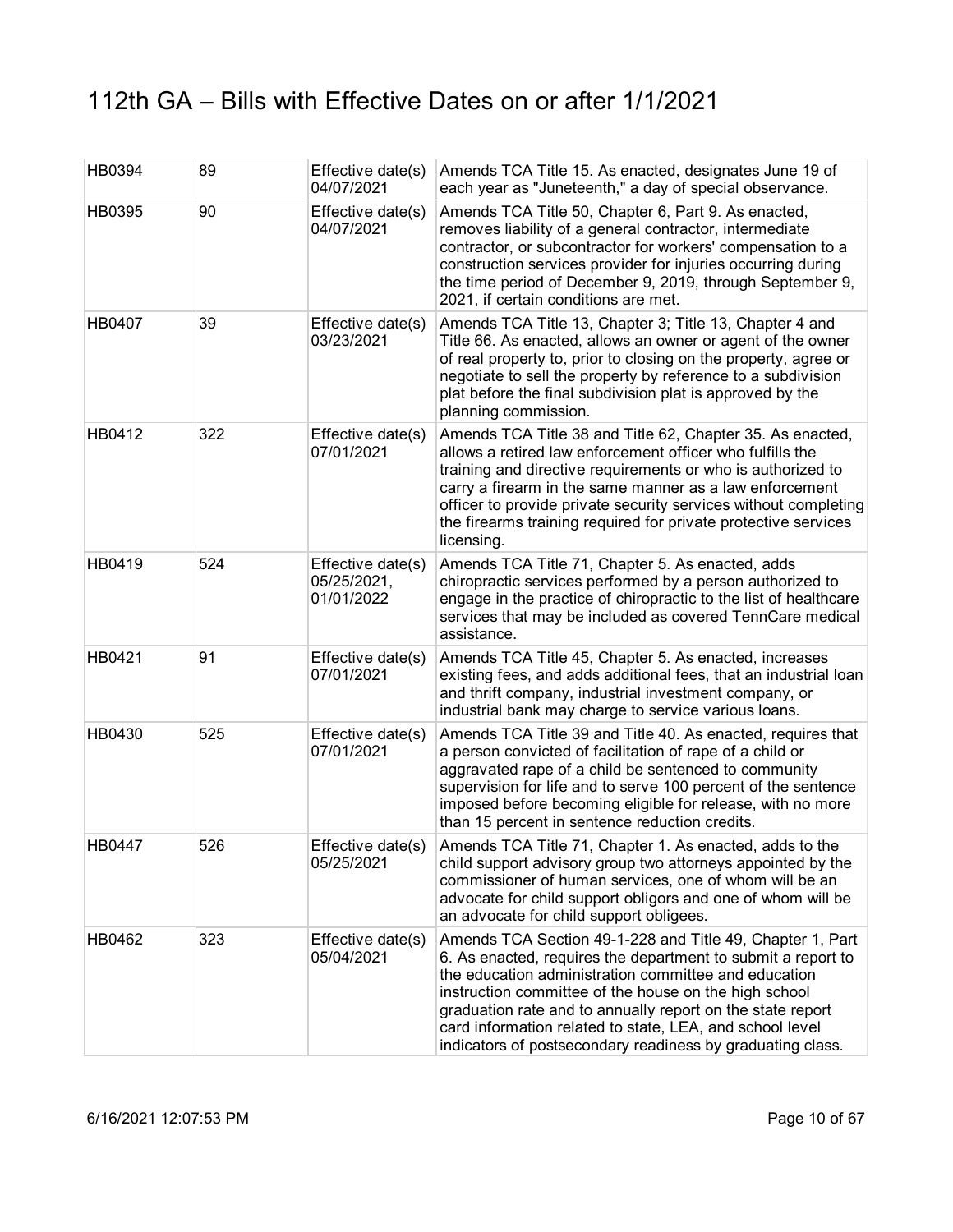| HB0464 | 324 | Effective date(s)<br>05/04/2021 | Amends TCA Title 57. As enacted, requires disclosure of<br>certain information concerning contracts with wholesalers of<br>alcoholic beverages.                                                                                                                                                                                                                                                                                                                                                                                                                                                                                                                                                                                                                                       |
|--------|-----|---------------------------------|---------------------------------------------------------------------------------------------------------------------------------------------------------------------------------------------------------------------------------------------------------------------------------------------------------------------------------------------------------------------------------------------------------------------------------------------------------------------------------------------------------------------------------------------------------------------------------------------------------------------------------------------------------------------------------------------------------------------------------------------------------------------------------------|
| HB0471 | 392 | Effective date(s)<br>07/01/2021 | Amends TCA Title 49, Chapter 4. As enacted, adds William<br>R. Moore College of Technology as an eligible institution for<br>receipt of dual enrollment grants.                                                                                                                                                                                                                                                                                                                                                                                                                                                                                                                                                                                                                       |
| HB0473 | 92  | Effective date(s)<br>04/07/2021 | Amends TCA Section 49-7-154. As enacted, extends and<br>expands provisions regarding the process of selecting<br>persons to fill certain positions at a public institution of higher<br>education in this state.                                                                                                                                                                                                                                                                                                                                                                                                                                                                                                                                                                      |
| HB0486 | 178 | Effective date(s)<br>4/20/2021  | Amends TCA Title 54 and Title 65. As enacted, requires<br>department of transportation to report, on or before<br>November 1, 2021, and on or before November 1 of each<br>year between 2022 - 2026, to the transportation committee of<br>the house and the transportation and safety committee of the<br>senate on the data collected on the following website, or any<br>successor website, established by the federal railroad<br>administration (FRA) for the public and law enforcement<br>agencies to report blocked highway-rail grade crossings:<br>www.fra.dot.gov/blockedcrossings.                                                                                                                                                                                        |
| HB0487 | 290 | Effective date(s)<br>04/30/2021 | Amends TCA Title 49, Chapter 6, Part 13. As enacted,<br>extends, beginning with the 2021-2022 school year, the<br>counties within which each LEA must implement a program<br>of family life education from counties with a pregnancy rate<br>of 19.5 pregnancies for every 1,000 females ages 15 to 17 to<br>all counties; requires a curriculum on sex education or<br>human sexuality that is implemented by an LEA as a part of<br>a human growth and development program be in<br>conformance with the curriculum guidelines established for<br>family life programs.                                                                                                                                                                                                             |
| HB0488 | 527 | Effective date(s)<br>05/25/2021 | Amends TCA Title 4; Title 7; Title 12; Title 13; Title 35,<br>Chapter 8, Part 1; Section 37-10-204; Section 38-6-121; Title<br>39; Title 40, Chapter 6, Part 3; Title 47, Chapter 18; Title 54;<br>Title 55; Title 65; Title 66; Title 67 and Title 68. As enacted,<br>authorizes the department of safety to, without payment of<br>financial consideration and following notice to the<br>commissioner of general services, transfer a surplus first<br>responder two-way radio held by the department to the<br>county government of a county that is designated as a<br>distressed county in the most recently published edition of<br>the Appalachian Regional Commission economic<br>classification system index; authorizes other similar transfers<br>after initial transfer. |
| HB0493 | 325 | Effective date(s)<br>05/04/2021 | Amends TCA Title 4, Chapter 29 and Title 63, Chapter 31.<br>As enacted, extends the polysomnography professional<br>standards committee to June 30, 2022.                                                                                                                                                                                                                                                                                                                                                                                                                                                                                                                                                                                                                             |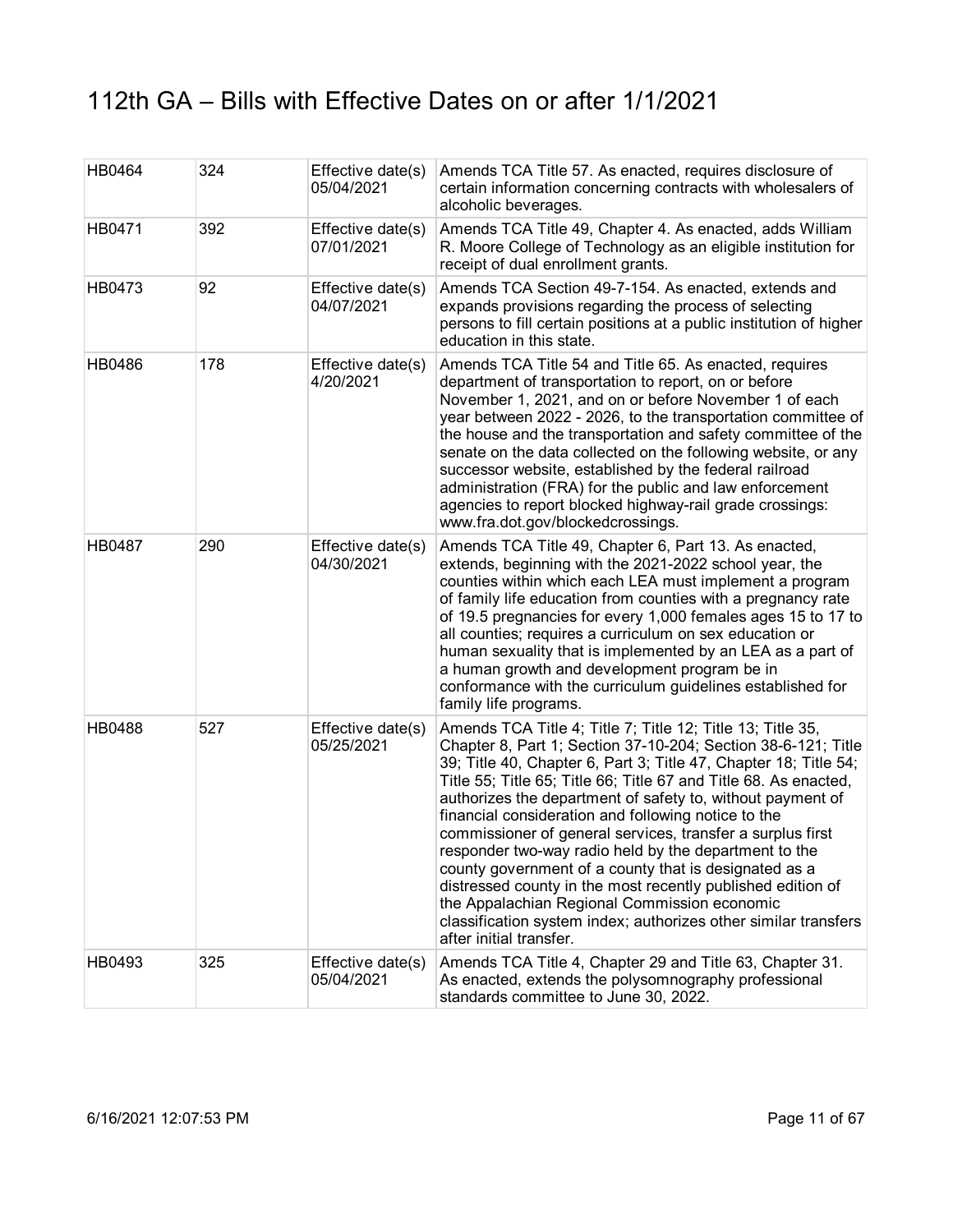| <b>HB0500</b> | 93  | Effective date(s)<br>07/01/2021 | Amends TCA Section 2-7-143. As enacted, expands the right<br>of a person to place political campaign signs on their<br>property for a certain time to all elections rather than only<br>general elections as provided under the Tennessee Freedom<br>of Speech Act.                                                                                                                                                                                                                     |
|---------------|-----|---------------------------------|-----------------------------------------------------------------------------------------------------------------------------------------------------------------------------------------------------------------------------------------------------------------------------------------------------------------------------------------------------------------------------------------------------------------------------------------------------------------------------------------|
| HB0505        | 393 | Effective date(s)<br>05/11/2021 | Amends TCA Title 6; Title 8 and Title 9. As enacted, revises<br>on a temporary basis, from May 11, 2021, to January 1,<br>2023, provisions governing collateral for public deposits so<br>that a qualified public depository that accepts any public<br>deposit between May 1, 2021, and December 31, 2022, that<br>would increase its collateral by 25 percent will have 10<br>calendar days from the date of the deposit to deposit<br>additional collateral to secure such increase. |
| <b>HB0508</b> | 179 | Effective date(s)<br>04/20/2021 | Amends TCA Title 56; Title 63 and Title 68. As enacted,<br>authorizes unlicensed graduates and students of certain<br>medical training programs to provide telehealth services as<br>long as those graduates and students adhere to the same<br>standards for the provision of telehealth services that<br>licensed medical professionals must meet.                                                                                                                                    |
| HB0511        | 528 | Effective date(s)<br>07/01/2021 | Amends TCA Title 39, Chapter 13 and Title 40. As enacted,<br>revises provisions regarding the criminal offense of<br>commission of act of terrorism resulting in the killing of<br>another person and other provisions regarding first degree<br>murder and the sentencing for such offense.                                                                                                                                                                                            |
| HB0512        | 394 | Effective date(s)<br>07/01/2021 | Amends TCA Title 39, Chapter 13 and Title 40, Chapter 35.<br>As enacted, allows a person convicted of attempted first<br>degree murder to be sentenced to imprisonment for life<br>without possibility of parole if the offense is committed<br>against certain persons engaged in the performance of<br>official duties.                                                                                                                                                               |
| HB0525        | 326 | Effective date(s)<br>05/04/2021 | Amends TCA Title 49. As enacted, revises provisions<br>governing temporary teaching permits.                                                                                                                                                                                                                                                                                                                                                                                            |
| HB0534        | 395 | Effective date(s)<br>07/01/2021 | Amends TCA Title 33; Title 37 and Title 39, Chapter 16, Part<br>5. As enacted, creates the Class A misdemeanor of<br>communicating a threat to commit an act of mass violence<br>on school property or at a school-related activity; creates the<br>Class B misdemeanor of knowing failure to report a threat of<br>mass violence on school property or at a school-related<br>activity.                                                                                                |
| HB0542        | 529 | Effective date(s)<br>05/25/2021 | Amends TCA Title 49, Chapter 4, Part 9. As enacted,<br>increases from \$1,000 to \$1,250 the amount awarded each<br>semester to a full-time student receiving the middle college<br>scholarship.                                                                                                                                                                                                                                                                                        |
| HB0556        | 530 | Effective date(s)<br>07/01/2021 | Amends TCA Title 71. As enacted, extends the nursing home<br>annual assessment fee to June 30, 2022; revises other<br>related provisions.                                                                                                                                                                                                                                                                                                                                               |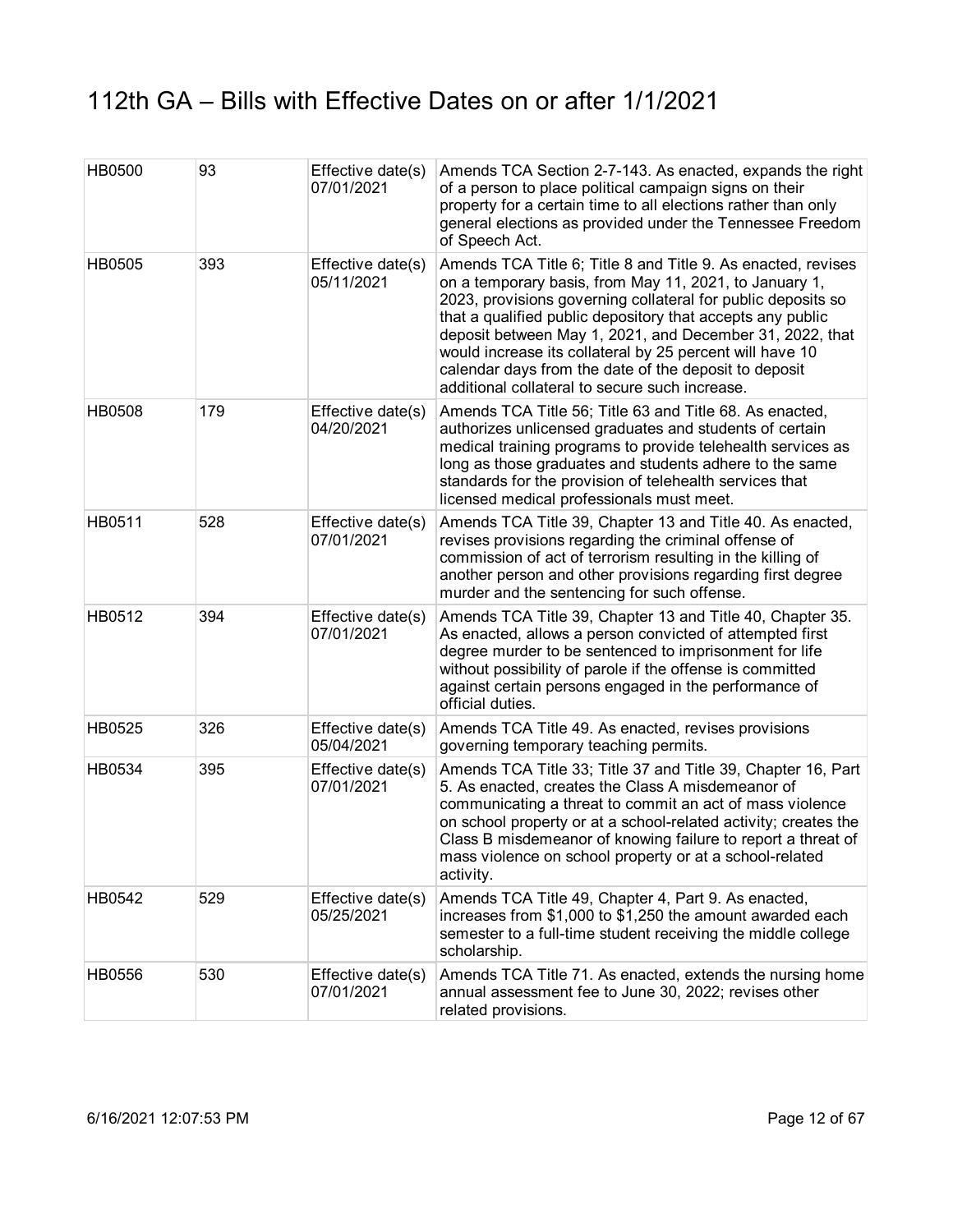| HB0557        | 76  | Effective date(s)<br>03/29/2021 | Amends TCA Title 57, Chapter 3, Part 2; Title 57, Chapter 3,<br>Part 8 and Title 57, Chapter 4, Part 1. As enacted, authorizes<br>a person or entity holding a retail package store license,<br>liquor-by-the-drink license, or retail food store wine license to<br>sell or transfer the person's or entity's inventory of alcoholic<br>beverages or wine, as applicable, upon the sale or closure of<br>the establishment to another licensee if certain requirements<br>are met. |
|---------------|-----|---------------------------------|-------------------------------------------------------------------------------------------------------------------------------------------------------------------------------------------------------------------------------------------------------------------------------------------------------------------------------------------------------------------------------------------------------------------------------------------------------------------------------------|
| HB0559        | 396 | Effective date(s)<br>05/11/2021 | Amends TCA Title 4; Title 63 and Title 68. As enacted,<br>establishes provisions governing the practice of certified<br>medical assistants.                                                                                                                                                                                                                                                                                                                                         |
| HB0560        | 327 | Effective date(s)<br>05/04/2021 | Amends TCA Title 10, Chapter 7, Part 5 and Title 67. As<br>enacted, makes subject to public disclosure certain records,<br>documents, and information pertaining to payers of the<br>business tax, as long as the taxpayer consents to the public<br>disclosure.                                                                                                                                                                                                                    |
| <b>HB0566</b> | 328 | Effective date(s)<br>07/01/2021 | Amends TCA Title 4. As enacted, requires a department with<br>rules promulgated and published on the secretary of state's<br>website or with an administratively attached agency with<br>rules so promulgated and published to submit, by December<br>1, 2023, and every eight years thereafter, a report of the<br>department's chapters in effect as of July 1 of the year that<br>the report is due to the chairs of the house and senate<br>government operations committees.   |
| <b>HB0567</b> | 291 | Effective date(s)<br>07/01/2021 | Amends TCA Title 4, Chapter 5. As enacted, changes the<br>attorney general and reporter's review of an emergency rule,<br>from not disapproving solely on the basis of failure to meet<br>statutory criteria to requiring that the attorney general not<br>approve an emergency rule that does not meet statutory<br>criteria for adoption.                                                                                                                                         |
| <b>HB0568</b> | 531 | Effective date(s)<br>07/01/2021 | Amends TCA Title 4, Chapter 5. As enacted, limits an<br>administrative agency's authority to promulgate rules without<br>a public hearing.                                                                                                                                                                                                                                                                                                                                          |
| HB0570        | 532 | Effective date(s)<br>05/25/2021 | Amends TCA Section 4-5-215. As enacted, increases from<br>75 to 90 days that amount of time for which the house or<br>senate government operations committee may stay a rule;<br>authorizes additional 90-day stays by committees acting<br>jointly in certain circumstances.                                                                                                                                                                                                       |
| HB0573        | 404 | Effective date(s)<br>07/01/2021 | Amends TCA Title 4, Chapter 29. As enacted, changes the<br>notice requirement for meetings conducted under the<br>Tennessee Governmental Entity Review Law, from 10 days<br>prior to the hearing in newspapers of general circulation to<br>seven days prior to such hearing on the general assembly<br>website.                                                                                                                                                                    |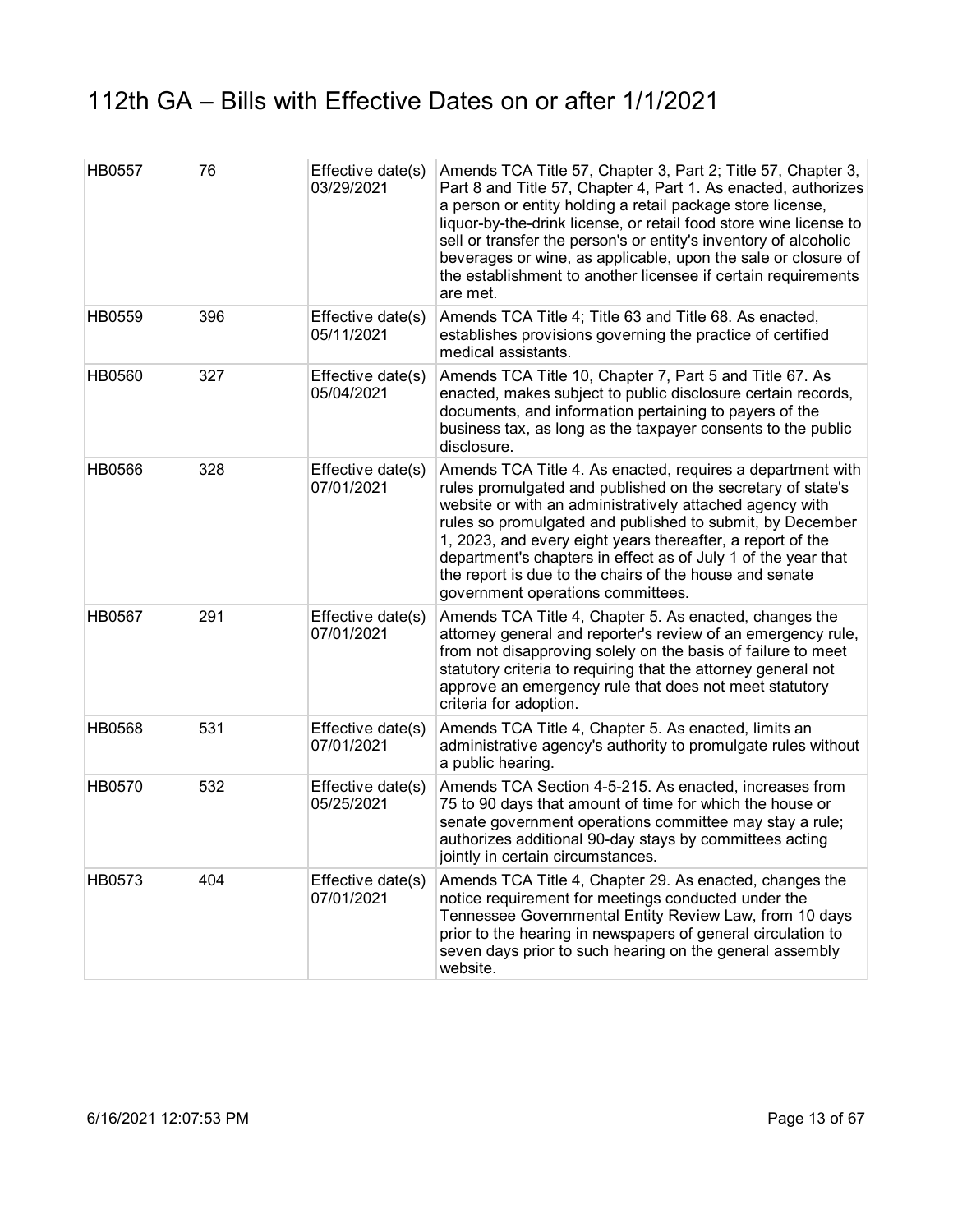| HB0587        | 180 | Effective date(s)<br>07/01/2021 | Amends TCA Title 49, Chapter 6, Part 30. As enacted, allows<br>LEAs and private or church-related schools to use excess<br>instructional time accumulated during the school year for<br>serious outbreaks of illness affecting or endangering students<br>or staff without requiring approval from the commissioner of<br>education to do so.                                                                                           |
|---------------|-----|---------------------------------|-----------------------------------------------------------------------------------------------------------------------------------------------------------------------------------------------------------------------------------------------------------------------------------------------------------------------------------------------------------------------------------------------------------------------------------------|
| <b>HB0605</b> | 94  | Effective date(s)<br>04/07/2021 | Amends TCA Title 48; Title 62 and Title 66. As enacted,<br>authorizes direct payments to be made to a business entity<br>solely owned by a broker, affiliate broker, or other licensee<br>licensed by the real estate commission formed for the<br>purpose of receiving compensation for the broker, affiliate<br>broker, or other licensee.                                                                                            |
| HB0619        | 405 | Effective date(s)<br>07/01/2021 | Amends TCA Title 56, Chapter 7. As enacted, requires an<br>insurer to include cost sharing amounts paid by the enrollee,<br>or on behalf of the enrollee by another person, when<br>calculating an enrollee's contribution to an applicable cost<br>sharing requirement, in certain circumstances.                                                                                                                                      |
| HB0633        | 181 | Effective date(s)<br>07/01/2021 | Amends TCA Title 66, Chapter 24, Part 1. As enacted,<br>requires either a licensed attorney or the custodian of the<br>original version of an electronic document, instead of the<br>custodian of the electronic version, to certify the electronic<br>document for registration by a county register.                                                                                                                                  |
| HB0651        | 226 | Effective date(s)<br>04/22/2021 | Amends TCA Section 7-82-401; Section 68-221-1017 and<br>Section 68-221-1010. As enacted, redefines "change in net<br>position" for purposes of financially distressed utility districts<br>and water or wastewater facilities; corrects a reference that<br>should be to a petition for a new utility system.                                                                                                                           |
| HB0656        | 533 | Effective date(s)<br>05/25/2021 | Amends TCA Title 6, Chapter 56, Part 4. As enacted,<br>reduces from 24 hours to 16 hours the required amount of<br>continuing professional education for certified municipal<br>finance officers (CMFO); authorizes a municipality to<br>contract with a certified public accountant to act as a CMFO;<br>removes outdated compliance timelines.                                                                                        |
| HB0669        | 329 | Effective date(s)<br>05/04/2021 | Amends TCA Title 57, Chapter 2 and Title 57, Chapter 3. As<br>enacted, requires persons applying for a manufacturer or<br>distiller license to provide the alcoholic beverage<br>commission with names and percentage of ownership of a<br>person or entity having more than a 10 percent interest in the<br>manufacturer or distiller.                                                                                                 |
| HB0670        | 406 | Effective date(s)<br>05/12/2021 | Amends TCA Title 71, Chapter 3, Part 5. As enacted,<br>requires the commissioner of human services to designate a<br>specific departmental staff person to serve, in addition to the<br>staff person's other duties, as a liaison to provide an official,<br>uniform message to child care providers, community<br>stakeholders, department child care staff, and partner<br>agencies, using all appropriate channels of communication. |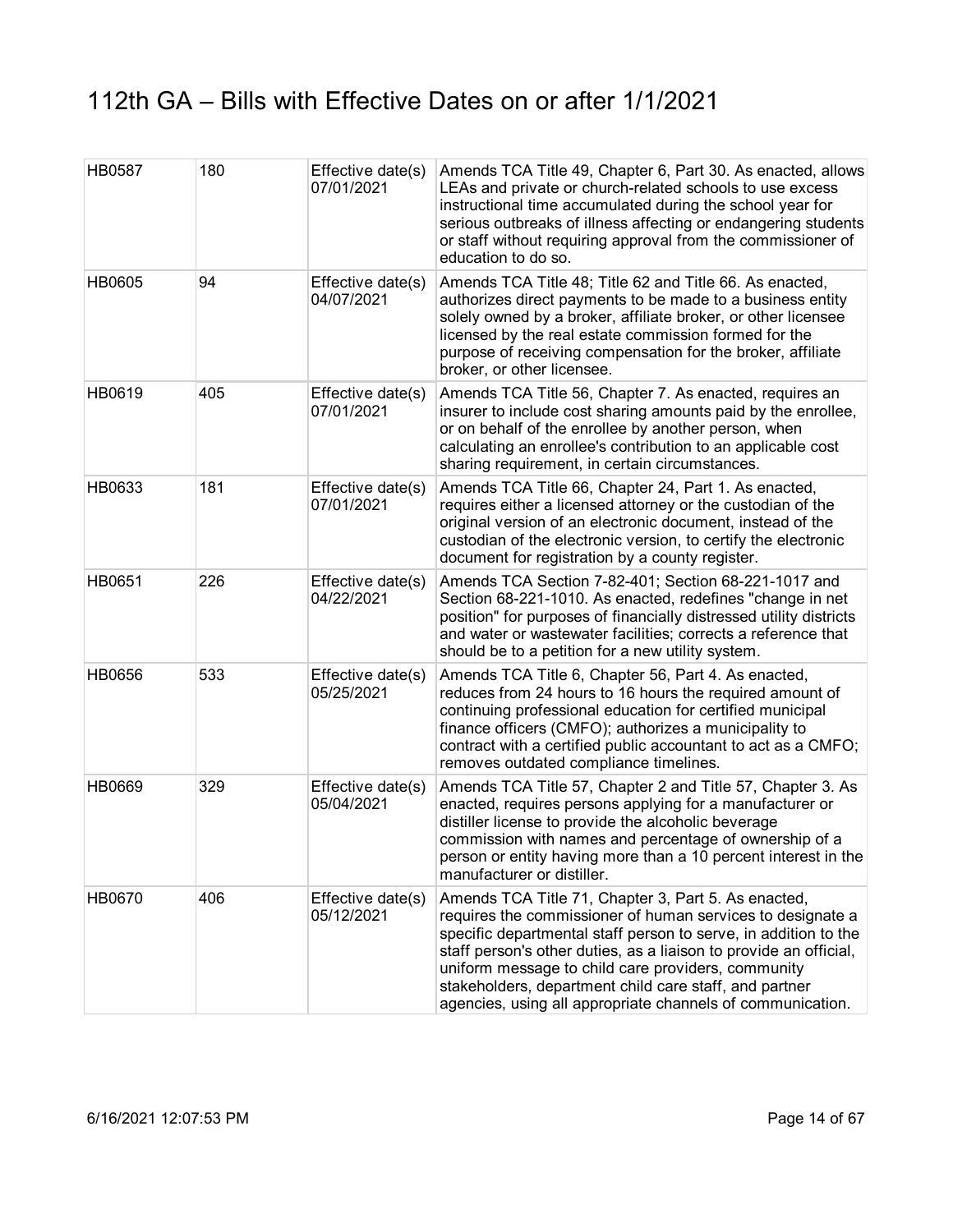| HB0674        | 330 | Effective date(s)<br>05/04/2021                | Amends TCA Title 57. As enacted, defines "food hall" for<br>purposes of consumption of alcohol on the premises of a<br>food hall; enacts certain requirements governing the<br>operation of a food hall for such purposes.                                                                                                                                                                                                                                                                                                                               |
|---------------|-----|------------------------------------------------|----------------------------------------------------------------------------------------------------------------------------------------------------------------------------------------------------------------------------------------------------------------------------------------------------------------------------------------------------------------------------------------------------------------------------------------------------------------------------------------------------------------------------------------------------------|
| HB0682        | 407 | Effective date(s)<br>05/12/2021                | Amends TCA Title 57, Chapter 4, Part 1. As enacted, revises<br>provisions governing the sale of alcoholic beverages on the<br>premises of the Ryman Auditorium in Nashville.                                                                                                                                                                                                                                                                                                                                                                             |
| <b>HB0697</b> | 534 | Effective date(s)<br>05/25/2021                | Amends TCA Section 29-20-102. As enacted, broadens the<br>definition of "governmental entity" under the Tennessee<br>Governmental Tort Liability Act to include certain 501(c)(4)<br>nonprofit property owners associations that, among other<br>requirements, own and operate a water or sewer distribution<br>service.                                                                                                                                                                                                                                 |
| HB0716        | 182 | Effective date(s)<br>07/01/2021                | Amends TCA Title 66, Chapter 28. As enacted, prohibits the<br>governing body in a county in which the Uniform Residential<br>Landlord and Tenant Act applies from enacting or enforcing<br>regulations in conflict with, or in addition to, the Act; changes<br>the applicability of the Act so that a county that is not under<br>the Act now will not come under the Act even if the county's<br>population increases to be more than 75,000 in subsequent<br>years.                                                                                   |
| HB0722        | 292 | Effective date(s)<br>07/01/2021                | Amends TCA Section 2-12-102. As enacted, prohibits a<br>county election commissioner from voting on issues that<br>directly affect the commissioner's immediate family member<br>who is a candidate for office; requires a county election<br>commissioner to be recused of official duties 30 days prior to<br>an election if an immediate family member of the<br>commissioner is a candidate for office in that county.                                                                                                                               |
| HB0723        | 408 | Effective date(s)<br>05/12/2021                | Amends TCA Title 36; Title 37; Title 38; Title 39; Title 40 and<br>Title 71. As enacted, requires the department to publish the<br>guidelines for the best practices for identifying and reporting<br>signs of child abuse, child sexual abuse, and human<br>trafficking in which the victim is a child on the department's<br>website.                                                                                                                                                                                                                  |
| HB0732        | 293 | Effective date(s)<br>07/01/2021                | Amends TCA Title 13; Title 45; Title 47; Title 48; Title 56 and<br>Title 66. As enacted, authorizes a tenant to terminate a<br>residential rental or lease agreement entered into or renewed<br>on or after July 1, 2021, upon the tenant providing the<br>landlord with written notice stating that the tenant or<br>household member is a domestic abuse victim, sexual<br>assault victim, or stalking victim, regardless of whether the<br>victim is an adult or a child; establishes requirements for the<br>tenant and landlord in such situations. |
| HB0742        | 331 | Effective date(s)<br>05/04/2021;<br>01/01/2022 | Amends TCA Title 57. As enacted, prohibits licensure as a<br>winery direct shipper of in-state or out-of-state wine<br>fulfillment houses; makes various other changes regarding<br>the operation of winery direct shippers and fulfillment<br>centers.                                                                                                                                                                                                                                                                                                  |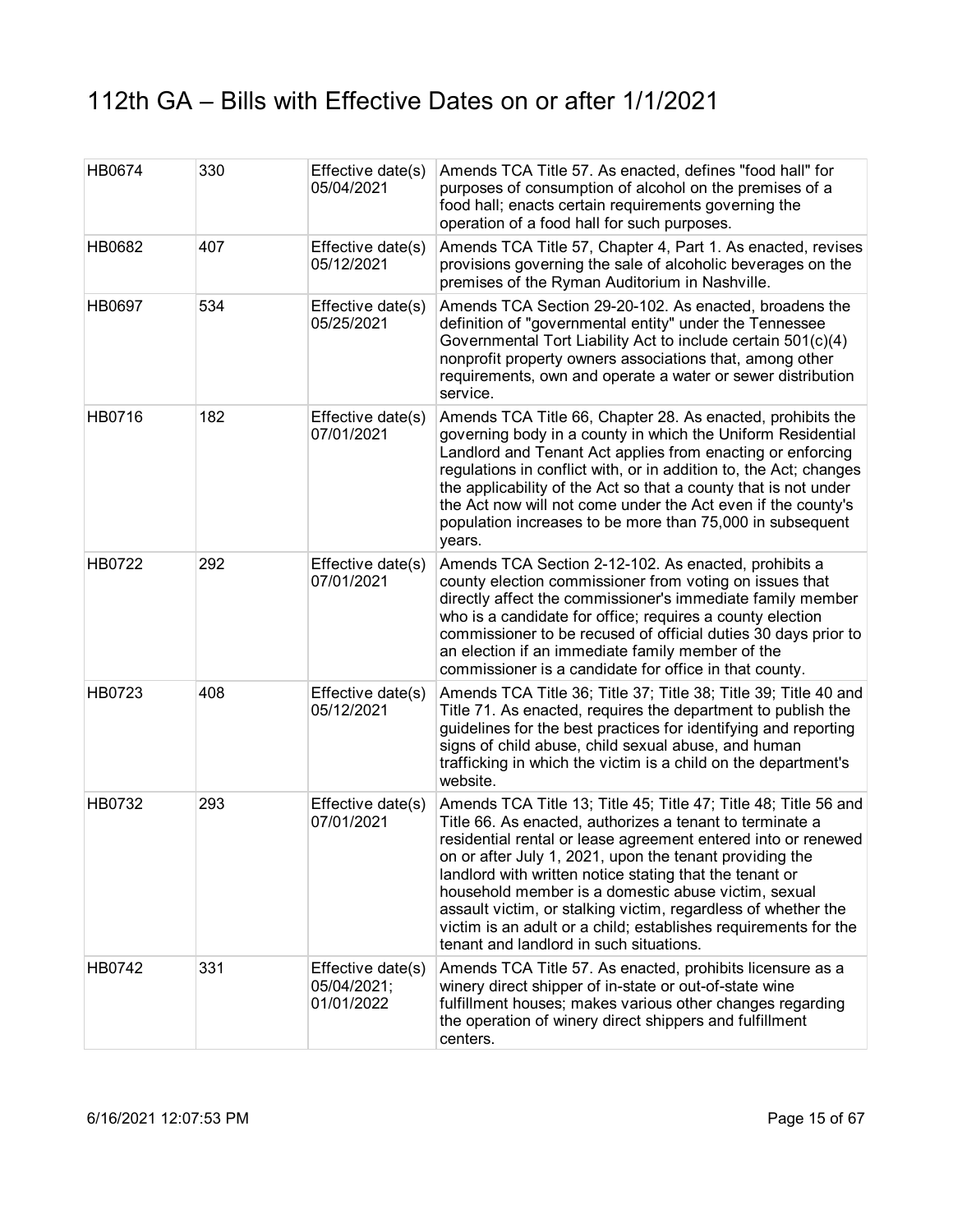| HB0744        | 535 | Effective date(s)<br>07/01/2021                | Amends TCA Title 8; Title 29, Chapter 13 and Title 40. As<br>enacted, requires the district attorneys general conference to<br>submit a report to the chairs of the judiciary committee of the<br>senate and the criminal justice committee of the house as to<br>whether separate and secure waiting areas exist within each<br>of the 31 judicial districts along with recommendations to<br>achieve the requirements of law that victims of crime and<br>prosecution witnesses should be provided waiting areas that<br>are separate and secure from the defendant or defense<br>witnesses during all stages of the judicial process. |
|---------------|-----|------------------------------------------------|------------------------------------------------------------------------------------------------------------------------------------------------------------------------------------------------------------------------------------------------------------------------------------------------------------------------------------------------------------------------------------------------------------------------------------------------------------------------------------------------------------------------------------------------------------------------------------------------------------------------------------------|
| HB0749        | 332 | Effective date(s)<br>05/30/2021;<br>09/01/2021 | Amends TCA Title 68, Chapter 120. As enacted, revises<br>provisions governing statewide building construction safety<br>standards.                                                                                                                                                                                                                                                                                                                                                                                                                                                                                                       |
| HB0752        | 536 | Effective date(s)<br>01/01/2022                | Amends TCA Title 49. As enacted, clarifies that the dual<br>enrollment program will award the in-state tuition and<br>mandatory fees cost up to a maximum amount for the first<br>four courses taken and makes other related changes.                                                                                                                                                                                                                                                                                                                                                                                                    |
| HB0763        | 183 | Effective date(s)<br>07/01/2021                | Amends TCA Title 49, Chapter 4 and Title 49, Chapter 7. As<br>enacted, consolidates some of the commission's reports;<br>changes various other conditions of the commission's reports<br>and reports to the commission.                                                                                                                                                                                                                                                                                                                                                                                                                  |
| <b>HB0766</b> | 345 | Effective date(s)<br>05/06/2021;<br>07/01/2021 | Amends TCA Title 56, Chapter 2. As enacted, enacts the<br>"Insurance Data Security Law."                                                                                                                                                                                                                                                                                                                                                                                                                                                                                                                                                 |
| <b>HB0767</b> | 537 | Effective date(s)<br>05/25/2021,<br>07/01/2021 | Amends TCA Section 55-18-105; Title 56 and Section 61-2-<br>105. As enacted, enacts the "Insurance Modernization Act."                                                                                                                                                                                                                                                                                                                                                                                                                                                                                                                   |
| HB0771        | 397 | Effective date(s)<br>05/11/2021                | Amends TCA Title 50. As enacted, enacts the "Tennessee<br>Registered Apprenticeship Program Act."                                                                                                                                                                                                                                                                                                                                                                                                                                                                                                                                        |
| HB0776        | 154 | Effective date(s)<br>04/14/2021                | Amends TCA Section 67-4-2006. As enacted, requires that<br>certain amounts received from certain COVID-related relief<br>be subtracted from net earnings and losses for excise tax<br>purposes.                                                                                                                                                                                                                                                                                                                                                                                                                                          |
| <b>HB0777</b> | 398 | Effective date(s)<br>05/11/2021                | Amends TCA Title 49. As enacted, establishes that a local<br>education agency's BEP calculation for the 2021-2022 school<br>year must not be less than the LEA's BEP calculation for the<br>2020-2021 school year; applies to LEAs in full compliance<br>with state school attendance and truancy intervention laws,<br>and the state board of education's continuous learning plan<br>rules.                                                                                                                                                                                                                                            |
| HB0778        | 346 | Effective date(s)<br>05/06/2021                | Amends TCA Section 29-34-802; Title 63; Title 68 and Title<br>71. As enacted, specifies certain authority of the<br>commissioner of health and pharmacists regarding<br>epidemics, vaccines, and a statewide collaborative pharmacy<br>practice agreement.                                                                                                                                                                                                                                                                                                                                                                               |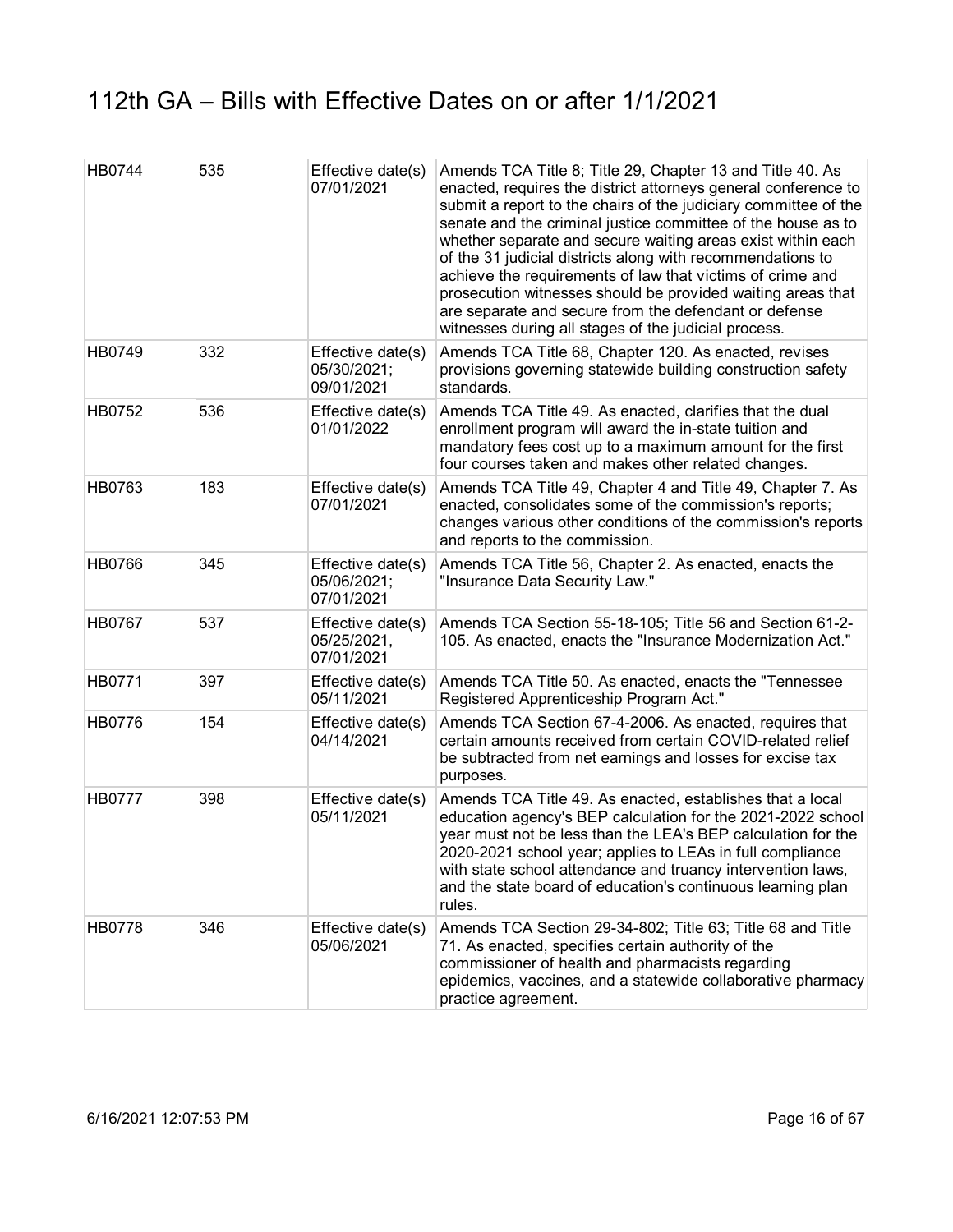| HB0779        | 538 | Effective date(s)<br>05/25/2021                                              | Amends TCA Title 4; Title 8; Title 33; Title 40; Title 50; Title<br>58; Title 63; Title 68 and Title 71. As enacted, adds<br>provisions relative to COVID-19 response to authorize the<br>commissioner of labor and workforce development to take<br>certain actions in regard to unemployment compensation and<br>to authorize the substitution of a copy of certain<br>documentation in regard to transport by sheriff or<br>transportation agent of a person for involuntary admission for<br>mental health treatment.                                                    |
|---------------|-----|------------------------------------------------------------------------------|------------------------------------------------------------------------------------------------------------------------------------------------------------------------------------------------------------------------------------------------------------------------------------------------------------------------------------------------------------------------------------------------------------------------------------------------------------------------------------------------------------------------------------------------------------------------------|
| <b>HB0781</b> | 294 | Effective date(s)<br>04/30/2021;<br>07/01/2021                               | Amends TCA Title 4, Chapter 29; Title 4, Chapter 3; Title 62,<br>Chapter 11; Title 62, Chapter 26; Title 62, Chapter 27; Title<br>62, Chapter 32, Part 3 and Title 62, Chapter 35. As enacted,<br>terminates the Tennessee private investigation and<br>polygraph commission and state board for licensing alarm<br>systems contractors with no wind down period; transfers the<br>commission and board's duties to the commissioner.                                                                                                                                        |
| <b>HB0783</b> | 184 | Effective date(s)<br>07/01/2021                                              | Amends TCA Title 37. As enacted, requires the juvenile court<br>clerk and the department of mental health and substance<br>abuse services to report certain juvenile justice information<br>to the administrative office of the courts each month; deletes<br>certain reporting to the council of juvenile and family court<br>judges.                                                                                                                                                                                                                                       |
| <b>HB0784</b> | 409 | Effective date(s)<br>07/01/2021                                              | Amends TCA Title 4; Title 8, Chapter 4, Part 1; Section 16-3-<br>810; Title 16, Chapter 22; Title 16, Chapter 3; Title 39; Title<br>40 and Title 41. As enacted, allows the department to<br>contract with entities and organizations, including local<br>governments, to create or operate community-based<br>alternatives to incarceration; rewrites various provisions<br>regarding community corrections, probation, probation<br>revocation, and release on bail.                                                                                                       |
| <b>HB0785</b> | 410 | Effective date(s)<br>05/12/2021;<br>07/01/2021;<br>10/01/2021;<br>01/01/2022 | Amends TCA Title 4, Chapter 3, Part 12; Title 40; Title 41,<br>Chapter 4; Title 41, Chapter 8; Title 49, Chapter 11; Title 49,<br>Chapter 8; Title 55, Chapter 50 and Section 62-76-104. As<br>enacted, enacts the "Reentry Success Act of 2021".                                                                                                                                                                                                                                                                                                                            |
| HB0820        | 295 | Effective date(s)<br>07/01/2021                                              | Amends TCA Title 3, Chapter 17, Part 1; Section 8-21-205<br>and Title 48, Chapter 101, Part 5. As enacted, requires that<br>funds collected from charitable organizations that solicit<br>contributions be used by the secretary of state to defray the<br>costs of the division of the department of state in<br>administering laws governing charitable solicitations; requires<br>that portion of certain filing fees collected by the secretary of<br>state from business organizations be used to defray<br>operating costs of the division of the department of state. |
| HB0826        | 95  | Effective date(s)<br>04/07/2021                                              | Amends TCA Title 15, Chapter 2. As enacted, designates the<br>month of June as "African-American Music Appreciation<br>Month."                                                                                                                                                                                                                                                                                                                                                                                                                                               |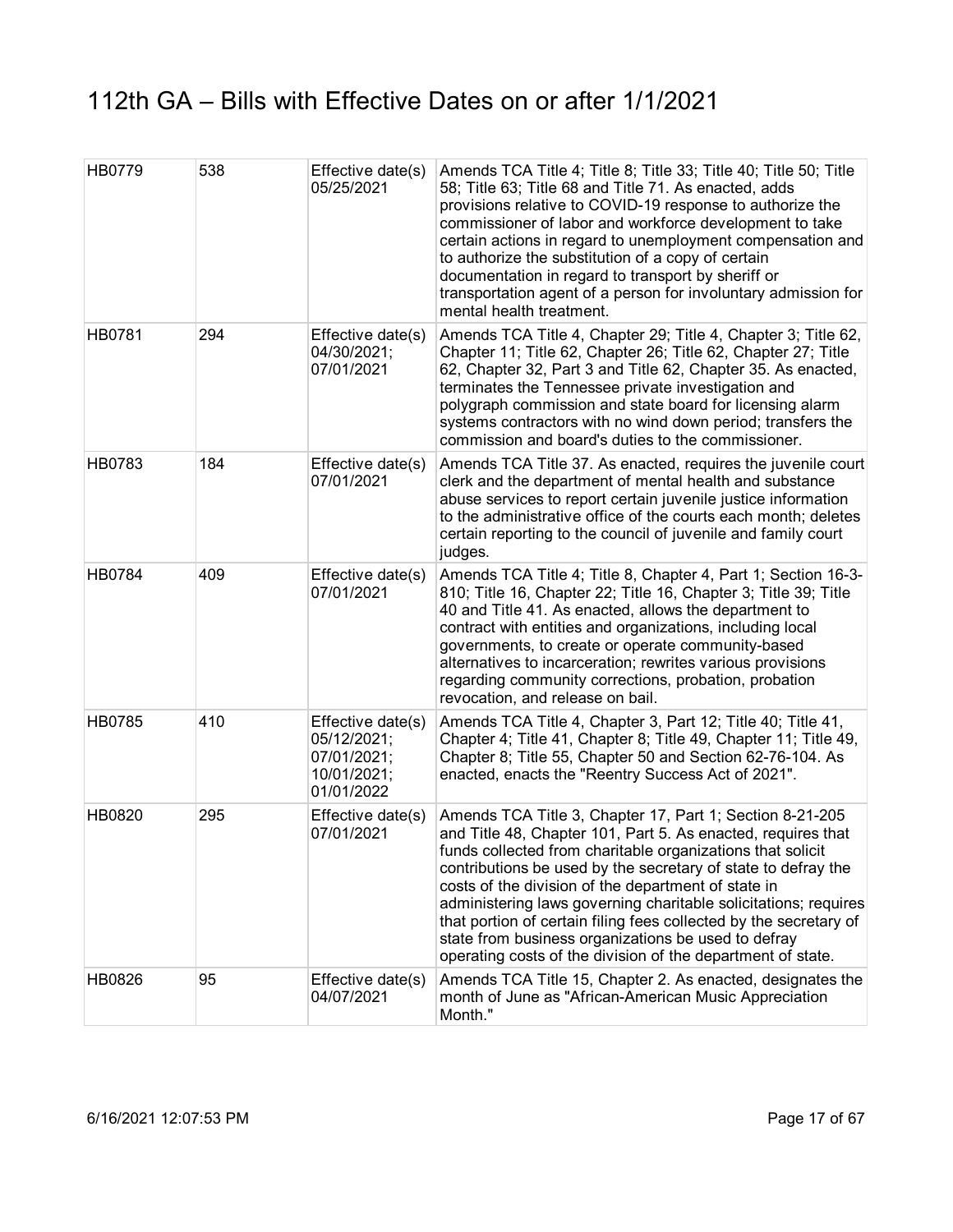| HB0830 | 411 | Effective date(s)<br>07/01/2021 | Amends TCA Title 43; Title 47, Chapter 18 and Title 55. As<br>enacted, requires a manufacturer, under certain<br>circumstances, to replace farm machinery with comparable<br>farm machinery or accept return of the farm machinery and<br>refund the full purchase price and related repair costs, less a<br>reasonable allowance for use and a reasonable offset for<br>physical damage; creates a civil cause of action for<br>consumers.                                                                                                                                                                                                                                                                 |
|--------|-----|---------------------------------|-------------------------------------------------------------------------------------------------------------------------------------------------------------------------------------------------------------------------------------------------------------------------------------------------------------------------------------------------------------------------------------------------------------------------------------------------------------------------------------------------------------------------------------------------------------------------------------------------------------------------------------------------------------------------------------------------------------|
| HB0831 | 228 | Effective date(s)<br>07/01/2021 | Amends TCA Title 7, Chapter 53. As enacted, requires each<br>member of a board of directors of an industrial development<br>corporation to complete a conflict-of-interest statement;<br>requires the Tennessee Ethics Commission to post on its<br>website a sample conflict of interest statement.                                                                                                                                                                                                                                                                                                                                                                                                        |
| HB0841 | 412 | Effective date(s)<br>05/12/2021 | Amends TCA Title 3, Chapter 7 and Title 9, Chapter 4. As<br>enacted, revises provisions governing appropriations in<br>regards to laws that result in net increase or net decrease in<br>periods of imprisonment in state facilities.                                                                                                                                                                                                                                                                                                                                                                                                                                                                       |
| HB0851 | 333 | Effective date(s)<br>05/04/2021 | Amends TCA Title 10, Chapter 7, Part 5. As enacted, makes<br>the personally identifying information provided by an<br>individual as part of the individual's use of, or participation in,<br>a government-sponsored or -supported property alert service<br>or program confidential.                                                                                                                                                                                                                                                                                                                                                                                                                        |
| HB0856 | 334 | Effective date(s)<br>07/01/2021 | Amends TCA Title 7, Chapter 4; Title 13, Chapter 7; Title 67,<br>Chapter 5 and Title 67, Chapter 4. As enacted, redefines<br>"hotel" for purposes of the hotel occupancy tax to mean any<br>structure or space, or any portion thereof, that is occupied or<br>intended or designed for occupancy by transients for<br>dwelling, lodging, or sleeping purposes, and includes<br>privately, publicly, or government-owned hotels, inns, tourist<br>camps, tourist courts, tourist cabins, motels, short-term rental<br>units, primitive and recreational vehicle campsites and<br>campgrounds, or any place in which rooms, lodgings, or<br>accommodations are furnished to transients for<br>consideration. |
| HB0866 | 185 | Effective date(s)<br>04/20/2021 | Amends TCA Title 57. As enacted, authorizes a delivery<br>service licensee to charge a fee based on a percentage of<br>the sales of the alcoholic beverages or beer being delivered;<br>limits the fee to no more than 10 percent of the price of each<br>alcoholic beverage or beer sold.                                                                                                                                                                                                                                                                                                                                                                                                                  |
| HB0870 | 413 | Effective date(s)<br>01/01/2022 | Amends TCA Title 28; Title 29 and Title 40. As enacted,<br>revises provisions governing restitution to victim; extends,<br>from one year to two years, the time within which a victim of<br>a crime may file a claim with the criminal injuries<br>compensation fund.                                                                                                                                                                                                                                                                                                                                                                                                                                       |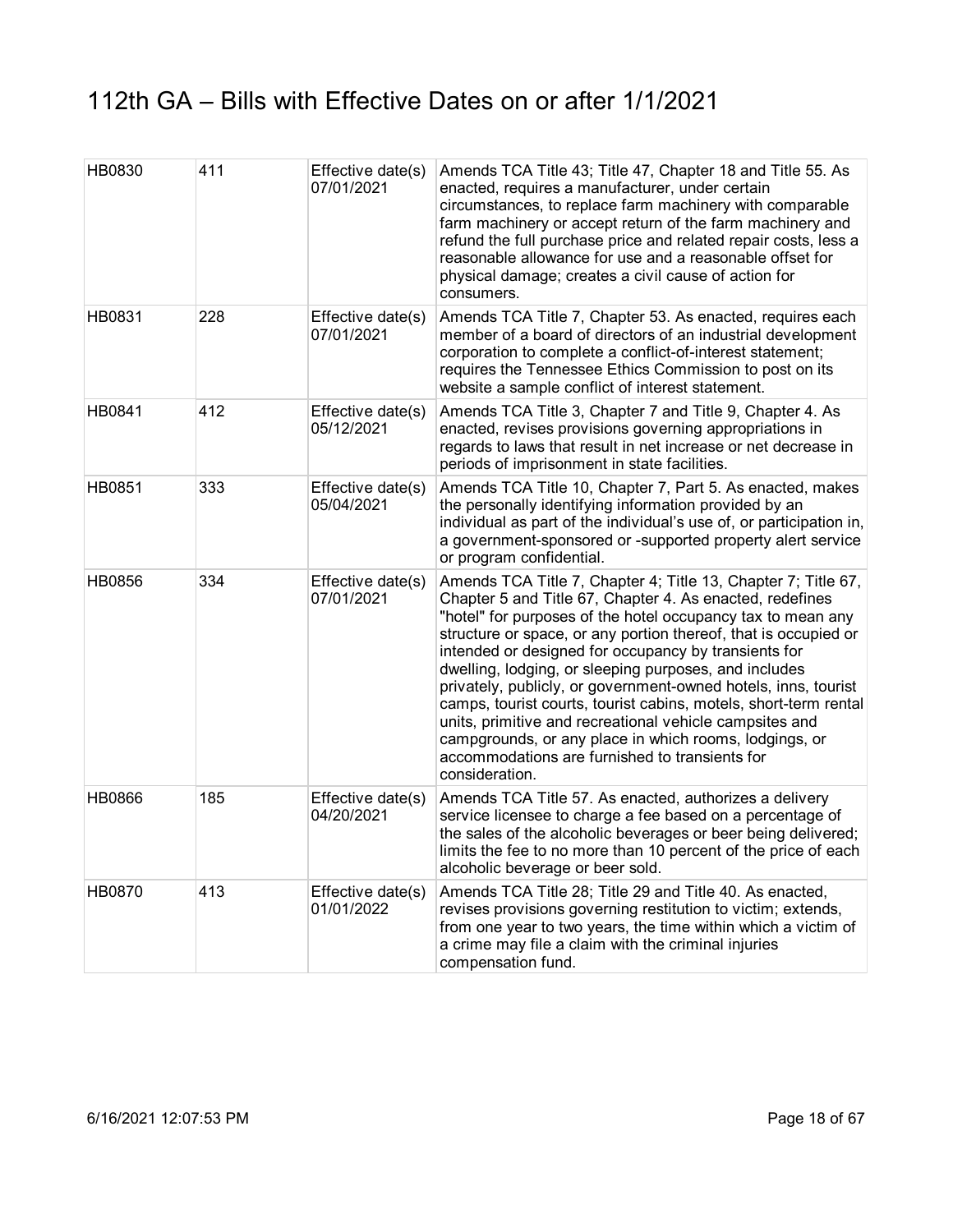| <b>HB0874</b> | 414 | Effective date(s)<br>05/12/2021                | Amends TCA Title 36 and Title 37. As enacted, requires the<br>caseworker for a child who has been placed in foster care to<br>document any objection to the child's placement with a<br>relative that is made by another relative or other interested<br>party; requires the department of children's services to<br>include the number of such objections in its annual report on<br>foster care.                                                                                             |
|---------------|-----|------------------------------------------------|------------------------------------------------------------------------------------------------------------------------------------------------------------------------------------------------------------------------------------------------------------------------------------------------------------------------------------------------------------------------------------------------------------------------------------------------------------------------------------------------|
| <b>HB0888</b> | 539 | Effective date(s)<br>07/01/2021                | Amends TCA Section 8-21-401 and Title 40. As enacted,<br>authorizes a clerk to charge a fee of less than \$100 for<br>expunction; expands the offenses for which expunction is<br>permitted; revises other related provisions.                                                                                                                                                                                                                                                                 |
| HB0890        | 229 | Effective date(s)<br>4/22/2021                 | Amends TCA Title 49, Chapter 6. As enacted, authorizes an<br>LEA to remove a student from the regular school program<br>without assigning the student to an alternative school or<br>alternative program if the student was suspended or expelled<br>for certain offenses that may threaten the safety of persons<br>attending or assigned to the regular school program and the<br>alternative school or alternative program is located on the<br>same grounds as the regular school program. |
| HB0902        | 554 | Effective date(s)<br>07/01/2021                | Amends TCA Title 10; Title 33; Title 38; Title 39; Title 40;<br>Title 50 and Title 70. As enacted, enacts the "Second<br>Amendment Privacy and Protection Act of 2021,"                                                                                                                                                                                                                                                                                                                        |
| HB0910        | 555 | Effective date(s)<br>05/26/2021                | Amends TCA Title 10, Chapter 7, Part 5. As enacted, revises<br>provisions regarding confidentiality of certain information in<br>records of person arrested or charged but not convicted of an<br>offense and information in accident reports.                                                                                                                                                                                                                                                 |
| HB0925        | 335 | Effective date(s)<br>05/04/2021;<br>07/01/2021 | Amends TCA Title 49, Chapter 6. As enacted, adds certain<br>cyber security-related information to the information that the<br>state-level safety team must include in the template safety<br>plan that LEAs must adopt as part of their comprehensive<br>district-wide and building-level school safety plans.                                                                                                                                                                                 |
| HB0926        | 415 | Effective date(s)<br>07/01/2021                | Amends TCA Title 39, Chapter 17, Part 18. As enacted,<br>allows an age-restricted venue to continue to permit smoking<br>in the venue even if the venue employs a person under 21<br>years of age if the employee is at least 16 years of age, the<br>child of the owner of the venue, and the venue is not an adult<br>oriented establishment.                                                                                                                                                |
| HB0938        | 296 | Effective date(s)<br>04/30/2021                | Amends TCA Title 4, Chapter 1, Part 3. As enacted, adds<br>"Amazing Grace" by John Newton as an official state song.                                                                                                                                                                                                                                                                                                                                                                           |
| HB0943        | 556 | Effective date(s)<br>05/26/2021                | Amends TCA Title 20; Title 29 and Title 50, Chapter 1. As<br>enacted, clarifies that non-compliance with state and federal<br>anti-discrimination laws is not included in the definition of<br>"illegal activities" as it relates to provisions prohibiting<br>retaliatory termination of an employee.                                                                                                                                                                                         |
| HB0948        | 557 | Effective date(s)<br>05/26/2021,<br>10/01/2021 | Amends TCA Title 4; Title 56; Title 68 and Title 71. As<br>enacted, enacts the "Tennessee Health Services and<br>Planning Act of 2021," which revises various provisions of<br>and renames the Tennessee Health Services and Planning<br>Act of 2002.                                                                                                                                                                                                                                          |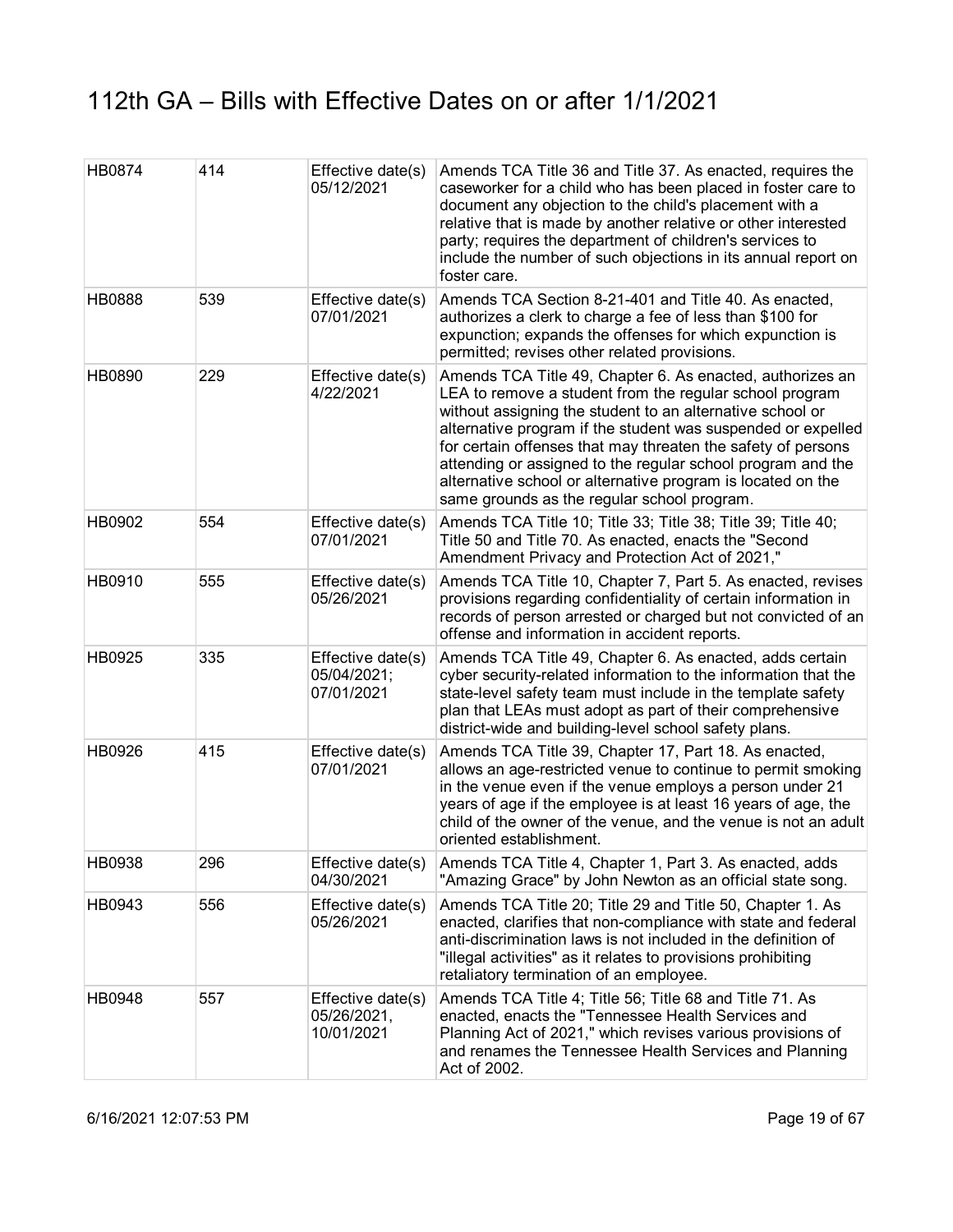| HB0961        | 336 | Effective date(s)<br>05/04/2021                | Amends TCA Section 38-3-113. As enacted, states that a law<br>enforcement officer meeting certain qualifications who<br>makes an arrest outside of the law enforcement officer's<br>jurisdiction has the same legal status and immunity from suit<br>as a state or local law enforcement officer making an arrest<br>within the state or local law enforcement officer's jurisdiction<br>if certain circumstances are met.                                                                                                                                  |
|---------------|-----|------------------------------------------------|-------------------------------------------------------------------------------------------------------------------------------------------------------------------------------------------------------------------------------------------------------------------------------------------------------------------------------------------------------------------------------------------------------------------------------------------------------------------------------------------------------------------------------------------------------------|
| <b>HB0968</b> | 297 | Effective date(s)<br>04/30/2021                | Amends TCA Title 6, Chapter 54 and Title 7, Chapter 53. As<br>enacted, defines the terms "economic development" and<br>"project" to include incentives that promote the development<br>of single-family housing, for purposes of laws governing<br>projects by industrial development corporations and<br>contributions to industrial development corporations by<br>municipalities.                                                                                                                                                                        |
| HB0975        | 558 | Effective date(s)<br>07/01/2021                | Amends TCA Title 7, Chapter 3 and Title 67, Chapter 6. As<br>enacted, provides for the allocation of certain revenue from<br>state and local sales taxes to pay for the capital and<br>operation expenses associated with a motor sports facility.                                                                                                                                                                                                                                                                                                          |
| HB0976        | 230 | Effective date(s)<br>4/22/2021                 | Amends TCA Title 39, Chapter 17, Part 4. As enacted,<br>excludes from the definition of marijuana "a product," instead<br>of "a cannabidiol product" approved as a prescription<br>medication by the United States food and drug<br>administration; specifies that such a product will be<br>redesignated, rescheduled, or deleted as a controlled<br>substance.                                                                                                                                                                                            |
| HB0992        | 186 | Effective date(s)<br>04/20/2021                | Amends TCA Title 4; Title 53; Title 56; Title 63; Title 68 and<br>Title 71. As enacted, enacts "Terrence's Law," which requires<br>the bureau to conduct an annual review of all medications<br>and forms of treatment for sickle cell disease, and services<br>for enrollees with a diagnosis of sickle cell disease that are<br>eligible for coverage under the medical assistance program;<br>requires the bureau to solicit and consider input from the<br>public when conducting the annual review; requires annual<br>report to the general assembly. |
| HB1011        | 559 | Effective date(s)<br>05/26/2021                | Amends TCA Title 67. As enacted, adds one month to the<br>current six-month extension of time in which taxpayers can<br>file a franchise and excise tax return.                                                                                                                                                                                                                                                                                                                                                                                             |
| HB1016        | 416 | Effective date(s)<br>07/01/2021                | Amends TCA Section 3-9-103; Title 8, Chapter 25; Title 8,<br>Chapter 34; Title 8, Chapter 35; Title 8, Chapter 36 and Title<br>8, Chapter 37. As enacted, increases from \$40 to \$50 the<br>minimum amount that the state will match to an employee's<br>optional retirement plan.                                                                                                                                                                                                                                                                         |
| HB1039        | 560 | Effective date(s)<br>05/26/2021,<br>12/01/2023 | Amends TCA Title 4; Title 50 and Title 56. As enacted,<br>revises provisions governing benefits formula under the<br>Tennessee Employment Security Law.                                                                                                                                                                                                                                                                                                                                                                                                     |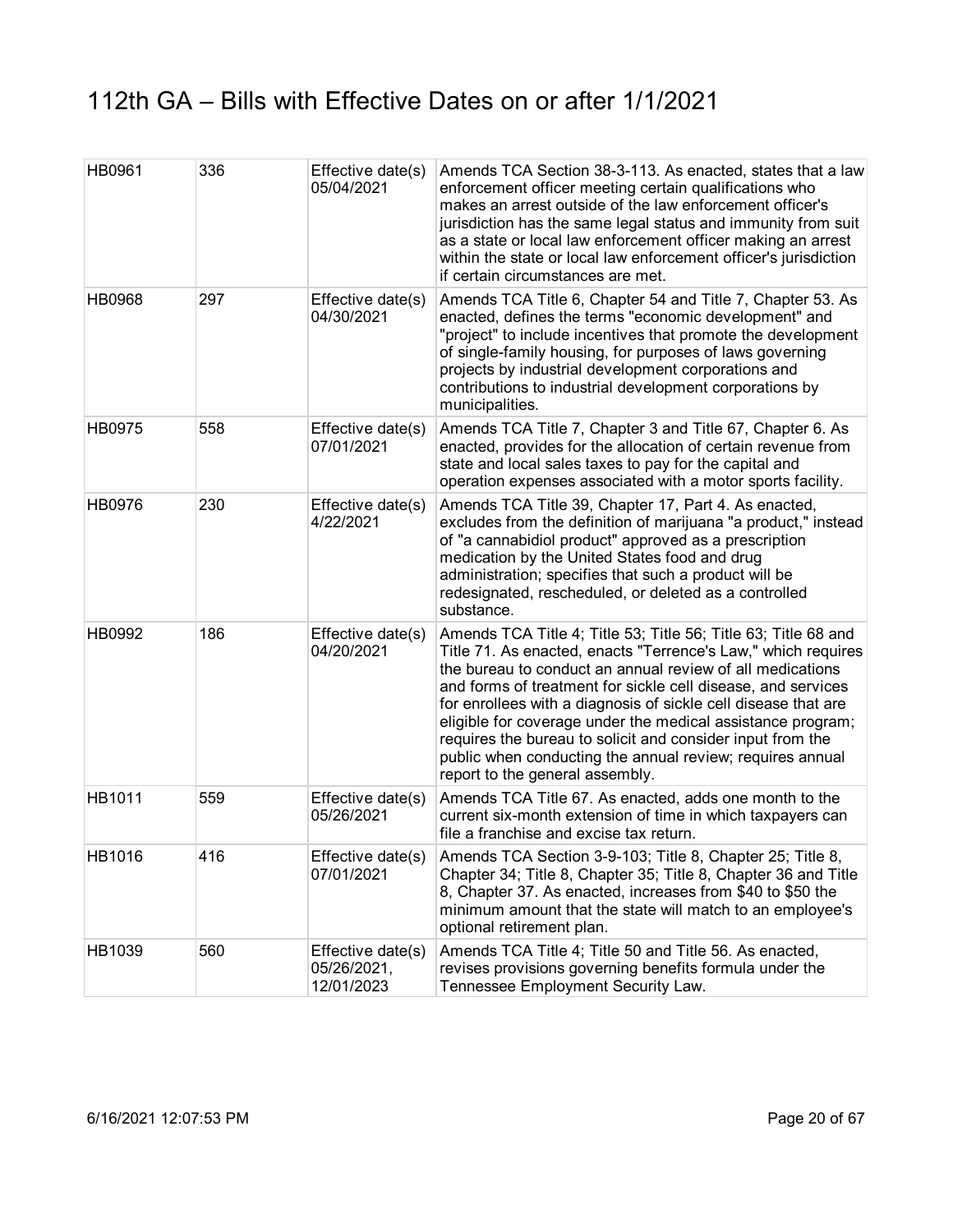| HB1040 | 347 | Effective date(s)<br>07/01/2021 | Amends TCA Title 3; Title 4; Title 8; Title 9 and Title 12. As<br>enacted, prohibits members of the general assembly from<br>bidding on, selling, or offering for sale any service to a state<br>entity or to have a financial interest in the bidding, selling, or<br>offering for sale of any service to a state entity; makes the<br>prohibition applicable during the tenure of the member's<br>office and for six months thereafter; creates certain<br>exceptions; violation results in disqualification from holding<br>certain offices; enacts other related provisions.         |
|--------|-----|---------------------------------|------------------------------------------------------------------------------------------------------------------------------------------------------------------------------------------------------------------------------------------------------------------------------------------------------------------------------------------------------------------------------------------------------------------------------------------------------------------------------------------------------------------------------------------------------------------------------------------|
| HB1042 | 561 | Effective date(s)<br>05/26/2021 | Amends TCA Title 67, Chapter 6. As enacted, revises<br>provision governing allocation of sales and use tax revenue<br>to certain commercial development districts in economically<br>distressed counties by clarifying that a county bordering three<br>such distressed counties for purposes of the allocation must<br>have bordered at least three such counties in three fiscal<br>years since fiscal year 2016-2017, if certain requirements<br>met.                                                                                                                                 |
| HB1046 | 562 | Effective date(s)<br>05/26/2021 | Amends TCA Title 3; Title 4; Title 8; Title 9; Title 12 and Title<br>49. As enacted, clarifies that the fiscal review committee<br>must be allowed to review noncompetitive procurement<br>agreements; requires the chief procurement officer to report<br>procurement contracts monthly to the fiscal review<br>committee; revises provisions governing public employees<br>accepting employment with respondent to a solicitation or<br>contractor in certain situations; revises other provisions<br>related to state contracts.                                                      |
| HB1047 | 563 | Effective date(s)<br>07/01/2021 | Amends TCA Title 3; Title 4; Title 9; Title 37; Title 38; Title<br>39; Title 40; Title 41 and Title 55. As enacted, enumerates<br>certain sexual offenses for which there will be no release<br>eligibility.                                                                                                                                                                                                                                                                                                                                                                             |
| HB1049 | 337 | Effective date(s)<br>05/04/2021 | Amends TCA Section 10-7-503 and Section 29-20-401. As<br>enacted, requires that insurance pool, special fund, and<br>reserve fund created by a governmental entity and any entity<br>administering such funds be audited annually by the<br>comptroller of the treasury.                                                                                                                                                                                                                                                                                                                 |
| HB1062 | 399 | Effective date(s)<br>05/11/2021 | Amends TCA Title 39 and Title 40. As enacted, redefines the<br>term "intellectual disability" for purposes of determining<br>eligibility for the death penalty; allows certain defendants<br>sentenced to death prior to the effective date of this act to<br>petition the trial court for a determination as to whether the<br>defendant is intellectually disabled.                                                                                                                                                                                                                    |
| HB1064 | 298 | Effective date(s)<br>07/01/2021 | Amends TCA Title 4, Chapter 3, Part 12; Title 40; Title 41,<br>Chapter 4; Title 41, Chapter 8; Title 49, Chapter 11; Title 49,<br>Chapter 8; Title 55, Chapter 50 and Section 62-76-104. As<br>enacted, specifies that, unless certain circumstances are<br>met, a landlord is not liable for negligence in renting, leasing,<br>or otherwise extending housing opportunities to a person who<br>has been previously convicted of a criminal offense based<br>solely on the person's criminal conviction; specifies that<br>evidence of the prior criminal conviction is not admissible. |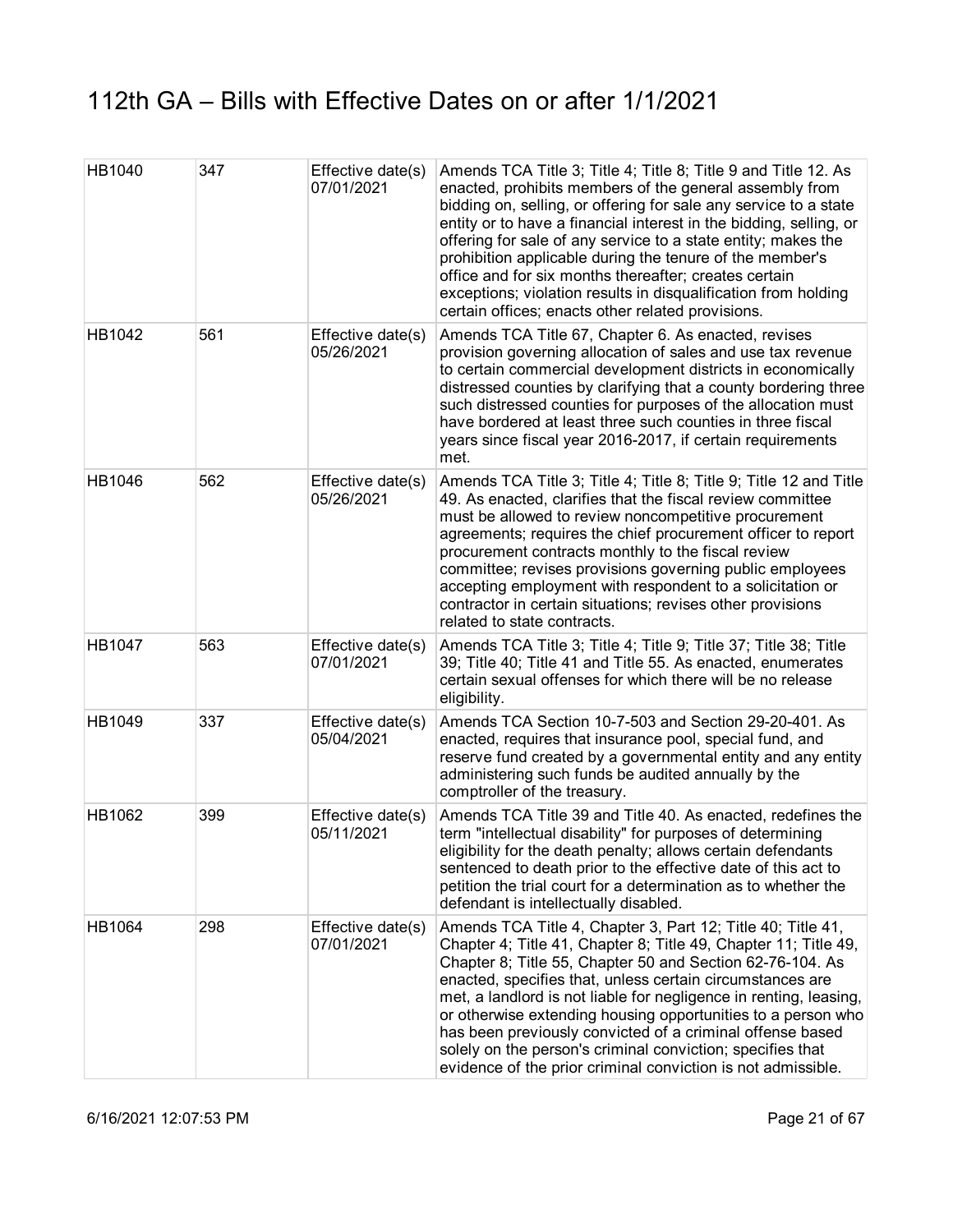| HB1069 | 338 | Effective date(s)<br>05/04/2021 | Amends TCA Section 41-22-116. As enacted, authorizes<br>TRICOR to sell goods manufactured by inmates to<br>government entities, private nonprofit corporations, and<br>charitable organizations in this state if the TRICOR board<br>determines the sale is in the best interests of the state and<br>does not unfairly compete with private sector businesses.                                                                                                                                                                                                                                                               |
|--------|-----|---------------------------------|-------------------------------------------------------------------------------------------------------------------------------------------------------------------------------------------------------------------------------------------------------------------------------------------------------------------------------------------------------------------------------------------------------------------------------------------------------------------------------------------------------------------------------------------------------------------------------------------------------------------------------|
| HB1072 | 564 | Effective date(s)<br>07/01/2021 | Amends TCA Title 1; Title 5; Title 6; Title 7; Title 8; Title 9;<br>Title 20; Title 27; Title 28; Title 29; Title 47 and Title 49. As<br>enacted, created a right of appeal in an action brought<br>against this state, a department or agency of this state, or an<br>official of this state in their official capacity that challenges<br>the constitutionality of a state statute, whereby the state may<br>appeal as of right from an interlocutory order of a circuit or<br>chancery court of this state that grants, continues, or<br>modifies an injunction or denies a motion to dissolve or<br>modify an injunction. |
| HB1080 | 565 | Effective date(s)<br>05/26/2021 | Amends TCA Title 4; Title 33; Title 38; Title 48; Title 49; Title<br>53; Title 55; Title 56; Title 63; Title 68 and Title 71. As<br>enacted, makes various changes to laws regulating physician<br>assistants.                                                                                                                                                                                                                                                                                                                                                                                                                |
| HB1085 | 187 | Effective date(s)<br>04/20/2021 | Amends TCA Title 57. As enacted, clarifies "premises" for<br>purposes of the sale of alcoholic beverages for on-premises<br>consumption in regard to establishments licensed for such<br>sales in Clarksville within or adjacent to a certain specified<br>area in downtown near the riverwalk; authorizes Clarksville<br>to, by ordinance, reduce or prescribe the hours and days<br>upon which alcoholic beverages, beer, and wine may be<br>consumed in the specified area, within the limits of general<br>law.                                                                                                           |
| HB1091 | 231 | Effective date(s)<br>4/22/2021  | Amends TCA Title 63, Chapter 5. As enacted, removes<br>restriction on appointment to the board of dentistry for<br>persons affiliated with educational institutions where the<br>practice of dentistry, dental hygiene, and dental assisting is<br>taught.                                                                                                                                                                                                                                                                                                                                                                    |
| HB1096 | 188 | Effective date(s)<br>07/01/2021 | Amends TCA Title 39; Title 40 and Title 49, Chapter 6, Part<br>41. As enacted, confers immunity from civil liability upon a<br>teacher, principal, school employee, or school bus driver<br>properly using reasonable force to correct or restrain a<br>student or prevent bodily harm or death to another person.                                                                                                                                                                                                                                                                                                            |
| HB1097 | 232 | Effective date(s)<br>4/22/2021  | Amends TCA Title 8, Chapter 19. As enacted, authorizes<br>counties that self-insure their liability for county officials and<br>employees under the Tennessee Governmental Tort Liability<br>Act to self-insure their risk of loss in lieu of obtaining bonds<br>or insurance to cover their liability for such persons.                                                                                                                                                                                                                                                                                                      |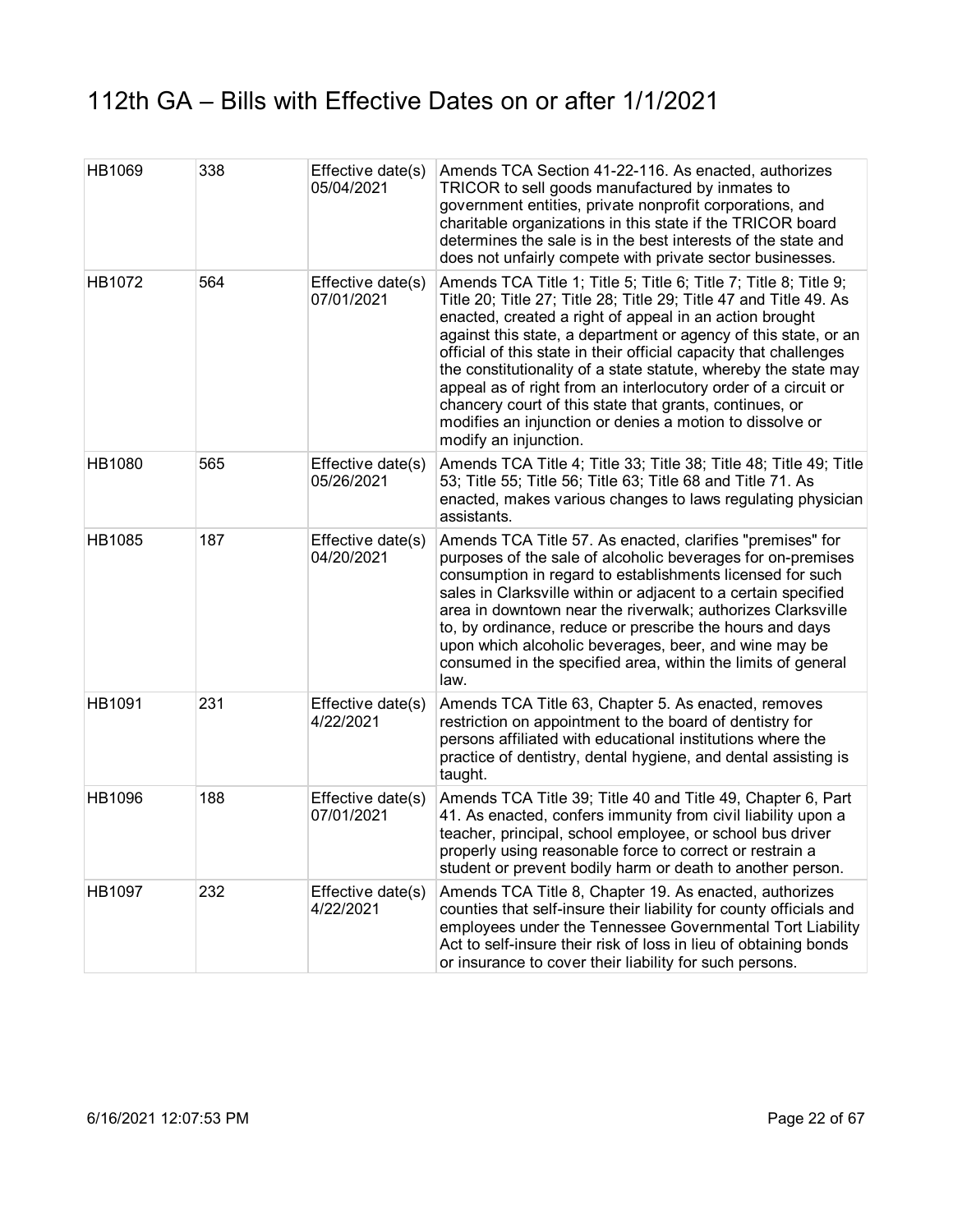| <b>HB1098</b> | 233 | Effective date(s)<br>4/22/2021                 | Amends TCA Section 2-6-601. As enacted, allows a person<br>who lives in an independent living facility that is on the same<br>property as a licensed nursing home, assisted care living<br>facility, or home for the aged to vote by absentee ballot when<br>the county election commission conducts an election at the<br>licensed nursing home, assisted care living facility, or home<br>for the aged.                                                                   |
|---------------|-----|------------------------------------------------|-----------------------------------------------------------------------------------------------------------------------------------------------------------------------------------------------------------------------------------------------------------------------------------------------------------------------------------------------------------------------------------------------------------------------------------------------------------------------------|
| HB1112        | 234 | Effective date(s)<br>4/22/2021                 | Amends TCA Title 12, Chapter 4 and Title 50, Chapter 3. As<br>enacted, prohibits local governmental entities from<br>mandating certain disclosures in contracts for improvements<br>to real property, or in a bid, proposal, or agreement relating<br>to an improvement of real property.                                                                                                                                                                                   |
| HB1130        | 566 | Effective date(s)<br>07/01/2021                | Amends TCA Title 2; Title 4; Title 16; Title 17; Title 20; Title<br>27 and Title 29. As enacted, establishes process for three-<br>judge panel hearing civil actions in which the complaint:<br>challenges the constitutionality of a statute, executive order,<br>or rule; includes a claim for declaratory judgment or<br>injunctive relief; and is brought against the state, a state<br>department or agency, or a state official acting in their official<br>capacity. |
| HB1131        | 417 | Effective date(s)<br>05/12/2021                | Amends TCA Title 49, Chapter 5. As enacted, revises<br>provisions governing criminal history checks of certain<br>persons who come in direct contact with school children or<br>children in a child care program.                                                                                                                                                                                                                                                           |
| HB1132        | 491 | Effective date(s)<br>05/24/2021                | Amends TCA Title 5; Title 6; Title 7; Title 9; Title 20; Title 29;<br>Title 33; Title 47; Title 53; Title 68 and Title 71. As enacted,<br>establishes the opioid abatement fund; enacts the "Opioid<br>Abatement Council Act"; enacts the "Tennessee Opioid<br>Abatement Act"; authorizes the attorney general and reporter<br>to settle claims against opioid manufacturers.                                                                                               |
| HB1145        | 418 | Effective date(s)<br>07/01/2021                | Amends TCA Title 39 and Title 43. As enacted, revises<br>offense of critical infrastructure vandalism.                                                                                                                                                                                                                                                                                                                                                                      |
| HB1166        | 567 | Effective date(s)<br>07/01/2021                | Amends TCA Title 37, Chapter 2, Part 4 and Title 37,<br>Chapter 5. As enacted, requires a foster care agency to<br>provide a child in foster care with contact information for<br>each sibling who is also in foster care and who is not placed<br>in the same home as the child if maintaining contact with the<br>sibling is in the best interests of each sibling.                                                                                                       |
| HB1171        | 540 | Effective date(s)<br>07/01/2021                | Amends TCA Title 29; Title 38; Title 39 and Title 40. As<br>enacted, enacts the "Firearms Information Privacy Protection<br>Act."                                                                                                                                                                                                                                                                                                                                           |
| HB1178        | 419 | Effective date(s)<br>05/12/2021;<br>01/01/2022 | Amends TCA Title 2. As enacted, revises provisions<br>governing convenient voting centers.                                                                                                                                                                                                                                                                                                                                                                                  |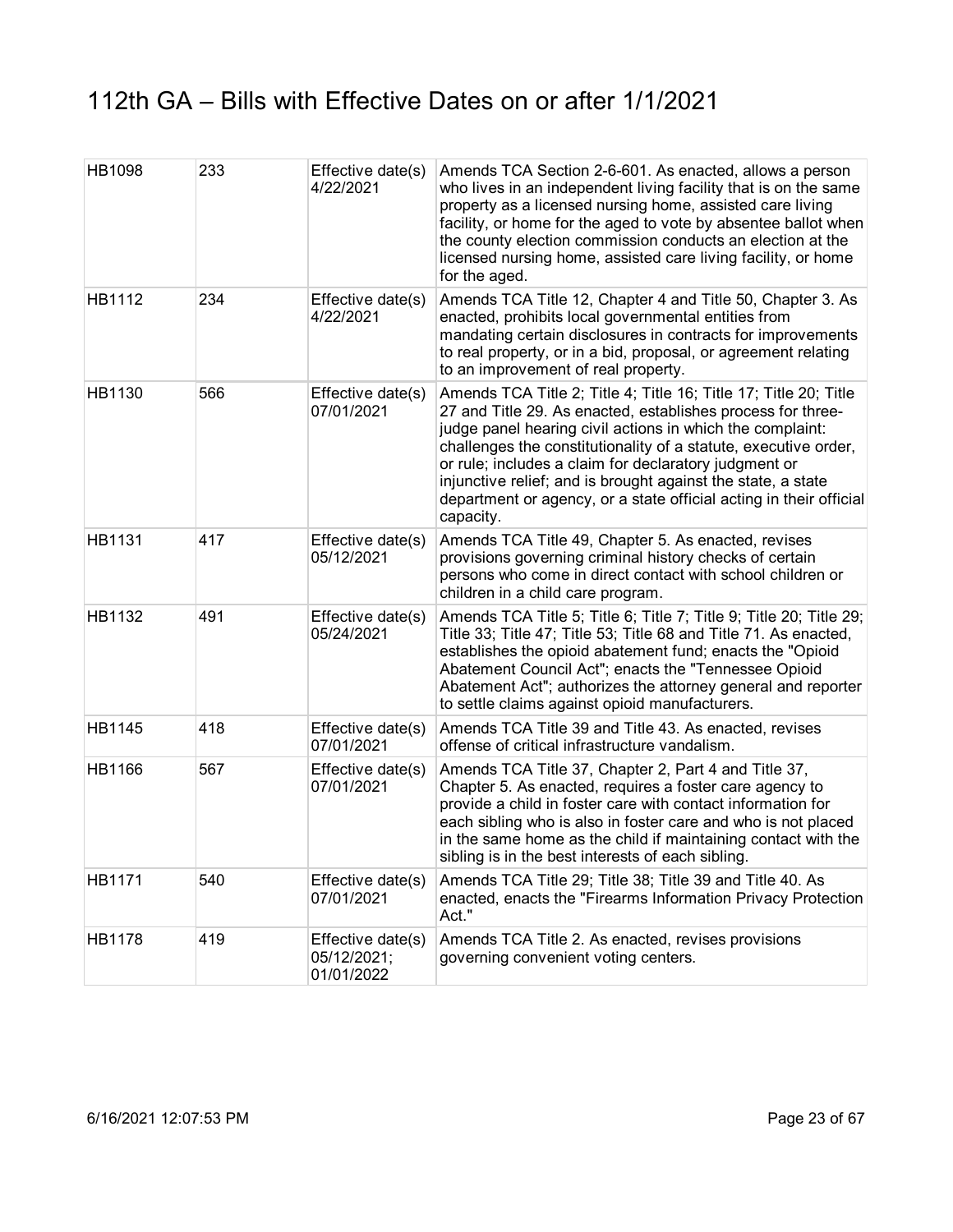| <b>HB1181</b> | 348 | Effective date(s)<br>05/06/2021;<br>07/01/2021 | Amends TCA Title 37, Chapter 10; Title 39; Title 62, Chapter<br>5 and Title 68. As enacted, requires that disposition of<br>remains from a surgical abortion performed at an abortion<br>facility be by burial or cremation; requires the department of<br>health to promulgate certain rules and forms; and makes<br>certain other changes regarding the disposition of fetal<br>remains.                                                                                        |
|---------------|-----|------------------------------------------------|-----------------------------------------------------------------------------------------------------------------------------------------------------------------------------------------------------------------------------------------------------------------------------------------------------------------------------------------------------------------------------------------------------------------------------------------------------------------------------------|
| HB1182        | 453 | Effective date(s)<br>07/01/2021                | Amends TCA Title 4; Title 5; Title 6; Title 7; Title 49 and Title<br>68. As enacted, requires a public or private entity or business<br>that operates a building or facility open to the general public<br>to post a notice at the entrance of each public restroom of<br>the entity's or business's policy of allowing a member of<br>either biological sex to use any public restroom within the<br>building or facility, if the entity or business maintains such a<br>policy. |
| HB1183        | 541 | Effective date(s)<br>07/01/2021                | Amends TCA Title 39; Title 40 and Title 41. As enacted,<br>clarifies that when a person is serving two or more<br>probationary sentences and the person's probation is<br>revoked on one sentence, then the person must receive<br>credit for time served as a result of that revocation against<br>any other concurrent probationary sentence hat is<br>subsequently revoked in any jurisdiction in this state.                                                                  |
| <b>HB1186</b> | 420 | Effective date(s)<br>07/01/2021;<br>01/01/2022 | Amends TCA Title 35. As enacted, makes various changes<br>to laws regarding trusts.                                                                                                                                                                                                                                                                                                                                                                                               |
| <b>HB1187</b> | 421 | Effective date(s)<br>07/01/2021                | Amends TCA Title 39 and Title 40. As enacted, authorizes<br>law enforcement officers, district attorneys general, and the<br>attorney general to seek criminal process for the production<br>of wire and electronic communications and transactional<br>records pertaining to the communications; sets guidelines for<br>the service of and compliance with the criminal process.                                                                                                 |
| HB1204        | 422 | Effective date(s)<br>07/01/2021                | Amends TCA Title 67, Chapter 6. As enacted, revises<br>provisions governing special sales and use tax allocation in<br>regard to minor league baseball stadium.                                                                                                                                                                                                                                                                                                                   |
| HB1233        | 452 | Effective date(s)<br>07/01/2021                | Amends TCA Title 49. As enacted, enacts the "Tennessee<br>Accommodations for All Children Act."                                                                                                                                                                                                                                                                                                                                                                                   |
| HB1238        | 344 | Effective date(s)<br>07/01/2021                | Amends TCA Title 49. As enacted, prohibits a public<br>institution of higher education in this state from hosting a<br>Confucius Institute or accepting a gift from, or entering a<br>contract with, a foreign source in certain circumstances;<br>enacts other related provisions.                                                                                                                                                                                               |
| HB1254        | 423 | Effective date(s)<br>07/01/2021                | Amends TCA Title 40, Chapter 33. As enacted, revises<br>provisions governing awards of attorney's fees in certain<br>forfeiture actions.                                                                                                                                                                                                                                                                                                                                          |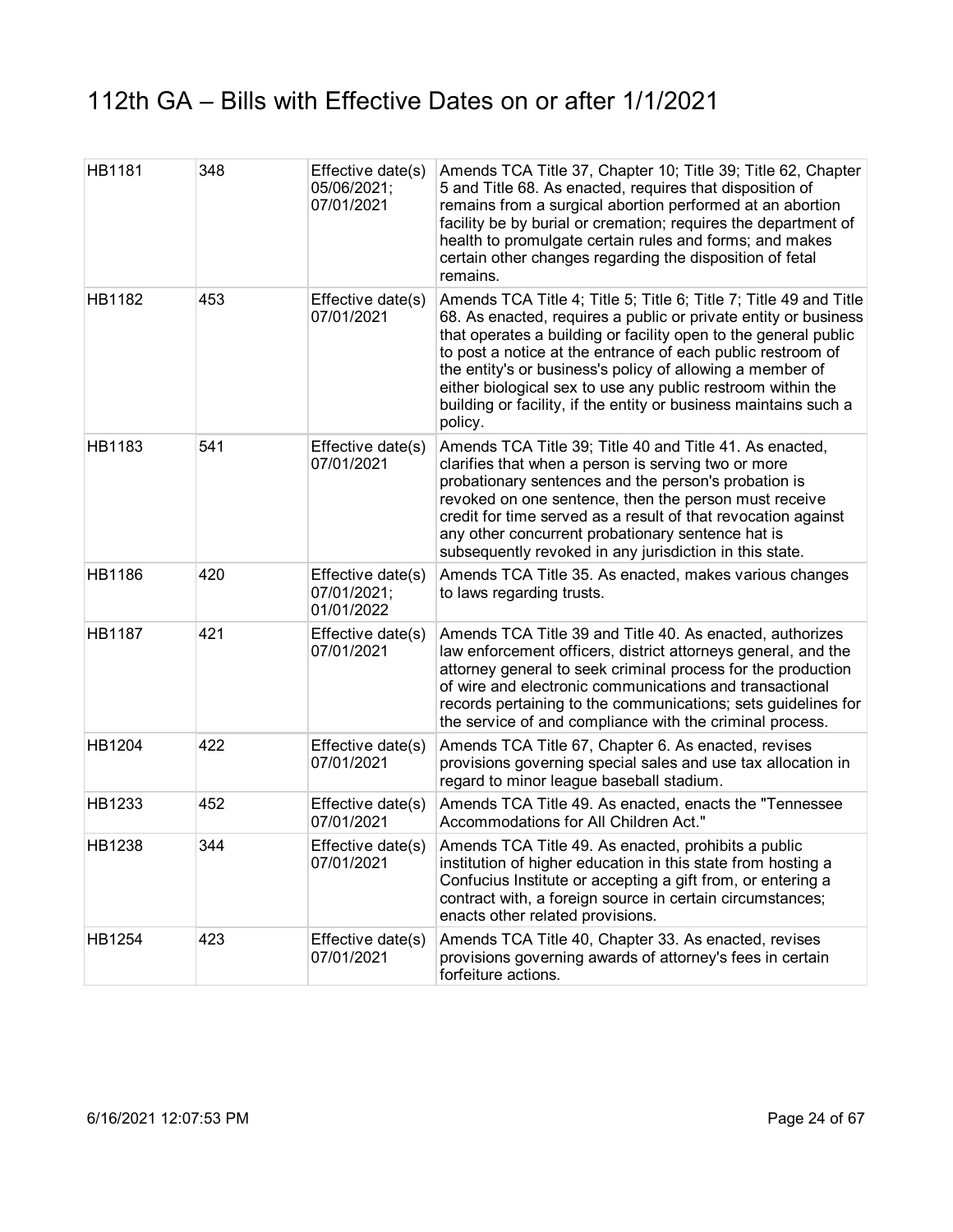| <b>HB1268</b> | 542 | Effective date(s)<br>07/01/2021 | Amends TCA Title 37 and Title 39. As enacted, requires the<br>department to notify the appropriate court when the<br>department has knowledge that a foster parent from a<br>kinship placement violated a court order by allowing a child<br>to visit the child's parent within 96 hours of the department's<br>knowledge of the information.                                                                                                                                                           |
|---------------|-----|---------------------------------|---------------------------------------------------------------------------------------------------------------------------------------------------------------------------------------------------------------------------------------------------------------------------------------------------------------------------------------------------------------------------------------------------------------------------------------------------------------------------------------------------------|
| HB1285        | 189 | Effective date(s)<br>07/01/2021 | Amends TCA Title 4; Title 50, Chapter 6 and Title 56. As<br>enacted, revises and rearranges certain provisions governing<br>construction services providers, the penalties for<br>noncompliance of insurance requirements, and the<br>exemption from having workers' compensation insurance;<br>revisions to be effective from July 1, 2021, until July 1, 2024.                                                                                                                                        |
| HB1286        | 543 | Effective date(s)<br>05/25/2021 | Amends TCA Title 4, Chapter 57; Title 5, Chapter 9 and Title<br>43, Chapter 21. As enacted, adds Wilson County<br>Promotions, Inc., a not-for-profit corporation, to the entities<br>with which the Tennessee state fair and exposition<br>commission may work to conduct a fair or exposition;<br>provides for the Tennessee state fair being held at the<br>Wilson County fairgrounds.                                                                                                                |
| HB1303        | 544 | Effective date(s)<br>07/01/2021 | Amends TCA Title 22. As enacted, exempts from jury<br>service, upon request and sufficient proof of age, persons 75<br>years of age and older who are incapable of providing<br>service due to a mental or physical condition; requires<br>person seeking such exemption to submit a declaration with<br>certain information.                                                                                                                                                                           |
| HB1336        | 339 | Effective date(s)<br>05/04/2021 | Amends TCA Title 4; Title 5; Title 6; Title 7; Title 12; Title 13;<br>Title 42; Title 54; Title 55; Title 56; Title 62; Title 65; Title 66;<br>Title 67 and Title 68. As enacted, prohibits counties,<br>including counties with a metropolitan form of government,<br>and municipalities from regulating the operation of an online<br>marketplace or requiring an online marketplace to provide<br>personally identifiable information of users without an<br>administrative subpoena or court order. |
| <b>HB1338</b> | 545 | Effective date(s)<br>07/01/2021 | Amends TCA Title 37; Title 39; Title 40 and Title 49. As<br>enacted, states that aggravated burglary and especially<br>aggravated burglary are crimes committed against the<br>person; moves the burglary offenses to the chapter that<br>includes offenses against persons.                                                                                                                                                                                                                            |
| HB1351        | 400 | Effective date(s)<br>01/01/2022 | Amends TCA Title 49. As enacted, authorizes an<br>intercollegiate athlete at a four-year public or private<br>institution of higher education located in this state, other than<br>an institution of higher education governed by the board of<br>regents of the state university and community college<br>system, to earn compensation for the use of the athlete's<br>name, image, or likeness under certain conditions.                                                                              |
| HB1353        | 340 | Effective date(s)<br>05/04/2021 | Amends TCA Title 63, Chapter 7, Part 1. As enacted,<br>authorizes a graduate nurse to engage in the practice of<br>professional nursing without a license for a limited period of<br>time if certain conditions are met.                                                                                                                                                                                                                                                                                |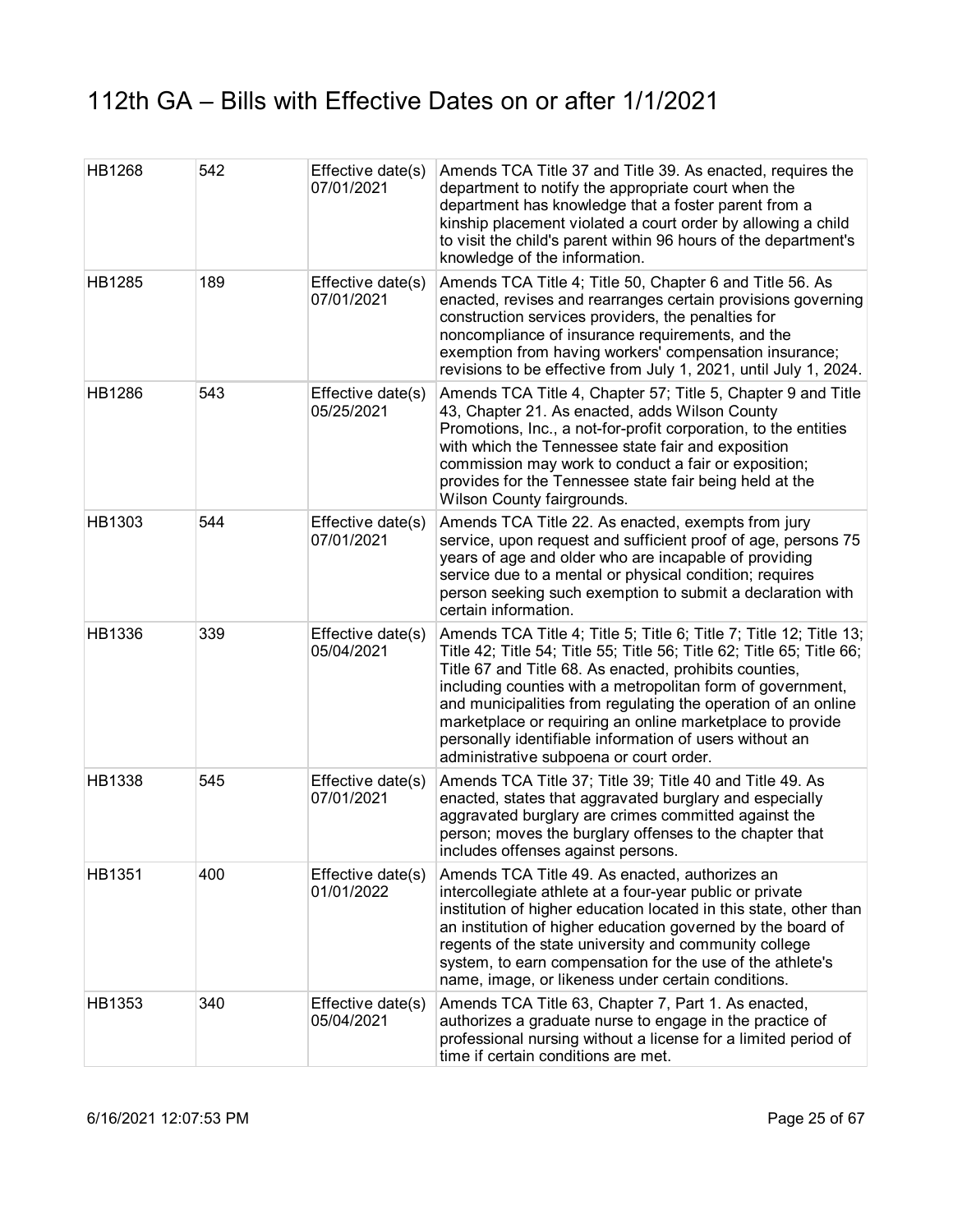| HB1373        | 424 | Effective date(s)<br>05/12/2021                | Amends TCA Title 8, Chapter 27. As enacted, requires the<br>state to reimburse a local government that provides health<br>insurance benefits for first responders in an amount equal to<br>that portion of health insurance premiums or expenses for<br>COBRA coverage for benefits for which the local<br>government is responsible.                                                                                                                                                                                               |
|---------------|-----|------------------------------------------------|-------------------------------------------------------------------------------------------------------------------------------------------------------------------------------------------------------------------------------------------------------------------------------------------------------------------------------------------------------------------------------------------------------------------------------------------------------------------------------------------------------------------------------------|
| <b>HB1377</b> | 568 | Effective date(s)<br>07/01/2021                | Amends TCA Title 36 and Title 37. As enacted, enacts "Eli's<br>Law," which creates a presumption that any child born to a<br>parent, from whose custody a child has previously been<br>removed for being dependent or neglected and the child who<br>was previously removed is in the custody of the department<br>of children's services, may be dependent or neglected and<br>that it is in the best interest of both children that the child's<br>birth be brought to the court's attention; enacts other related<br>provisions. |
| <b>HB1398</b> | 569 | Effective date(s)<br>07/01/2021,<br>01/01/2022 | Amends TCA Title 4; Title 56 and Title 71. As enacted,<br>revises various provisions governing pharmacy benefits and<br>pharmacy benefits managers.                                                                                                                                                                                                                                                                                                                                                                                 |
| HB1401        | 570 | Effective date(s)<br>05/26/2021,<br>11/08/2022 | As enacted, revises various provisions regarding mileage<br>allowance and expense allowances.                                                                                                                                                                                                                                                                                                                                                                                                                                       |
| HB1437        | 401 | Effective date(s)<br>07/01/2021                | Amends TCA Title 67, Chapter 6. As enacted, allocates<br>certain revenue from state and local sales taxes to pay for<br>capital projects and debt service associated with a sports<br>facility of a major league professional football franchise.                                                                                                                                                                                                                                                                                   |
| HB1481        | 425 | Effective date(s)<br>05/12/2021                | Amends TCA Section 57-3-207 and Section 57-3-217. As<br>enacted, authorizes a winery direct shipper that produces or<br>manufactures less than two 270,000 liters of wine per<br>calendar year to ship up to 54 liters of wine to an individual<br>per calendar year.                                                                                                                                                                                                                                                               |
| HB1513        | 341 | Effective date(s)<br>07/01/2021                | Amends TCA Title 49, Chapter 6, Part 22. As enacted,<br>enacts the "Textbook Transparency Act," which revises<br>provisions governing textbooks and instructional materials.                                                                                                                                                                                                                                                                                                                                                        |
| HB1514        | 426 | Effective date(s)<br>05/12/2021                | Amends TCA Title 57. As enacted, reduces the population<br>threshold, from 925 to 700, to make a municipality eligible to<br>hold a referendum on the sale of alcoholic beverages.                                                                                                                                                                                                                                                                                                                                                  |
| <b>HB1517</b> | 237 | Effective date(s)<br>4/22/2021                 | Amends TCA Section 57-3-106 and Section 57-4-103. As<br>enacted, authorizes the City of St. Joseph to hold a<br>referendum to authorize the retail sale of alcoholic<br>beverages in package stores and for consumption on the<br>premises.                                                                                                                                                                                                                                                                                         |
| HB1534        | 571 | Effective date(s)<br>05/26/2021,<br>07/01/2022 | Amends TCA Title 49. As enacted, requires the state board<br>of education to approve a process for an LEA, or for two or<br>more LEAs working together, to establish an LEA teacher<br>training program.                                                                                                                                                                                                                                                                                                                            |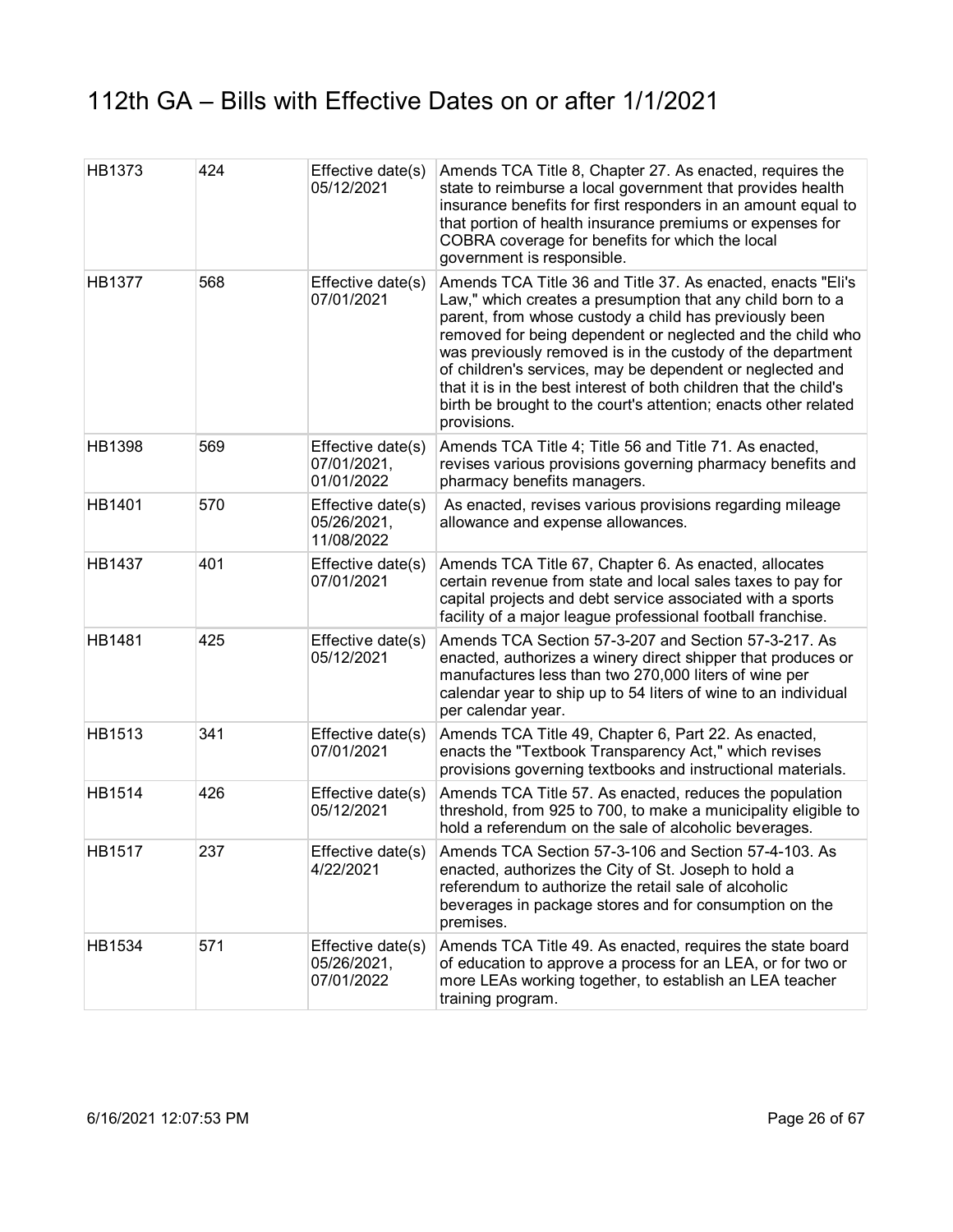| <b>HB1537</b> | 342 | Effective date(s)<br>05/04/2021               | Amends TCA Title 49, Chapter 6, Part 22. As enacted,<br>requires the department of education to develop a proposed<br>rubric to assist the state textbook and instructional materials<br>quality commission in reviewing and scoring textbooks and<br>instructional materials proposed for adoption and submit the<br>proposed rubric to the commission for approval; enacts other<br>related provisions.<br>(2) Submit the proposed rubric to the<br>commission for approval. |
|---------------|-----|-----------------------------------------------|--------------------------------------------------------------------------------------------------------------------------------------------------------------------------------------------------------------------------------------------------------------------------------------------------------------------------------------------------------------------------------------------------------------------------------------------------------------------------------|
| HB1538        | 546 | Effective date(s)<br>07/01/2021               | Amends TCA Title 4; Title 8; Title 10; Title 38 and Title 71.<br>As enacted, creates a new division of state government, the<br>Tennessee Office of Cooperative Disability Investigation, to<br>operate for three years.                                                                                                                                                                                                                                                       |
| HB1558        | 343 | Effective date(s)<br>05/04/2021               | Amends TCA Title 5, Chapter 1 and Title 54, Chapter 20,<br>Part 1. As enacted, authorizes a county to regulate junkyards<br>located within the county's boundaries as long as the rules or<br>regulations are at least as stringent as those promulgated<br>pursuant to the authority contained in the Junkyard Control<br>Act.                                                                                                                                                |
| HB1570        | 299 | Effective date(s)<br>07/01/2021               | Amends TCA Title 49. As enacted, requires the<br>commissioner of education to obtain approval from the state<br>board of education for changes to the formula used to<br>calculate school or LEA performance goals and measures;<br>requires the commissioner to convene a working group<br>before submitting a proposal to the state board to change the<br>formula.                                                                                                          |
| HB1578        | 427 | Effective date(s)<br>07/01/2021               | Amends TCA Title 8 and Title 58. As enacted, provides 36<br>hours of yearly leave for a state employee who is a veteran<br>with a service-connected disability of 30 percent or more to<br>be used to attend appointments related to the service-<br>connected disability.                                                                                                                                                                                                     |
| <b>HB7004</b> | 1   | Effective date(s)<br>02/0/2021;<br>07/01/2022 | Amends TCA Title 49, Chapter 6. As enacted, enacts the<br>"Tennessee Learning Loss Remediation and Student<br>Acceleration Act"; requires local education agencies and<br>public charter schools to implement a program of after-<br>school learning mini-camps, learning loss bridge camps, and<br>summer learning camps to remediate student learning loss.                                                                                                                  |
| SB0004        | 1   | Effective date(s)<br>3/23/2021                | Amends TCA Title 3, Chapter 17. As enacted, authorizes an<br>organization that is authorized to hold an annual event from<br>the period January 1, 2021, through June 30, 2021, to hold<br>the event no later than 60 calendar days after the event date<br>listed in the annual event application, or June 30, 2021,<br>whichever date is earlier.                                                                                                                            |
| SB0008        | 156 | Effective date(s)<br>04/20/2021               | Amends TCA Title 8, Chapter 34; Title 8, Chapter 35; Title 8,<br>Chapter 36 and Title 8, Chapter 37. As enacted, revises<br>provisions governing a department, agency, or<br>instrumentality of a participating political subdivision<br>becoming a separate local government entity from the<br>political subdivision.                                                                                                                                                        |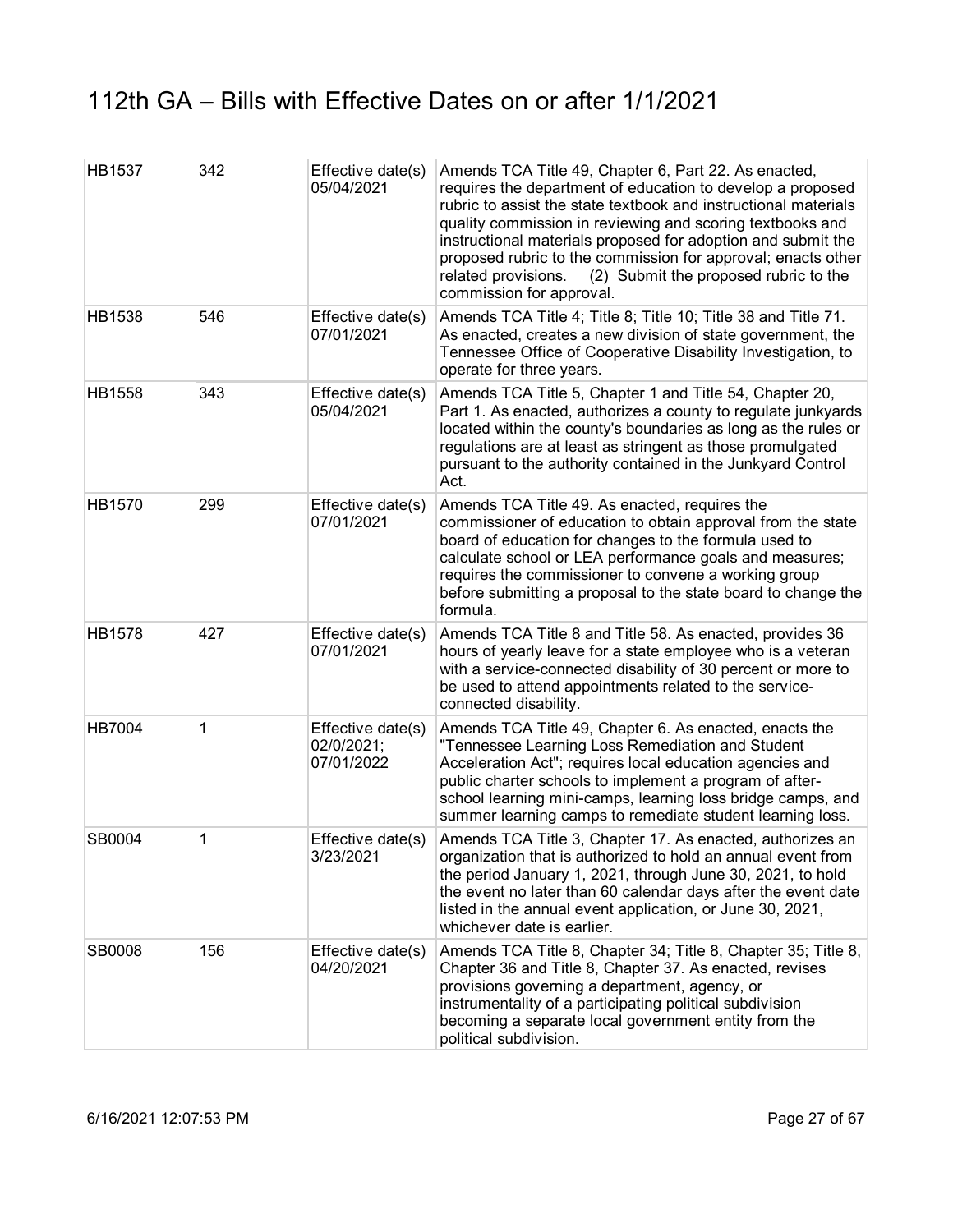| SB0012 | 572            | Effective date(s)<br>05/27/2021 | Amends TCA Title 62, Chapter 11; Title 62, Chapter 35 and<br>Title 62, Chapter 76. As enacted, repeals the Locksmith<br>Licensing Act of 2006.                                                                                                                                                                                                                                                                                                                                           |
|--------|----------------|---------------------------------|------------------------------------------------------------------------------------------------------------------------------------------------------------------------------------------------------------------------------------------------------------------------------------------------------------------------------------------------------------------------------------------------------------------------------------------------------------------------------------------|
| SB0014 | 573            | Effective date(s)<br>07/01/2021 | Amends TCA Title 39 and Title 55. As enacted, increases the<br>penalty for drag racing from a Class B misdemeanor to a<br>Class A misdemeanor.                                                                                                                                                                                                                                                                                                                                           |
| SB0019 | 458            | Effective date(s)<br>07/01/2021 | Amends TCA Title 39, Chapter 13. As enacted, adds nurses<br>to the assault against a first responder who is discharging or<br>attempting to discharge official duties statute.                                                                                                                                                                                                                                                                                                           |
| SB0020 | 157            | Effective date(s)<br>04/20/2021 | Amends TCA Title 4; Title 7; Title 8; Title 9; Title 39; Title 47;<br>Title 49; Title 63 and Title 68. As enacted, requires the<br>department of health, in coordination with the department of<br>education, to disseminate the information to students in<br>public middle schools, junior high schools, and senior high<br>schools in this state.                                                                                                                                     |
| SB0022 | 238            | Effective date(s)<br>4/28/2021  | Amends TCA Title 4; Title 8; Title 49 and Title 71. As<br>enacted, authorizes state agencies to contract with a licensed<br>provider of child care services to offer child care services as<br>an option for the agency's officers and employees.                                                                                                                                                                                                                                        |
| SB0026 | 158            | Effective date(s)<br>06/01/2021 | Amends TCA Section 57-5-201 and Section 67-4-402. As<br>enacted, extends for an additional six years to June 30,<br>2028, the temporary tax on bottles of soft drinks and barrels<br>of beer to fund programs for the prevention and collection of<br>litter; makes other related revisions.                                                                                                                                                                                             |
| SB0028 | 574            | Effective date(s)<br>07/01/2021 | Amends TCA Title 4; Title 5; Title 6; Title 7; Title 39; Title 54<br>and Title 66. As enacted, authorizes a municipality, a county,<br>or a county having a metropolitan form of government to<br>prohibit the use of tobacco products or vapor products, or<br>both, on the grounds of a public park, public playground, or<br>public greenway as long as the public park, public<br>playground, or public greenway is owned or controlled by the<br>respective municipality or county. |
| SB0030 | 41             | Effective date(s)<br>03/29/2021 | Amends TCA Title 4, Chapter 29 and Title 50, Chapter 6. As<br>enacted, extends the advisory council on workers'<br>compensation to June 30, 2025.                                                                                                                                                                                                                                                                                                                                        |
| SB0033 | $\overline{2}$ | Effective date(s)<br>03/23/2021 | Amends TCA Title 4, Chapter 29 and Title 43, Chapter 29.<br>As enacted, extends the beef promotion board to June 30,<br>2029.                                                                                                                                                                                                                                                                                                                                                            |
| SB0034 | 3              | Effective date(s)<br>03/23/2021 | Amends TCA Title 4, Chapter 29 and Title 63, Chapter 4. As<br>enacted, extends the board of chiropractic examiners to June<br>30, 2026.                                                                                                                                                                                                                                                                                                                                                  |
| SB0035 | 4              | Effective date(s)<br>03/23/2021 | Amends TCA Title 4, Chapter 29 and Title 63, Chapter 17.<br>As enacted, extends the board of communication disorders<br>and sciences to June 30, 2026.                                                                                                                                                                                                                                                                                                                                   |
| SB0036 | 5              | Effective date(s)<br>03/23/2021 | Amends TCA Title 4, Chapter 29 and Title 63, Chapter 5. As<br>enacted, extends the board of dentistry to June 30, 2026.                                                                                                                                                                                                                                                                                                                                                                  |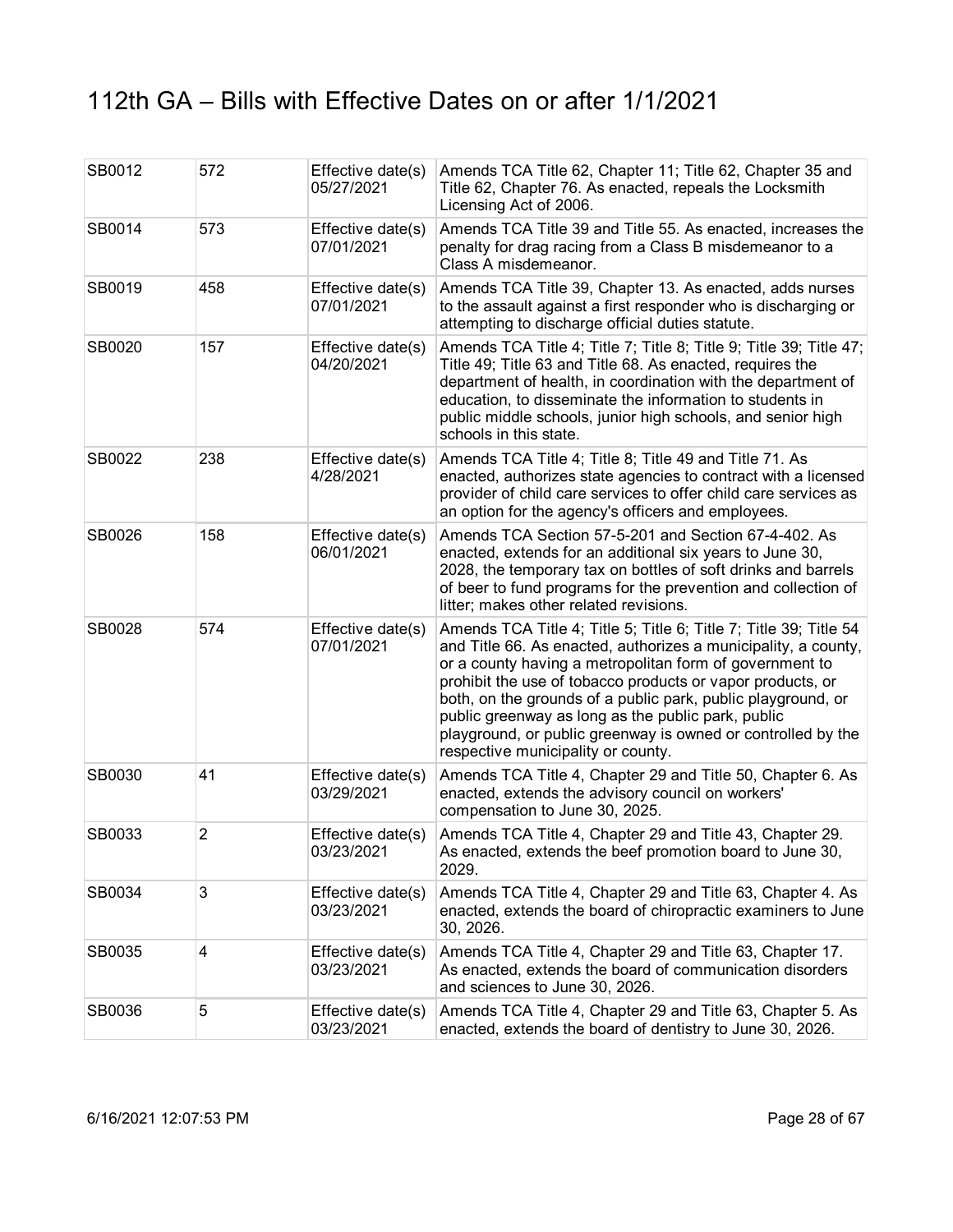| SB0037 | 6              | Effective date(s)<br>03/23/2021 | Amends TCA Title 4, Chapter 29 and Title 63, Chapter 14.<br>As enacted, extends the board of dispensing opticians to<br>June 30, 2026.                                                |
|--------|----------------|---------------------------------|---------------------------------------------------------------------------------------------------------------------------------------------------------------------------------------|
| SB0039 | $\overline{7}$ | Effective date(s)<br>03/23/2021 | Amends TCA Title 4, Chapter 29 and Title 63, Chapter 19.<br>As enacted, extends the board of medical examiners'<br>committee on physician assistants to June 30, 2026.                |
| SB0041 | 8              | Effective date(s)<br>03/23/2021 | Amends TCA Title 4, Chapter 29 and Title 63, Chapter 8. As<br>enacted, extends the board of optometry to June 30, 2026.                                                               |
| SB0042 | 9              | Effective date(s)<br>03/23/2021 | Amends TCA Title 4, Chapter 29 and Title 63, Chapter 3. As<br>enacted, extends the board of podiatric medical examiners to<br>June 30, 2026.                                          |
| SB0043 | 10             | Effective date(s)<br>3/23/2021  | Amends TCA Title 4, Chapter 29 and Title 63, Chapter 12.<br>As enacted, extends the board of veterinary medical<br>examiners to June 30, 2026.                                        |
| SB0044 | 239            | Effective date(s)<br>4/28/2021  | Amends TCA Title 4, Chapter 29 and Title 4, Chapter 55. As<br>enacted, extends the bureau of ethics and campaign finance<br>to June 30, 2027.                                         |
| SB0046 | 349            | Effective date(s)<br>06/30/2021 | Amends TCA Title 4, Chapter 29 and Title 65, Chapter 4. As<br>enacted, extends the consumer advocate division in the<br>office of the attorney general and reporter to June 30, 2022. |
| SB0047 | 11             | Effective date(s)<br>03/23/2021 | Amends TCA Title 4, Chapter 29 and Title 13, Chapter 26.<br>As enacted, extends the delta human resource agency to<br>June 30, 2026.                                                  |
| SB0049 | 42             | Effective date(s)<br>03/29/2021 | Amends TCA Title 4, Chapter 29 and Title 4, Chapter 3. As<br>enacted, extends the department of economic and<br>community development to June 30, 2025.                               |
| SB0050 | 43             | Effective date(s)<br>03/29/2021 | Amends TCA Title 4, Chapter 29 and Title 4, Chapter 3. As<br>enacted, extends the department of financial institutions to<br>June 30, 2025.                                           |
| SB0051 | 12             | Effective date(s)<br>03/23/2021 | Amends TCA Title 4 and Title 33. As enacted, extends the<br>department of mental health and substance abuse services<br>to June 30, 2025.                                             |
| SB0052 | 13             | Effective date(s)<br>03/23/2021 | Amends TCA Title 4, Chapter 29 and Title 13, Chapter 26.<br>As enacted, extends the East Tennessee human resource<br>agency to June 30, 2026.                                         |
| SB0054 | 14             | 03/23/2021                      | Effective date(s) Amends TCA Title 4, Chapter 29 and Title 43, Chapter 29.<br>As enacted, terminates the egg promotion board with no wind<br>down period.                             |
| SB0056 | 15             | Effective date(s)<br>03/23/2021 | Amends TCA Title 4, Chapter 29 and Title 13, Chapter 26.<br>As enacted, extends the First Tennessee human resource<br>agency to June 30, 2026.                                        |
| SB0057 | 16             | Effective date(s)<br>03/23/2021 | Amends TCA Title 4, Chapter 13, Part 2 and Title 4, Chapter<br>29. As enacted, extends the James K. Polk memorial<br>association to June 30, 2027.                                    |
| SB0058 | 17             | Effective date(s)<br>03/23/2021 | Amends TCA Title 4, Chapter 29 and Title 13, Chapter 26.<br>As enacted, extends the Mid-Cumberland human resource<br>agency to June 30, 2026.                                         |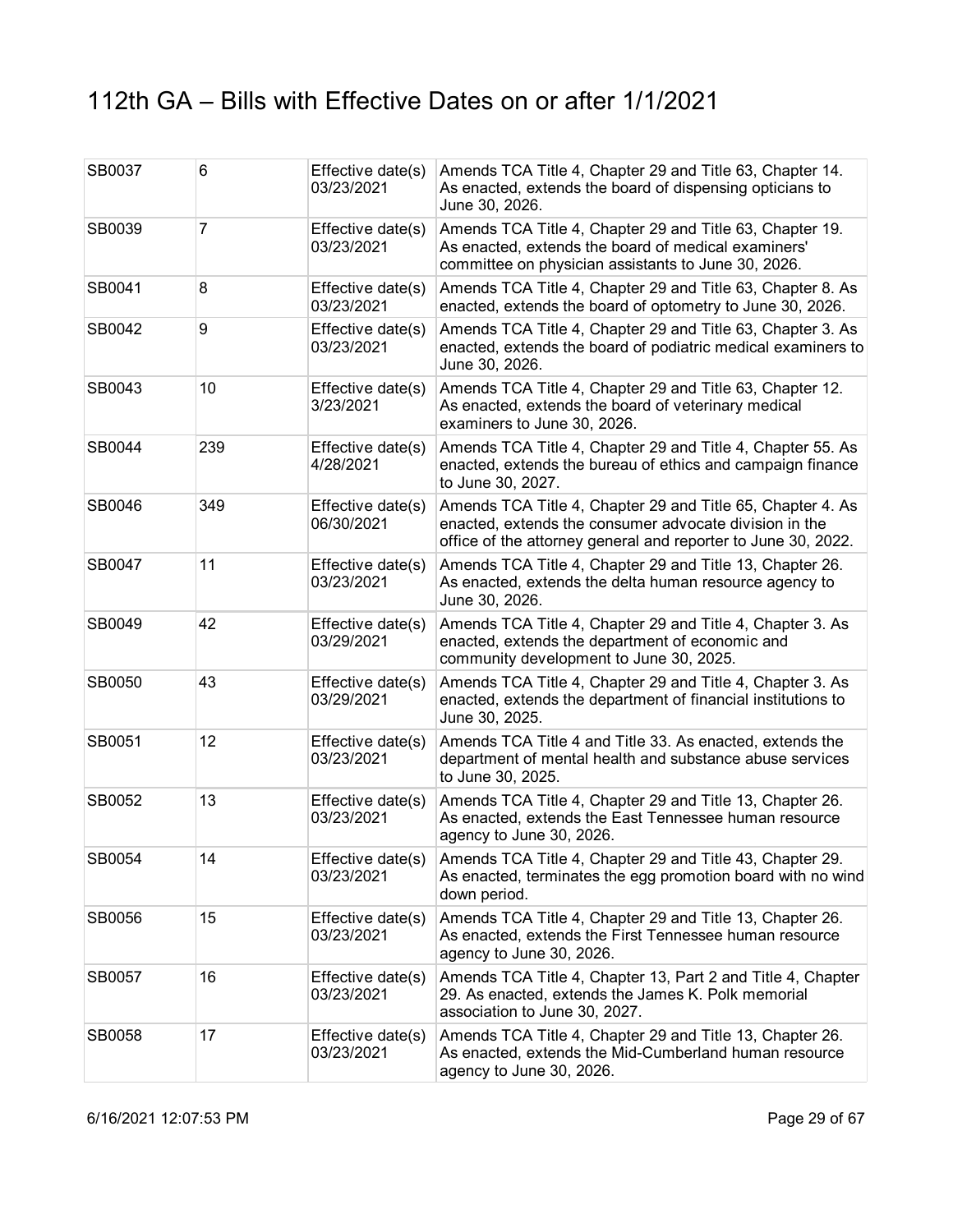| SB0060 | 18  | Effective date(s)<br>03/23/2021 | Amends TCA Title 4, Chapter 29 and Title 13, Chapter 26.<br>As enacted, extends the Northwest Tennessee human<br>resource agency to June 30, 2026.                                                                                                                                                                                                                                                                                                                                |
|--------|-----|---------------------------------|-----------------------------------------------------------------------------------------------------------------------------------------------------------------------------------------------------------------------------------------------------------------------------------------------------------------------------------------------------------------------------------------------------------------------------------------------------------------------------------|
| SB0062 | 19  | Effective date(s)<br>03/23/2021 | Amends TCA Title 4, Chapter 29 and Title 11, Chapter 8. As<br>enacted, extends the Ocoee River recreation and economic<br>development fund board to June 30, 2028.                                                                                                                                                                                                                                                                                                                |
| SB0063 | 20  | Effective date(s)<br>03/23/2021 | Amends TCA Title 4, Chapter 29 and Title 43, Chapter 29.<br>As enacted, extends the pork promotion board to June 30,<br>2029.                                                                                                                                                                                                                                                                                                                                                     |
| SB0064 | 21  | Effective date(s)<br>03/23/2021 | Amends TCA Title 4, Chapter 29 and Title 16, Chapter 3,<br>Part 9. As enacted, extends the private probation services<br>council to June 30, 2025.                                                                                                                                                                                                                                                                                                                                |
| SB0066 | 109 | Effective date(s)<br>04/13/2021 | Amends TCA Title 4, Chapter 29 and Title 37, Chapter 3,<br>Part 8. As enacted, extends the second look commission to<br>June 30, 2025.                                                                                                                                                                                                                                                                                                                                            |
| SB0067 | 22  | Effective date(s)<br>03/23/2021 | Amends TCA Title 4, Chapter 29 and Title 13, Chapter 26.<br>As enacted, extends the South Central Tennessee human<br>resource agency to June 30, 2027.                                                                                                                                                                                                                                                                                                                            |
| SB0068 | 23  | Effective date(s)<br>03/23/2021 | Amends TCA Title 4, Chapter 29 and Title 13, Chapter 26.<br>As enacted, extends the Southeast Tennessee human<br>resource agency to June 30, 2027.                                                                                                                                                                                                                                                                                                                                |
| SB0069 | 24  | Effective date(s)<br>03/23/2021 | Amends TCA Title 4, Chapter 29 and Title 11, Chapter 4. As<br>enacted, extends the Southeastern Interstate Forest Fire<br>Protection Compact to June 30, 2027.                                                                                                                                                                                                                                                                                                                    |
| SB0070 | 25  | Effective date(s)<br>03/23/2021 | Amends TCA Title 4, Chapter 29 and Title 13, Chapter 26.<br>As enacted, extends the Southwest Tennessee human<br>resource agency to June 30, 2026.                                                                                                                                                                                                                                                                                                                                |
| SB0071 | 26  | Effective date(s)<br>03/23/2021 | Amends TCA Title 4, Chapter 29 and Title 71, Chapter 2. As<br>enacted, extends the state Alzheimer's disease and related<br>dementia advisory council to June 30, 2026.                                                                                                                                                                                                                                                                                                           |
| SB0073 | 27  | Effective date(s)<br>03/23/2021 | Amends TCA Title 4, Chapter 29 and Title 62, Chapter 18.<br>As enacted, extends the state board of examiners for land<br>surveyors to June 30, 2027.                                                                                                                                                                                                                                                                                                                              |
| SB0074 | 28  | Effective date(s)<br>03/23/2021 | Amends TCA Title 4, Chapter 29 and Title 11, Chapter 4. As<br>enacted, extends the state forestry commission to June 30,<br>2027.                                                                                                                                                                                                                                                                                                                                                 |
| SB0075 | 110 | Effective date(s)<br>04/13/2021 | Amends TCA Title 4, Chapter 29 and Title 71, Chapter 5,<br>Part 24. As enacted, extends the state TennCare pharmacy<br>advisory committee to June 30, 2027.                                                                                                                                                                                                                                                                                                                       |
| SB0076 | 159 | Effective date(s)<br>04/20/2021 | Amends TCA Title 4, Chapter 29 and Title 49, Chapter 6,<br>Part 22. As enacted, extends the state textbook and<br>instructional materials quality commission to June 30, 2023;<br>requires the commission to report back to the government<br>operations committee no later than December 31, 2021, to<br>update the committee on its progress in addressing the<br>committee's concerns about the commission's answers to<br>questions submitted to it by the division of audit. |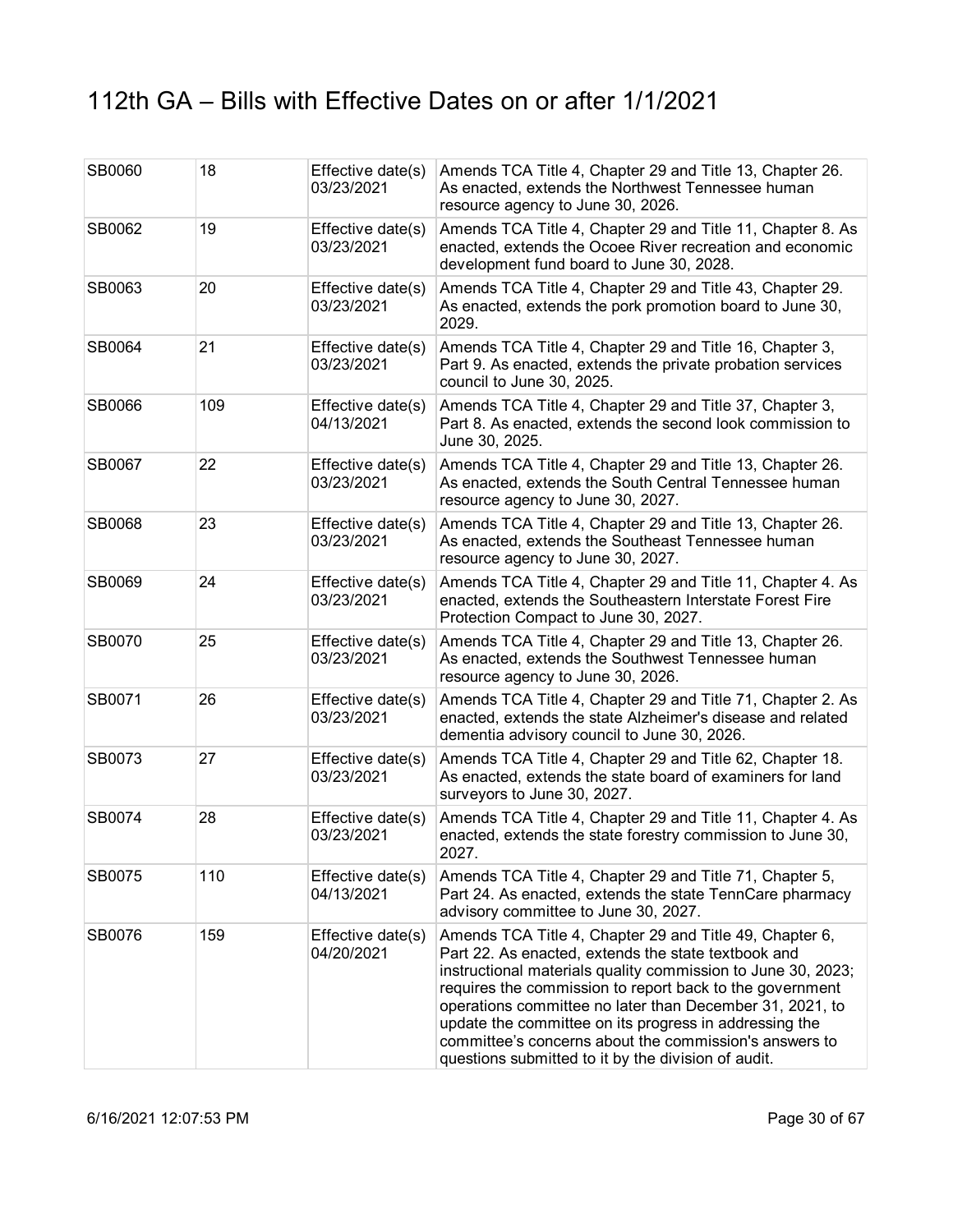| SB0078 | 29  | Effective date(s)<br>03/23/2021 | Amends TCA Title 4, Chapter 29 and Title 33, Chapter 1,<br>Part 4. As enacted, extends the statewide planning and<br>policy council for the department of mental health and<br>substance abuse services to June 30, 2025.                                                                                                                                        |
|--------|-----|---------------------------------|------------------------------------------------------------------------------------------------------------------------------------------------------------------------------------------------------------------------------------------------------------------------------------------------------------------------------------------------------------------|
| SB0079 | 30  | Effective date(s)<br>03/23/2021 | Amends TCA Title 4, Chapter 10 and Title 4, Chapter 29. As<br>enacted, extends the Tennessee advisory commission on<br>intergovernmental relations to June 30, 2029.                                                                                                                                                                                             |
| SB0080 | 31  | Effective date(s)<br>03/23/2021 | Amends TCA Title 4, Chapter 29 and Title 42, Chapter 2,<br>Part 3. As enacted, extends the Tennessee aeronautics<br>commission to June 30, 2027.                                                                                                                                                                                                                 |
| SB0081 | 32  | Effective date(s)<br>03/23/2021 | Amends TCA Title 4, Chapter 29 and Title 68, Chapter 115.<br>As enacted, extends the Tennessee athletic commission to<br>June 30, 2025.                                                                                                                                                                                                                          |
| SB0082 | 111 | Effective date(s)<br>04/13/2021 | Amends TCA Title 4, Chapter 29 and Title 17, Chapter 5. As<br>enacted, extends the board of judicial conduct to June 30,<br>2025; requires the board to appear before the government<br>operations joint evaluation committee on judiciary and<br>government no later than December 31, 2021, to provide the<br>committee an update on board-related activities. |
| SB0083 | 44  | Effective date(s)<br>03/29/2021 | Amends TCA Title 4, Chapter 29 and Title 38, Chapter 6. As<br>enacted, extends the Tennessee bureau of investigation to<br>June 30, 2025.                                                                                                                                                                                                                        |
| SB0084 | 45  | Effective date(s)<br>03/29/2021 | Amends TCA Title 4, Chapter 29 and Title 49, Chapter 11.<br>As enacted, extends the Tennessee council for career and<br>technical education to June 30, 2026.                                                                                                                                                                                                    |
| SB0085 | 46  | Effective date(s)<br>03/29/2021 | Amends TCA Title 4, Chapter 29 and Title 4, Chapter 3, Part<br>27. As enacted, extends the Tennessee council on autism<br>spectrum disorder to June 30, 2026.                                                                                                                                                                                                    |
| SB0086 | 47  | Effective date(s)<br>03/29/2021 | Amends TCA Title 4, Chapter 29 and Title 44, Chapter 19.<br>As enacted, extends the Tennessee dairy promotion<br>committee to June 30, 2029.                                                                                                                                                                                                                     |
| SB0087 | 48  | Effective date(s)<br>03/29/2021 | Amends TCA Title 4, Chapter 29 and Title 49, Chapter 6,<br>Part 17. As enacted, extends the Tennessee financial literacy<br>commission to June 30, 2027.                                                                                                                                                                                                         |
| SB0088 | 49  | Effective date(s)<br>03/29/2021 | Amends TCA Title 4, Chapter 29 and Title 49, Chapter 13.<br>As enacted, extends the Tennessee public charter school<br>commission to June 30, 2023.                                                                                                                                                                                                              |
| SB0089 | 50  | Effective date(s)<br>03/29/2021 | Amends TCA Title 4, Chapter 29 and Title 65, Chapter 1. As<br>enacted, extends the Tennessee public utility commission to<br>June 30, 2027.                                                                                                                                                                                                                      |
| SB0090 | 51  | Effective date(s)<br>03/29/2021 | Amends TCA Title 4, Chapter 29 and Title 43, Chapter 20.<br>As enacted, extends the Tennessee soybean promotion<br>board to June 30, 2029.                                                                                                                                                                                                                       |
| SB0093 | 52  | Effective date(s)<br>03/29/2021 | Amends TCA Title 4, Chapter 14, Part 3 and Title 4, Chapter<br>29. As enacted, extends the Tennessee technology<br>development corporation to June 30, 2025.                                                                                                                                                                                                     |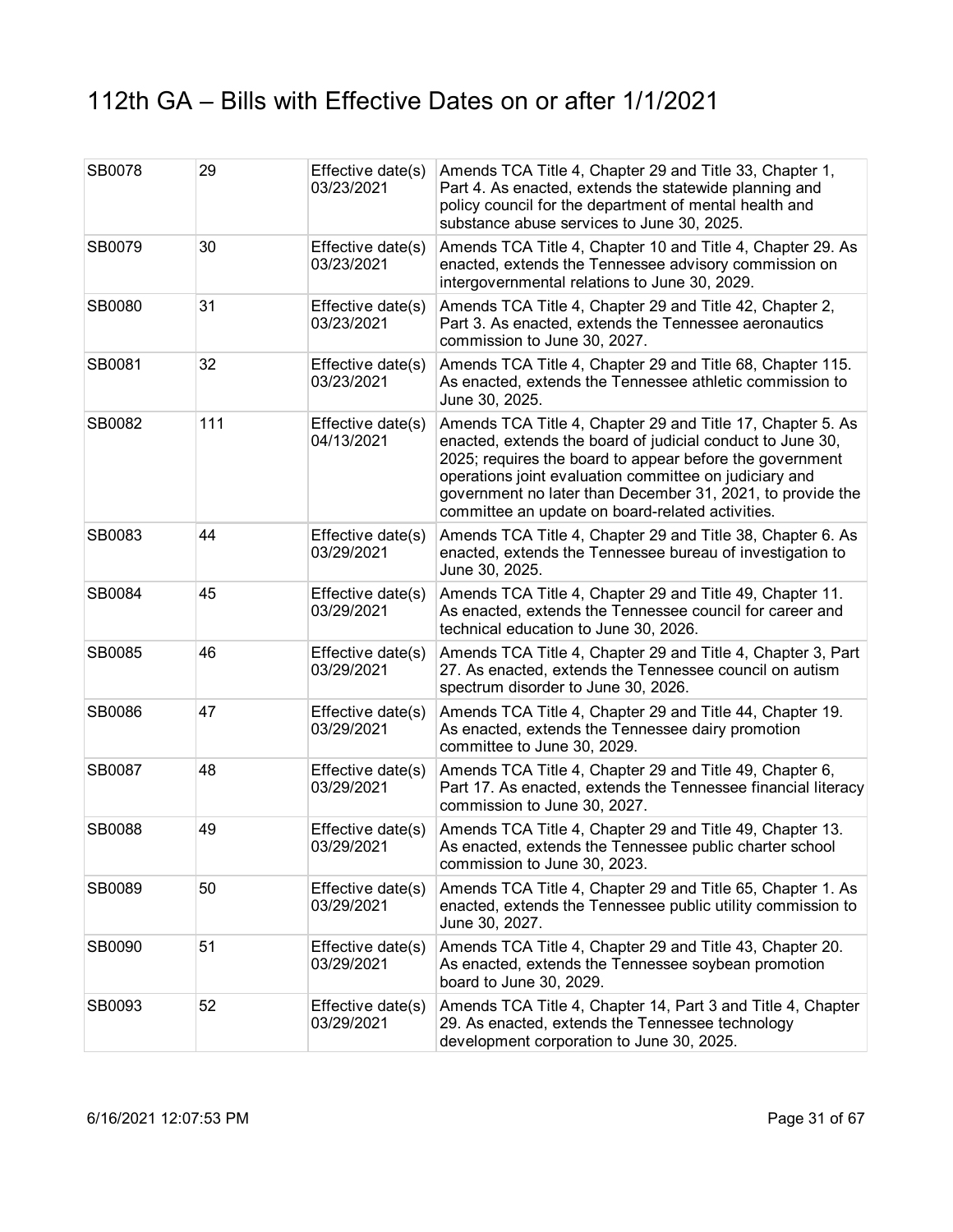| SB0094 | 53  | Effective date(s)<br>03/29/2021                | Amends TCA Title 4, Chapter 29 and Title 57, Chapter 3,<br>Part 11. As enacted, extends the Tennessee wine and grape<br>board to June 30, 2025.                                                                                                                                                                                                                                                           |
|--------|-----|------------------------------------------------|-----------------------------------------------------------------------------------------------------------------------------------------------------------------------------------------------------------------------------------------------------------------------------------------------------------------------------------------------------------------------------------------------------------|
| SB0096 | 54  | Effective date(s)<br>03/29/2021                | Amends TCA Title 4, Chapter 29 and Title 13, Chapter 26.<br>As enacted, extends the Upper Cumberland human resource<br>agency to June 30, 2026.                                                                                                                                                                                                                                                           |
| SB0100 | 575 | Effective date(s)<br>05/27/2021                | Amends TCA Title 4 and Title 50. As enacted, creates the<br>state as a model employer (SAME) program within the<br>department to ensure certain employment practices in regard<br>to individuals with disabilities.                                                                                                                                                                                       |
| SB0101 | 160 | Effective date(s)<br>04/20/2021,<br>07/01/2022 | Amends TCA Title 4, Chapter 29, Part 2 and Title 63. As<br>enacted, creates the professional art therapist advisory<br>committee of the board of examiners in psychology to<br>regulate the practice of art therapy.                                                                                                                                                                                      |
| SB0102 | 350 | Effective date(s)<br>05/11/2021                | Amends TCA Title 38, Chapter 6. As enacted, requires the<br>bureau to implement a program to assist in the locating of<br>missing, vulnerable citizens, called the Silver Alert program,<br>that will supersede the Care Alert program.                                                                                                                                                                   |
| SB0103 | 96  | Effective date(s)<br>04/07/2021                | Amends TCA Title 49; Title 58 and Title 68. As enacted,<br>specifies that local boards of education and governing bodies<br>of public charter schools, as applicable, have the sole<br>authority to open or close schools during a public health<br>emergency; authorizes the board or governing body to<br>delegate that authority to the director of schools or school<br>administrator, as applicable. |
| SB0108 | 33  | Effective date(s)<br>03/23/2021                | As enacted, codifies the Acts of the 2020 regular and<br>extraordinary sessions.                                                                                                                                                                                                                                                                                                                          |
| SB0110 | 55  | Effective date(s)<br>01/01/2022                | Amends TCA Title 55, Chapter 21 and Title 55, Chapter 4.<br>As enacted, enacts the "2021 Precious Cargo Act," which<br>establishes procedures for certain citizens with intellectual or<br>developmental disability or medical condition to<br>communicate specific needs to law enforcement and first<br>responders.                                                                                     |
| SB0114 | 576 | Effective date(s)<br>05/27/2021                | Amends TCA Title 33. As enacted, requires the department<br>to increase the hourly wage for direct care professionals<br>employed at contracted agencies of the department for the<br>home and community-based waiver programs for persons<br>with intellectual and developmental disabilities, or any<br>successor programs, such that on July 1, 2021, the hourly<br>wage is at least \$12.50 per hour. |
| SB0115 | 112 | Effective date(s)<br>04/13/2021                | Amends TCA Title 39, Chapter 13, Part 3 and Title 55,<br>Chapter 50. As enacted, disqualifies for life persons<br>convicted of a human trafficking offense from obtaining a<br>commercial driver license; requires lifetime suspension of<br>commercial driver license for persons convicted of a human<br>trafficking offense.                                                                           |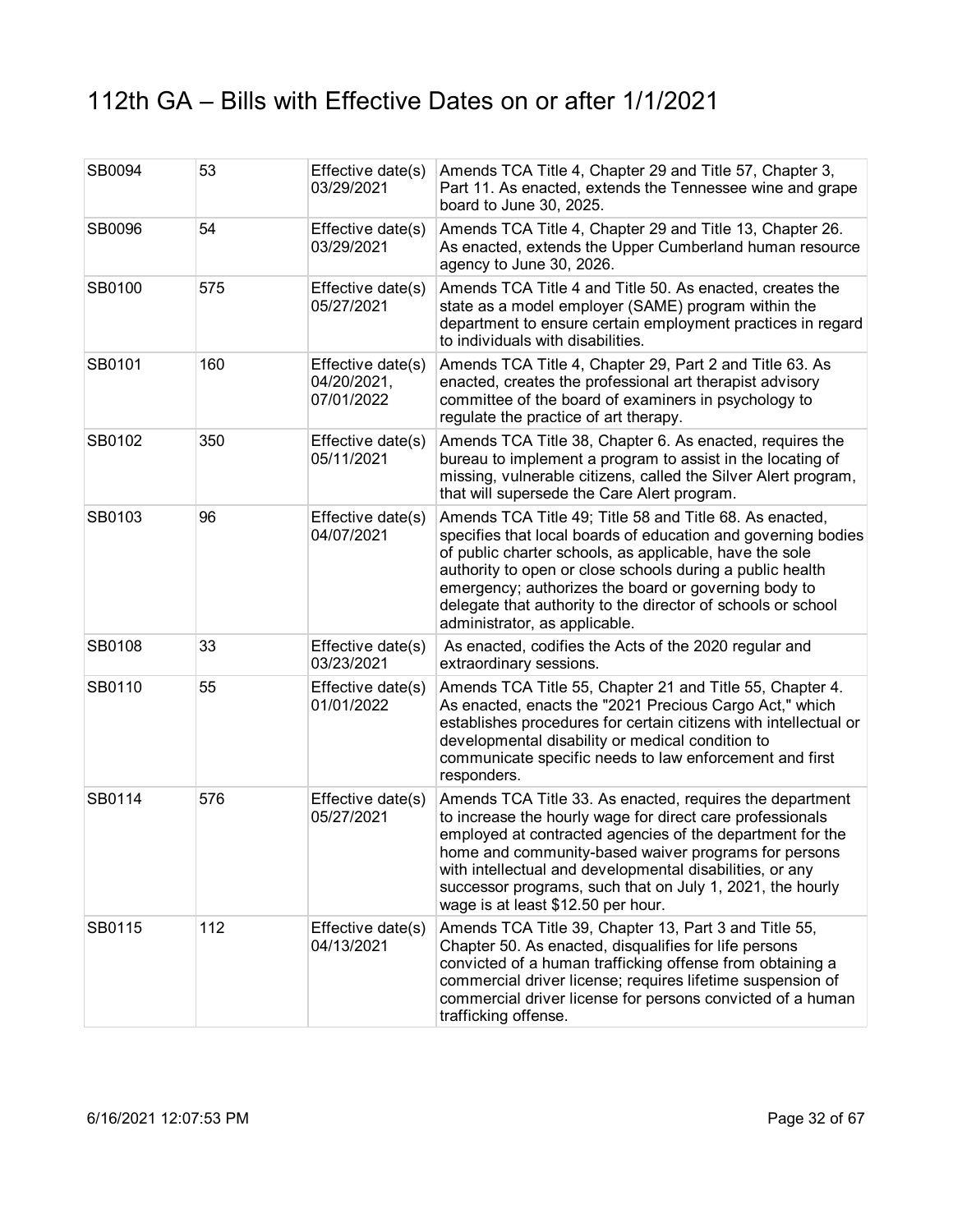| SB0116 | 428 | Effective date(s)<br>05/13/2021 | Amends TCA Title 56 and Title 67. As enacted, provides that<br>legal service plans entered into by a person and certain<br>intermediary organizations are not considered legal<br>insurance for the purposes of the Tennessee Legal Insurance<br>Act.                                                                                                                                                                                                                                                                                                                                                                                                                                              |
|--------|-----|---------------------------------|----------------------------------------------------------------------------------------------------------------------------------------------------------------------------------------------------------------------------------------------------------------------------------------------------------------------------------------------------------------------------------------------------------------------------------------------------------------------------------------------------------------------------------------------------------------------------------------------------------------------------------------------------------------------------------------------------|
| SB0118 | 577 | Effective date(s)<br>05/27/2021 | Amends TCA Title 4, Chapter 29; Title 4, Chapter 3; Title 38,<br>Chapter 3; Title 39, Chapter 17; Title 43; Title 50; Title 53;<br>Title 63; Title 67 and Title 68. As enacted, creates the<br>medical cannabis commission; exempts from the definition<br>of marijuana oil containing the substance cannabidiol, with<br>less than 0.9% of THC for use by a person with certain health<br>issues, if certain other requirements met.                                                                                                                                                                                                                                                              |
| SB0119 | 241 | Effective date(s)<br>4/28/2021  | Amends TCA Title 70, Chapter 2. As enacted, creates a<br>lifetime sportsman license for adopted children, under the<br>age of 13; provides that the child's guardian must apply for<br>the license on the child's behalf within 36 months from the<br>adoption; provides that the fish and wildlife commission will<br>set the license fee.                                                                                                                                                                                                                                                                                                                                                        |
| SB0122 | 578 | Effective date(s)<br>05/27/2021 | Amends TCA Title 49, Chapter 1 and Title 49, Chapter 6. As<br>enacted, enacts the "School Turnaround Pilot Program Act."                                                                                                                                                                                                                                                                                                                                                                                                                                                                                                                                                                           |
| SB0123 | 459 | Effective date(s)<br>/2021      | Amends TCA Title 71, Chapter 5. As enacted, enacts the<br>05/18/2021,06/30 TAnnual Coverage Assessment Act of 2021."                                                                                                                                                                                                                                                                                                                                                                                                                                                                                                                                                                               |
| SB0124 | 161 | Effective date(s)<br>04/20/2021 | Amends TCA Title 49, Chapter 6, Part 16. As enacted,<br>permits school child abuse coordinators, school teachers,<br>school officials, and other school personnel to provide<br>information relevant to suspected child abuse or child sexual<br>abuse to the child's parents when required by federal law or<br>regulation, the parent to whom the notification is made is not<br>alleged to be the perpetrator or in any way complicit in the<br>abuse or neglect, and the notification is done in conjunction<br>with the department of children's services.                                                                                                                                    |
| SB0126 | 460 | Effective date(s)<br>05/18/2021 | Amends TCA Title 8; Title 53; Title 56; Title 63; Title 68 and<br>Title 71. As enacted, specifies that standard medical practice<br>does not involve prescribing hormone treatment for gender<br>dysphoric or gender incongruent prepubertal minors;<br>prohibits a healthcare prescriber from prescribing a course of<br>treatment that involves hormone treatment for gender<br>dysphoric or gender incongruent prepubertal minors, except<br>that a healthcare prescriber may prescribe a course of<br>treatment that involves hormone treatments for prepubertal<br>minors for diagnoses of growth deficiencies or other<br>diagnoses unrelated to gender dysphoria or gender<br>incongruency. |
| SB0127 | 113 | Effective date(s)<br>04/13/2021 | Amends TCA Title 4; Title 49, Chapter 10, Part 14 and Title<br>67. As enacted, exempts from state and local taxation, all<br>contributions or distributions made to, or on behalf of,<br>participating students pursuant to any individualized<br>education account (IEA).                                                                                                                                                                                                                                                                                                                                                                                                                         |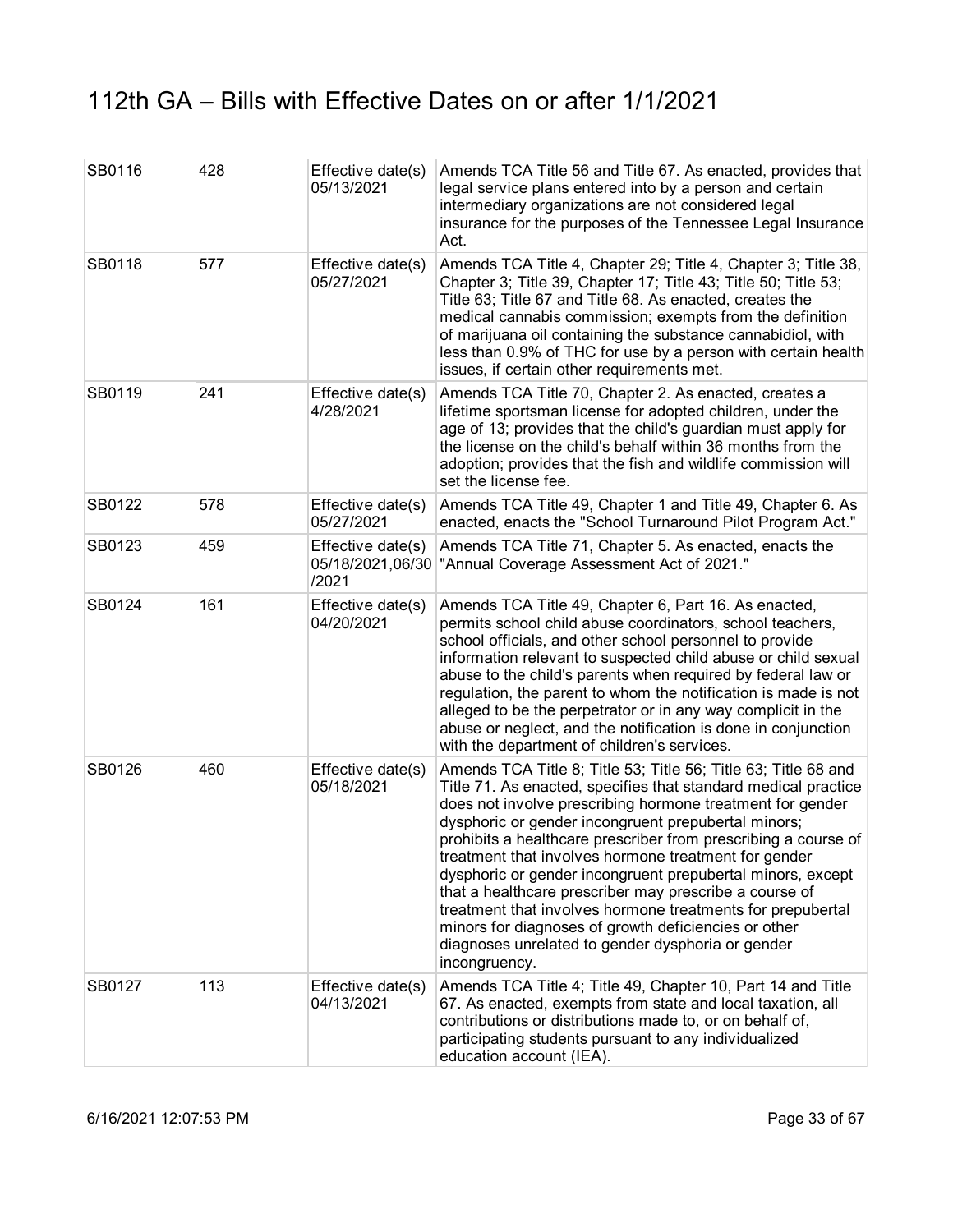| SB0129 | 278 | Effective date(s)<br>07/01/2021 | Amends TCA Title 39, Chapter 16, Part 6. As enacted,<br>enacts the "Spencer Bristol Act," which increases the penalty<br>for evading arrest that results in the serious bodily injury of a<br>law enforcement officer to a Class C felony and evading<br>arrest that results in the death of a law enforcement officer to<br>a Class A felony.                                                                                                                                                                                 |
|--------|-----|---------------------------------|--------------------------------------------------------------------------------------------------------------------------------------------------------------------------------------------------------------------------------------------------------------------------------------------------------------------------------------------------------------------------------------------------------------------------------------------------------------------------------------------------------------------------------|
| SB0133 | 114 | Effective date(s)<br>04/13/2021 | Amends TCA Title 63 and Title 68. As enacted, requires the<br>department, in collaboration with other public and private<br>healthcare agencies, to incorporate information about<br>Alzheimer's disease and other dementias into its existing<br>public health programs and services.                                                                                                                                                                                                                                         |
| SB0135 | 242 | Effective date(s)<br>4/28/2021  | Amends TCA Title 10, Chapter 7, Part 5. As enacted,<br>authorizes, from April 28, 2021, to July 1, 2025, a records<br>custodian to petition a court to enjoin a person who makes a<br>request to view or copy a public record with the intent to<br>disrupt government operations from making records<br>requests.                                                                                                                                                                                                             |
| SB0137 | 351 | Effective date(s)<br>05/11/2021 | Amends TCA Title 54. As enacted, provides for the naming<br>of certain roads and bridges in honor of certain persons.                                                                                                                                                                                                                                                                                                                                                                                                          |
| SB0138 | 579 | Effective date(s)<br>07/01/2021 | Amends TCA Title 55, Chapter 4. As enacted, authorizes<br>various new special license plates and grants additional time<br>for certain plates to meet the minimum order requirement;<br>revises other special license plate provisions.                                                                                                                                                                                                                                                                                        |
| SB0139 | 243 | Effective date(s)<br>4/28/2021  | Amends TCA Title 4; Title 5; Title 6; Title 7; Title 8; Title 54;<br>Title 55; Title 65 and Title 67. As enacted, exempts tow<br>trucks that are responding to an emergency call received<br>from a law enforcement agency from law that generally<br>makes it a Class C misdemeanor to operate a vehicle on the<br>shoulder or right-of-way of a state highway.                                                                                                                                                               |
| SB0143 | 69  | Effective date(s)<br>03/31/2021 | Amends TCA Section 67-4-1001 and Section 67-4-1005. As<br>enacted, exempts smokeless nicotine products from the tax<br>on tobacco products and cigarettes.                                                                                                                                                                                                                                                                                                                                                                     |
| SB0146 | 429 | Effective date(s)<br>05/13/2021 | Amends TCA Section 67-6-209. As enacted, specifies that<br>"private nonprofit college or university" as it relates to a<br>certain sales and use tax exemption includes a nonprofit<br>academic medical center and teaching hospital that operates<br>as a separate nonprofit corporation, but which, when<br>founded, was operated as a division of a private nonprofit<br>college or university and that continues to provide education<br>and training of physicians, nurses, and other allied healthcare<br>professionals. |
| SB0151 | 244 | Effective date(s)<br>4/28/2021  | Amends TCA Title 8; Title 56; Title 63; Title 68 and Title 71.<br>As enacted, revises requirement for the department of<br>commerce and insurance to report on coverage for mental<br>health, alcoholism, and drug dependency.                                                                                                                                                                                                                                                                                                 |
| SB0154 | 56  | Effective date(s)<br>03/29/2021 | Amends TCA Title 55. As enacted, clarifies that a motorized<br>wheelchair is not a motor vehicle for purposes of the rules of<br>the road, accidents, and crimes involving motor vehicles.                                                                                                                                                                                                                                                                                                                                     |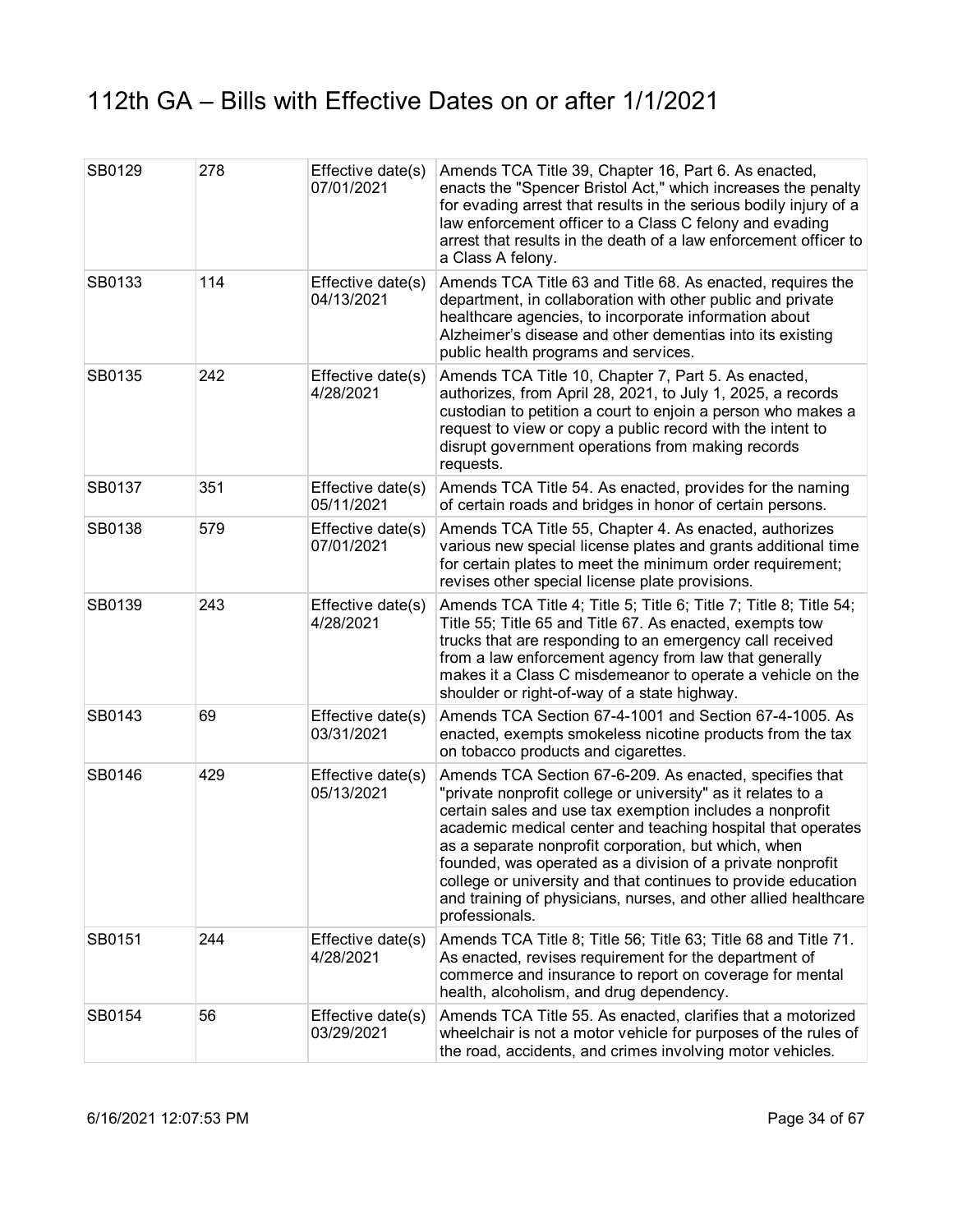| SB0157 | 430 | Effective date(s)<br>07/01/2021                | Amends TCA Title 39, Chapter 15, Part 4; Title 40, Chapter<br>32 and Title 57. As enacted, broadens offense of property<br>owner allowing an "underage adult" to consume alcohol to<br>apply to all minors; sets a mandatory fine for convictions<br>offenses related to providing alcohol to minors.                                                                                                                                                                                                                                                                                                                                                                                                                                            |
|--------|-----|------------------------------------------------|--------------------------------------------------------------------------------------------------------------------------------------------------------------------------------------------------------------------------------------------------------------------------------------------------------------------------------------------------------------------------------------------------------------------------------------------------------------------------------------------------------------------------------------------------------------------------------------------------------------------------------------------------------------------------------------------------------------------------------------------------|
| SB0161 | 352 | Effective date(s)<br>05/11/2021                | Amends TCA Title 4; Title 7; Title 33; Title 63 and Title 68.<br>As enacted, enacts the "Psychology Interjurisdictional<br>Compact Act."                                                                                                                                                                                                                                                                                                                                                                                                                                                                                                                                                                                                         |
| SB0164 | 162 | Effective date(s)<br>04/20/2021,<br>07/01/2021 | Amends TCA Title 49 and Title 71. As enacted, authorizes a<br>Parents' Day Out or similar program operated by a religious<br>institution or organization to provide 12-hour per week child<br>care services in whatever block of time desired.                                                                                                                                                                                                                                                                                                                                                                                                                                                                                                   |
| SB0165 | 97  | Effective date(s)<br>07/01/2021                | Amends TCA Title 55, Chapter 4, Part 2. As enacted,<br>converts special purpose boat dealer plates to boat transport<br>plates; authorizes persons or businesses that transport boats<br>for hire to be issued special purpose boat transport plates in<br>addition to manufacturers and dealers of boats.                                                                                                                                                                                                                                                                                                                                                                                                                                       |
| SB0166 | 580 | Effective date(s)<br>07/01/2021                | Amends TCA Title 39, Chapter 14, Part 2. As enacted,<br>revises offense of aggravated cruelty to animals.                                                                                                                                                                                                                                                                                                                                                                                                                                                                                                                                                                                                                                        |
| SB0171 | 431 | Effective date(s)<br>05/13/2021                | Amends TCA Title 11; Title 54 and Title 55. As enacted,<br>authorizes the department of transportation to install<br>appropriate signs along a state highway for the Doe Mountain<br>recreational area.                                                                                                                                                                                                                                                                                                                                                                                                                                                                                                                                          |
| SB0177 | 432 | Effective date(s)<br>10/01/2021                | Amends TCA Title 57, Chapter 5. As enacted, revises<br>provisions governing self-distribution by certain beer<br>manufacturers.                                                                                                                                                                                                                                                                                                                                                                                                                                                                                                                                                                                                                  |
| SB0188 | 115 | Effective date(s)<br>07/01/2021                | Amends TCA Title 39, Chapter 11, Part 6. As enacted,<br>replaces the required element for self-defense that the<br>person "not be engaged in unlawful activity" with the required<br>element that the person "not be engaged in conduct that<br>would constitute a felony or Class A misdemeanor";<br>declares, for purposes of determining if a person has a duty<br>to retreat before threatening or using force in self-defense,<br>that a person is not considered to be engaged in conduct that<br>would constitute a felony or Class A misdemeanor or in a<br>place where the person does not have a right to be if the<br>person is engaged in the activity or in a place due to the<br>person's status as a victim of human trafficking. |
| SB0203 | 116 | Effective date(s)<br>04/13/2021                | Amends TCA Title 49, Chapter 6, Part 30. As enacted,<br>requires, subject to certain exceptions, a public school to<br>credit a student who participates in an activity or program<br>sponsored by 4-H as present for attendance purposes.                                                                                                                                                                                                                                                                                                                                                                                                                                                                                                       |
| SB0205 | 190 | Effective date(s)<br>04/22/2021                | Amends TCA Title 36, Chapter 1. As enacted, expands the<br>factors a court may consider in determining whether<br>termination of parental rights is in the best interest of the<br>child; clarifies that the court is not required to consider all<br>factors and may consider relevant factors other than those<br>listed.                                                                                                                                                                                                                                                                                                                                                                                                                      |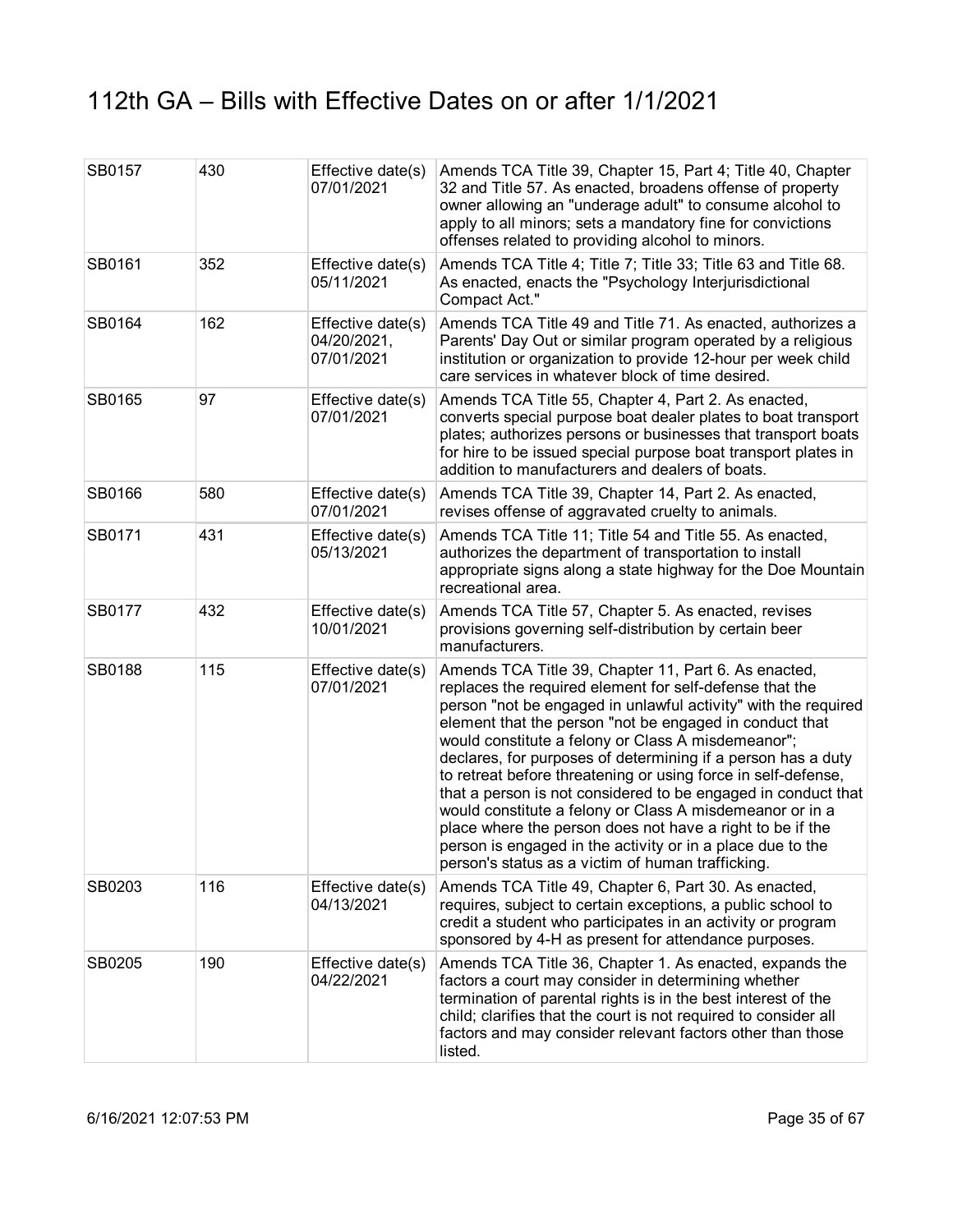| SB0212 | 461 | Effective date(s)<br>05/18/2021                | Amends TCA Title 4; Title 29, Chapter 26; Title 63 and Title<br>68. As enacted, requires licensing authority, upon learning a<br>healthcare prescriber was indicted for or convicted of certain<br>criminal offenses, to restrict or revoke, respectively, the<br>prescriber's ability to prescribe controlled substances;<br>requires licensing authority to suspend the license of certain<br>healthcare professionals upon finding the healthcare<br>professional failed to comply with physician collaboration<br>requirements; requires facility administrators to report certain<br>information. |
|--------|-----|------------------------------------------------|--------------------------------------------------------------------------------------------------------------------------------------------------------------------------------------------------------------------------------------------------------------------------------------------------------------------------------------------------------------------------------------------------------------------------------------------------------------------------------------------------------------------------------------------------------------------------------------------------------|
| SB0216 | 117 | Effective date(s)<br>04/13/2021;<br>01/01/2022 | Amends TCA Title 62, Chapter 3 and Title 62, Chapter 4. As<br>enacted, requires applicants for a technician certificate of<br>registration, master barber certificate of registration, barber<br>instructor certificate of registration, cosmetologist license,<br>manicuring license, cosmetology instructor license,<br>aesthetician license, or natural hair styling license to obtain<br>up to one hour of online or in-person training by a nonprofit<br>on domestic violence.                                                                                                                    |
| SB0222 | 581 | Effective date(s)<br>05/27/2021                | Amends TCA Title 8; Title 16; Title 17 and Title 18. As<br>enacted, requires that any employee of the twenty-first<br>judicial district who transfers to the same position in the<br>thirty-second judicial district as of September 1, 2022, must<br>retain the same level of salary and benefits, subject to<br>appropriation by the general assembly in the annual<br>appropriations act.                                                                                                                                                                                                           |
| SB0224 | 433 | Effective date(s)<br>05/13/2021                | Amends TCA Section 6-58-114. As enacted, encourages<br>each county's joint economic and community development<br>board to include representation from school systems located<br>within the county; revises other powers and actions taken by<br>the board.                                                                                                                                                                                                                                                                                                                                             |
| SB0228 | 40  | Effective date(s)<br>03/26/2021                | Amends TCA Title 49. As enacted, requires that a student's<br>gender for purposes of participation in a public middle school<br>or high school interscholastic athletic activity or event be<br>determined by the student's sex at the time of the student's<br>birth, as indicated on the student's original birth certificate.                                                                                                                                                                                                                                                                       |
| SB0233 | 34  | Effective date(s)<br>03/23/2021                | Amends TCA Title 49; Title 56 and Title 63. As enacted,<br>requires the department to survey all LEAs, public charter<br>schools, and state special schools to determine whether<br>there is a sufficient number of licensed speech-language<br>pathologists in the public schools of this state to meet<br>student needs and report the results of the survey to the<br>education committees of the senate and house of<br>representatives by January 15, 2022.                                                                                                                                       |
| SB0235 | 57  | Effective date(s)<br>03/29/2021                | Amends TCA Title 49. As enacted, requires that the<br>instruction provided to a student who is identified for<br>intervention through the response to instruction and<br>intervention (RTI <sup>2</sup> ) framework be determined by the student's<br>local education agency based on the individual student's<br>needs.                                                                                                                                                                                                                                                                               |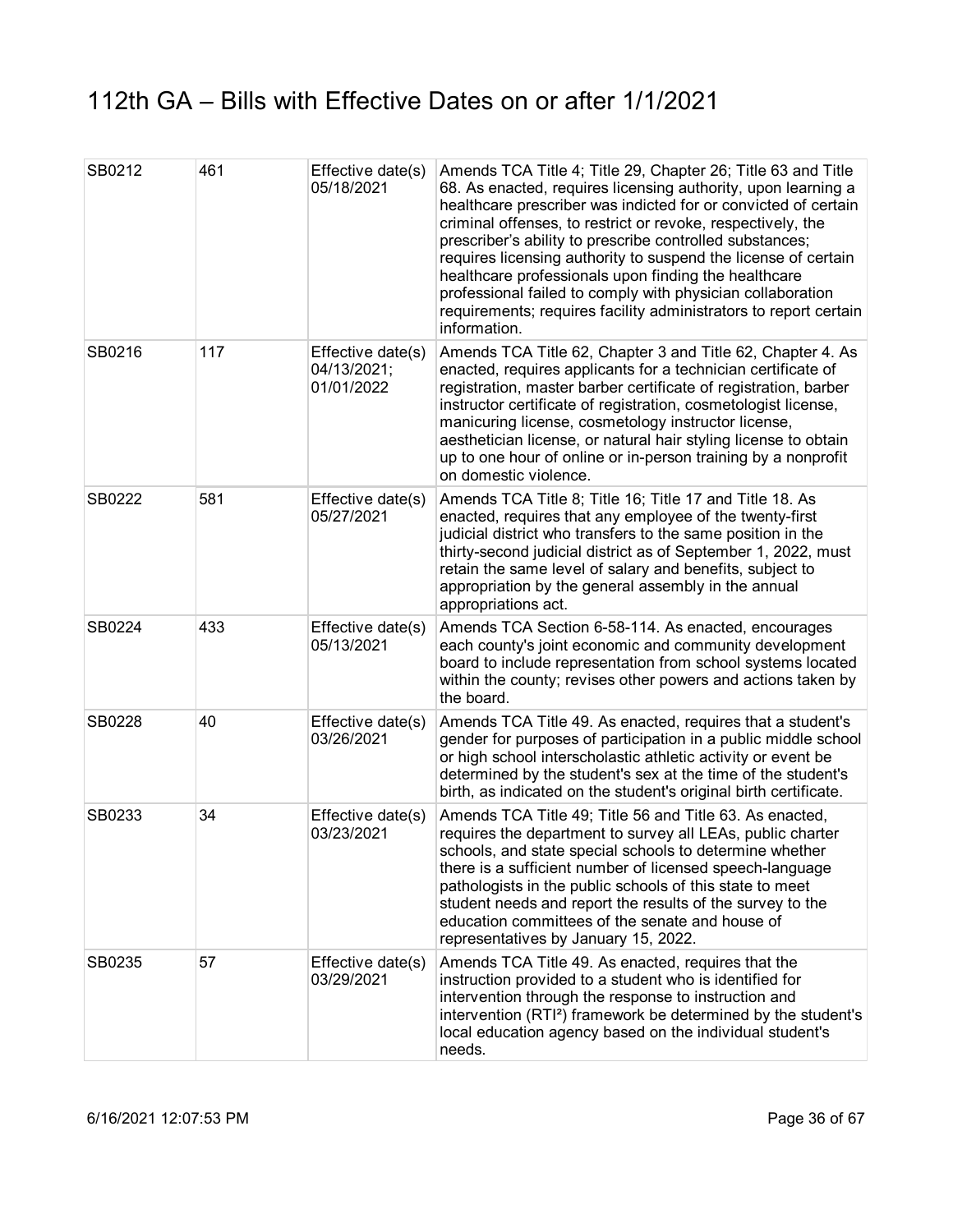| SB0241 | 582 | Effective date(s)<br>05/27/2021                | Amends TCA Title 7, Chapter 40. As enacted, increases,<br>from 30 to 35 years, the maximum time period during which<br>a certain portion of state sales taxes are allocated and<br>distributed to a municipality or industrial development<br>corporation that finances development of an extraordinary<br>retail or tourism facility project in a certified border region<br>retail tourism development district.                                           |
|--------|-----|------------------------------------------------|--------------------------------------------------------------------------------------------------------------------------------------------------------------------------------------------------------------------------------------------------------------------------------------------------------------------------------------------------------------------------------------------------------------------------------------------------------------|
| SB0242 | 583 | Effective date(s)<br>05/27/2021,<br>07/01/2021 | Amends TCA Title 65, Chapter 1 and Title 65, Chapter 2. As<br>enacted, increases membership of commission from five to<br>seven members; revises other provisions regarding<br>appointments and panels.                                                                                                                                                                                                                                                      |
| SB0243 | 58  | Effective date(s)<br>03/29/2021                | Amends TCA Title 4, Chapter 1, Part 3 and Title 4, Chapter<br>1, Part 4. As enacted, recognizes the Algonquian, the<br>Chickamaugan, the Iroquoian, the Muskogean, the Siouan,<br>and the Yuchean cultural groups as Tennessee's first<br>peoples.                                                                                                                                                                                                           |
| SB0246 | 434 | Effective date(s)<br>07/01/2021                | Amends TCA Section 39-13-106; Section 39-13-115; Section<br>39-13-213; Section 39-13-218 and Title 69, Chapter 9, Part<br>2. As enacted, aligns penalties for boating under the<br>influence with the penalties for driving under the influence;<br>clarifies that the offenses of vehicular assault, aggravated<br>vehicular assault, vehicular homicide, and aggravated<br>vehicular homicide may be committed by a person boating<br>under the influence. |
| SB0252 | 353 | Effective date(s)<br>07/01/2021                | Amends TCA Title 40, Chapter 28. As enacted, requires the<br>board to consider granting parole to a prisoner who reaches<br>the release eligibility date for the prisoner's combined<br>sentences and has an active detainer to serve a term of<br>imprisonment in another jurisdiction, if certain conditions are<br>met.                                                                                                                                   |
| SB0254 | 118 | Effective date(s)<br>04/13/2021                | Amends TCA Section 4-1-303. As enacted, designates the<br>poem "My Beloved Tennessee" by Marlene Tidwell as an<br>official state poem.                                                                                                                                                                                                                                                                                                                       |
| SB0258 | 462 | Effective date(s)<br>05/18/2021                | Amends TCA Title 39. As enacted, revises various provisions<br>of the Freedom from Unwarranted Surveillance Act.                                                                                                                                                                                                                                                                                                                                             |
| SB0263 | 435 | Effective date(s)<br>05/13/2021,<br>07/01/2021 | Amends TCA Title 68, Chapter 104. As enacted, makes<br>various changes to the process for certification as an outdoor<br>fireworks display operator, proximate pyrotechnic display<br>operator, or flame effect display operator.                                                                                                                                                                                                                            |
| SB0267 | 584 | Effective date(s)<br>07/01/2021                | Amends TCA Title 54. As enacted, establishes provisions<br>governing specific service signs where more than six<br>businesses of a specific service type are eligible for sign<br>panels.                                                                                                                                                                                                                                                                    |
| SB0268 | 247 | Effective date(s)<br>4/28/2021                 | Amends TCA Title 55, Chapter 50, Part 3. As enacted, adds<br>the NAVPERS-660 honorable discharge certificate to the list<br>of documents that may be submitted by an honorably<br>discharged veteran who requests to have the "veteran"<br>designation on a driver license.                                                                                                                                                                                  |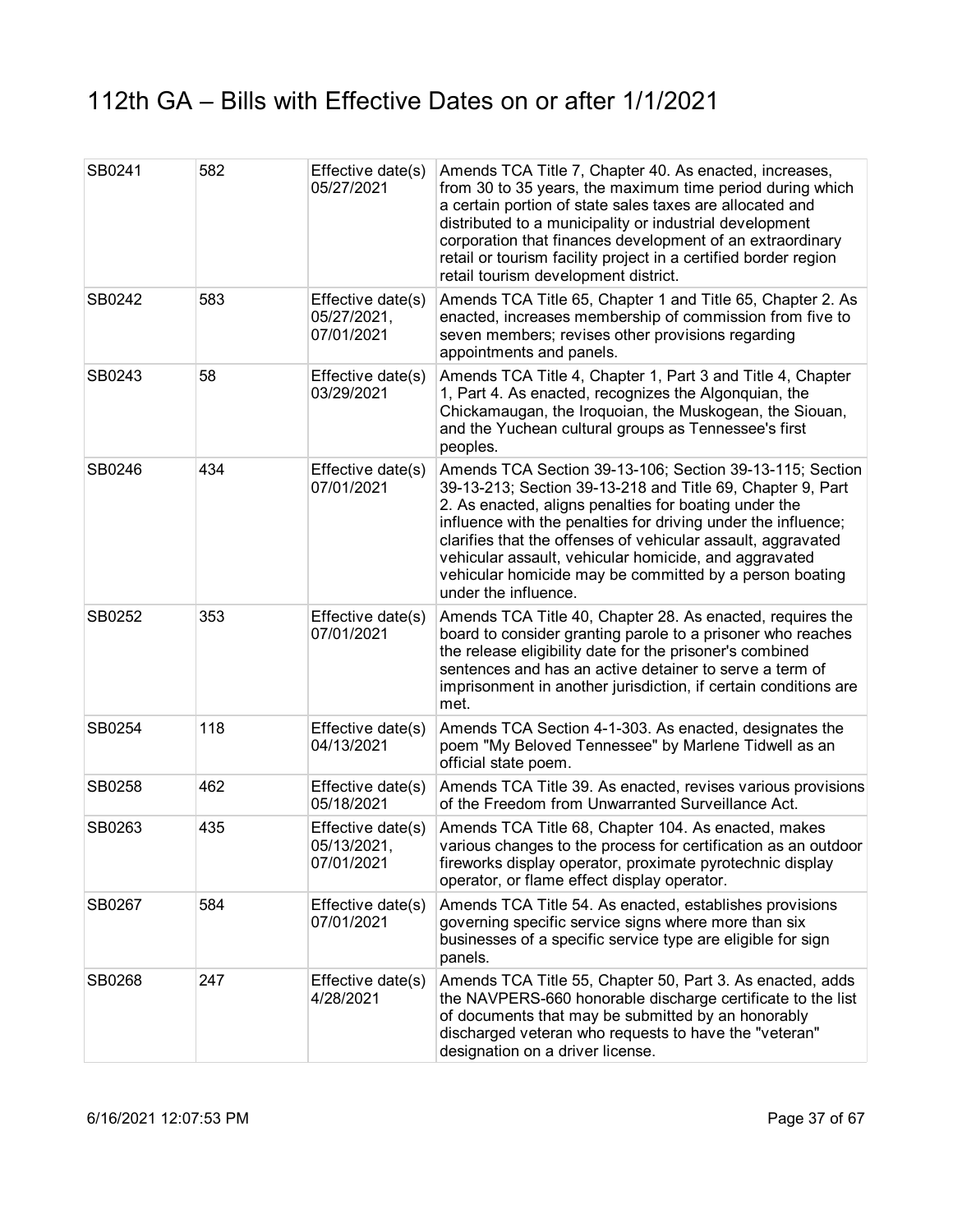| SB0270 | 163 | Effective date(s)<br>07/01/2021 | Amends TCA Title 36 and Title 37. As enacted, requires the<br>department of children's services to require a person<br>receiving financial assistance for adoption from the<br>department to provide verification from the adopted child's<br>current medical or mental health professional provider or<br>verification of full-time school enrollment from the school the<br>child attends.           |
|--------|-----|---------------------------------|--------------------------------------------------------------------------------------------------------------------------------------------------------------------------------------------------------------------------------------------------------------------------------------------------------------------------------------------------------------------------------------------------------|
| SB0271 | 300 | Effective date(s)<br>07/01/2021 | Amends TCA Title 13 and Title 65, Chapter 31. As enacted,<br>establishes a process for notifying developers regarding the<br>location of natural gas pipelines and easements for such<br>pipelines for purposes of breaking ground on residential and<br>nonresidential developments, and provides pipeline<br>operators with notice of such developments.                                             |
| SB0274 | 164 | Effective date(s)<br>07/01/2021 | Amends TCA Title 36, Chapter 6. As enacted, removes<br>custody, visitation, or inheritance rights for a parent who has<br>been convicted of aggravated statutory rape, statutory rape<br>by an authority figure, or lesser included offenses of rape,<br>from which crime the child was conceived.                                                                                                     |
| SB0276 | 165 | Effective date(s)<br>04/20/2021 | Amends TCA Title 64, Chapter 1, Part 2. As enacted,<br>expands the scope of the Chickasaw Basin Authority to<br>include all counties located within the drainage area of the<br>authority.                                                                                                                                                                                                             |
| SB0277 | 166 | Effective date(s)<br>07/01/2021 | Amends TCA Title 39, Chapter 17, Part 13. As enacted,<br>expands the type of equipment for which law enforcement<br>agencies may exchange confiscated weapons to include any<br>equipment suitable for use for legitimate law enforcement<br>purposes.                                                                                                                                                 |
| SB0279 | 585 | Effective date(s)<br>05/27/2021 | Amends TCA Title 4; Title 8; Title 9; Title 12; Title 45; Title<br>47; Title 48; Title 56 and Title 67. As enacted, requires the<br>Tennessee advisory commission on intergovernmental<br>relations (TACIR) to study the feasibility of creating a state<br>gold depository and to report its findings to the speakers of<br>the senate and house of representatives no later than<br>January 1, 2022. |
| SB0280 | 463 | Effective date(s)<br>05/18/2021 | Amends TCA Title 13, Chapter 26. As enacted, revises<br>various provisions under the Human Resource Agency Act of<br>1973.                                                                                                                                                                                                                                                                             |
| SB0281 | 436 | Effective date(s)<br>07/01/2021 | Amends TCA Title 37; Title 39, Chapter 13, Part 5 and Title<br>40, Chapter 39. As enacted, prohibits juvenile courts from<br>placing certain juveniles on judicial diversion; imposes<br>certain other restrictions on juveniles adjudicated delinquent<br>for certain acts.                                                                                                                           |
| SB0283 | 586 | Effective date(s)<br>07/01/2021 | Amends TCA Title 39 and Title 40. As enacted, authorizes<br>district attorney general to petition court for protective order<br>prohibiting defendant and defendant's counsel from<br>publishing certain information in certain circumstances;<br>penalizes violation of such an order as Class E felony.                                                                                              |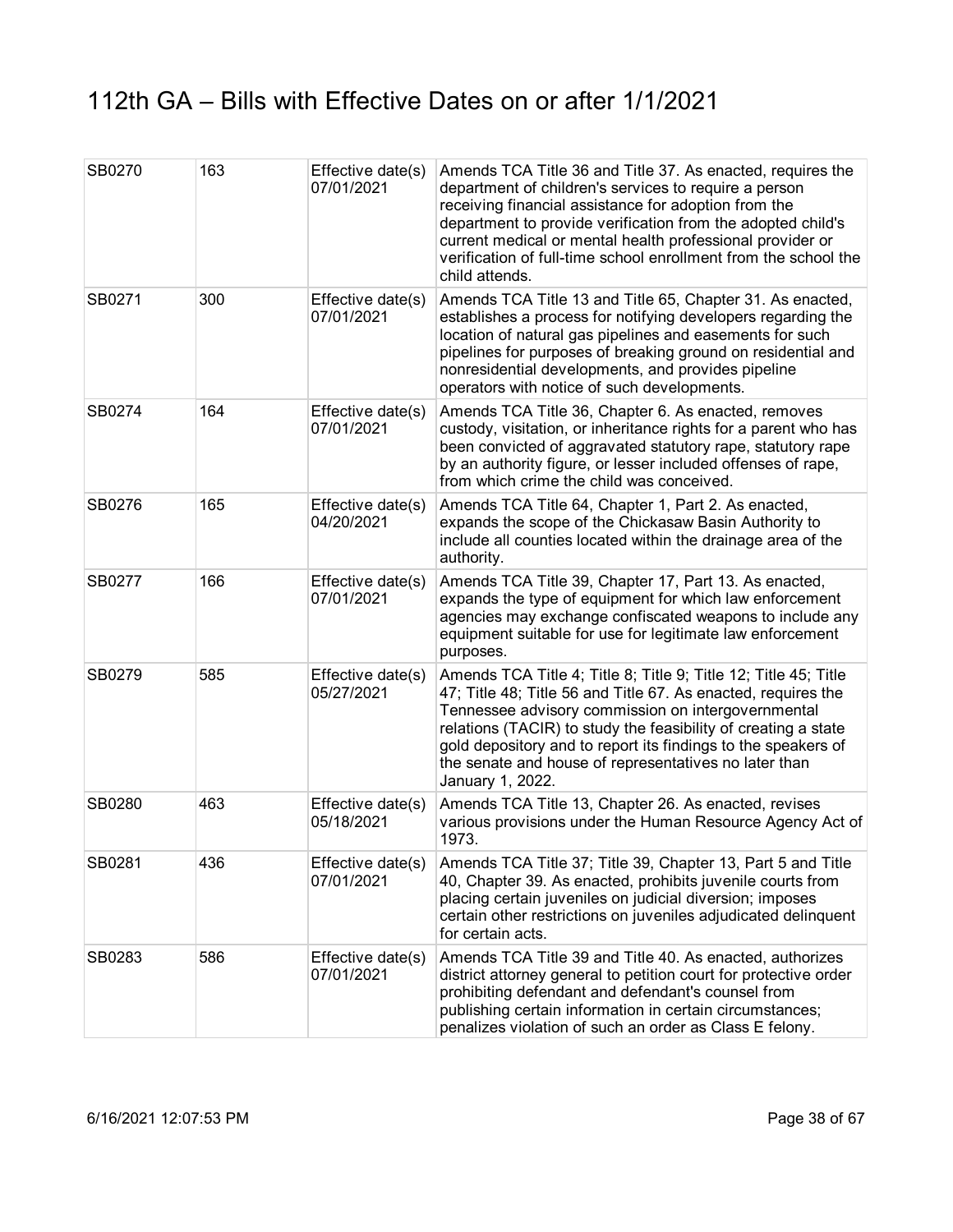| SB0293 | 59  | Effective date(s)<br>03/29/2021 | Amends TCA Section 57-3-204. As enacted, removes<br>residency requirements for a person applying for a retail<br>liquor license.                                                                                                                                                                                                                                                                                                                                                                                                                                                                                                                                      |
|--------|-----|---------------------------------|-----------------------------------------------------------------------------------------------------------------------------------------------------------------------------------------------------------------------------------------------------------------------------------------------------------------------------------------------------------------------------------------------------------------------------------------------------------------------------------------------------------------------------------------------------------------------------------------------------------------------------------------------------------------------|
| SB0298 | 587 | Effective date(s)<br>07/01/2021 | Amends TCA Title 7; Title 33; Title 49; Title 63 and Title 68.<br>As enacted, requires the University of Tennessee College of<br>Medicine and the East Tennessee State University Quillen<br>College of Medicine, in cooperation with the department of<br>health and THEC, to administer certain residency<br>opportunities; creates a resident training program to provide<br>resident training opportunities for physicians focusing on<br>family medicine and general internal medicine to provide<br>medical and behavioral health services in medically<br>underserved areas and rural counties, distributed across all<br>three grand divisions of this state. |
| SB0304 | 464 | Effective date(s)<br>05/18/2021 | Amends TCA Title 71, Chapter 6, Part 1. As enacted,<br>recreates the elder abuse task force, which was terminated<br>and dissolved January 15, 2021; extends date for the task<br>force to submit its findings and recommendations to the<br>governor and general assembly to January 15, 2022.                                                                                                                                                                                                                                                                                                                                                                       |
| SB0309 | 119 | Effective date(s)<br>04/13/2021 | Amends TCA Section 36-3-301. As enacted, adds former<br>members of the general assembly who filed notice with the<br>office of vital records while serving in the general assembly<br>to the list of persons authorized to solemnize marriages.                                                                                                                                                                                                                                                                                                                                                                                                                       |
| SB0316 | 167 | Effective date(s)<br>04/20/2021 | Amends TCA Title 15, Chapter 2. As enacted, designates<br>September 14 of each year as "Star-Spangled Banner Day,"<br>a day of special observance.                                                                                                                                                                                                                                                                                                                                                                                                                                                                                                                    |
| SB0322 | 120 | Effective date(s)<br>04/13/2021 | Amends TCA Title 8 and Title 49. As enacted, declares an<br>act of the general assembly enacted after January 1, 2021,<br>that mandates a discount or waiver of the tuition or fees<br>charged at public institutions of higher education<br>unenforceable against an institution affected by the act<br>unless the general assembly annually appropriates a sum<br>sufficient to fully fund the discount or waiver program at the<br>institution; requires each public institution of higher education<br>to report certain information concerning discount and waiver<br>programs.                                                                                  |
| SB0327 | 107 | Effective date(s)<br>07/01/2021 | Amends TCA Title 37; Title 38 and Title 39. As enacted,<br>enacts "Evelyn Boswell's Law," regarding the reporting of<br>missing and endangered children.                                                                                                                                                                                                                                                                                                                                                                                                                                                                                                              |
| SB0331 | 354 | Effective date(s)<br>07/01/2021 | Amends TCA Title 39, Chapter 13, Part 6. As enacted,<br>expands the offense of unlawful photography to include a<br>photograph taken without an individual's consent and the<br>focus of the photograph is the intimate area of the individual<br>or would offend or embarrass an ordinary person and the<br>photograph was taken for the purpose of sexual arousal of<br>the defendant.                                                                                                                                                                                                                                                                              |
| SB0332 | 437 | Effective date(s)<br>05/13/2021 | Amends TCA Title 57. As enacted, revises provisions<br>governing certain tasting events.                                                                                                                                                                                                                                                                                                                                                                                                                                                                                                                                                                              |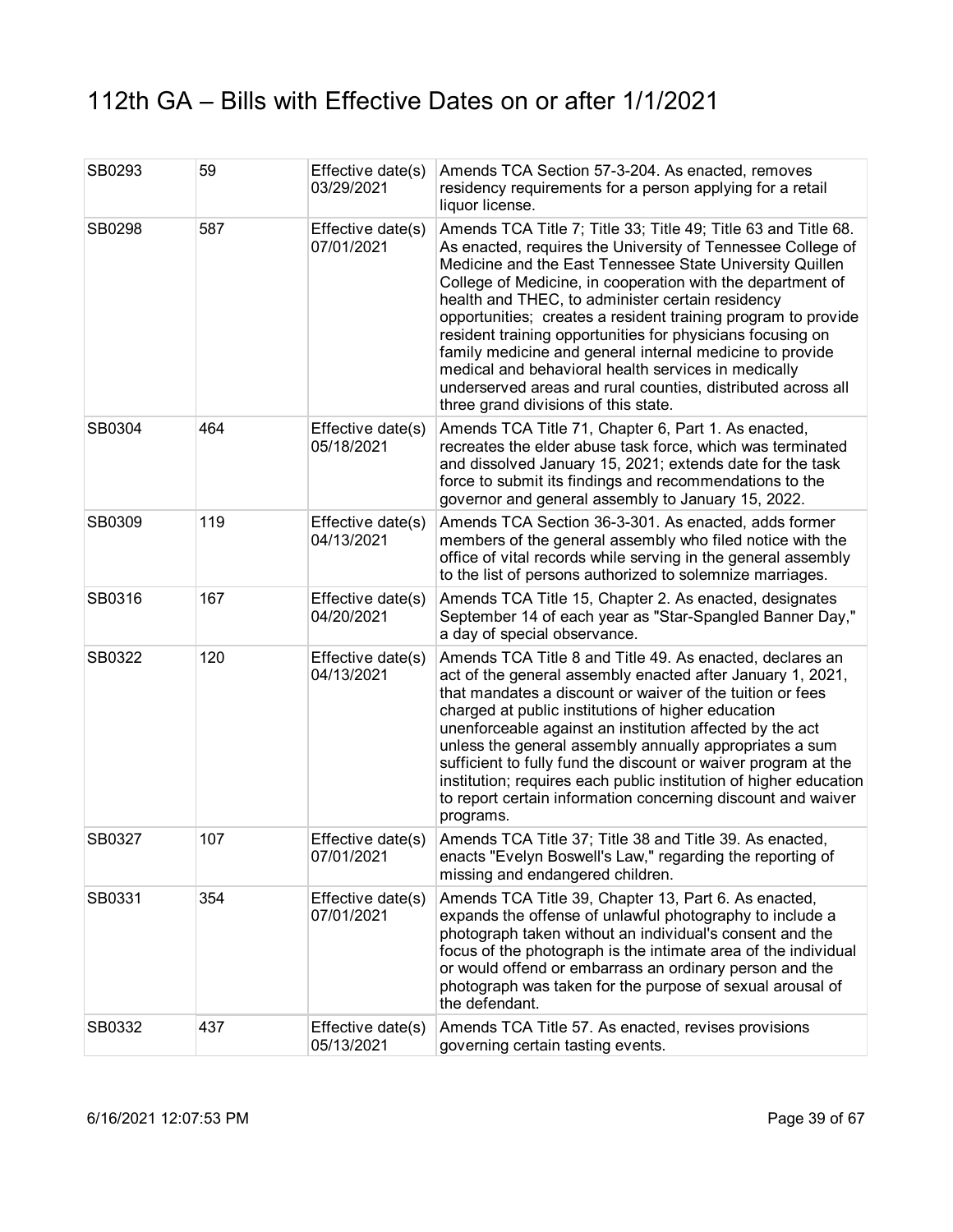| SB0333 | 121 | Effective date(s)<br>04/13/2021 | Amends Chapter 225 of the Public Acts of 1959, as amended<br>by Chapter 237 of the Public Acts of 1977, Chapter 176 of<br>the Public Acts of 1993, and. As enacted, replaces one<br>county elected commissioner position on the board of<br>commissioners for the Citizens Gas Utility District of Scott<br>and Morgan counties with an at-large commissioner position,<br>with such change to coincide with the district's August 2025<br>election.                                                                                                    |
|--------|-----|---------------------------------|---------------------------------------------------------------------------------------------------------------------------------------------------------------------------------------------------------------------------------------------------------------------------------------------------------------------------------------------------------------------------------------------------------------------------------------------------------------------------------------------------------------------------------------------------------|
| SB0334 | 168 | Effective date(s)<br>07/01/2021 | Amends TCA Title 41. As enacted, requires that female<br>inmates who are 50 through 74 years of age be offered a<br>mammogram or other appropriate screening every two years;<br>requires that female inmates who are 40 through 49 years of<br>age be offered a physician consultation to inquire when a<br>mammogram is needed; requires correctional institutions,<br>which does not include city or county jails, to the best of their<br>ability, to provide educational training on the importance of<br>preventative health care to the inmates. |
| SB0345 | 122 | Effective date(s)<br>04/13/2021 | Amends TCA Title 5; Title 7; Title 56; Title 68 and Title 71.<br>As enacted, extends the expiration date for the ground<br>ambulance provider assessment from June 30, 2021, to June<br>30, 2022; requires, if the quarterly transport data is not<br>adequate or available for the calculation of medicaid<br>ambulance provider assessments, that the bureau of<br>TennCare use total transports submitted to the office of<br>emergency medical services for calendar year 2020, instead<br>of using such data for calendar year 2019.               |
| SB0349 | 123 | Effective date(s)<br>04/13/2021 | Amends TCA Section 55-8-185. As enacted, authorizes off-<br>highway vehicle operation on certain segments of Mill Creek<br>Road, Dyna Tex Road, and Old Burrville Road, all within<br>Sunbright, in Morgan County.                                                                                                                                                                                                                                                                                                                                      |
| SB0353 | 250 | Effective date(s)<br>4/28/2021  | Amends TCA Title 8 and Title 49, Chapter 13. As enacted,<br>entitles all public charter schools to participate in the state<br>group insurance plans selected by the governing body of the<br>public charter school in accordance with existing law;<br>authorizes, instead of requires, teachers and other full-time<br>permanent employees of public charter schools to participate<br>in such plans.                                                                                                                                                 |
| SB0354 | 450 | Effective date(s)<br>05/14/2021 | Amends TCA Title 55. As enacted, enacts the "Caitlyn<br>Kaufman Interstate Safety Act," which expands the<br>authorized uses of surveillance cameras on interstate<br>highways.                                                                                                                                                                                                                                                                                                                                                                         |
| SB0364 | 588 | Effective date(s)<br>01/01/2022 | As enacted, alters the boundary between Davidson and<br>Wilson counties in such manner as to detach certain parcels<br>of real property currently located in Davidson County and to<br>attach such parcels to Wilson County.                                                                                                                                                                                                                                                                                                                            |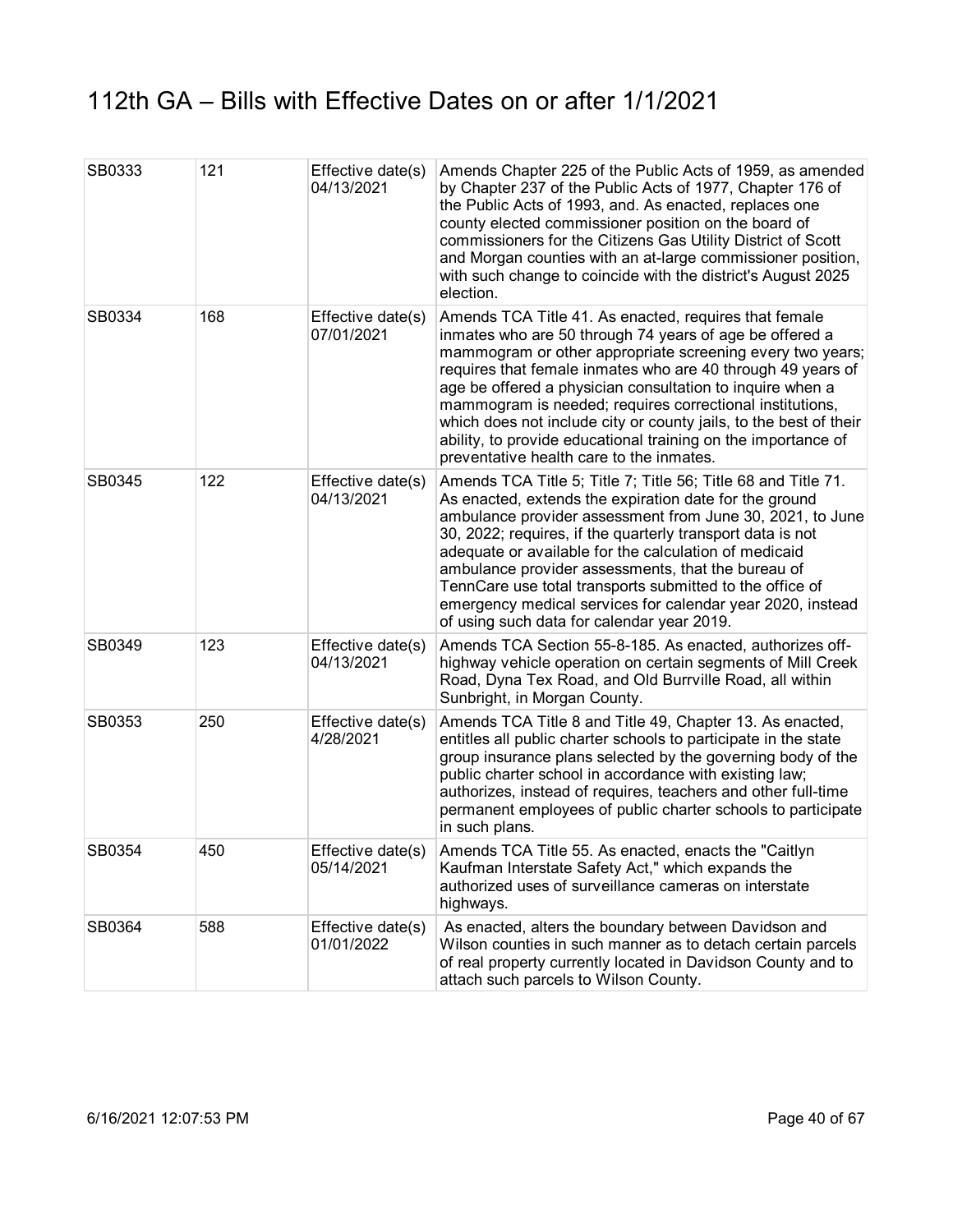| SB0372 | 98  | Effective date(s)<br>04/07/2021 | Amends TCA Section 9-8-108. As enacted, authorizes an<br>incentive program established by the board of claims to<br>include policies and procedures for the effective and efficient<br>administration of claims; authorizes those policies and<br>procedures to establish the timeframe and content for the<br>agency response relative to claims and the imposition of<br>fines and penalties for noncompliance.                                                                            |
|--------|-----|---------------------------------|----------------------------------------------------------------------------------------------------------------------------------------------------------------------------------------------------------------------------------------------------------------------------------------------------------------------------------------------------------------------------------------------------------------------------------------------------------------------------------------------|
| SB0383 | 492 | Effective date(s)<br>05/25/2021 | Amends TCA Title 37. As enacted, redefines "seclusion" with<br>regard to children in custody at juvenile detention facilities<br>approved, certified, or licensed by the department of<br>children's services, including youth development centers;<br>enacts other related provisions.                                                                                                                                                                                                      |
| SB0386 | 169 | Effective date(s)<br>07/01/2021 | Amends TCA Title 49, Chapter 6. As enacted, provides that<br>out-of-state medical records evidencing the immunization of<br>a dependent child of a military parent against each of the<br>diseases designated by the commissioner of health as<br>required for attendance at any school or child care facility in<br>this state are sufficient without requiring the child's parent to<br>present the child for medical evaluation in this state to obtain<br>a certificate of immunization. |
| SB0390 | 35  | Effective date(s)<br>03/23/2021 | Amends TCA Title 15, Chapter 2. As enacted, designates<br>June 12 as "Women's Veterans Day," a day of special<br>observance.                                                                                                                                                                                                                                                                                                                                                                 |
| SB0405 | 251 | Effective date(s)<br>4/28/2021  | Amends TCA Title 8, Chapter 34; Title 8, Chapter 35; Title 8,<br>Chapter 36 and Title 8, Chapter 37. As enacted, clarifies that<br>when members of the Tennessee Consolidated Retirement<br>System elect to establish retirement service through monthly<br>installments, the members can do so over the length of<br>service being established.                                                                                                                                             |
| SB0410 | 465 | Effective date(s)<br>05/18/2021 | Amends TCA Title 63. As enacted, authorizes a dentist<br>licensed in this state to administer a vaccination against<br>COVID-19 if the dentist has received appropriate training as<br>recommended by the centers for disease control and<br>prevention.                                                                                                                                                                                                                                     |
| SB0414 | 170 | Effective date(s)<br>04/20/2021 | Amends TCA Title 49, Chapter 6, Part 10. As enacted,<br>enacts the "SEM Advancement Act," which requires a local<br>board of education or charter school governing body to<br>develop and adopt a policy that establishes criteria for the<br>enrollment of students in grades seven through 12 into<br>available advanced English language arts, mathematics, and<br>science courses.                                                                                                       |
| SB0424 | 466 | Effective date(s)<br>07/01/2021 | Amends TCA Title 7. As enacted, increases maximum<br>amount of additional fee that may be imposed on certain<br>sales in central improvement districts under the Convention<br>Center and Tourism Development Financing Act; specifies<br>how additional fee may be used.                                                                                                                                                                                                                    |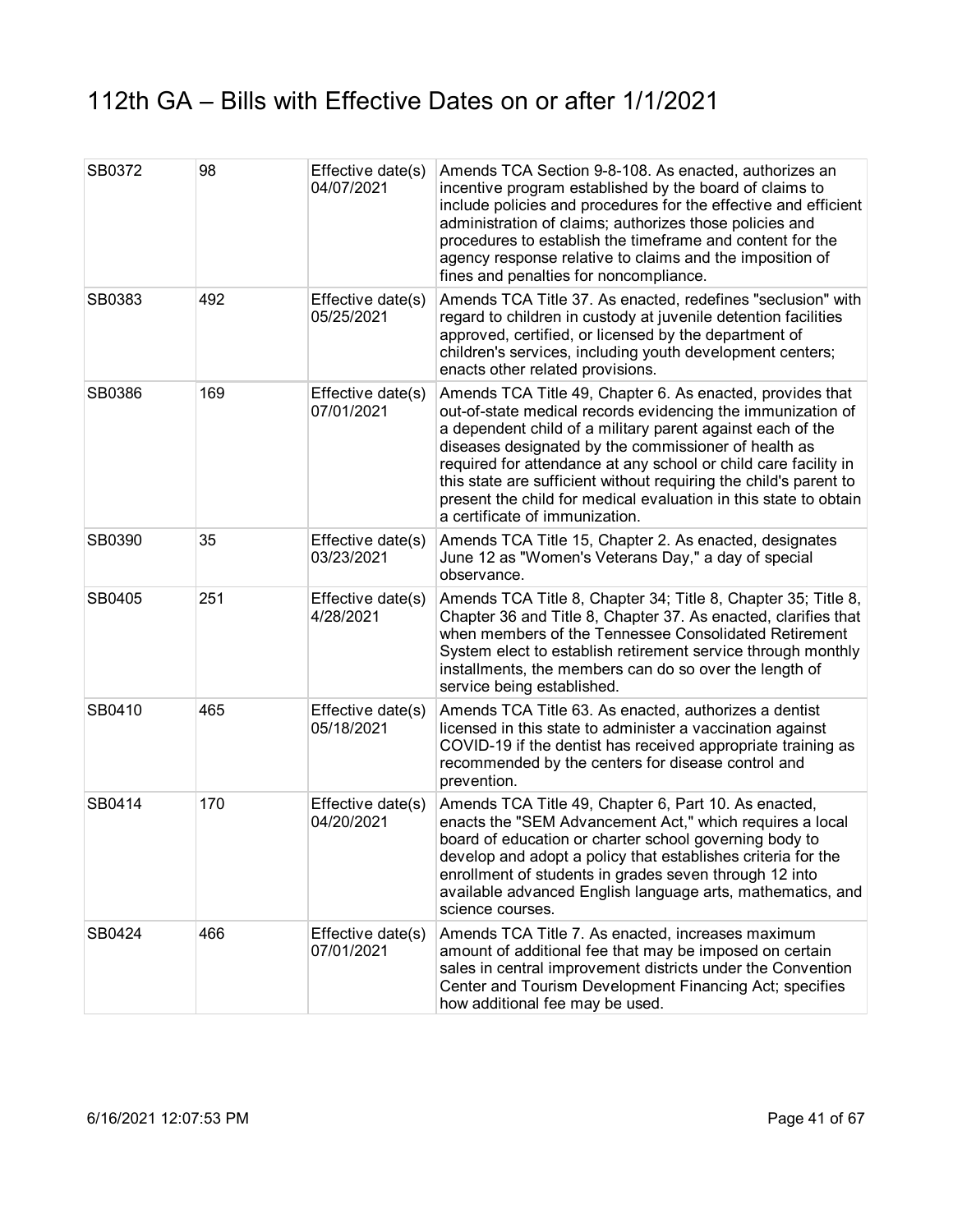| SB0427 | 438 | Effective date(s)<br>05/13/2021 | Amends TCA Title 54, Chapter 5. As enacted, requires that<br>any state community colleges that are within the service area<br>of Roane State Community College, located in Campbell<br>County, and located within five miles of Interstate 75 be<br>signed.                                                                                                                                                                                                                                                                                                              |
|--------|-----|---------------------------------|--------------------------------------------------------------------------------------------------------------------------------------------------------------------------------------------------------------------------------------------------------------------------------------------------------------------------------------------------------------------------------------------------------------------------------------------------------------------------------------------------------------------------------------------------------------------------|
| SB0428 | 99  | Effective date(s)<br>04/07/2021 | Amends TCA Title 68, Chapter 221, Part 10. As enacted,<br>authorizes loans from the wastewater facility revolving loan<br>fund for privately owned for-profit community wastewater<br>treatment systems that are subject to state regulation and<br>meet certain financial qualifications; expands the definition of<br>local government under the Wastewater Facilities Act of<br>1987 to include a privately owned community wastewater<br>treatment system subject to regulation by the Tennessee<br>public utility commission, whether for-profit or not-for-profit. |
| SB0429 | 191 | Effective date(s)<br>04/22/2021 | Amends TCA Title 56, Chapter 7. As enacted, authorizes the<br>use of HIPAA-compliant audio-only conversation when<br>providing behavioral health provider-based telemedicine<br>services if HIPPA-compliant real-time, interactive audio,<br>video telecommunications, or electronic technology, or store-<br>and-forward telemedicine services are unavailable.                                                                                                                                                                                                         |
| SB0440 | 439 | Effective date(s)<br>07/01/2021 | Amends TCA Title 38. As enacted, establishes a reward for<br>information leading to the arrest of any person responsible<br>for the shooting of a law enforcement officer in the line of<br>duty; sets the reward at \$10,000 if the officer is injured in the<br>shooting or \$20,000 if the officer is killed in the shooting.                                                                                                                                                                                                                                         |
| SB0448 | 355 | Effective date(s)<br>07/01/2021 | Amends TCA Title 40, Chapter 30. As enacted, requires a<br>law enforcement agency that discovers potentially<br>exculpatory evidence to report that evidence; enacts the<br>"Post-Conviction Fingerprint Analysis Act of 2021."                                                                                                                                                                                                                                                                                                                                          |
| SB0449 | 589 | Effective date(s)<br>05/27/2021 | Amends TCA Title 49. As enacted, requires an LEA to<br>allocate prorated daily per pupil state and local funding to an<br>out-of-state residential mental health facility if a student of<br>the LEA is admitted to the facility and certain conditions are<br>met.                                                                                                                                                                                                                                                                                                      |
| SB0451 | 440 | Effective date(s)<br>07/01/2021 | Amends TCA Title 39 and Title 40. As enacted, expands the<br>offense of aggravated rioting to include rioting by a person<br>who travels from outside the state with intent to commit a<br>criminal offense and participating in a riot in exchange for<br>compensation; increases the mandatory minimum sentence<br>for aggravated rioting to 60 days if the person commits more<br>than one aggravating circumstance.                                                                                                                                                  |
| SB0458 | 467 | Effective date(s)<br>07/01/2021 | Amends TCA Title 49, Chapter 4. As enacted, removes the<br>requirement that a home school student must be enrolled as<br>a home school student for a full year to be eligible for certain<br>state lottery scholarships; adds those who complete six credit<br>hours of dual enrollment courses to be eligible for the<br>Tennessee HOPE scholarship.                                                                                                                                                                                                                    |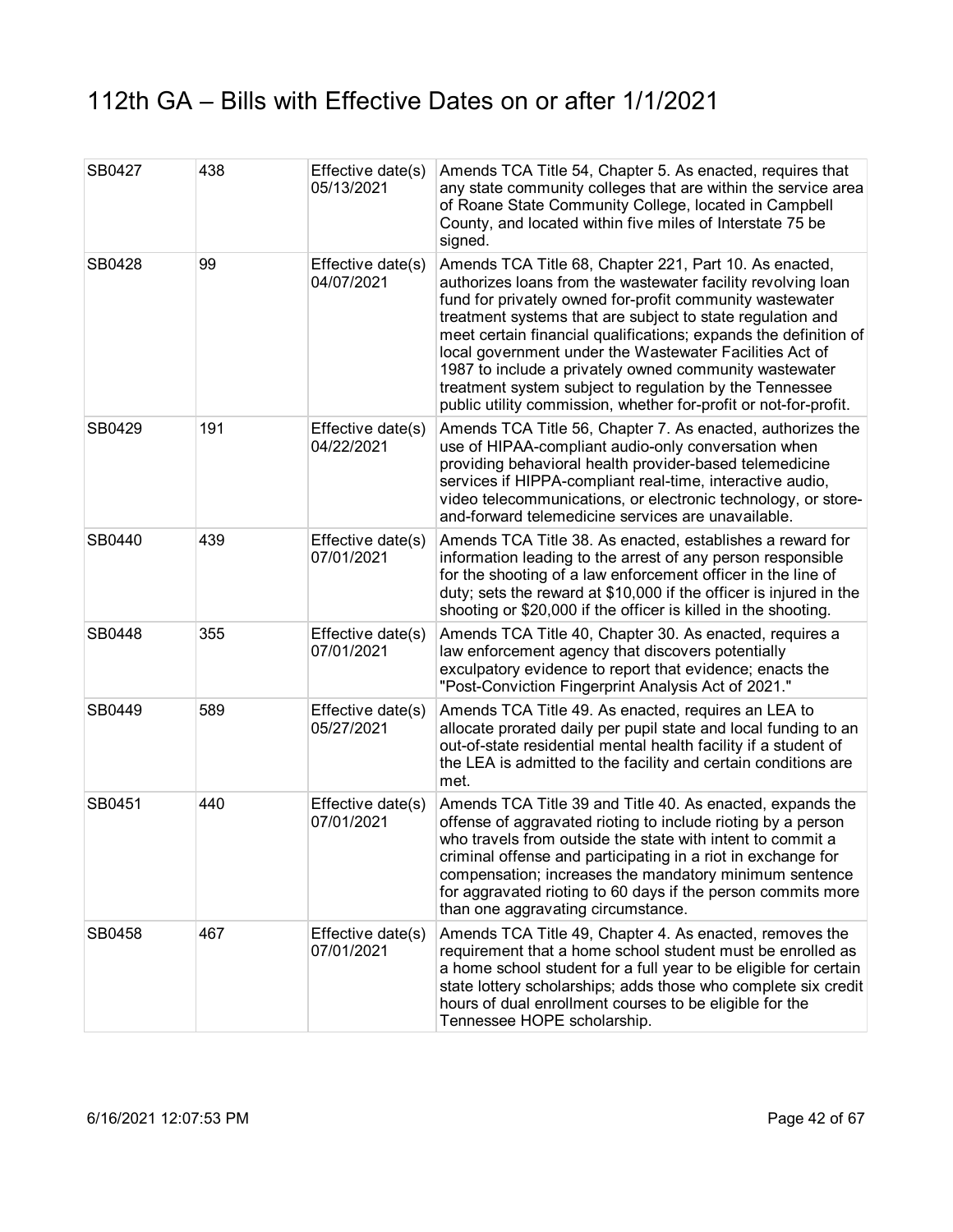| SB0459 | 100 | Effective date(s)<br>07/01/2021                | Amends TCA Title 4; Title 16; Title 29 and Title 66. As<br>enacted, authorizes property managers to testify against<br>tenants in the same manner as landlords or owners of rental<br>property.                                                                                                                                                                                                                      |
|--------|-----|------------------------------------------------|----------------------------------------------------------------------------------------------------------------------------------------------------------------------------------------------------------------------------------------------------------------------------------------------------------------------------------------------------------------------------------------------------------------------|
| SB0473 | 171 | Effective date(s)<br>04/20/2021                | Amends TCA Section 55-3-126. As enacted, eliminates the<br>condition that a first lienholder or the first lienholder's<br>designee may only file an application for a motor vehicle<br>temporary lien with the secretary of state when a<br>manufacturer's statement of origin or an existing certificate<br>of title on a motor vehicle is unavailable.                                                             |
| SB0474 | 155 | Effective date(s)<br>07/01/2021                | Amends TCA Title 58, Chapter 2. As enacted, enacts the<br>"Business Fairness Act," allowing businesses that comply<br>with safety precautions and guidelines issued by the<br>government or authorized agency during declared states of<br>emergency to continue or resume business.                                                                                                                                 |
| SB0475 | 253 | Effective date(s)<br>4/28/2021                 | Amends TCA Title 10, Chapter 7, Part 5; Title 38 and Title<br>39. As enacted, makes confidential, from April 28, 2021, to<br>July 1, 2026, certain personal, financial, and residential<br>information of federal law enforcement agents and officers<br>conducting operations in this state in the same manner that<br>such information is confidential for state and local law<br>enforcement officers and agents. |
| SB0476 | 590 | Effective date(s)<br>07/01/2021                | Amends TCA Title 37. As enacted, makes it a Class A<br>misdemeanor for a person to attempt to access or obtain<br>confidential information from the department of children's<br>services regarding alleged child abuse or neglect that the<br>person knows is in violation of state or federal laws and<br>regulations regarding confidentiality.                                                                    |
| SB0478 | 124 | Effective date(s)<br>04/13/2021                | Amends TCA Title 4; Title 63 and Title 68. As enacted,<br>authorizes a home health service to provide care in<br>accordance with orders recorded by an advanced practice<br>registered nurse or physician assistant in addition to those<br>recorded by a physician; authorizes electronic transmission<br>of orders from an advanced practice registered nurse or<br>physician assistant.                           |
| SB0479 | 125 | Effective date(s)<br>04/13/2021;<br>07/01/2021 | Amends TCA Title 49. As enacted, revises various provisions<br>regarding initial educator licensure, advancement, and<br>renewal, including requiring the state board, when issuing an<br>educator license to an out-of-state educator, to issue a<br>license that is equivalent to the license the educator<br>possesses in another state.                                                                          |
| SB0481 | 591 | Effective date(s)<br>05/27/2021                | Amends TCA Title 67. As enacted, extends provisions<br>related to the apportionment and distribution of state tax<br>revenue as they pertain to National Hockey League<br>franchises until June 30, 2049.                                                                                                                                                                                                            |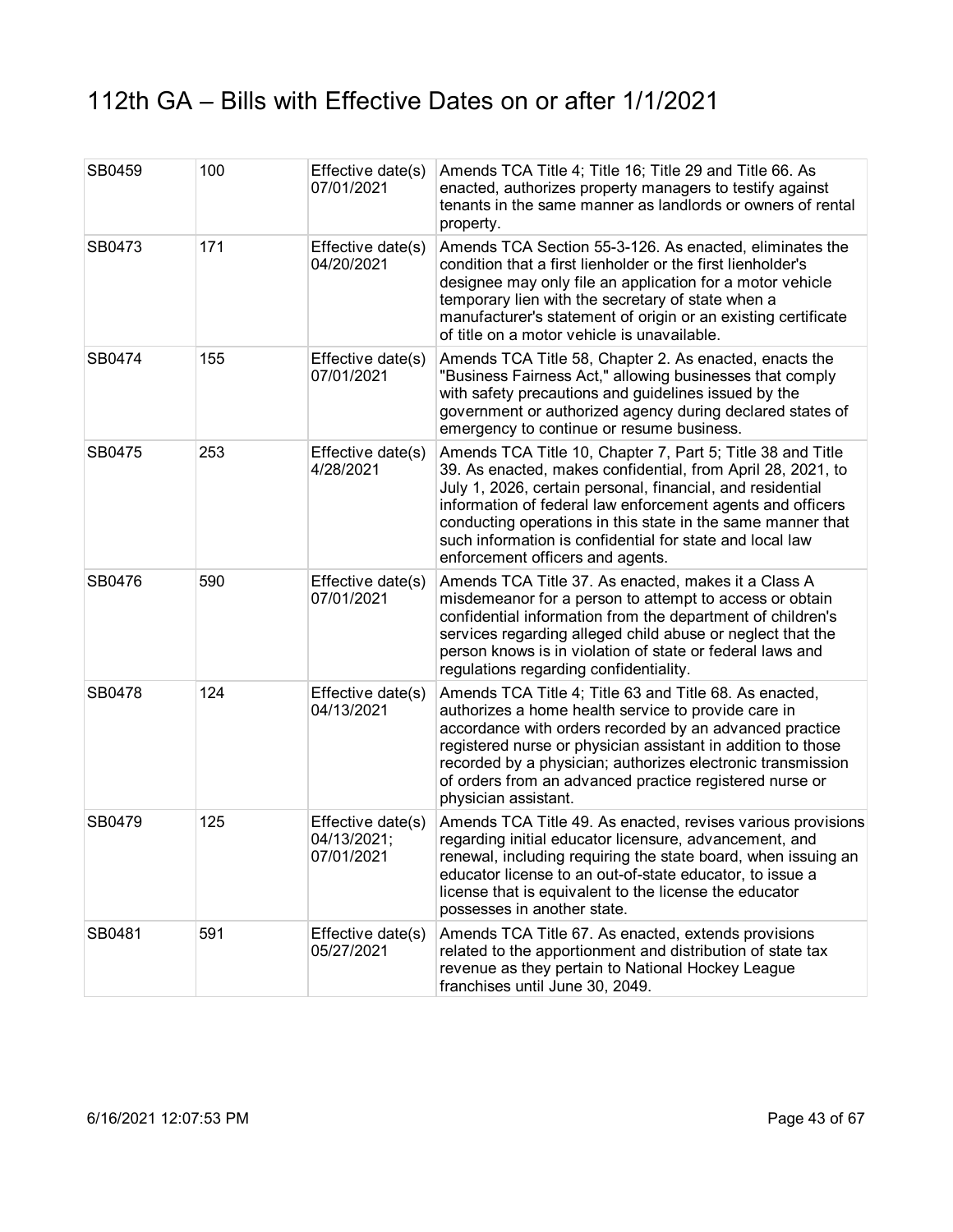| SB0484 | 468 | Effective date(s)<br>05/18/2021 | Amends TCA Title 4; Title 16, Chapter 22; Title 33; Title 38;<br>Title 39, Chapter 17; Title 40; Title 41; Title 45; Title 50; Title<br>53; Title 63; Title 67 and Title 68. As enacted, adds required<br>information to the report issued by the commissioner of<br>health regarding the impact and effects of restrictions and<br>limitations on the use of opioids to treat patients.        |
|--------|-----|---------------------------------|-------------------------------------------------------------------------------------------------------------------------------------------------------------------------------------------------------------------------------------------------------------------------------------------------------------------------------------------------------------------------------------------------|
| SB0485 | 192 | Effective date(s)<br>04/22/2021 | Amends TCA Title 4 and Title 9, Chapter 4. As enacted,<br>requires each state agency to submit, on or before February<br>1 of each year, a report to members of the finance, ways and<br>means committees summarizing amounts of federal block<br>grants and purposes for which funds were expended,<br>including any unexpended or returned portions.                                          |
| SB0486 | 356 | Effective date(s)<br>05/11/2021 | Amends TCA Title 57, Chapter 4. As enacted, authorizes the<br>sale of alcoholic beverages for on-premises consumption at<br>various locations.                                                                                                                                                                                                                                                  |
| SB0488 | 441 | Effective date(s)<br>07/01/2021 | Amends TCA Title 8; Title 33; Title 56; Title 63; Title 68 and<br>Title 71. As enacted, prohibits certain healthcare providers<br>and entities from discriminating against qualified persons for<br>receipt of transplantations or anatomical gifts based solely on<br>disability; prohibits insurers that offer plans covering<br>transplantations from denying coverage solely on disability. |
| SB0495 | 126 | Effective date(s)<br>04/13/2021 | Amends TCA Section 68-221-618. As enacted, increases<br>from \$100 to \$300 the maximum per diem payment to a<br>member of the board of commissioners of a water and<br>wastewater treatment authority for attending a board<br>meeting, not to exceed six board meetings per calendar<br>year.                                                                                                 |
| SB0501 | 469 | Effective date(s)<br>05/18/2021 | Amends TCA Title 49, Chapter 7. As enacted, ends the<br>BEST college savings program that permitted tuition units to<br>be purchased under a tuition contract; provides for the use,<br>refund, or rollover to another college savings plan of all<br>funds remaining under any tuition contract.                                                                                               |
| SB0505 | 254 | Effective date(s)<br>04/28/2021 | Amends TCA Title 16, Chapter 15. As enacted, authorizes<br>Johnson County to employ a full-time general sessions judge<br>and prohibit the judge from practicing law or accepting other<br>employment upon adoption of a resolution by a two-thirds<br>majority vote of the county legislative body.                                                                                            |
| SB0509 | 255 | Effective date(s)<br>4/28/2021  | Amends TCA Title 8, Chapter 16 and Title 36, Chapter 3,<br>Part 3. As enacted, permits notaries public to solemnize<br>marriages.                                                                                                                                                                                                                                                               |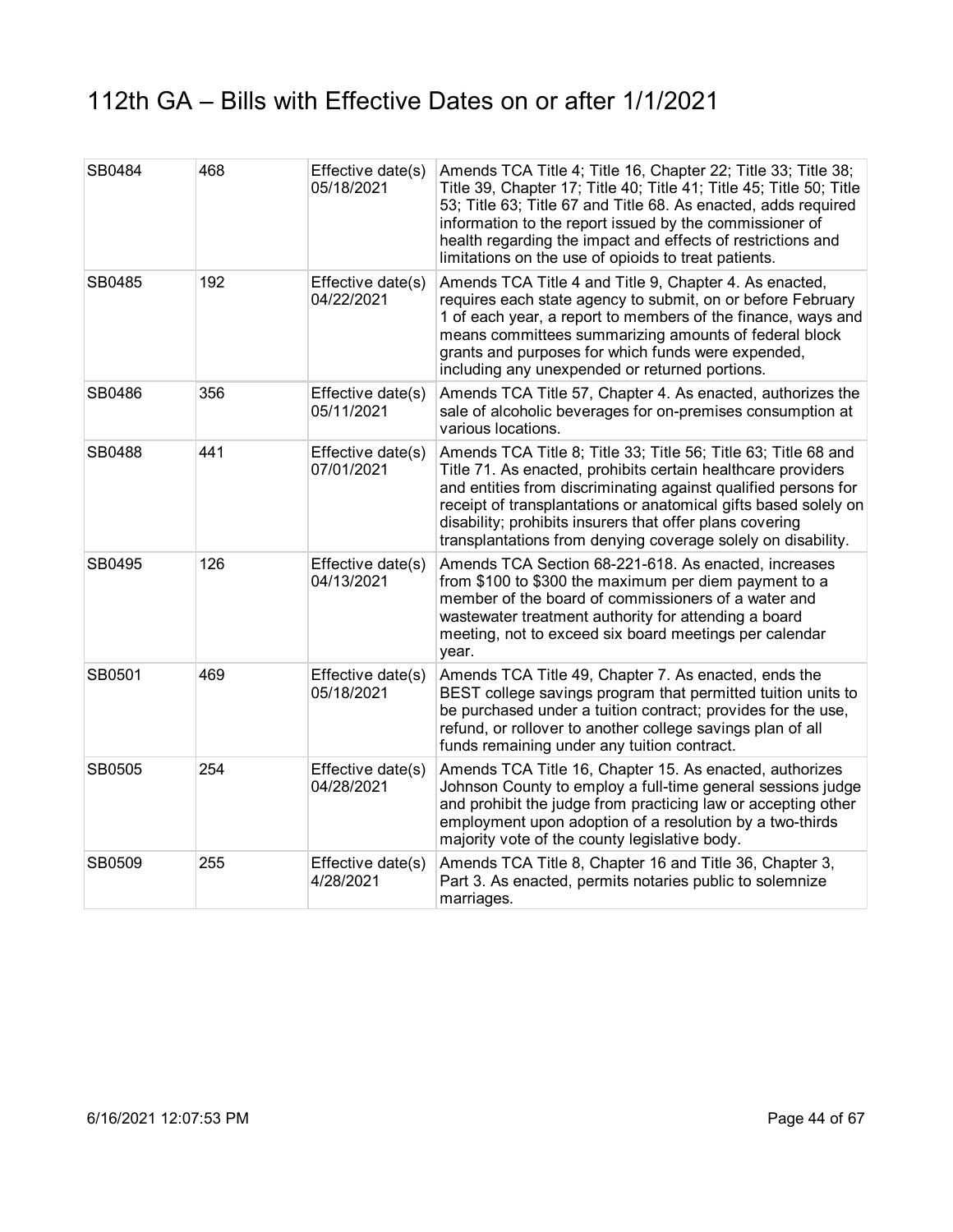| SB0534 | 256 | Effective date(s)<br>4/28/2021  | Amends TCA Section 4-3-305; Title 7; Title 9 and Title 68.<br>As enacted, requires that the annual budget of a local<br>government be on the same basis of accounting as required<br>by generally accepted accounting principles; requires the<br>comptroller of the treasury provide guidance to the form of<br>that budget, including supplemental schedules, as necessary,<br>to demonstrate the local government has adequate cash to<br>meet its current obligations, including principal and interest,<br>as applicable; makes other revisions to provisions governing<br>budgeting by local governments. |
|--------|-----|---------------------------------|-----------------------------------------------------------------------------------------------------------------------------------------------------------------------------------------------------------------------------------------------------------------------------------------------------------------------------------------------------------------------------------------------------------------------------------------------------------------------------------------------------------------------------------------------------------------------------------------------------------------|
| SB0536 | 442 | Effective date(s)<br>05/13/2021 | Amends TCA Section 8-4-203. As enacted, replaces the<br>requirement that if a witness cannot be found, a copy of a<br>subpoena issued by the comptroller of the treasury to the<br>witness be left at the place of residence of the witness with<br>the requirement that a copy of the subpoena be mailed by<br>first-class mail to the last known address of the witness;<br>adds, as an alternative to hand delivery of a subpoena, that<br>the subpoena be mailed to the witness by certified mail,<br>return receipt requested.                                                                             |
| SB0537 | 127 | Effective date(s)<br>04/13/2021 | Amends TCA Section 6-54-903 and Section 7-82-309. As<br>enacted, removes the filing requirement for municipal and<br>utility district travel and expense reimbursement policies, and<br>any amendments to the policies, and instead requires the<br>policies and amendments be made available for review and<br>audit by the comptroller or the comptroller's designee.                                                                                                                                                                                                                                         |
| SB0539 | 128 | Effective date(s)<br>04/13/2021 | Amends TCA Title 7; Title 9 and Section 12-10-116. As<br>enacted, requires that certain notes issued by governing<br>bodies of municipalities related to public works projects be<br>approved by the comptroller of the treasury or the<br>comptroller's designee; makes other revisions to provisions<br>governing bonds and notes issued by local governments.                                                                                                                                                                                                                                                |
| SB0540 | 193 | Effective date(s)<br>04/22/2021 | Amends TCA Section 4-56-108. As enacted, makes certain<br>changes to the types of procurement contracts that are<br>subject to review and approval by the comptroller of the<br>treasury; alters the timing of such review and approval.                                                                                                                                                                                                                                                                                                                                                                        |
| SB0541 | 194 | Effective date(s)<br>04/22/2021 | Amends TCA Title 2; Title 3; Title 4; Title 8 and Title 67. As<br>enacted, deletes references to the office of local government<br>within the office of the comptroller of the treasury and<br>clarifies that the comptroller performs the duties of the<br>former office of local government.                                                                                                                                                                                                                                                                                                                  |
| SB0543 | 195 | Effective date(s)<br>04/22/2021 | Amends TCA Section 39-17-1351. As enacted, deletes<br>requirement that the comptroller of the treasury must conduct<br>an annual audit of the Tennessee bureau of investigation<br>regarding the bureau's receipt and use of the \$15 portion of<br>the handgun carry permit application fee to be used<br>exclusively for updating and maintaining the fingerprint<br>criminal history database.                                                                                                                                                                                                               |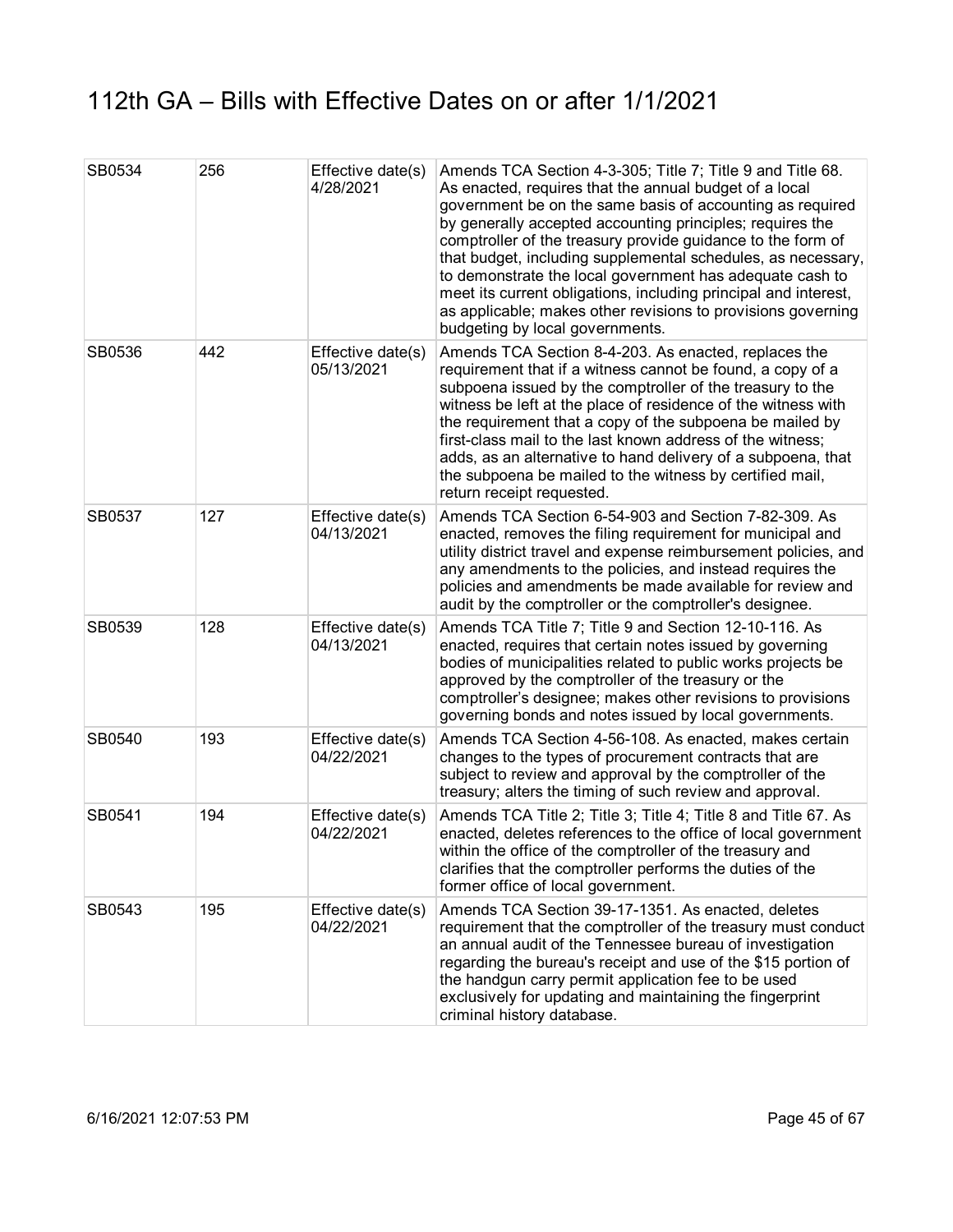| SB0544 | 129 | Effective date(s)<br>04/13/2021                | Amends TCA Title 37, Chapter 5, Part 3. As enacted,<br>requires that the community services agency board's annual<br>plan of operation be approved and amended, as necessary,<br>only by the commissioner of finance and administration<br>rather than by the commissioner and the comptroller of the<br>treasury.                                                                                                                      |
|--------|-----|------------------------------------------------|-----------------------------------------------------------------------------------------------------------------------------------------------------------------------------------------------------------------------------------------------------------------------------------------------------------------------------------------------------------------------------------------------------------------------------------------|
| SB0545 | 257 | Effective date(s)<br>4/28/2021                 | Amends TCA Section 41-22-123. As enacted, removes<br>requirement that the comptroller of the treasury approve<br>quarterly profit and loss statements of the Tennessee<br>rehabilitative initiative in correction's (TRICOR's) operation<br>prior to the release of such statements for publication.                                                                                                                                    |
| SB0547 | 196 | Effective date(s)<br>04/22/2021                | Amends TCA Title 9. As enacted, enacts the "Uniformity in<br>Local Government Lease Financing Act of 2021."                                                                                                                                                                                                                                                                                                                             |
| SB0551 | 592 | Effective date(s)<br>05/27/2021                | Amends TCA Title 67, Chapter 6. As enacted, creates a<br>sales tax holiday for the retail sale of gun safes and gun<br>safety devices if sold between 12:01 a.m. on July 1, 2021,<br>and 11:59 p.m. on June 30, 2022.                                                                                                                                                                                                                   |
| SB0555 | 443 | Effective date(s)<br>05/13/2021                | Amends TCA Title 4; Title 16; Title 33; Title 36; Title 37; Title<br>38; Title 39; Title 40; Title 49 and Title 70. As enacted,<br>clarifies that the term "crime of violence" in regard to<br>weapons offenses includes aggravated rape of a child rather<br>than especially aggravated rape of a child.                                                                                                                               |
| SB0557 | 444 | Effective date(s)<br>05/13/2021                | Amends TCA Title 38 and Title 39. As enacted, enacts the<br>"Tennessee Firearm Protection Act."                                                                                                                                                                                                                                                                                                                                         |
| SB0566 | 301 | Effective date(s)<br>01/01/2022                | Amends TCA Title 26, Chapter 2, Part 3. As enacted,<br>increases maximum homestead exemption to be \$35,000 or<br>\$52,500 for certain persons.                                                                                                                                                                                                                                                                                         |
| SB0574 | 197 | Effective date(s)<br>04/22/2021                | Amends TCA Title 4; Title 5; Title 6; Title 7; Title 33; Title 37;<br>Title 49; Title 63; Title 68 and Title 71. As enacted, requires<br>certain state agencies to seek funding for the development of<br>substance use disorder recovery programs for pregnant<br>women and women with children; requires those agencies to<br>annually report to the general assembly certain information<br>about the recovery programs and funding. |
| SB0577 | 198 | Effective date(s)<br>04/22/2021                | Amends TCA Title 62. As enacted, exempts from the<br>definition of "contractor" for purposes of the Contractors<br>Licensing Act of 1994 persons who erect or install certain on-<br>premises advertising signs and displays.                                                                                                                                                                                                           |
| SB0584 | 130 | Effective date(s)<br>04/13/2021                | Amends TCA Title 63, Chapter 13. As enacted, removes the<br>one-year experience requirement for doctorate level physical<br>therapists for purposes of the direct access practice<br>exception; requires physical therapists without a doctorate to<br>meet certain educational requirements for purposes of the<br>direct access practice exception.                                                                                   |
| SB0588 | 593 | Effective date(s)<br>05/27/2021,<br>01/01/2022 | Amends TCA Title 4; Title 14; Title 38; Title 39; Title 47; Title<br>49 and Title 67. As enacted, transfers all powers and duties<br>regarding the Tennessee Sports Gaming Act to the sports<br>wagering advisory council.                                                                                                                                                                                                              |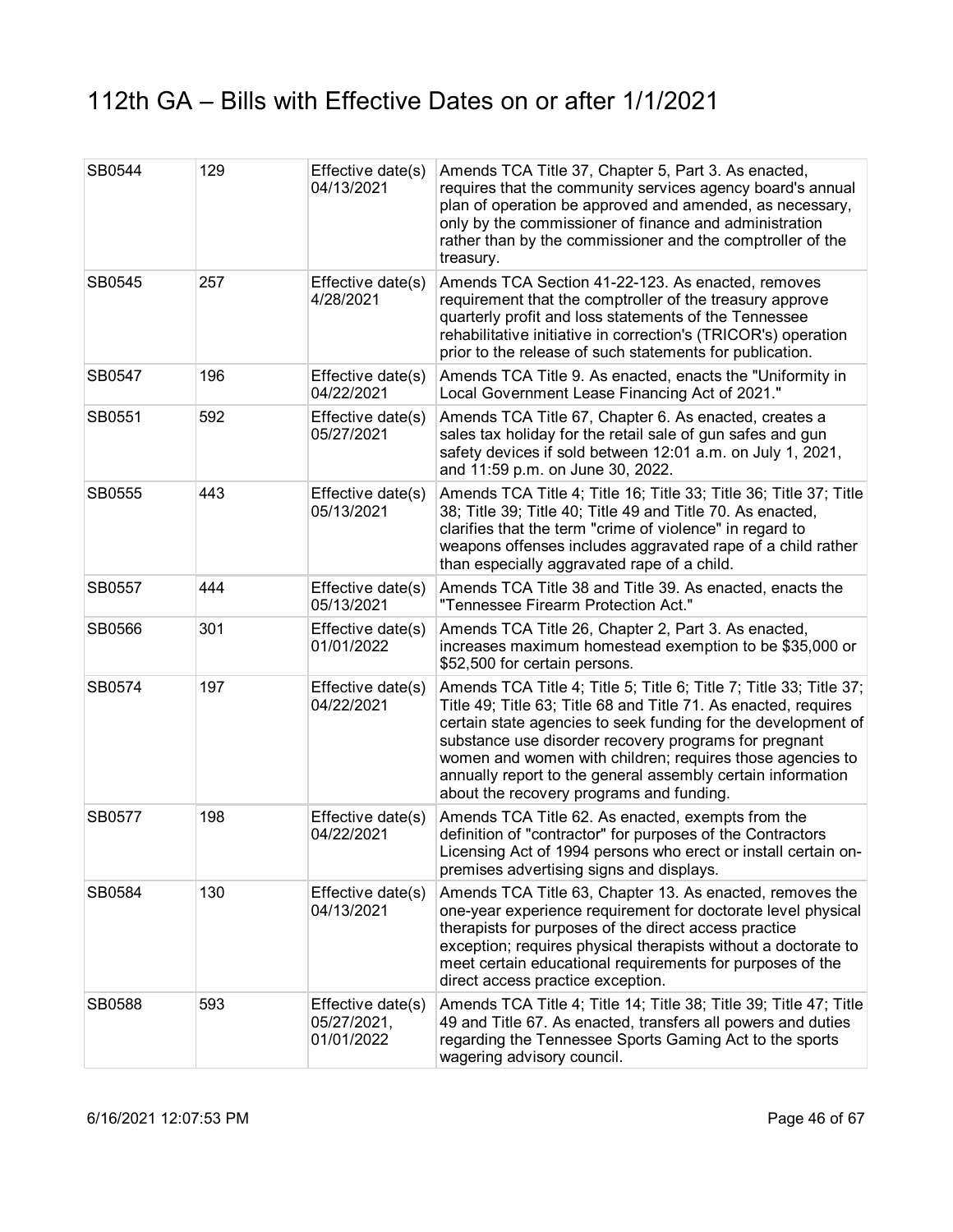| SB0592 | 199 | Effective date(s)<br>4/22/2021  | Amends TCA Title 63, Chapter 4. As enacted, replaces one<br>of the consumer member appointments to the board of<br>chiropractic examiners with the appointment of a member<br>who is a chiropractic X-ray technician or chiropractic therapy<br>assistant certified in this state not less than two years.                                                                                                                                                                                                |
|--------|-----|---------------------------------|-----------------------------------------------------------------------------------------------------------------------------------------------------------------------------------------------------------------------------------------------------------------------------------------------------------------------------------------------------------------------------------------------------------------------------------------------------------------------------------------------------------|
| SB0599 | 131 | Effective date(s)<br>04/13/2021 | Amends TCA Title 8, Chapter 19 and Title 13, Chapter 26,<br>Part 1. As enacted, authorizes human resource agencies to<br>obtain insurance in lieu of surety bonds to ensure the lawful<br>performance by agency officials and employees of their<br>fiduciary duties and responsibilities.                                                                                                                                                                                                                |
| SB0610 | 470 | Effective date(s)<br>05/18/2021 | Amends TCA Title 4, Chapter 5, Part 2 and Title 7, Chapter<br>51, Part 17. As enacted, specifies that an employee of a<br>county or municipality is not entitled to back pay if the<br>employee is arrested and placed on administrative leave and<br>then voluntarily separates from employment, even if the<br>charges are dropped or the employee is found not guilty, or<br>is terminated for reasons other than the arrest; requires that<br>the records of the administrative actions be preserved. |
| SB0611 | 258 | Effective date(s)<br>4/28/2021  | Amends TCA Title 66, Chapter 29. As enacted, changes the<br>date used to determine when property held in a pension or<br>retirement account is presumed abandoned; changes, from<br>\$50 to \$25, the threshold value for property to be included in<br>the report due to the treasurer under the Uniform Unclaimed<br>Property Act; changes the exception to allow the treasurer to<br>waive the claim requirement and deliver the property directly<br>to a person.                                     |
| SB0614 | 200 | Effective date(s)<br>04/22/2021 | Amends TCA Title 5, Chapter 16 and Title 12, Chapter 9. As<br>enacted, provides each member of a board created pursuant<br>to the Interlocal Cooperation Act for the purpose of providing<br>service to two or more counties with up to \$300 per month<br>compensation, the exact amount of which will be determined<br>by resolution of such board; authorizes the board to provide<br>certain other benefits.                                                                                          |
| SB0617 | 132 | Effective date(s)<br>07/01/2021 | Amends TCA Title 15, Chapter 2. As enacted, designates the<br>first Friday in October of each year as "Tennessee<br>Manufacturing Day" as a day of special observance.                                                                                                                                                                                                                                                                                                                                    |
| SB0618 | 260 | Effective date(s)<br>7/01/2021  | Amends TCA Title 56 and Title 63. As enacted, clarifies that<br>the assignment of benefits statute does not prohibit a policy<br>of insurance from providing reimbursement to an insured for<br>expenses the insured incurred when the insured remitted<br>payment directly to a healthcare provider or healthcare<br>facility for provided covered healthcare services.                                                                                                                                  |
| SB0621 | 60  | Effective date(s)<br>07/01/2021 | Amends TCA Title 16, Chapter 15, Part 9; Title 36 and Title<br>39, Chapter 13. As enacted, permits service of ex parte<br>orders of protection for up to one year from issuance; creates<br>a lifetime order of protection that can be issued to a victim of<br>certain felony offenses to prohibit the offender from coming<br>about or communicating with the victim.                                                                                                                                   |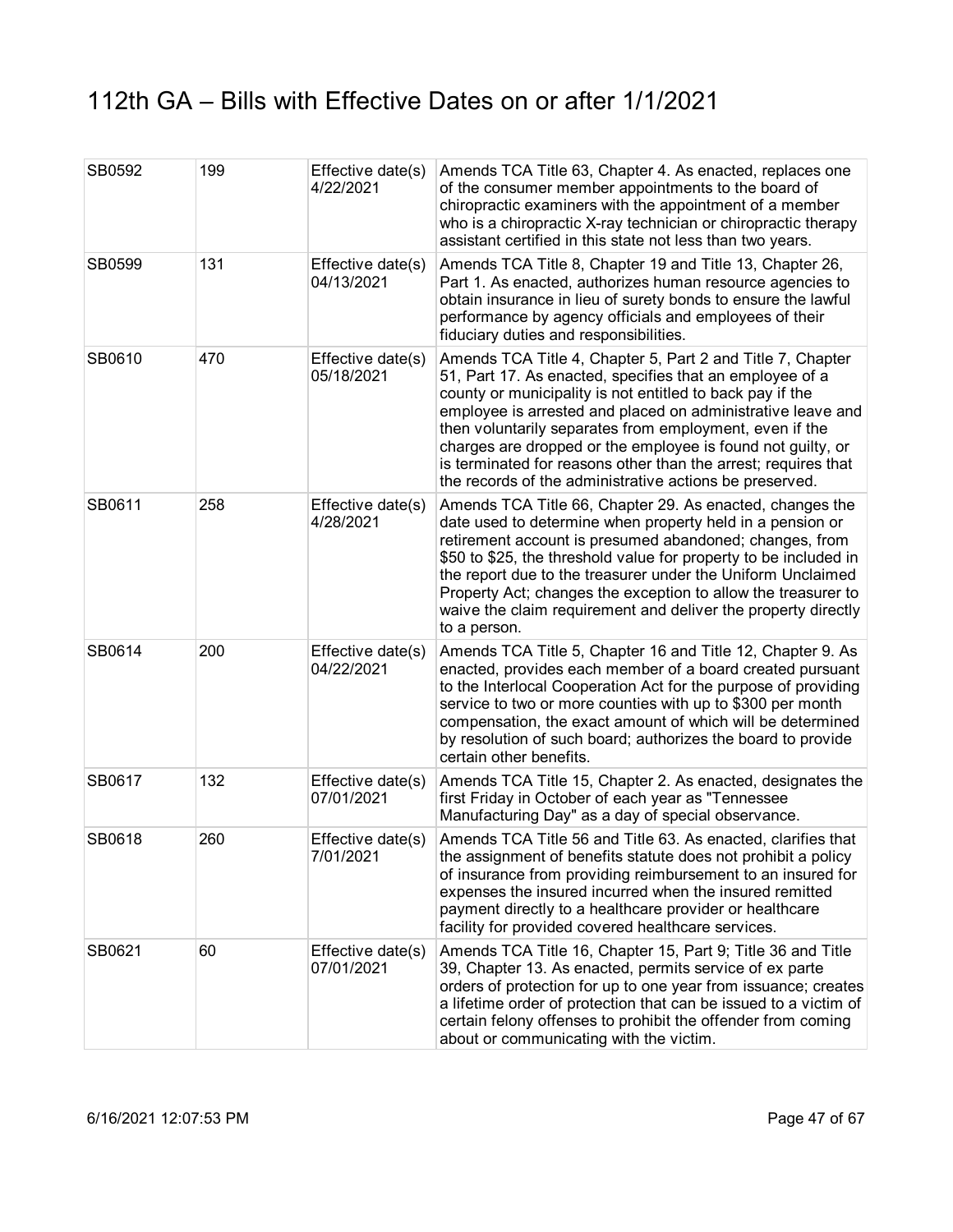| SB0623 | 493 | Effective date(s)<br>05/25/2021                | Amends TCA Title 4 and Title 49. As enacted, deletes<br>several obsolete provisions and makes various substantive<br>changes to education laws; establishes parameters for the<br>teaching of certain concepts related to race and sex.                                                                                                                                                                                                       |
|--------|-----|------------------------------------------------|-----------------------------------------------------------------------------------------------------------------------------------------------------------------------------------------------------------------------------------------------------------------------------------------------------------------------------------------------------------------------------------------------------------------------------------------------|
| SB0626 | 302 | Effective date(s)<br>05/04/2021                | Amends TCA Title 2, Chapter 10. As enacted, authorizes the<br>registry of election finance to retain counsel to pursue the<br>collection of unpaid civil penalties assessed by the registry,<br>in lieu of petitioning the attorney general and reporter; states<br>that venue for such suits is the residence of the defendant.                                                                                                              |
| SB0630 | 471 | Effective date(s)<br>05/18/2021,07/01<br>/2021 | Amends TCA Section 49-6-2203 and Section 49-6-2206. As<br>enacted, revises various provisions governing textbooks and<br>instructional materials; prohibits public school teachers and<br>principals from using or permitting the use of textbooks and<br>instructional materials created to align exclusively with the<br>Common Core State Standards or that are marketed or<br>otherwise identified as Common Core textbooks or materials. |
| SB0636 | 261 | Effective date(s)<br>4/28/2021                 | Amends TCA Title 49. As enacted, specifies, for purposes of<br>certain provisions governing leave, that a teacher's school or<br>school district is not considered to be closed when teachers<br>are required to work remotely and provide virtual instruction<br>to students.                                                                                                                                                                |
| SB0655 | 594 | Effective date(s)<br>05/27/2021                | Amends TCA Title 8, Chapter 25, Part 1. As enacted,<br>authorizes the treasurer to establish a length of service<br>award program for eligible employers to participate in a<br>deferred compensation plan for bona fide volunteers.                                                                                                                                                                                                          |
| SB0656 | 472 | Effective date(s)<br>05/18/2021                | Amends TCA Section 5-21-121. As enacted, prohibits certain<br>persons from having a direct or indirect interest in a contract<br>with a county for the purchase of supplies, materials,<br>equipment, or services.                                                                                                                                                                                                                            |
| SB0664 | 473 | Effective date(s)<br>07/01/2021                | Amends TCA Title 3, Chapter 17. As enacted, authorizes a<br>nonprofit organization to conduct a bingo game as its annual<br>event for purposes of the Tennessee Nonprofit Gaming Law.                                                                                                                                                                                                                                                         |
| SB0677 | 474 | Effective date(s)<br>05/18/2021,07/01<br>/2021 | Amends TCA Title 4, Chapter 29; Title 49 and Title 71. As<br>enacted, creates the Tennessee child care task force.                                                                                                                                                                                                                                                                                                                            |
| SB0688 | 475 | Effective date(s)<br>07/01/2021                | Amends TCA Title 8. As enacted, requires the circuit court<br>clerks, criminal court clerks, clerks and masters of chancery<br>courts, clerks of courts of general sessions, county clerks,<br>clerks of juvenile and probate courts, and clerks of law and<br>equity courts within Knox County to charge the standard<br>schedule of fees.                                                                                                   |
| SB0699 | 201 | Effective date(s)<br>04/22/2021                | Amends TCA Title 10, Chapter 7, Part 5. As enacted,<br>requires that captured plate data from automatic license<br>plate reader systems be treated as confidential and not be<br>open for inspection by members of the public; schedules<br>provision to expire July 1, 2026.                                                                                                                                                                 |
| SB0702 | 476 | Effective date(s)<br>05/18/2021                | Amends TCA Title 63, Chapter 5. As enacted, revises<br>present law provisions regarding the examination to become<br>licensed as a dentist.                                                                                                                                                                                                                                                                                                   |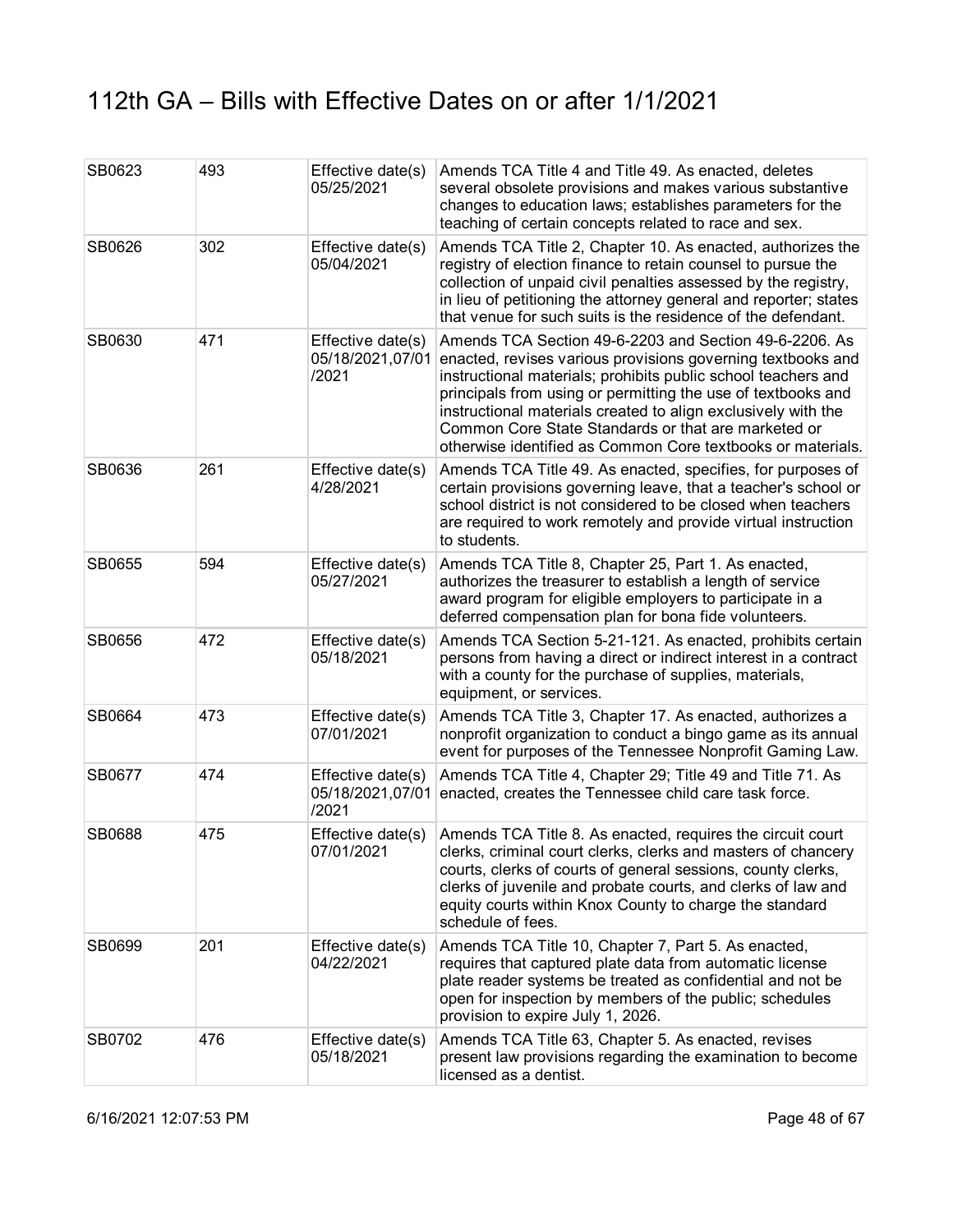| SB0707        | 494 | Effective date(s)<br>07/01/2021                | Amends TCA Section 40-32-101 and Section 40-35-313. As<br>enacted, extends eligibility for expunction to a person<br>convicted of Class A misdemeanor assault prior to July 1,<br>2000.                                                                                                                                                                                                                                                                                                                |
|---------------|-----|------------------------------------------------|--------------------------------------------------------------------------------------------------------------------------------------------------------------------------------------------------------------------------------------------------------------------------------------------------------------------------------------------------------------------------------------------------------------------------------------------------------------------------------------------------------|
| <b>SB0708</b> | 303 | Effective date(s)<br>07/01/2021                | Amends TCA Title 3, Chapter 9; Title 4; Title 8 and Title 67.<br>As enacted, changes name of the "council on pensions and<br>insurance" to the "council on pensions"; removes bills<br>involving insurance from council's purview; removes<br>requirement that bills reported out of the council have the<br>council's committee amendments attached to be considered<br>by the standing committee.                                                                                                    |
| SB0718        | 202 | Effective date(s)<br>04/22/2021                | Amends TCA Title 53, Chapter 1; Section 53-7-202 and<br>Section 53-7-220. As enacted, revises certain enforcement<br>provisions of the Tennessee Food, Drug and Cosmetic Act.                                                                                                                                                                                                                                                                                                                          |
| SB0719        | 203 | Effective date(s)<br>04/22/2021                | Amends TCA Title 4, Chapter 29; Section 5-9-106; Section 6<br>-58-104; Title 43, Chapter 14; Title 43, Chapter 34; Title 64<br>and Title 69, Chapter 6. As enacted, rewrites the Soil<br>Conservation Districts Law to be the Soil and Water<br>Conservation Districts Law; makes corresponding changes.                                                                                                                                                                                               |
| SB0722        | 547 | Effective date(s)<br>05/26/2021                | Amends TCA Title 37 and Title 49. As enacted, requires the<br>department, working jointly with the higher education<br>commission, the board of regents, and public institutions of<br>higher education, to establish a foster care youth outreach<br>pilot program at a minimum of five public institutions of<br>higher education.                                                                                                                                                                   |
| SB0723        | 101 | Effective date(s)<br>04/07/2021;<br>07/01/2022 | Amends TCA Title 36, Chapter 1 and Section 68-3-313. As<br>enacted, removes the adoption contact veto registry and<br>revises other provisions governing adoption.                                                                                                                                                                                                                                                                                                                                     |
| SB0724        | 61  | Effective date(s)<br>03/29/2021                | Amends TCA Title 55, Chapter 18. As enacted, changes the<br>annual application for a certificate of authority by an<br>automobile club or association to a one-time application prior<br>to commencement of operations; provides licenses issued<br>must be renewed annually and include updated documents<br>and information.                                                                                                                                                                         |
| SB0729        | 133 | Effective date(s)<br>04/13/2021                | Amends TCA Title 33; Title 34, Chapter 3 and Title 71. As<br>enacted, specifies, for purposes of the appointment of a<br>conservator, the county of residence of a person<br>incarcerated in a department of correction facility as the<br>county in which the facility is located and the county of<br>residence of a person involuntarily hospitalized in an<br>institution of the department of mental health and substance<br>abuse services as the county in which the institution is<br>located. |
| <b>SB0731</b> | 204 | Effective date(s)<br>04/22/2021                | Amends TCA Title 39, Chapter 13, Part 7. As enacted,<br>requires the sex offender treatment board to compile a list of<br>approved sex offender evaluation providers and sex offender<br>treatment providers who are authorized to provide required<br>sex offender evaluations and treatment.                                                                                                                                                                                                         |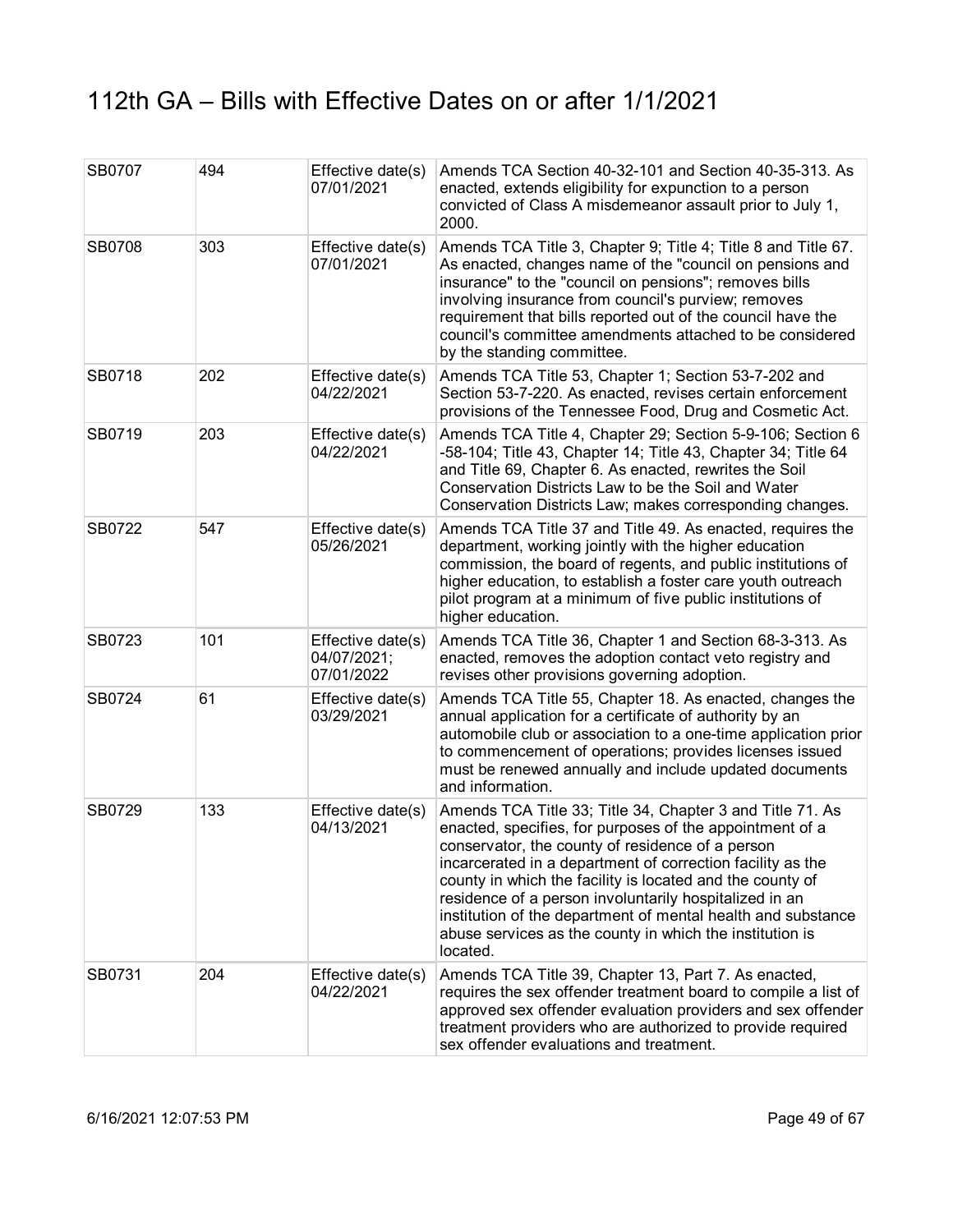| SB0738 | 134 | Effective date(s)<br>07/01/2021                | Amends TCA Section 37-1-120 and Title 49, Chapter 10,<br>Part 13. As enacted, makes various changes to the Special<br>Education Behavioral Supports Act, including the use of<br>isolation and physical holding restraints.                                                                                                                                                                                                                                                                                                                                           |
|--------|-----|------------------------------------------------|-----------------------------------------------------------------------------------------------------------------------------------------------------------------------------------------------------------------------------------------------------------------------------------------------------------------------------------------------------------------------------------------------------------------------------------------------------------------------------------------------------------------------------------------------------------------------|
| SB0739 | 595 | Effective date(s)<br>05/27/2021                | Amends TCA Title 49. As enacted, enacts the "K-12 Mental<br>Health Trust Fund Act."                                                                                                                                                                                                                                                                                                                                                                                                                                                                                   |
| SB0741 | 135 | Effective date(s)<br>04/13/2021                | Amends TCA Section 11-1-101; Section 11-3-107; Section<br>59-8-404 and Section 59-8-308. As enacted, authorizes the<br>commissioner to commission environmental investigative<br>enforcement officers; specifies circumstances under which<br>park rangers and other law enforcement officers within the<br>department may operate outside parks and other specific<br>areas.                                                                                                                                                                                         |
| SB0742 | 548 | Effective date(s)<br>05/26/2021                | Amends TCA Title 4; Title 10; Title 50; Title 59; Title 60; Title<br>67; Title 68; Title 69 and Chapter 839 of the Public Acts of<br>2018. As enacted, rewrites the Primacy and Reclamation Act<br>of Tennessee.                                                                                                                                                                                                                                                                                                                                                      |
| SB0744 | 36  | Effective date(s)<br>07/01/2021                | Amends TCA Section 12-2-117. As enacted, authorizes the<br>use of interest and principal deposited into certain special<br>trust funds, which hold proceeds from the sale of certain<br>public property, for capital maintenance of property<br>controlled by the department of intellectual and<br>developmental disabilities and other related purposes.                                                                                                                                                                                                            |
| SB0746 | 279 | Effective date(s)<br>05/03/2021                | Amends TCA Title 4, Chapter 25; Title 4, Chapter 56, Part 1;<br>Title 12, Chapter 3, Part 3 and Title 12, Chapter 4, Part 1. As<br>enacted, deletes the Paperwork Reduction and Simplification<br>Act of 1976; redistributes the recordkeeping responsibilities<br>for the state protest committee; revises other various<br>provisions governing state contracts.                                                                                                                                                                                                    |
| SB0748 | 136 | Effective date(s)<br>04/13/2021                | Amends TCA Title 53, Chapter 10, Part 3. As enacted,<br>makes various revisions to the controlled substance<br>monitoring database.                                                                                                                                                                                                                                                                                                                                                                                                                                   |
| SB0749 | 280 | Effective date(s)<br>05/03/2021;<br>07/01/2021 | Amends TCA Title 71, Chapter 3, Part 5. As enacted,<br>designates certain licensing periods as provisional licensing<br>periods; requires the department to establish and implement<br>a quality assessment and rating system to evaluate child<br>care agencies; makes various other changes relative to<br>licensing of child care agencies.                                                                                                                                                                                                                        |
| SB0753 | 62  | Effective date(s)<br>03/29/2021                | Amends TCA Section 33-2-203; Section 33-2-901; Section<br>33-4-109 and Section 63-1-155. As enacted, requires the<br>chief officer of a facility to notify certain persons within a<br>certain time after the death of a person admitted to the<br>facility; requires the department to strive to ensure at least a<br>majority of the members of each regional citizen-based<br>planning and policy council are former service recipients or<br>family members of service recipients; makes other changes<br>relative to mental health and substance abuse services. |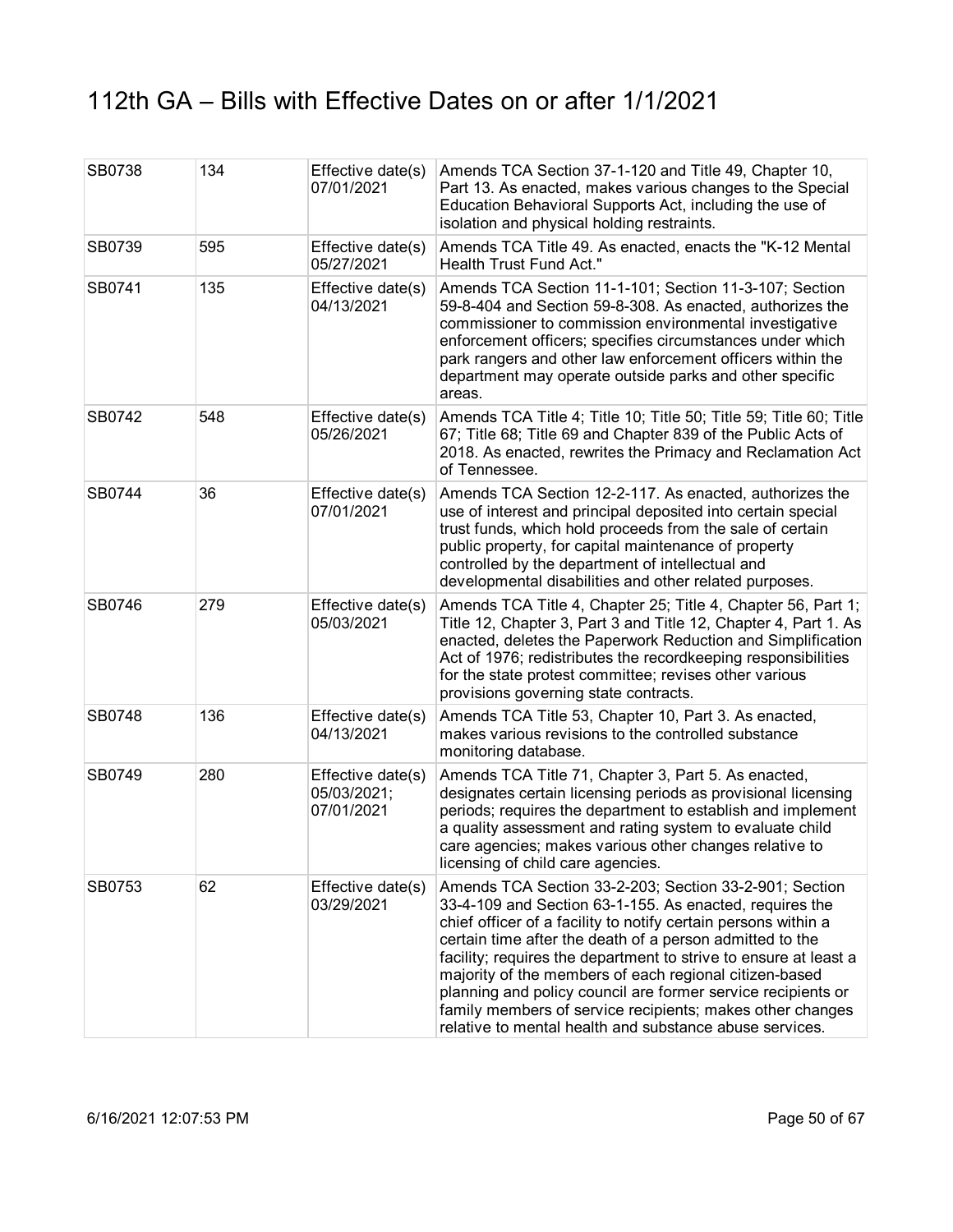| SB0761 | 102 | Effective date(s)<br>04/07/2021                | Amends TCA Section 30-2-310. As enacted, sets time limits<br>on the filing of claims by the bureau of TennCare against<br>TennCare recipients' estates.                                                                                                                                                                                                                                                                                                                                                                                                                                                             |
|--------|-----|------------------------------------------------|---------------------------------------------------------------------------------------------------------------------------------------------------------------------------------------------------------------------------------------------------------------------------------------------------------------------------------------------------------------------------------------------------------------------------------------------------------------------------------------------------------------------------------------------------------------------------------------------------------------------|
| SB0763 | 63  | Effective date(s)<br>03/29/2021                | Amends TCA Title 58, Chapter 3. As enacted, removes<br>requirement that department veteran service officers be<br>combat veterans.                                                                                                                                                                                                                                                                                                                                                                                                                                                                                  |
| SB0765 | 108 | Effective date(s)<br>07/01/2021                | Amends TCA Title 39, Chapter 14, Part 1; Title 39, Chapter<br>17, Part 13 and Title 40, Chapter 35. As enacted, creates an<br>exception to the offense of unlawful carrying of a firearm, if a<br>person meets age requirements, lawfully possesses the<br>handgun, and is in a place that the person is lawfully present;<br>revises other firearm statutes.                                                                                                                                                                                                                                                       |
| SB0769 | 205 | Effective date(s)<br>04/22/2021,<br>07/01/2021 | Amends TCA Title 49, Chapter 6, Part 22. As enacted,<br>prohibits the state textbook and instructional materials quality<br>commission, state board of education, and public schools<br>from recommending, approving, or using textbooks and<br>instructional materials and supplemental instructional<br>materials created to align exclusively with the common core<br>state standards or that are marketed or otherwise identified<br>as common core textbooks or materials; provides for<br>withholding of funds if teacher or principal intentionally<br>violates prohibition on such textbooks and materials. |
| SB0771 | 549 | Effective date(s)<br>05/26/2021,<br>10/01/2021 | Amends TCA Title 4; Title 20; Title 47; Title 55; Title 56; Title<br>62 and Title 68. As enacted, makes various changes<br>affecting certain professional boards and professions,<br>including court reporters, motor vehicle dealers, barbers,<br>certain apprentices, scrap metal dealers, locksmiths, and<br>other professions.                                                                                                                                                                                                                                                                                  |
| SB0772 | 477 | Effective date(s)<br>07/01/2021                | Amends TCA Title 67, Chapter 6. As enacted, revises<br>provisions regarding the aviation fuel tax.                                                                                                                                                                                                                                                                                                                                                                                                                                                                                                                  |
| SB0778 | 478 | Effective date(s)<br>05/18/2021,07/01<br>/2021 | Amends TCA Title 4, Chapter 24, Part 2. As enacted,<br>provides annual \$600 cash supplements to volunteer<br>firefighters who successfully complete in each year an in-<br>service training course.                                                                                                                                                                                                                                                                                                                                                                                                                |
| SB0784 | 137 | Effective date(s)<br>01/01/2022                | Amends TCA Title 55, Chapter 50. As enacted, requires that<br>a Class H or hardship license issued to a minor holding a<br>Class P license or instructional permit expires on the date the<br>Class P license or instructional permit expires.                                                                                                                                                                                                                                                                                                                                                                      |
| SB0785 | 64  | Effective date(s)<br>03/29/2021                | As enacted, updates references to house of representative<br>committee names.                                                                                                                                                                                                                                                                                                                                                                                                                                                                                                                                       |
| SB0786 | 262 | Effective date(s)<br>4/28/2021                 | Amends TCA Section 3-1-102 and Section 5-1-111. As<br>enacted, authorizes the comptroller of the treasury to extend<br>the January 1, 2022, deadline for county legislative bodies to<br>redistrict due to the United States census bureau delay in<br>releasing the results of the 2020 federal census.                                                                                                                                                                                                                                                                                                            |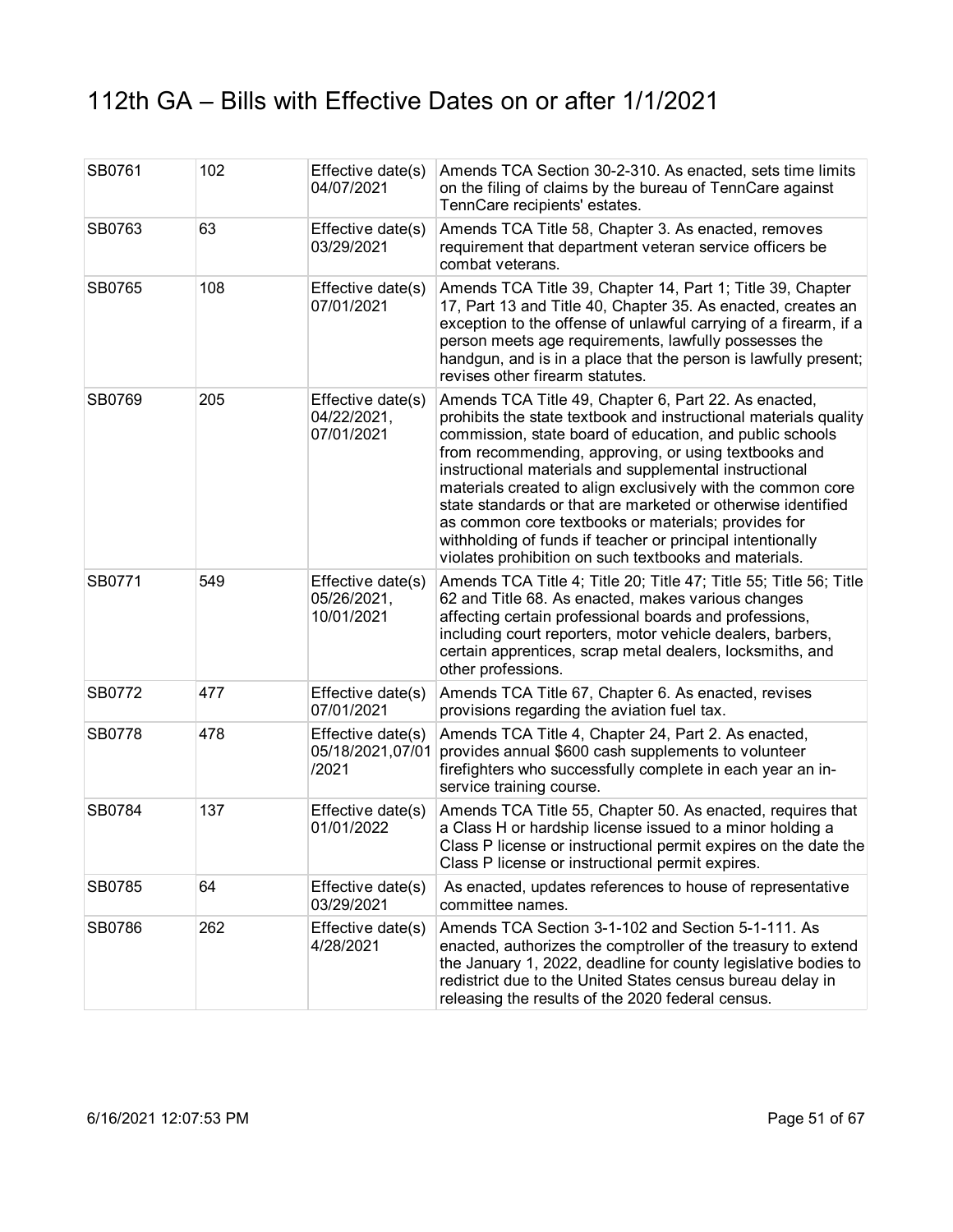| <b>SB0788</b> | 479 | Effective date(s)<br>05/18/2021 | Amends TCA Title 49, Chapter 1; Title 49, Chapter 2 and<br>Title 49, Chapter 6. As enacted, requires each LEA to have<br>an open enrollment period in which a parent or guardian of a<br>student may seek to transfer the parent's or guardian's<br>student to a school in the LEA that the student is not zoned<br>to attend.                                                                                                                                                                              |
|---------------|-----|---------------------------------|-------------------------------------------------------------------------------------------------------------------------------------------------------------------------------------------------------------------------------------------------------------------------------------------------------------------------------------------------------------------------------------------------------------------------------------------------------------------------------------------------------------|
| SB0790        | 263 | Effective date(s)<br>4/28/2021  | Amends TCA Title 4; Title 7, Chapter 35; Title 65; Title 68<br>and Title 69. As enacted, defines "system of incentives" to<br>include regulatory flexibility recognizing increased<br>environmental performance and enhanced water quality<br>under specified permitted activities through permit conditions<br>pursuant to duly promulgated rules.                                                                                                                                                         |
| SB0793        | 445 | Effective date(s)<br>05/13/2021 | Amends TCA Title 46, Chapter 6 and Title 58. As enacted,<br>enacts the "Major Trevor Joseph Act," which requires the<br>department to provide burial services for a person who died<br>while on active duty with the armed forces and is being<br>interred in a state veterans cemetery on a date requested by<br>the family members of the person if the department is given<br>notice of the burial at least 72 hours in advance of the burial.                                                           |
| SB0795        | 138 | Effective date(s)<br>07/01/2021 | Amends TCA Title 67, Chapter 5 and Title 68. As enacted,<br>enacts the "Commercial Property Assessed Clean Energy<br>and Resilience Act."                                                                                                                                                                                                                                                                                                                                                                   |
| SB0829        | 446 | Effective date(s)<br>07/01/2021 | Amends TCA Section 8-4-115; Title 16 and Title 18, Chapter<br>1. As enacted, requires the AOC to provide each court clerk<br>in a county that has not installed TnCIS with a list of the data<br>that is required under Rules of the Supreme Court of<br>Tennessee or state law; requires the AOC and court to<br>coordinate efforts to ensure that the court clerks submit the<br>required data by January 1, 2022, and in an ongoing manner<br>thereafter, pursuant to procedures established by the AOC. |
| SB0832        | 447 | Effective date(s)<br>05/13/2021 | Amends TCA Section 10-7-404. As enacted, revises<br>provisions relative to the destruction of original public<br>records.                                                                                                                                                                                                                                                                                                                                                                                   |
| SB0844        | 206 | Effective date(s)<br>07/01/2021 | Amends TCA Title 4; Title 49; Title 62 and Title 67. As<br>enacted, requires each high school to designate an<br>apprenticeship training program contact; requires the<br>department of education to compile and publish a list of the<br>apprenticeship program contacts.                                                                                                                                                                                                                                  |
| SB0849        | 448 | Effective date(s)<br>05/13/2021 | Amends TCA Section 68-204-104. As enacted, adds the<br>chair of the Tennessee public utility commission or the<br>chair's designee as a voting member of the state energy<br>policy council.                                                                                                                                                                                                                                                                                                                |
| SB0852        | 264 | Effective date(s)<br>04/30/2021 | Amends TCA Title 7, Chapter 4 and Title 67, Chapter 4. As<br>enacted, specifies that a vacation lodging service is not a<br>short-term rental unit marketplace for purposes of being<br>responsible for collecting and remitting tourist<br>accommodation taxes and hotel occupancy taxes.                                                                                                                                                                                                                  |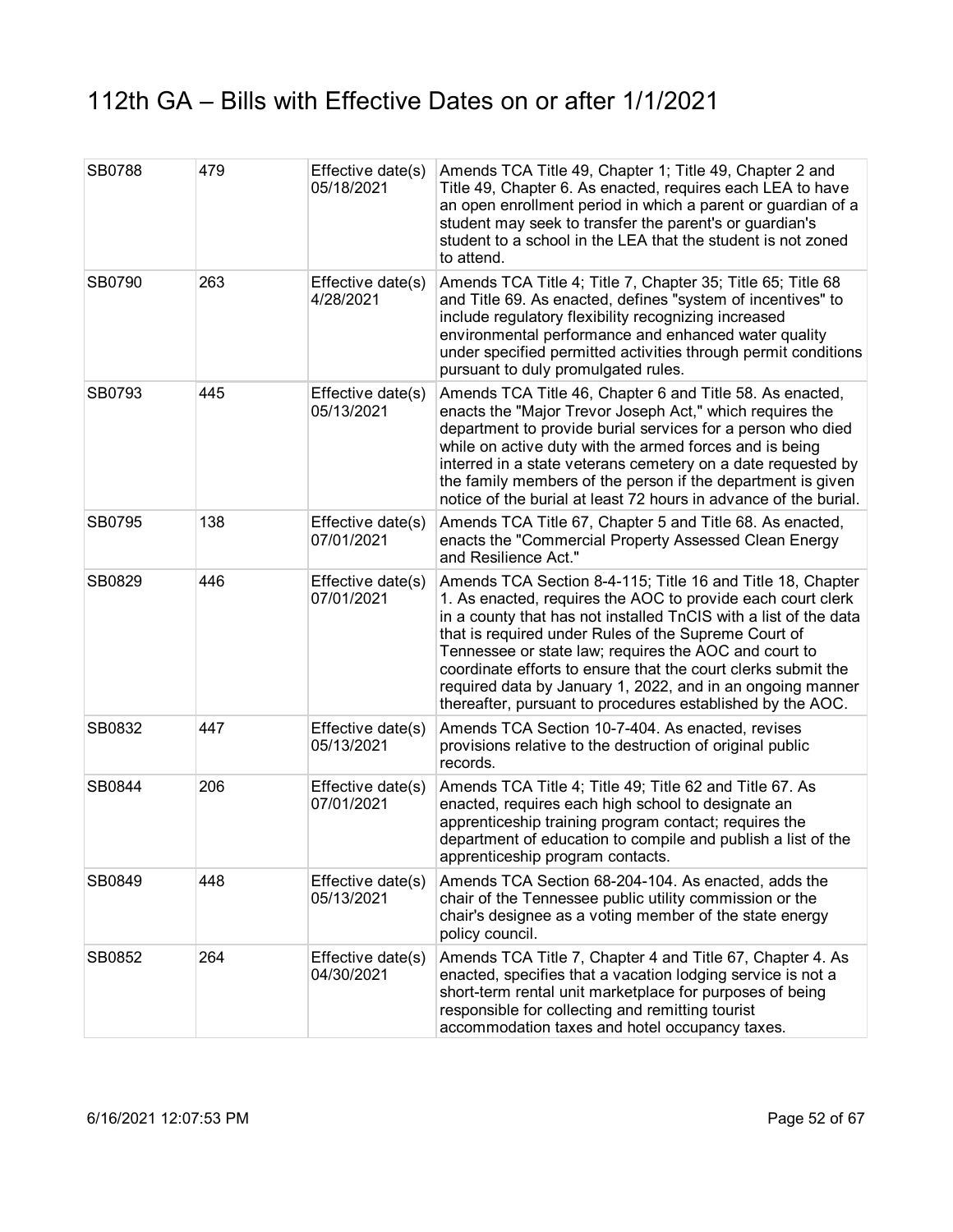| SB0858 | 550 | Effective date(s)<br>05/26/2021 | Amends TCA Title 4; Title 5; Title 8; Title 56; Title 63; Title<br>68 and Title 71. As enacted, repeals private acts enacting<br>county boards of health or departments of health; requires<br>commissioner of health to report information regarding<br>certain quarantines to the joint government operations<br>committee, the health committee of the house, and the<br>health and welfare committee of the senate; limits the county<br>health officer's quarantine power; prohibits state or local<br>governmental official, entity, department, or agency requiring<br>physical documentation or digital storage of protected health<br>information related to an individual's immunization or<br>vaccination against COVID-19 as a condition of entering<br>upon the premises of a state or local government entity, or<br>utilizing services provided by a state or local government<br>entity. |
|--------|-----|---------------------------------|----------------------------------------------------------------------------------------------------------------------------------------------------------------------------------------------------------------------------------------------------------------------------------------------------------------------------------------------------------------------------------------------------------------------------------------------------------------------------------------------------------------------------------------------------------------------------------------------------------------------------------------------------------------------------------------------------------------------------------------------------------------------------------------------------------------------------------------------------------------------------------------------------------|
| SB0873 | 265 | Effective date(s)<br>07/01/2021 | Amends TCA Title 29, Chapter 28 and Title 29, Chapter 34.<br>As enacted, revises provisions governing information to be<br>filed by a plaintiff in an asbestos action; requires dismissal<br>without prejudice of plaintiff's asbestos claim as to any<br>defendant whose product or premises is not identified in the<br>required information form; requires that plaintiff's asbestos<br>claim be dismissed without prejudice if plaintiff fails to<br>provide the required information.                                                                                                                                                                                                                                                                                                                                                                                                               |
| SB0874 | 139 | Effective date(s)<br>07/01/2021 | Amends TCA Title 67. As enacted, exempts from the sales<br>and use tax online access to continuing education courses<br>that meet regulatory requirements for licensed individuals<br>and that are offered by organizations that have received a<br>determination of exemption from the IRS as a charitable<br>organization or business association.                                                                                                                                                                                                                                                                                                                                                                                                                                                                                                                                                     |
| SB0881 | 449 | Effective date(s)<br>07/01/2021 | Amends TCA Title 10, Chapter 7; Title 35 and Title 66. As<br>enacted, allows real property conveyances to a trust to vest<br>title in the trustee of the trust; requires that public records<br>referencing a trust be indexed by the name of the trust, if<br>stated in the document, and in the name of each trustee<br>listed in the document.                                                                                                                                                                                                                                                                                                                                                                                                                                                                                                                                                        |
| SB0883 | 480 | Effective date(s)<br>10/01/2021 | Amends TCA Title 67. As enacted, allows for sales or use<br>taxes collected from a customer by a dealer being refunded<br>to the customer if the customer twice requested a refund<br>from the dealer and the dealer failed or declined to issue the<br>refund and other criteria are met.                                                                                                                                                                                                                                                                                                                                                                                                                                                                                                                                                                                                               |
| SB0885 | 140 | Effective date(s)<br>04/13/2021 | Amends TCA Title 40, Chapter 38, Part 6. As enacted,<br>revises the coverage and application process of certain co-<br>applicants to the home address confidentiality program<br>established by the secretary of state.                                                                                                                                                                                                                                                                                                                                                                                                                                                                                                                                                                                                                                                                                  |
| SB0886 | 266 | Effective date(s)<br>07/01/2021 | Amends TCA Section 16-15-209. As enacted, allows a<br>general sessions or juvenile court judge serving by<br>interchange to receive reimbursement for travel expenses<br>from the county to which the judge travels to serve; limits<br>certain travel expenses to no more than \$100 per day.                                                                                                                                                                                                                                                                                                                                                                                                                                                                                                                                                                                                           |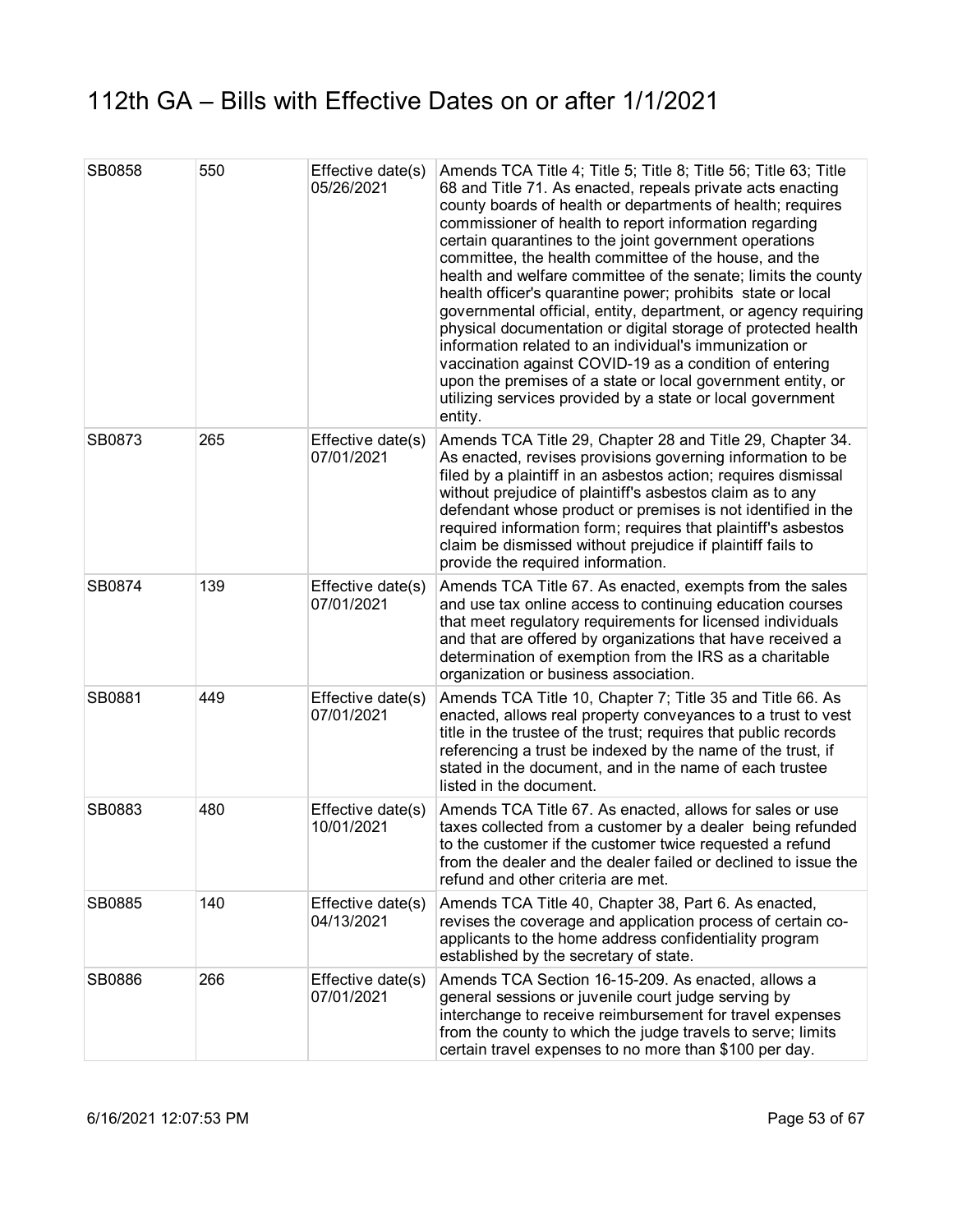| SB0897 | 481 | Effective date(s)<br>07/01/2021 | Amends TCA Title 3; Title 48; Title 63 and Title 67. As<br>enacted, makes permanent the removal of the cap on the<br>amount of state shared sales tax revenue remitted to<br>premiere type tourist resort municipalities.                                                                                                                                                                                                                                                                                                                                                                                                                                                                                                                                                                           |
|--------|-----|---------------------------------|-----------------------------------------------------------------------------------------------------------------------------------------------------------------------------------------------------------------------------------------------------------------------------------------------------------------------------------------------------------------------------------------------------------------------------------------------------------------------------------------------------------------------------------------------------------------------------------------------------------------------------------------------------------------------------------------------------------------------------------------------------------------------------------------------------|
| SB0909 | 456 | Effective date(s)<br>07/01/2021 | Amends TCA Title 3; Title 4; Title 5; Title 6; Title 7; Title 8;<br>Title 9; Title 10; Title 11; Title 12; Title 13; Title 16; Title 17;<br>Title 18; Title 29; Title 33; Title 36; Title 37; Title 38; Title 39;<br>Title 40; Title 41; Title 43; Title 44; Title 45; Title 47; Title 48;<br>Title 49; Title 50; Title 53; Title 54; Title 55; Title 56; Title 57;<br>Title 58; Title 59; Title 60; Title 61; Title 62; Title 63; Title 64;<br>Title 65; Title 66; Title 67; Title 68; Title 69; Title 70 and Title<br>71. As enacted, establishes a sales tax holiday on food and<br>food ingredients and on prepared food (excluding alcoholic<br>beverages) from Friday, July 30, 2021, through Thursday,<br>August 5, 2021; revises qualified work-based learning grant<br>program provisions. |
| SB0910 | 455 | Effective date(s)<br>05/17/2021 | As enacted, authorizes the state to issue and sell bonds of<br>up to \$126 million.                                                                                                                                                                                                                                                                                                                                                                                                                                                                                                                                                                                                                                                                                                                 |
| SB0911 | 457 | Effective date(s)<br>05/17/2021 | Amends TCA Title 9, Chapter 4, Part 52. As enacted,<br>authorizes the index of appropriations from state tax<br>revenues for 2021-2022 fiscal year to exceed the index of<br>estimated growth in the state's economy by \$431,600,000 or<br>2.37 percent.                                                                                                                                                                                                                                                                                                                                                                                                                                                                                                                                           |
| SB0912 | 454 | Effective date(s)<br>07/01/2021 | As enacted, makes appropriations for the fiscal years<br>beginning July 1, 2020, and July 1, 2021.                                                                                                                                                                                                                                                                                                                                                                                                                                                                                                                                                                                                                                                                                                  |
| SB0929 | 357 | Effective date(s)<br>05/11/2021 | Amends TCA Title 56; Title 63 and Title 68. As enacted,<br>authorizes certain healthcare professionals licensed in other<br>states to practice telehealth while providing healthcare<br>services on a volunteer basis through a free clinic in this<br>state.                                                                                                                                                                                                                                                                                                                                                                                                                                                                                                                                       |
| SB0931 | 141 | Effective date(s)<br>04/13/2021 | Amends TCA Title 62, Chapter 5. As enacted, imposes<br>requirements on the operation of alkaline hydrolysis facilities<br>and the use of alkaline hydrolysis in this state.                                                                                                                                                                                                                                                                                                                                                                                                                                                                                                                                                                                                                         |
| SB0965 | 358 | Effective date(s)<br>07/01/2021 | Amends TCA Title 40, Chapter 32 and Title 40, Chapter 35,<br>Part 3. As enacted, requires a judge to notify, if practicable, a<br>defendant at the time of sentencing if the conviction is for an<br>expungeable offense and the time period after which a<br>petition to expunge may be filed; requires the administrative<br>office of the courts to provide judges handling criminal<br>matters with reference document containing certain<br>information.                                                                                                                                                                                                                                                                                                                                       |
| SB0972 | 359 | Effective date(s)<br>05/11/2021 | Amends TCA Section 41-4-144. As enacted, establishes that<br>a contracted licensed healthcare provider who certifies that a<br>person is free from an impairment to authorize the person to<br>work in a jail is not an agent of the municipality, county, or<br>political subdivision; establishes that a municipality, county,<br>or political subdivision's good faith reliance of the jailer<br>qualification requirements does not give rise to a cause of<br>action.                                                                                                                                                                                                                                                                                                                          |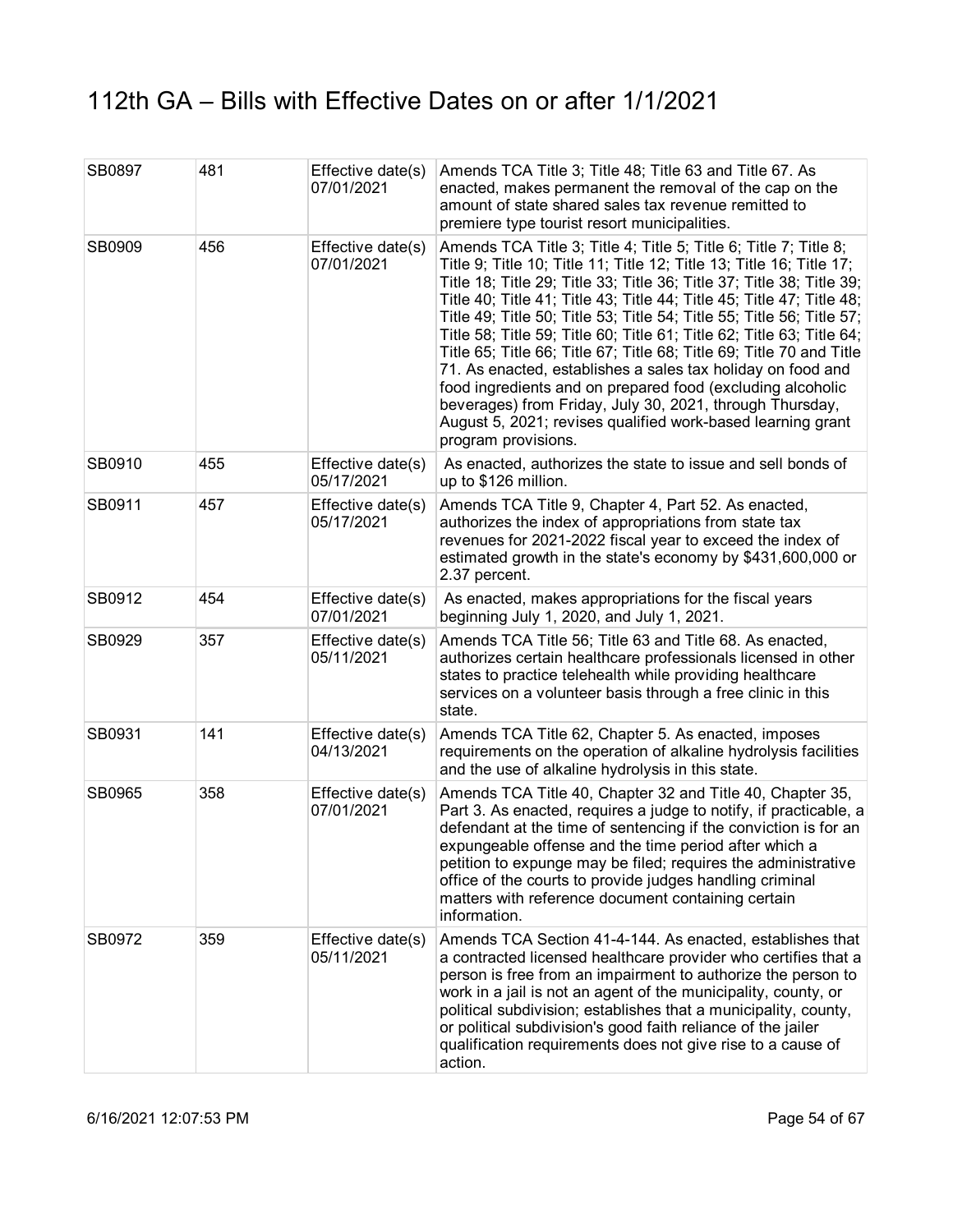| SB0974 | 207 | Effective date(s)<br>07/01/2021                | Amends TCA Title 29, Chapter 28 and Title 53. As enacted,<br>specifies that a good faith donor of apparently usable<br>feminine hygiene products to a bona fide charitable or<br>nonprofit organization for distribution to persons in need of<br>the product is not subject to criminal or civil liability in the<br>absence of gross negligence or intentional misconduct.                                                                                     |
|--------|-----|------------------------------------------------|------------------------------------------------------------------------------------------------------------------------------------------------------------------------------------------------------------------------------------------------------------------------------------------------------------------------------------------------------------------------------------------------------------------------------------------------------------------|
| SB0982 | 495 | Effective date(s)<br>05/25/2021                | Amends TCA Title 4 and Title 68, Chapter 29. As enacted,<br>authorizes medical laboratory directors to monitor personnel<br>remotely; creates exceptions to the Tennessee Medical<br>Laboratory Act for pharmacies and private laboratories;<br>revises other provisions of the Act.                                                                                                                                                                             |
| SB0989 | 360 | Effective date(s)<br>07/01/2021                | Amends TCA Title 8, Chapter 27. As enacted, revises the<br>provisions governing a county's, a municipal corporation's,<br>and a special school district's right of subrogation under the<br>local authority's group life, hospitalization, disability, or<br>medical insurance plan.                                                                                                                                                                             |
| SB0995 | 142 | Effective date(s)<br>04/13/2021                | Amends TCA Title 7, Chapter 51. As enacted, adds to those<br>acquired infectious diseases for which an emergency rescue<br>worker is given a presumption to have a disability suffered in<br>the line of duty a virus or other communicable disease for<br>which a pandemic has been declared by the World Health<br>Organization or the federal centers for disease control and<br>prevention, and for which the governor has declared a state<br>of emergency. |
| SB1004 | 267 | Effective date(s)<br>04/30/2021                | Amends TCA Section 57-4-102. As enacted, designates<br>sports facilities at private universities as sports authority<br>facilities for purposes of consumption of alcoholic beverages<br>on the premises.                                                                                                                                                                                                                                                        |
| SB1028 | 361 | Effective date(s)<br>07/01/2021                | Amends TCA Title 40, Chapter 32. As enacted, allows a<br>person who was convicted of a nonviolent offense committed<br>prior to January 1, 1980, and received a pardon for the<br>offense to have the person's criminal records related to the<br>offense expunged.                                                                                                                                                                                              |
| SB1030 | 496 | Effective date(s)<br>07/01/2021                | Amends TCA Title 5; Title 6; Title 7; Title 13; Title 67 and<br>Title 68. As enacted, revises provisions governing the<br>levying of a hotel occupancy tax by a local government.                                                                                                                                                                                                                                                                                |
| SB1035 | 362 | Effective date(s)<br>05/11/2021;<br>07/01/2021 | Amends TCA Title 4; Section 10-7-504; Title 29; Title 38;<br>Title 39; Title 40 and Title 63. As enacted, enacts the "Jim<br>Coley Protection for Rape Survivors Act."                                                                                                                                                                                                                                                                                           |
| SB1046 | 103 | Effective date(s)<br>04/07/2021                | Amends TCA Title 11; Title 47 and Title 55. As enacted,<br>expands the definitions of Class I off-highway vehicles and<br>all-terrain vehicles to include those off-highway vehicles with<br>a total dry weight up to 3,500 pounds; clarifies that the width<br>of such vehicles must be measured from the outside of the<br>tire rim to the outside of the tire rim.                                                                                            |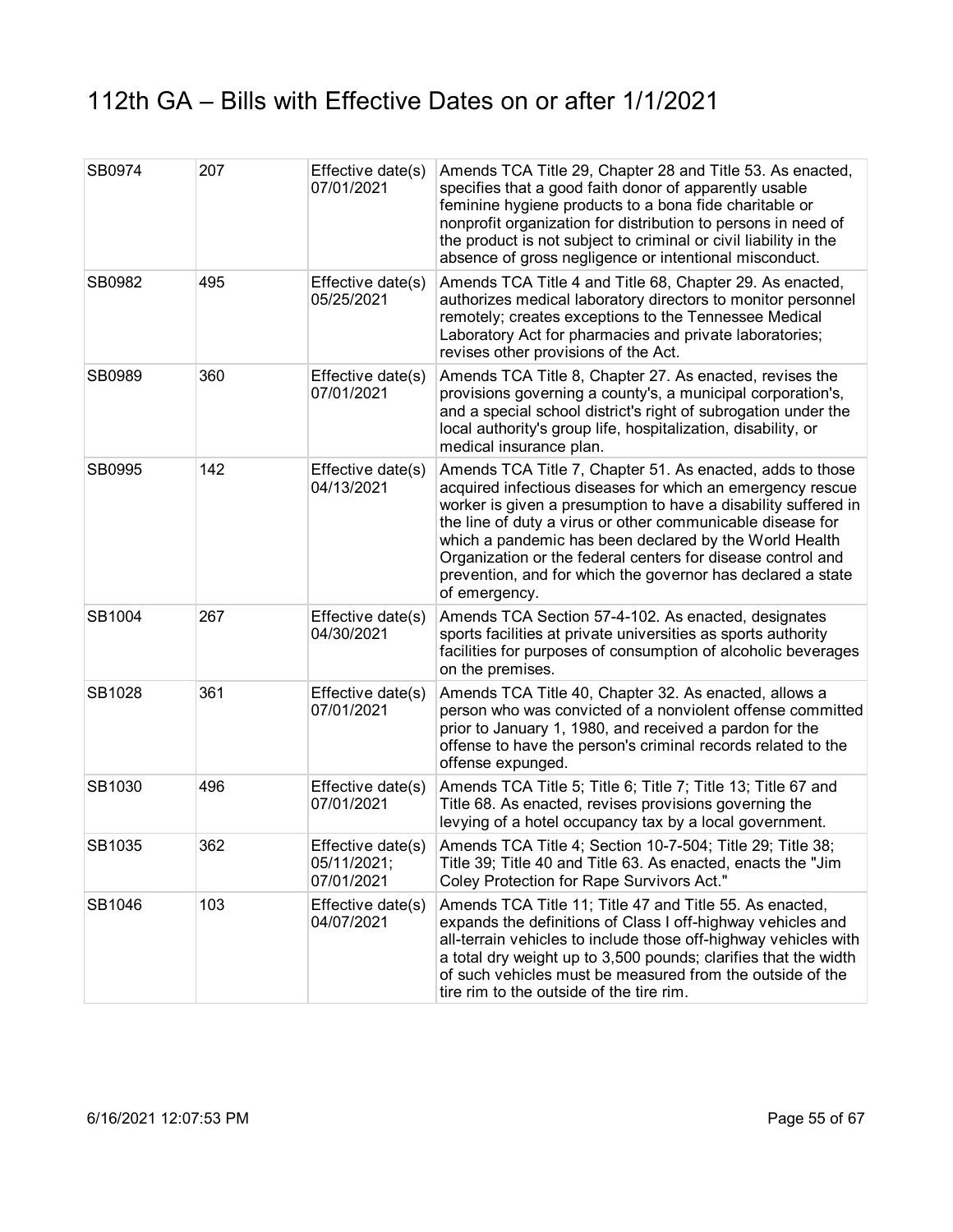| SB1047 | 551 | Effective date(s)<br>07/01/2021                | Amends TCA Title 39, Chapter 17. As enacted, adds use of<br>vapor products to the acts that are prohibited in enclosed<br>public places under the Non-Smoker Protection Act; revises<br>provision whereby a local government may prohibit smoking<br>by a distance of up to 50 feet from a hospital's entrance<br>unless the application of a 50-foot limit would place hospital<br>patients in a potentially unsafe condition to make the<br>provision mandatory instead of discretionary and to also<br>apply to the use of vapor products. |
|--------|-----|------------------------------------------------|-----------------------------------------------------------------------------------------------------------------------------------------------------------------------------------------------------------------------------------------------------------------------------------------------------------------------------------------------------------------------------------------------------------------------------------------------------------------------------------------------------------------------------------------------|
| SB1049 | 208 | Effective date(s)<br>04/22/2021                | Amends TCA Title 69, Chapter 3, Part 1. As enacted,<br>authorizes the department of environment and conservation<br>to take certain actions to ensure that in-lieu fee sponsors<br>secure mitigation for permanent impacts to waters.                                                                                                                                                                                                                                                                                                         |
| SB1072 | 143 | Effective date(s)<br>04/13/2021;<br>07/01/2021 | Amends TCA Title 63, Chapter 13. As enacted, makes<br>certain changes to the practice of occupational therapy,<br>including authorizing the practice of dry needling of the upper<br>limb, authorizing the making of certain treatment diagnoses,<br>and authorizing practice via telehealth; authorizes the<br>practice of physical therapy via telehealth.                                                                                                                                                                                  |
| SB1075 | 482 | Effective date(s)<br>05/18/2021                | Amends TCA Title 4 and Title 11. As enacted, requires the<br>commissioner to promulgate rules that take effect by July 1,<br>2021, to create a commercial use authorization to allow<br>persons wanting to engage in commercial activities at state<br>parks or state natural areas to obtain a permit to do so;<br>specifies that the rules must include fees structured to<br>promote park self-sufficiency and economic development.                                                                                                       |
| SB1076 | 483 | Effective date(s)<br>05/18/2021                | As enacted, continues permanent rules filed with the<br>secretary of state after January 1, 2020.                                                                                                                                                                                                                                                                                                                                                                                                                                             |
| SB1078 | 144 | Effective date(s)<br>07/01/2021                | Amends TCA Title 47, Chapter 18, Part 10 and Title 47,<br>Chapter 18, Part 55. As enacted, requires the department to<br>combine all moneys received and expenses incurred<br>pursuant to the Tennessee Credit Services Businesses Act<br>and the Uniform Debt-Management Services Act into a<br>single fund for the purpose of administering the acts.                                                                                                                                                                                       |
| SB1079 | 209 | Effective date(s)<br>04/22/2021                | Amends TCA Title 4, Chapter 29 and Title 63, Chapter 6,<br>Part 9. As enacted, extends the Tennessee radiologic<br>imaging and radiation therapy board of examiners to June<br>30, 2025.                                                                                                                                                                                                                                                                                                                                                      |
| SB1080 | 497 | Effective date(s)<br>05/25/2021                | Amends TCA Title 4; Title 69 and Title 70. As enacted,<br>requires TACIR to study funding for all non fish and game<br>recreational activities, particularly the use of non-motorized<br>vessels, and submit a report of their findings and<br>recommendations, including any proposed legislation or<br>interim reports, to the general assembly no later than<br>December 31, 2022.                                                                                                                                                         |
| SB1084 | 145 | Effective date(s)<br>04/13/2021                | Amends TCA Title 4, Chapter 29 and Title 43, Chapter 29.<br>As enacted, adds the Tennessee corn promotion board to the<br>Tennessee governmental review and extends the board to<br>June 30, 2023.                                                                                                                                                                                                                                                                                                                                            |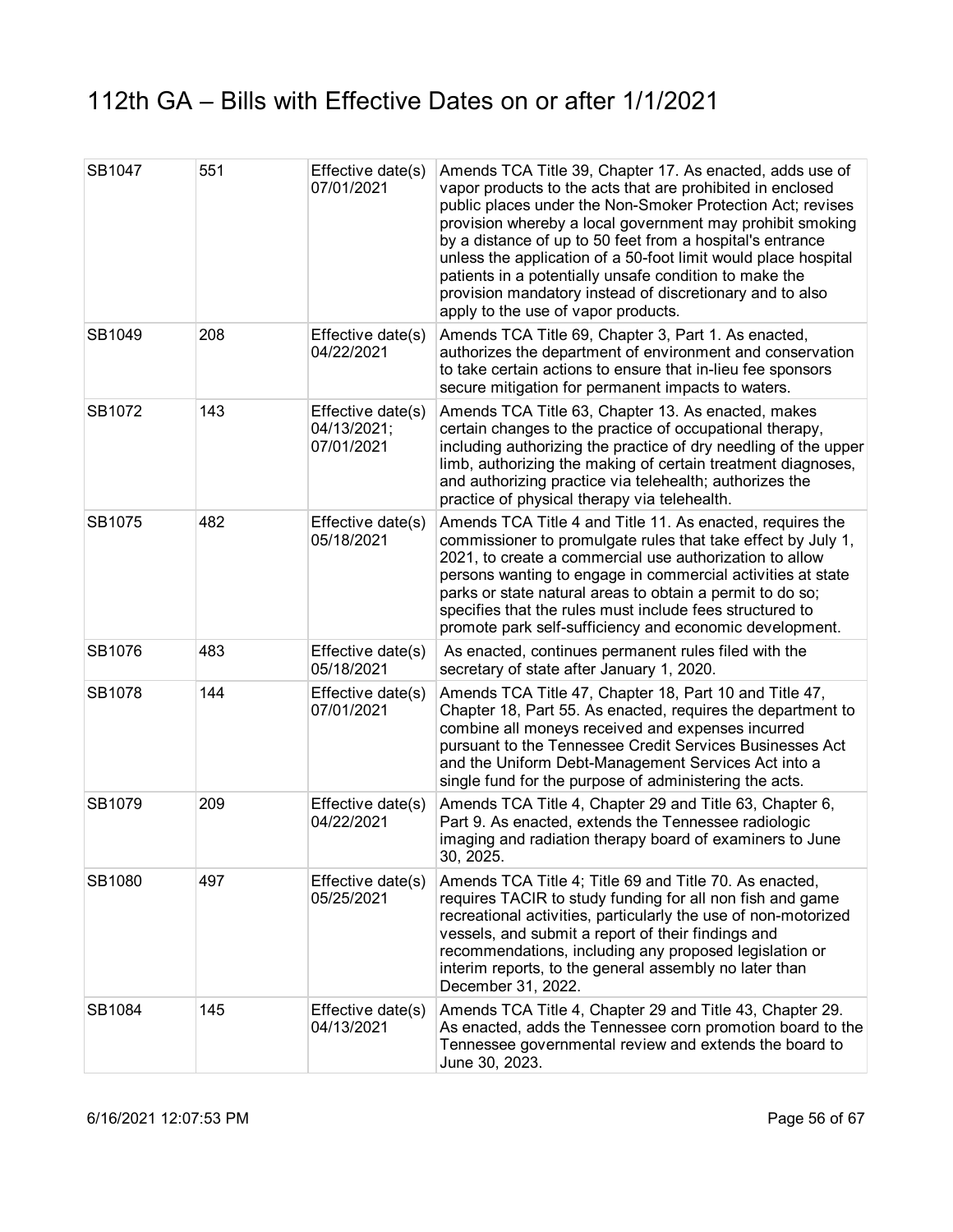| SB1104 | 498 | Effective date(s)<br>05/25/2021 | Amends TCA Title 71. As enacted, authorizes the<br>department to utilize alternative methodologies to determine<br>the cost of day care when setting the annual day care<br>reimbursement rate and to take actions necessary to support<br>the development of shared services alliances and family<br>child care networks to improve the quality of child care in this<br>state, give child care providers access to innovative child<br>care business resource platforms, and provide a means of<br>cost savings to child care providers through negotiated<br>discounts. |
|--------|-----|---------------------------------|----------------------------------------------------------------------------------------------------------------------------------------------------------------------------------------------------------------------------------------------------------------------------------------------------------------------------------------------------------------------------------------------------------------------------------------------------------------------------------------------------------------------------------------------------------------------------|
| SB1105 | 484 | Effective date(s)<br>05/18/2021 | Amends TCA Title 4; Title 5; Title 6; Title 7; Title 68 and Title<br>71. As enacted, authorizes the department to utilize an<br>enrollment-based child care subsidy payments program that<br>complies with all applicable federal funding requirements and<br>legal authority and that seeks to provide adequate, stable<br>payments to providers of child care services by establishing<br>effective payment practices based upon accurate time and<br>attendance systems.                                                                                                |
| SB1111 | 485 | Effective date(s)<br>10/01/2021 | Amends TCA Title 68, Chapter 104. As enacted, requires the<br>state fire marshal to verify that an applicant for a fireworks<br>permit is locally licensed to do business in this state and is<br>registered with the department of revenue prior to issuing a<br>permit.                                                                                                                                                                                                                                                                                                  |
| SB1114 | 486 | Effective date(s)<br>01/01/2022 | Amends TCA Title 8, Chapter 36. As enacted, authorizes a<br>correctional officer of a local government who is a member<br>of the state retirement system to retire under the state<br>retirement system upon completion of 25 years of creditable<br>service; authorizes local governments participating in TCRS<br>to adopt a mandatory age of retirement for correctional<br>officers.                                                                                                                                                                                   |
| SB1115 | 363 | Effective date(s)<br>07/01/2021 | Amends TCA Title 39 and Title 40. As enacted, removes the<br>statute of limitation for prosecution of trafficking for<br>commercial sex act when committed against a child on or<br>after July 1, 2021.                                                                                                                                                                                                                                                                                                                                                                    |
| SB1116 | 146 | Effective date(s)<br>04/13/2021 | Amends TCA Title 49, Chapter 6, Part 21. As enacted,<br>increases, from four years to six years, the maximum period<br>of time that a contractual agreement between a director of<br>schools and a school transportation employee and between a<br>board of education and a person owning equipment for<br>transportation services is authorized.                                                                                                                                                                                                                          |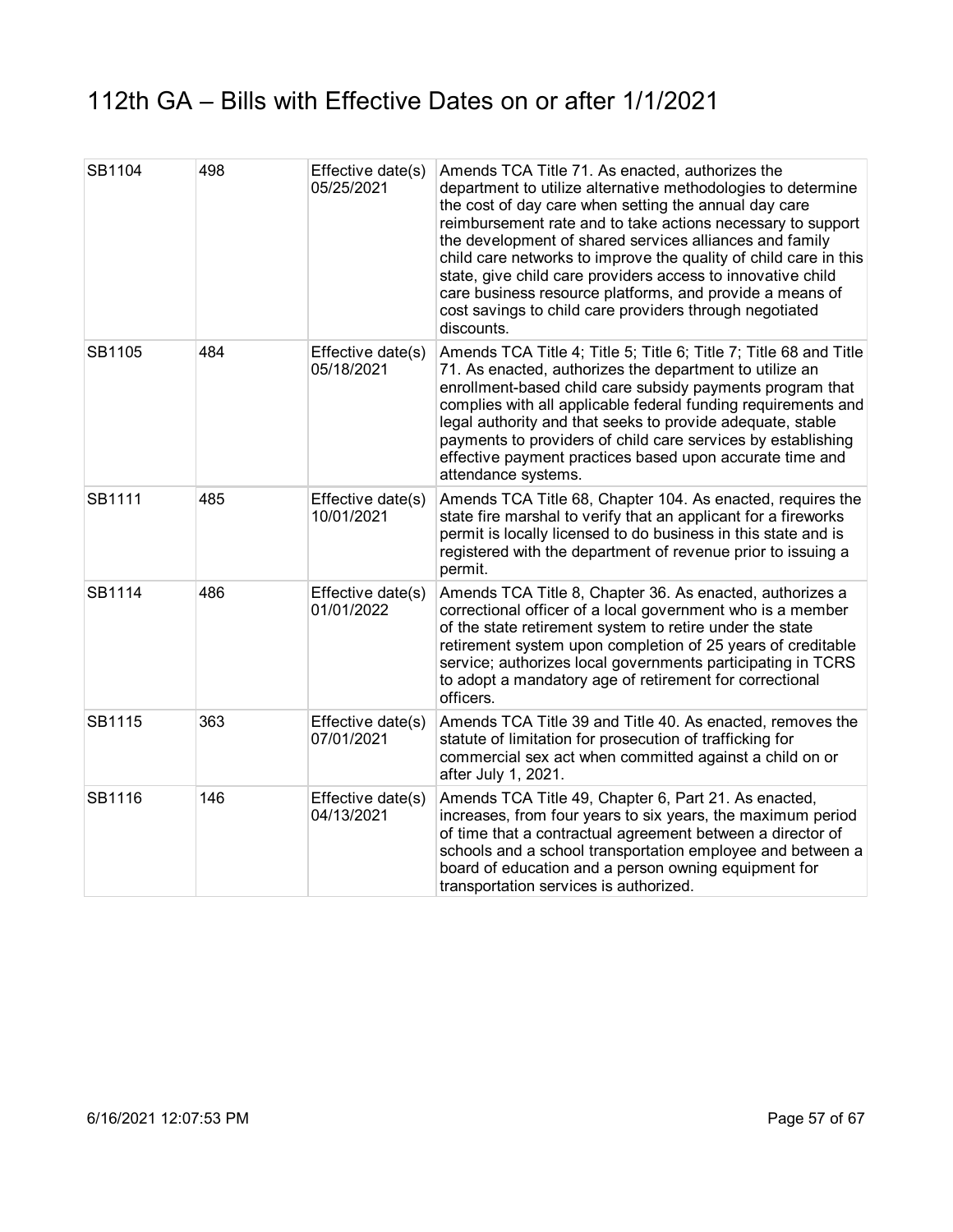| SB1117 | 104 | Effective date(s)<br>07/01/2021 | Amends TCA Title 39 and Title 40. As enacted, revises the<br>sentence for aggravated rape of a child when committed by a<br>juvenile, as required by the U.S. Supreme Court in Miller v.<br>Alabama, from mandatory life imprisonment without parole to<br>a Class A felony to be sentenced within Range III; applies to<br>sentences imposed on or after July 1, 2021; specifies that a<br>person who was a juvenile at the time of committing the<br>offense of aggravated rape of a child must serve 100 percent<br>of the sentence imposed less sentence credits earned and<br>retained, not to reduce the sentence imposed by more than<br>15 percent. |
|--------|-----|---------------------------------|-------------------------------------------------------------------------------------------------------------------------------------------------------------------------------------------------------------------------------------------------------------------------------------------------------------------------------------------------------------------------------------------------------------------------------------------------------------------------------------------------------------------------------------------------------------------------------------------------------------------------------------------------------------|
| SB1120 | 487 | Effective date(s)<br>05/18/2021 | Amends TCA Title 2, Chapter 10. As enacted, disqualifies an<br>officer of a multicandidate political campaign committee from<br>running for a state or local public office if the multicandidate<br>political campaign committee has not paid a lawfully<br>assessed civil penalty for a violation of the financial<br>disclosure laws or the campaign contribution laws within 30<br>days; revises other provisions regarding political campaign<br>committees.                                                                                                                                                                                            |
| SB1121 | 364 | Effective date(s)<br>07/01/2021 | Amends TCA Title 39, Chapter 14. As enacted, establishes<br>the criminal offense of mail theft; specifies that the second or<br>subsequent conviction of mail theft is at least a Class E<br>felony; defines mail to include items such as letters, postal<br>cards, and packages.                                                                                                                                                                                                                                                                                                                                                                          |
| SB1122 | 210 | Effective date(s)<br>07/01/2021 | Amends TCA Title 39, Chapter 13, Part 5. As enacted, adds<br>the offense of trafficking a person for a commercial sex act<br>to the meaning of predatory offenses for purposes of<br>sentencing a person as a child sexual predator.                                                                                                                                                                                                                                                                                                                                                                                                                        |
| SB1123 | 37  | Effective date(s)<br>03/23/2021 | Amends TCA Title 4, Chapter 29, Part 1. As enacted,<br>prohibits state entities subject to review under the Tennessee<br>Governmental Entity Review Law from promulgating rules or<br>adopting policies to exempt members of such entities from<br>rulemaking or policy requirements solely by virtue of their<br>status as members.                                                                                                                                                                                                                                                                                                                        |
| SB1124 | 147 | Effective date(s)<br>07/01/2021 | Amends TCA Title 37, Chapter 1, Part 1; Title 39, Chapter<br>13, Part 5 and Title 39, Chapter 17, Part 10. As enacted,<br>expands the unruly act of illegal use of a communication<br>device by a minor to include possessing or transmitting an<br>image of sexual activity involving a minor.                                                                                                                                                                                                                                                                                                                                                             |
| SB1126 | 365 | Effective date(s)<br>05/11/2021 | Amends TCA Title 39, Chapter 13, Part 7. As enacted,<br>expands the sexual offenses for which a defendant is<br>required to submit to an evaluation for and be subject to a<br>standardized plan of sex offender treatment as part of the<br>defendant's sentence.                                                                                                                                                                                                                                                                                                                                                                                          |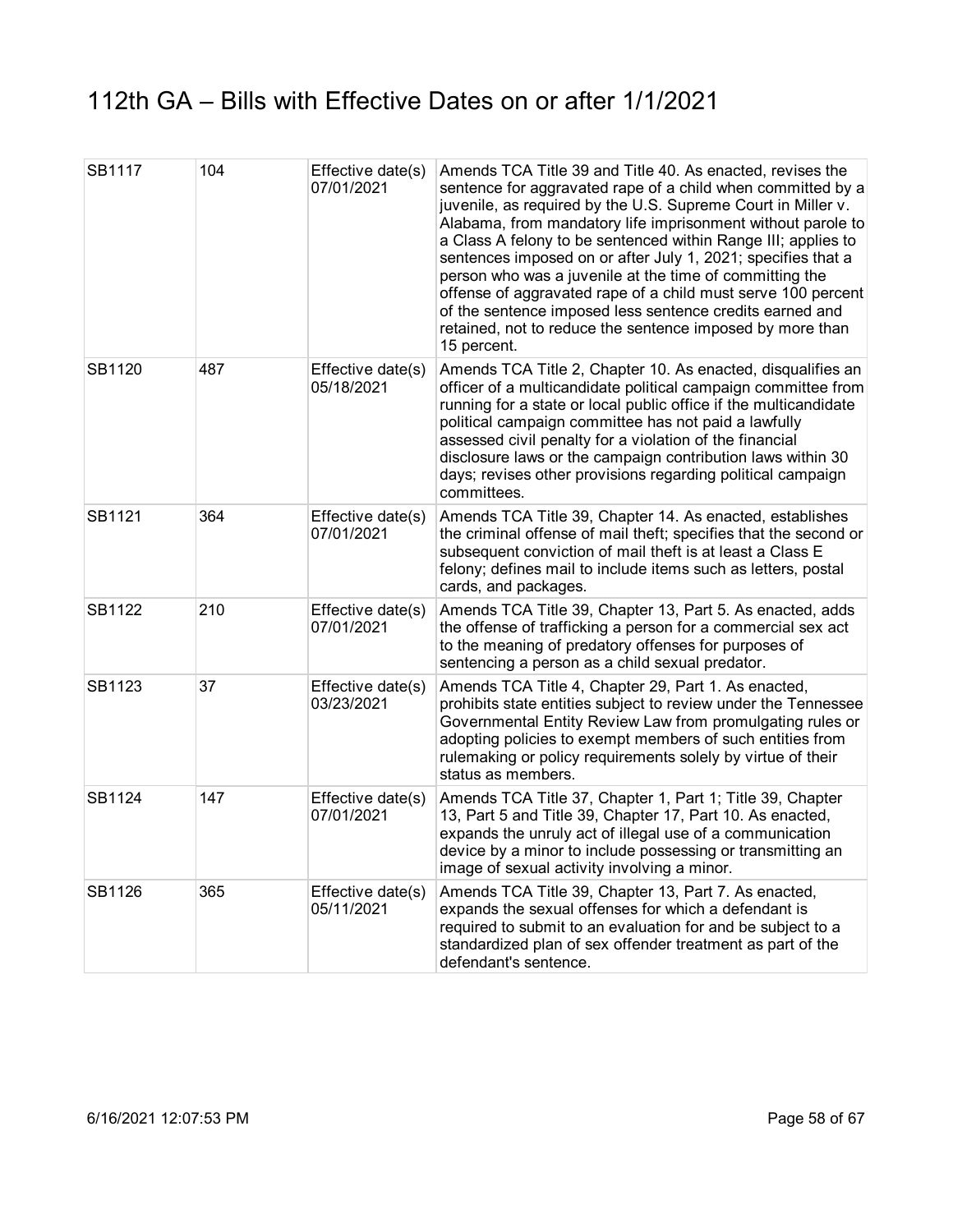| SB1132 | 268 | Effective date(s)<br>04/30/2021                | Amends TCA Title 4, Chapter 3, Part 30; Title 37; Title 39;<br>Title 40; Title 49 and Section 71-1-135. As enacted, requires<br>the human trafficking advisory council to develop a poster<br>design that brings awareness to human trafficking and<br>provide the completed poster design to the department of<br>tourism for placement of the posters in each of Tennessee's<br>welcome centers for the public to view.                                                                                                                                                                                                                                                                |
|--------|-----|------------------------------------------------|------------------------------------------------------------------------------------------------------------------------------------------------------------------------------------------------------------------------------------------------------------------------------------------------------------------------------------------------------------------------------------------------------------------------------------------------------------------------------------------------------------------------------------------------------------------------------------------------------------------------------------------------------------------------------------------|
| SB1133 | 211 | Effective date(s)<br>04/22/2021                | Amends TCA Section 49-5-106. As enacted, revises<br>provisions governing temporary teaching permits.                                                                                                                                                                                                                                                                                                                                                                                                                                                                                                                                                                                     |
| SB1135 | 552 | Effective date(s)<br>05/26/2021                | Amends TCA Title 49, Chapter 11; Title 49, Chapter 6 and<br>Title 49, Chapter 7. As enacted, enacts the "Tennessee Work<br>Ready Opportunity Program."                                                                                                                                                                                                                                                                                                                                                                                                                                                                                                                                   |
| SB1151 | 366 | Effective date(s)<br>05/11/2021                | Amends TCA Title 9, Chapter 8, Part 1 and Title 56. As<br>enacted, authorizes the board of claims to approve, and the<br>state treasurer to establish and maintain, a captive insurance<br>company for the state.                                                                                                                                                                                                                                                                                                                                                                                                                                                                        |
| SB1156 | 367 | Effective date(s)<br>05/11/2021;<br>07/01/2022 | Amends Chapter 1 of the Public Acts of 2021 (1st Ex. Sess.);<br>Chapter 3 of the Public Acts of 2021 (1st Ex. Sess.) and TCA<br>Title 49, Chapter 1, Part 9; and Title 49, Chapter 6, Part 31.<br>As enacted, requires, if an appeal of a mandatory retention in<br>third grade based on a student's scores on the ELA portion of<br>the student's TCAP test is filed, it must be filed by the<br>student's parent or guardian; requires an LEA or public<br>charter school to include information about third grade<br>retention in information the LEA or charter school must send<br>to a student's parent upon determining that the student has a<br>significant reading deficiency. |
| SB1173 | 368 | Effective date(s)<br>07/01/2021                | Amends TCA Title 49, Chapter 4. As enacted, revises<br>various provisions of the helping heroes grants.                                                                                                                                                                                                                                                                                                                                                                                                                                                                                                                                                                                  |
| SB1175 | 369 | Effective date(s)<br>07/01/2021                | Amends TCA Title 37, Chapter 10, Part 4 and Title 49. As<br>enacted, requires schools, nursery schools, preschools, child<br>care facilities, and public institutions of higher education to<br>include information on immunization exemptions on any<br>communications to students or parents regarding<br>immunization requirements.                                                                                                                                                                                                                                                                                                                                                   |
| SB1178 | 269 | Effective date(s)<br>04/30/2021                | Amends TCA Section 55-8-185. As enacted, specifies three<br>segments of state highways located in Unicoi County where<br>operation of off-highway vehicles will be authorized.                                                                                                                                                                                                                                                                                                                                                                                                                                                                                                           |
| SB1185 | 499 | Effective date(s)<br>05/25/2021                | Amends TCA Title 4, Chapter 7; Title 8, Chapter 25; Title 8,<br>Chapter 34; Title 8, Chapter 35; Title 8, Chapter 36 and Title<br>8, Chapter 37. As enacted, authorizes, from May 25, 2021, to<br>July 1, 2023, law enforcement officers who have been retired<br>for at least nine months from TCRS from any superseded<br>system administered by the state, or from any local<br>retirement fund to accept employment as a law enforcement<br>officer without loss or suspension of retirement benefits if<br>certain conditions met.                                                                                                                                                  |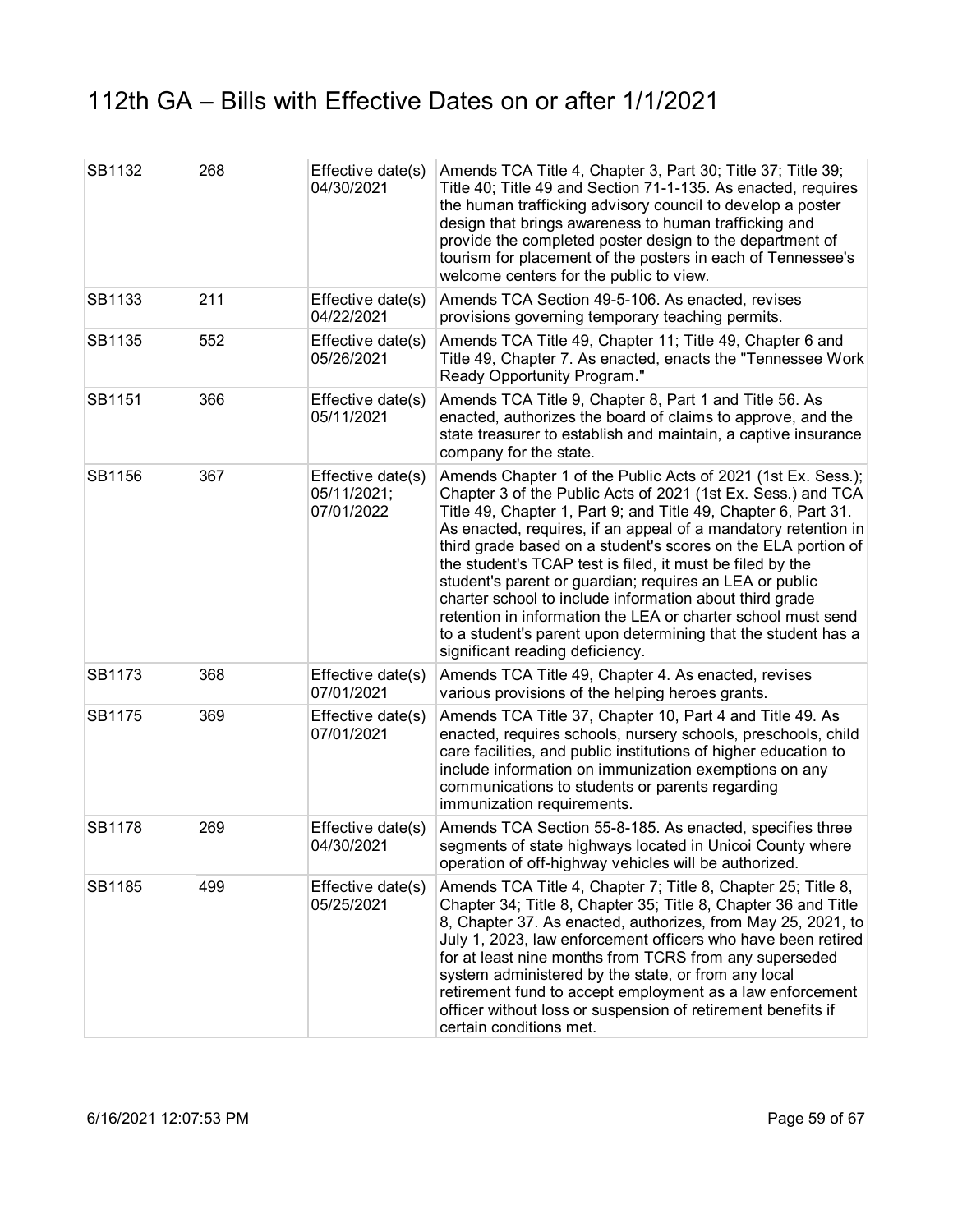| SB1187 | 488 | Effective date(s)<br>05/18/2021                | Amends TCA Chapter 222 of the Public Acts of 1983, and<br>any other acts amendatory thereto. As enacted, changes the<br>compensation, from an amount not to exceed \$1,000<br>annually to an amount not to exceed \$200 monthly, for the<br>board of directors of the Reelfoot Lake regional utility and<br>planning district.                                                                                                                                    |
|--------|-----|------------------------------------------------|-------------------------------------------------------------------------------------------------------------------------------------------------------------------------------------------------------------------------------------------------------------------------------------------------------------------------------------------------------------------------------------------------------------------------------------------------------------------|
| SB1199 | 270 | Effective date(s)<br>07/01/2021                | Amends TCA Title 70, Chapter 2. As enacted, repeals<br>statutory fee structure for licenses and permits, with certain<br>exceptions; authorizes the fish and wildlife commission to<br>promulgate rules to abolish license years and establish an<br>annual license system.                                                                                                                                                                                       |
| SB1211 | 370 | Effective date(s)<br>05/11/2021                | Amends TCA Title 39 and Title 47, Chapter 18. As enacted,<br>clarifies that wireless communication includes text messages<br>sent and received on smart devices for purposes of the Anti-<br>Phishing Act.                                                                                                                                                                                                                                                        |
| SB1227 | 371 | Effective date(s)<br>05/11/2021                | Amends TCA Title 39. As enacted, expands the definition of<br>"sexual activity" for purposes of offenses related to the<br>sexual exploitation of children to include an intent of sexual<br>arousal or gratification.                                                                                                                                                                                                                                            |
| SB1228 | 500 | Effective date(s)<br>05/25/2021,<br>10/01/2021 | Amends TCA Title 39; Title 40 and Title 71. As enacted,<br>enacts the "Safe Seniors Act of 2021".                                                                                                                                                                                                                                                                                                                                                                 |
| SB1229 | 281 | Effective date(s)<br>05/03/2021                | Amends TCA Title 49, Chapter 6, Part 13. As enacted,<br>requires an LEA or public charter school to notify a student's<br>parent or guardian prior to commencing instruction of a<br>sexual orientation or gender identity curriculum; permits a<br>parent or guardian to excuse the parent's or guardian's<br>student from a sexual orientation or gender identity<br>curriculum, and prohibits the LEA or charter school from<br>penalizing an excused student. |
| SB1231 | 501 | Effective date(s)<br>07/01/2021                | Amends TCA Title 24; Title 39; Title 40 and Title 55. As<br>enacted, limits the circumstances under which a court may<br>permit remote testimony by an expert in the scientific<br>detection of crime (a "forensic analyst") in a criminal<br>proceeding to certain cases; enacts other related<br>requirements.                                                                                                                                                  |
| SB1240 | 271 | Effective date(s)<br>04/30/2021                | Amends TCA Title 49. As enacted, directs the department to<br>provide career and technical education opportunities for<br>students in middle school; requires an LEA to provide<br>students in seventh or eighth grade with information on<br>available career and technical education programs upon<br>administering a career aptitude assessment.                                                                                                               |
| SB1258 | 65  | Effective date(s)<br>07/01/2021                | Amends TCA Title 39, Chapter 11 and Title 39, Chapter 17.<br>As enacted, authorizes the ownership, possession, purchase,<br>and sale of antique gambling machines; prohibits operation<br>by members of the public of any such machine that is on<br>public display.                                                                                                                                                                                              |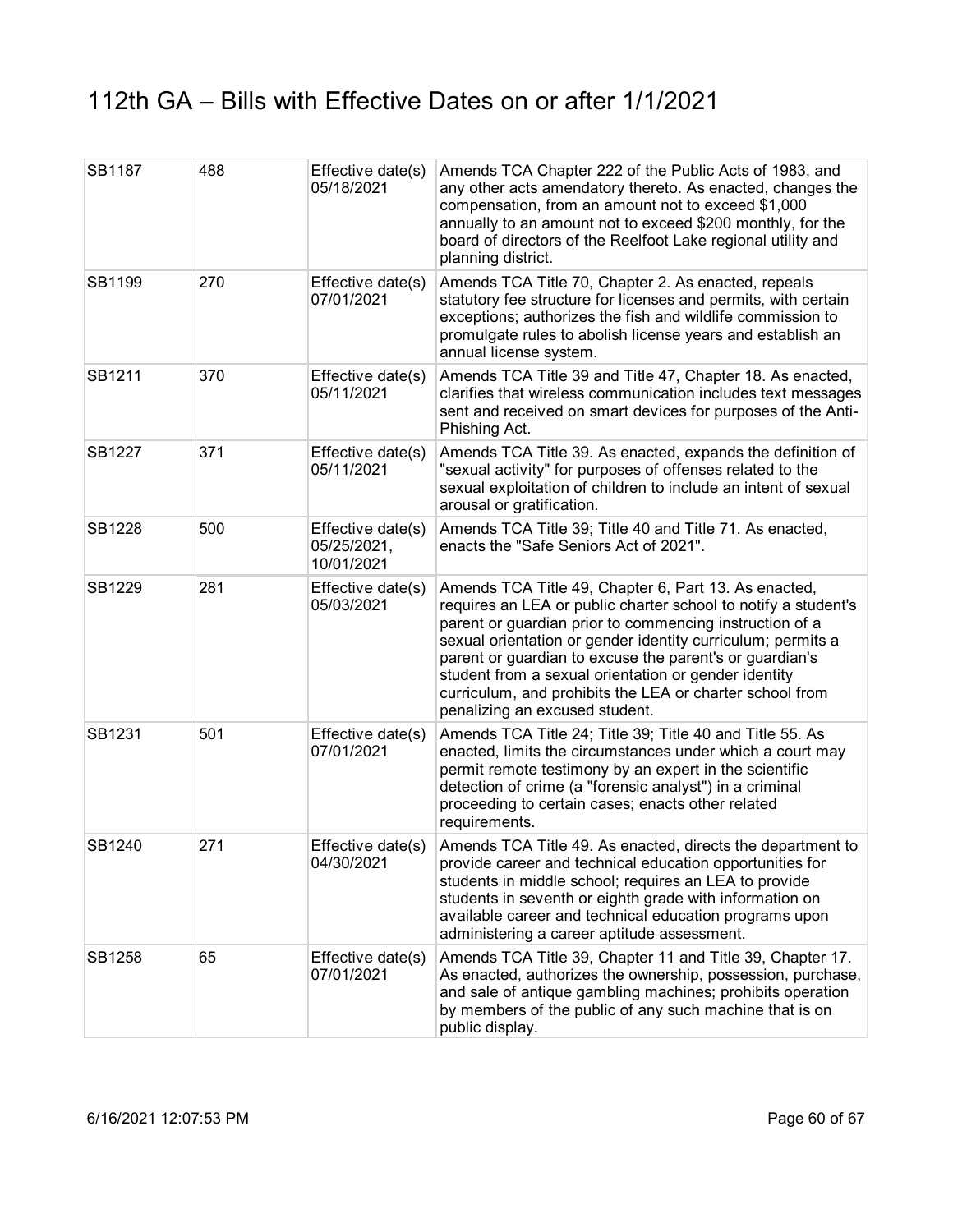| SB1259 | 272 | Effective date(s)<br>07/01/2021                | Amends TCA Title 49 and Title 68. As enacted, enacts the<br>"Safe Stars Act," which establishes certain health and safety<br>requirements in regard to school youth athletic activities.                                                                                                                                                                                                                                                                             |
|--------|-----|------------------------------------------------|----------------------------------------------------------------------------------------------------------------------------------------------------------------------------------------------------------------------------------------------------------------------------------------------------------------------------------------------------------------------------------------------------------------------------------------------------------------------|
| SB1262 | 273 | Effective date(s)<br>04/30/2021                | Amends TCA Title 67, Chapter 4, Part 29. As enacted,<br>authorizes a local governing body to pass a resolution or<br>ordinance requiring 50 percent of the residential<br>development tax levied under the County Powers Relief Act<br>to be paid at the time of application for a building permit and<br>the remaining 50 percent of the tax to be paid prior to the<br>issuance of a certificate of occupancy.                                                     |
| SB1266 | 148 | Effective date(s)<br>04/13/2021                | Amends TCA Title 4; Title 49; Title 63 and Title 68. As<br>enacted, requires the board for licensing health care facilities<br>to promulgate emergency rules no later than July 1, 2021, to<br>permit persons who qualified as temporary nurse aides on or<br>after the beginning date of the national public health<br>emergency declared January 31, 2020, to become certified<br>as nursing assistants in this state and be placed on the nurse<br>aide registry. |
| SB1269 | 149 | Effective date(s)<br>04/13/2021                | Amends TCA Section 63-10-216. As enacted, makes<br>changes with regard to compounding pharmacies, including<br>allowing out-of-state pharmacy practice sites to provide<br>certain inspections, equivalent to what are currently required,<br>if accepted by the Tennessee board of pharmacy and<br>removing the requirement that pharmacies engaging in<br>sterile compounding have to make certain quarterly reports<br>to the board.                              |
| SB1270 | 502 | Effective date(s)<br>07/01/2021                | Amends TCA Section 55-4-105. As enacted, increases, from<br>\$4.00 to \$5.00, the amount of the fee that may be imposed<br>by each county clerk for the service of handling mail orders<br>of registration plates and decals.                                                                                                                                                                                                                                        |
| SB1271 | 372 | Effective date(s)<br>05/11/2021;<br>07/01/2021 | Amends TCA Title 47, Chapter 18; Title 53; Title 56; Title 63;<br>Title 68 and Title 71. As enacted, revises and enacts<br>provisions governing discount plans including prescription<br>drug plans.                                                                                                                                                                                                                                                                 |
| SB1275 | 150 | Effective date(s)<br>07/01/2021                | Amends TCA Title 4; Title 63 and Title 68. As enacted,<br>grants certain liability protections to, and confidentiality<br>privileges for records of, certain federally qualified health<br>centers and quality improvement committees formed or<br>retained by the federally qualified health centers.                                                                                                                                                               |
| SB1277 | 373 | Effective date(s)<br>05/11/2021                | Amends TCA Title 3; Title 4; Title 56, Chapter 1, Part 1 and<br>Title 63. As enacted, creates the chronic weight management<br>task force to study the health implications of chronic weight<br>management and Type 2 diabetes.                                                                                                                                                                                                                                      |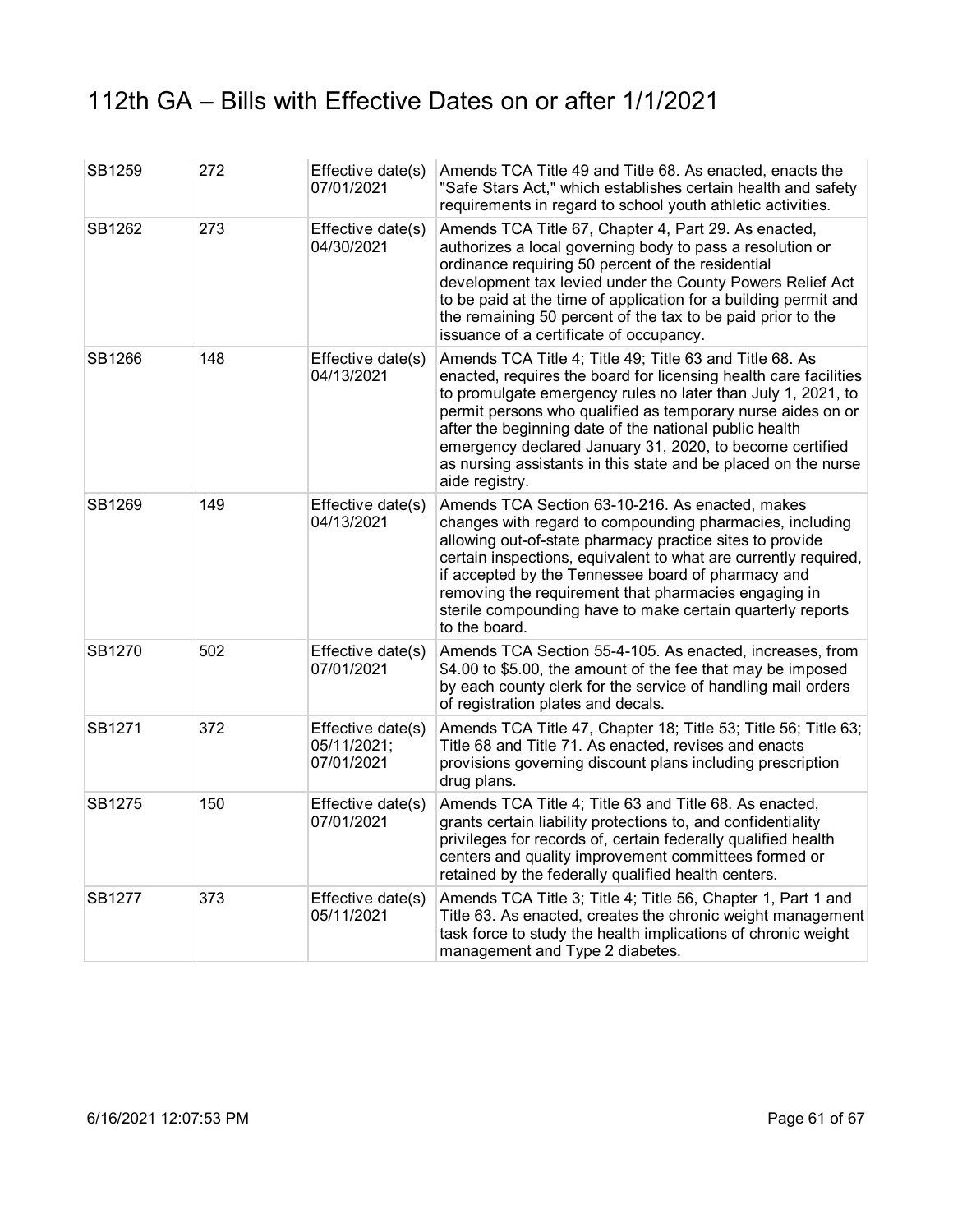| SB1285 | 304 | Effective date(s)<br>07/01/2021 | Amends TCA Title 10, Chapter 7; Title 37; Title 38; Title 39;<br>Title 40 and Title 55. As enacted, specifies that photographic<br>evidence of a fatal motor vehicle accident depicting a<br>deceased minor victim at the scene of the accident is<br>confidential and not open for inspection by members of the<br>public; provides that custodial parent or legal guardian of<br>such deceased minor victim may waive confidentiality and<br>allow the minor victim's photograph to be used and obtained<br>in the same manner as other public records.               |
|--------|-----|---------------------------------|-------------------------------------------------------------------------------------------------------------------------------------------------------------------------------------------------------------------------------------------------------------------------------------------------------------------------------------------------------------------------------------------------------------------------------------------------------------------------------------------------------------------------------------------------------------------------|
| SB1286 | 105 | Effective date(s)<br>04/07/2021 | Amends TCA Title 37. As enacted, permits a child to be<br>detained in a secure facility when there is probable cause to<br>believe the child has committed certain offenses involving<br>burglary, robbery, or theft of a motor vehicle; removes<br>restrictions on the juvenile court's authority to order detention<br>for a child who has committed a delinquent act.                                                                                                                                                                                                |
| SB1303 | 274 | Effective date(s)<br>04/30/2021 | Amends TCA Title 49. As enacted, establishes certain<br>requirements regarding student athletes who are placed in<br>foster care.                                                                                                                                                                                                                                                                                                                                                                                                                                       |
| SB1315 | 374 | Effective date(s)<br>01/01/2022 | Amends TCA Title 2; Title 3; Title 4; Title 8; Title 16 and Title<br>17. As enacted, enacts the "Tennessee Election Integrity<br>Act," which requires that absentee ballots, other than ballots<br>authorized by state or federal law to be delivered<br>electronically to qualified voters who are entitled to vote by<br>absentee ballot, include a watermark approved by the<br>coordinator of elections; requires a counting board official to<br>verify that the absentee ballots contain the watermark and<br>reject any ballot that does not bear the watermark. |
| SB1323 | 503 | Effective date(s)<br>05/25/2021 | Amends TCA Title 3; Title 4; Title 5; Title 6; Title 7; Title 8;<br>Title 9; Title 10; Title 33; Title 34; Title 36; Title 37; Title 38;<br>Title 43; Title 47; Title 49; Title 50; Title 53; Title 55; Title 56;<br>Title 62; Title 67; Title 68 and Title 71. As enacted, requires<br>TACIR to conduct a comprehensive evaluation of childhood<br>obesity in the state and its short and long-term effects.                                                                                                                                                           |
| SB1326 | 275 | Effective date(s)<br>07/01/2021 | Amends TCA Title 67, Chapter 6, Part 5. As enacted,<br>authorizes dealers whose sales and use tax liability for 12<br>consecutive months has averaged \$1,000 or less per month<br>to file returns and payment either monthly or quarterly;<br>requires that the \$1,000 be adjusted for inflation and rounded<br>to the nearest \$10 every five years, beginning January 1,<br>2026.                                                                                                                                                                                   |
| SB1335 | 553 | Effective date(s)<br>05/26/2021 | Amends TCA Title 4; Title 38 and Title 39. As enacted,<br>enacts the "Tennessee Second Amendment Sanctuary Act."                                                                                                                                                                                                                                                                                                                                                                                                                                                        |
| SB1337 | 375 | Effective date(s)<br>05/11/2021 | Amends TCA Title 4; Title 36; Title 37 and Title 71. As<br>enacted, prohibits the department from requiring an<br>individual or members of the individual's household to<br>undergo an immunization as a condition of adopting or<br>fostering unless the child is under 18 months of age or has<br>significant documented medical needs that would necessitate<br>the caregiver or members of the caregiver's household being<br>immunized.                                                                                                                            |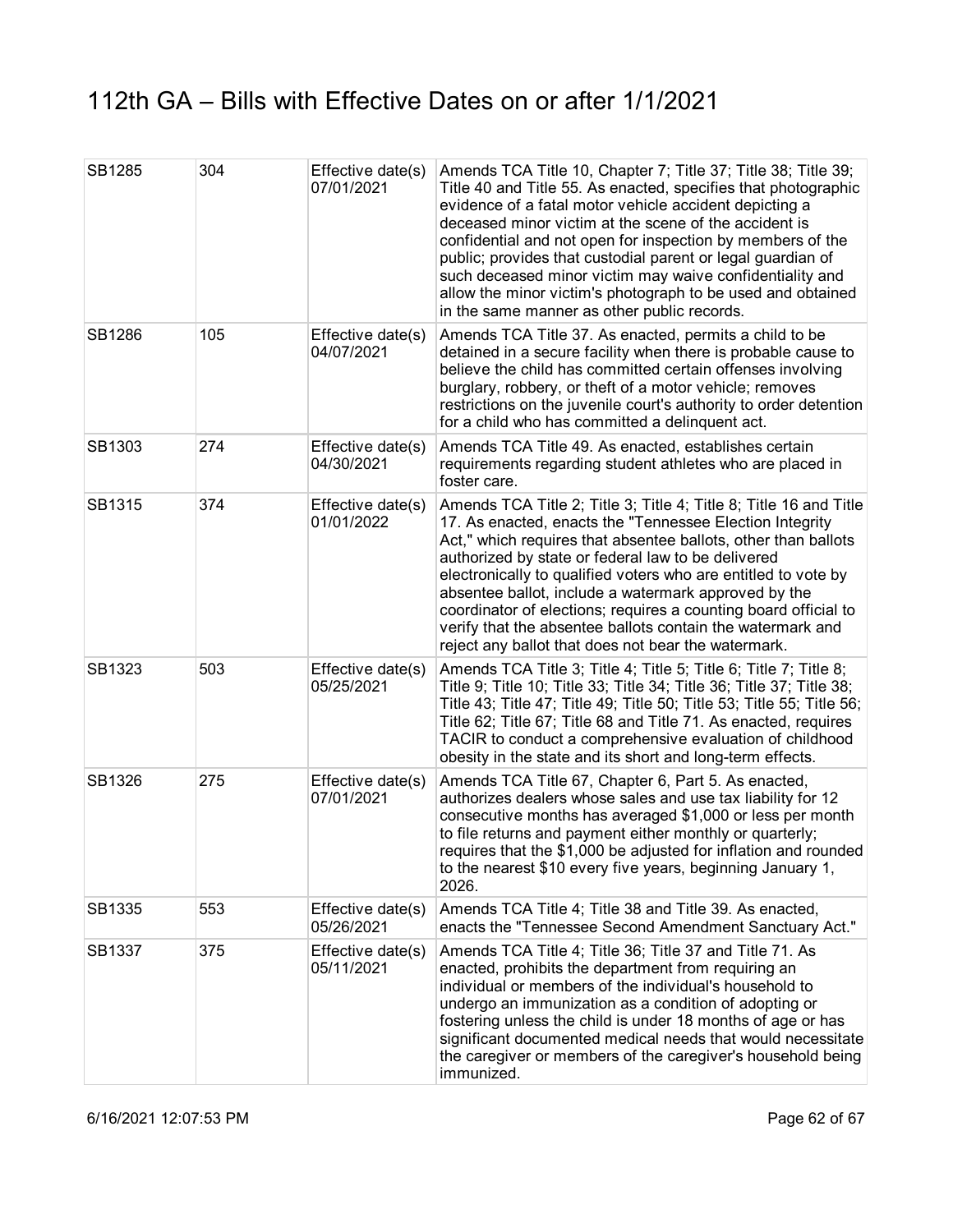| SB1338        | 504 | Effective date(s)<br>07/01/2021 | Amends TCA Title 49. As enacted, requires the board to<br>determine the percentage of any increase in funds<br>appropriated to the instructional salaries and wages<br>component of the basic education program (BEP) and<br>increase the minimum salary on the state salary schedule by<br>that percentage.                                                                                                                                                                                                                                                                          |
|---------------|-----|---------------------------------|---------------------------------------------------------------------------------------------------------------------------------------------------------------------------------------------------------------------------------------------------------------------------------------------------------------------------------------------------------------------------------------------------------------------------------------------------------------------------------------------------------------------------------------------------------------------------------------|
| SB1339        | 376 | Effective date(s)<br>05/11/2021 | Amends TCA Section 62-4-109. As enacted, authorizes a<br>licensed aesthetician to perform cosmetic microneedling if<br>performed under the supervision of a licensed physician.                                                                                                                                                                                                                                                                                                                                                                                                       |
| SB1343        | 377 | Effective date(s)<br>07/01/2021 | Amends TCA Title 49. As enacted, revises provisions<br>governing injuries to educators in the course of employment<br>caused by a violent criminal act.                                                                                                                                                                                                                                                                                                                                                                                                                               |
| SB1345        | 378 | Effective date(s)<br>05/11/2021 | Amends TCA Title 49. As enacted, revises provisions<br>governing teachers' contracts.                                                                                                                                                                                                                                                                                                                                                                                                                                                                                                 |
| SB1350        | 66  | Effective date(s)<br>10/15/2021 | Amends TCA Title 55, Chapter 17 and Title 62, Chapter 19.<br>As enacted, authorizes the sale or purchase of previously<br>titled antique or unique motor vehicles without a motor<br>vehicle dealer license through auction formats that meet<br>certain criteria.                                                                                                                                                                                                                                                                                                                    |
| <b>SB1368</b> | 106 | Effective date(s)<br>04/07/2021 | Amends TCA Title 68, Chapter 2, Part 6. As enacted,<br>prohibits a county board of health or county department of<br>health from prohibiting or regulating agriculture except as<br>otherwise authorized by law.                                                                                                                                                                                                                                                                                                                                                                      |
| SB1370        | 379 | Effective date(s)<br>05/11/2021 | Amends TCA Title 20 and Title 29. As enacted, states that<br>there is no cause of action for wrongful birth based on a<br>claim that a person would not or should not have been born<br>or for wrongful life based on a claim that a person would or<br>should have been aborted.                                                                                                                                                                                                                                                                                                     |
| SB1373        | 505 | Effective date(s)<br>07/01/2021 | Amends TCA Title 39; Title 40 and Title 41. As enacted,<br>classifies the offense of reckless endangerment by<br>discharging a firearm from within a motor vehicle as a Class<br>C felony.                                                                                                                                                                                                                                                                                                                                                                                            |
| SB1376        | 67  | Effective date(s)<br>03/29/2021 | Amends TCA Section 56-7-102. As enacted, clarifies that,<br>except when dealing with an assignment of benefits to a<br>healthcare provider, the rights, duties, or benefits provided<br>by a policy of insurance may be assigned only as expressly<br>provided by the terms of the policy of insurance or as<br>otherwise expressly allowed by the insurer.                                                                                                                                                                                                                           |
| SB1377        | 276 | Effective date(s)<br>04/30/2021 | Amends TCA Title 49. As enacted, authorizes LEAs to<br>purchase technology using state school funds for textbooks<br>and instructional materials in a school year immediately<br>following a textbook adoption cycle in which the state<br>textbook and instructional materials quality commission did<br>not list or recommend career and technical education<br>textbooks or instructional materials; authorizes LEAs to use<br>any remainder of such funds after the purchase of career and<br>technical education textbooks or instructional materials to<br>purchase technology. |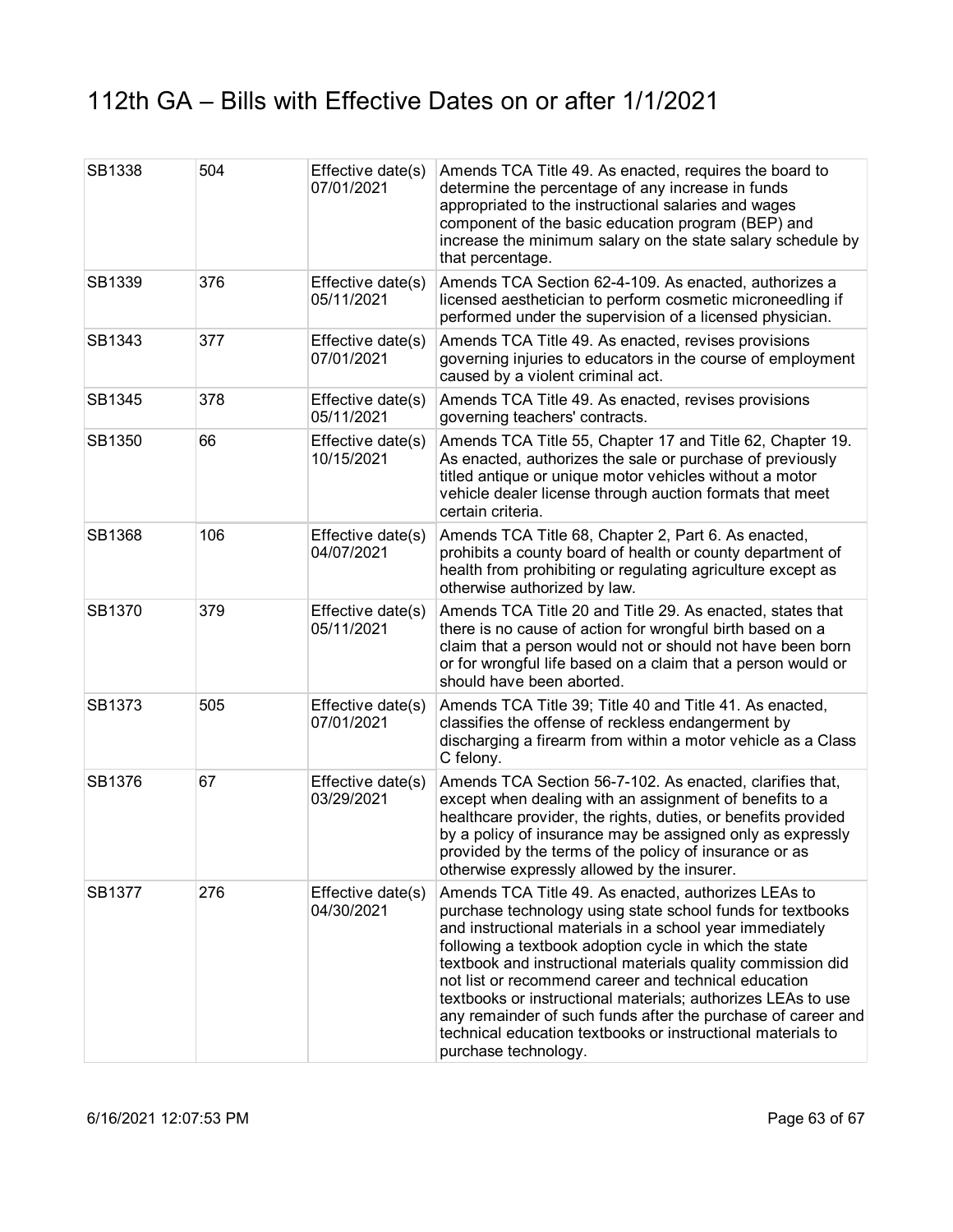| SB1380 | 489 | Effective date(s)<br>05/18/2021 | Amends TCA Title 38; Title 39 and Title 40. As enacted,<br>requires law enforcement agencies to develop certain<br>policies regarding the use of force; prohibits magistrates from<br>issuing no-knock warrants; establishes certain reporting<br>requirements.                                                                                                                                                                                                                                                                                                                                                                                                                        |
|--------|-----|---------------------------------|----------------------------------------------------------------------------------------------------------------------------------------------------------------------------------------------------------------------------------------------------------------------------------------------------------------------------------------------------------------------------------------------------------------------------------------------------------------------------------------------------------------------------------------------------------------------------------------------------------------------------------------------------------------------------------------|
| SB1381 | 151 | Effective date(s)<br>05/01/2021 | Amends TCA Title 66, Chapter 27. As enacted, requires a<br>homeowners' association to provide, upon written request of<br>a member, a record of certain information in a vote to amend<br>a declaration that prohibits or effectively prohibits the use of<br>residential property as a long-term rental property; creates a<br>vested right in an owner to use single-family residential<br>property as long-term rental property if certain conditions<br>exist; requires business entity owners of residential property<br>to notify a homeowners' association of certain information.                                                                                              |
| SB1392 | 380 | Effective date(s)<br>07/01/2021 | Amends TCA Title 4; Title 37; Title 49; Title 63; Title 68 and<br>Section 71-5-133. As enacted, revises provisions governing<br>contraception information provided as part of instruction of<br>the family life curriculum.                                                                                                                                                                                                                                                                                                                                                                                                                                                            |
| SB1417 | 506 | Effective date(s)<br>07/01/2021 | Amends TCA Title 29, Chapter 20. As enacted, provides that<br>all actions, arbitrations, or other binding dispute resolution<br>proceedings to recover damages for a deficiency in the<br>design, planning, supervision, observation of construction, or<br>construction of a trolley or light rail system, for injury to<br>property, real or personal, arising out of any such deficiency,<br>or for injury to the person or for wrongful death arising out of<br>any such deficiency, must be brought against any<br>governmental entity that owns, operates, or controls the<br>trolley or light right system within four years after substantial<br>completion of an improvement. |
| SB1419 | 68  | Effective date(s)<br>03/29/2021 | Amends TCA Title 15, Chapter 2. As enacted, designates the<br>month of April as "Barber, Beauty, and Health Month."                                                                                                                                                                                                                                                                                                                                                                                                                                                                                                                                                                    |
| SB1437 | 381 | Effective date(s)<br>05/11/2021 | Amends TCA Title 40, Chapter 35, Part 5. As enacted,<br>requires an employee of the department of correction to<br>meet with an incarcerated individual within one year of the<br>individual's release eligibility date to create a release plan.                                                                                                                                                                                                                                                                                                                                                                                                                                      |
| SB1440 | 305 | Effective date(s)<br>05/04/2021 | Amends TCA Title 34. As enacted, specifies the procedures<br>for giving notice in conservatorship proceedings; specifies<br>that certain examination reports in conservatorship<br>proceedings are confidential and not open for inspection by<br>the public.                                                                                                                                                                                                                                                                                                                                                                                                                          |
| SB1520 | 382 | Effective date(s)<br>07/01/2021 | Amends TCA Title 4 and Title 8. As enacted, allows<br>members of the Tennessee consolidated retirement system<br>to obtain creditable service for prior service while a<br>participating member of a retirement system of a city,<br>metropolitan government, county, utility district, or other<br>political subdivision.                                                                                                                                                                                                                                                                                                                                                             |
| SB1521 | 507 | Effective date(s)<br>07/01/2022 | Amends TCA Title 49, Chapter 7. As enacted, enacts the<br>"Students Right to Know Act."                                                                                                                                                                                                                                                                                                                                                                                                                                                                                                                                                                                                |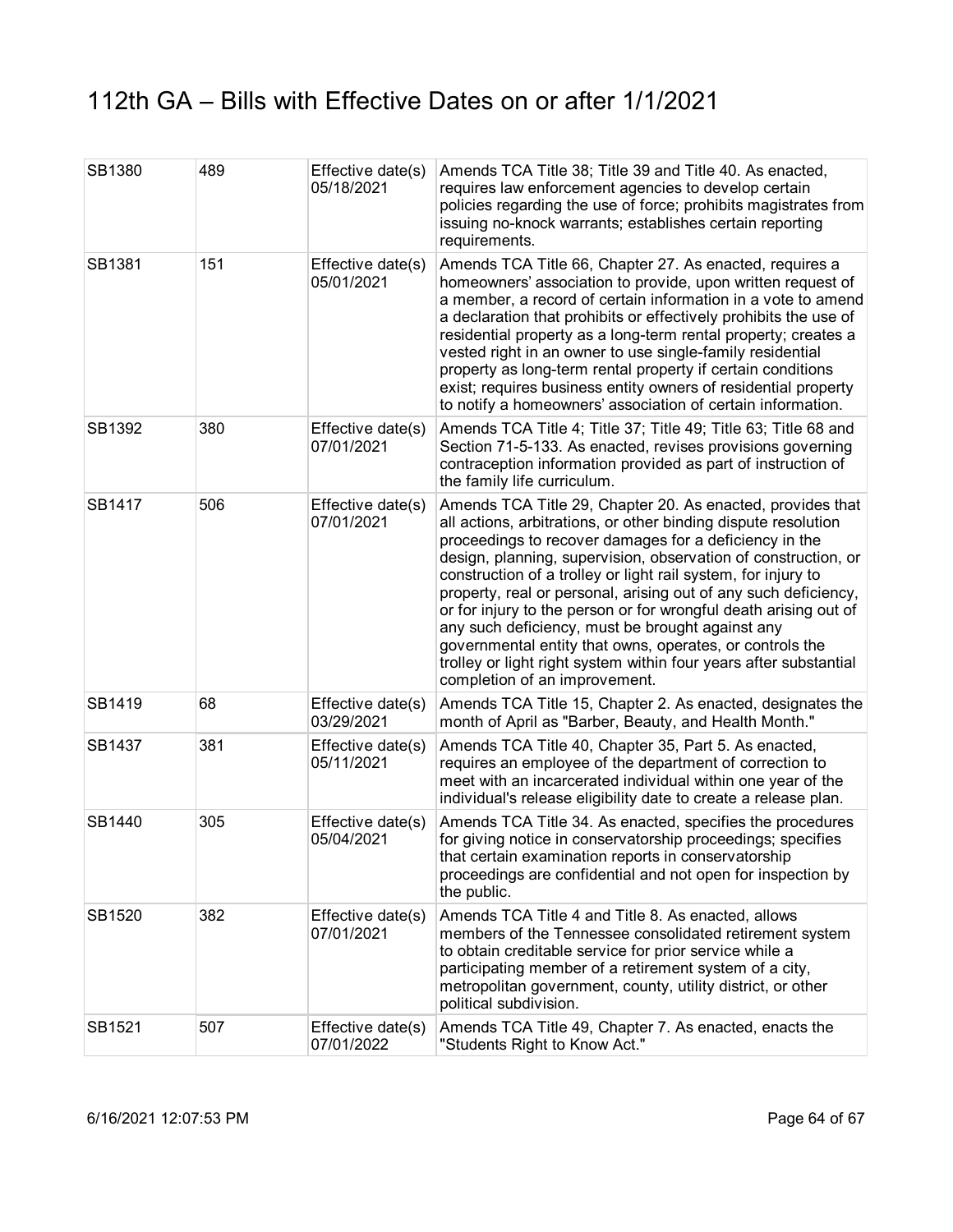| SB1530 | 508 | Effective date(s)<br>07/01/2021 | Amends TCA Title 37. As enacted, adds to the definition of<br>"severe child abuse" the act of knowingly allowing a child to<br>be within a structure where a Schedule I controlled<br>substance, cocaine, methamphetamine, or fentanyl is<br>present and accessible to the child.                                                                                                                                                                                                                                                                                                                                                                                                                                                               |
|--------|-----|---------------------------------|-------------------------------------------------------------------------------------------------------------------------------------------------------------------------------------------------------------------------------------------------------------------------------------------------------------------------------------------------------------------------------------------------------------------------------------------------------------------------------------------------------------------------------------------------------------------------------------------------------------------------------------------------------------------------------------------------------------------------------------------------|
| SB1531 | 509 | Effective date(s)<br>07/01/2021 | Amends TCA Title 39, Chapter 13, Part 5. As enacted, states<br>that a victim of sexual battery is incapable of consenting to<br>sexual contact with a member of the clergy, healthcare<br>professional, or alcohol and drug abuse counselor who was<br>treating the victim for a mental, emotional, or physical<br>condition if the sexual contact occurs during the course of a<br>consultation, examination, ongoing treatment, therapy, or<br>other provision of such professional services.                                                                                                                                                                                                                                                 |
| SB1532 | 383 | Effective date(s)<br>05/11/2021 | Amends TCA Title 67. As enacted, extends, from March 1 to<br>March 15, the deadline by which a landowner must file with<br>the assessor of property an application for land to be<br>classified as agricultural, forest, or open space land; makes<br>other revisions.                                                                                                                                                                                                                                                                                                                                                                                                                                                                          |
| SB1534 | 306 | Effective date(s)<br>05/04/2021 | Amends TCA Title 2. As enacted, establishes certain<br>restrictions and limitations on state election commission,<br>secretary of state, coordinator of elections, counting election<br>commission, and administrators of elections in regard to<br>funding for elections, the acceptance of certain gifts, and the<br>expenditure of certain funds.                                                                                                                                                                                                                                                                                                                                                                                            |
| SB1552 | 510 | Effective date(s)<br>05/25/2021 | Amends TCA Title 4; Title 5; Title 6; Title 7; Title 12; Title 13;<br>Title 42; Title 43; Title 44; Title 45; Title 46; Title 47; Title 48;<br>Title 50; Title 53; Title 54; Title 55; Title 56; Title 61; Title 62;<br>Title 65; Title 66; Title 67 and Title 68. As enacted, revises<br>various provisions of the Tennessee Small Business<br>Investment Company Credit Act regarding TNInvestco.                                                                                                                                                                                                                                                                                                                                             |
| SB1573 | 384 | Effective date(s)<br>05/11/2021 | Amends TCA Title 4; Title 5; Title 6; Title 7; Title 50, Chapter<br>1, Part 2; Title 58 and Title 68. As enacted, prohibits a local<br>governmental entity or the executive head of a local<br>government from, by executive order, ordinance, or<br>resolution, creating categories or classes of nonessential<br>businesses, trades, professions, or industries for the purpose<br>of suspending lawful commerce, encumbering trade, or<br>denying citizens the right to work if such activities are<br>otherwise lawful in this state unless an explicit order of the<br>local fire marshal or a court of competent jurisdiction<br>declares that the business operating poses a clear and<br>present danger to the citizenry of this state. |
| SB1576 | 152 | Effective date(s)<br>07/01/2021 | Amends TCA Section 50-6-226. As enacted, authorizes the<br>court of workers' compensation claims to award additional<br>attorneys' fees and costs incurred when an employer<br>wrongfully denies a claim or wrongfully fails to timely initiate<br>benefits to which the employee or dependent is entitled for<br>injuries that occur between July 1, 2021, and June 30, 2023.                                                                                                                                                                                                                                                                                                                                                                  |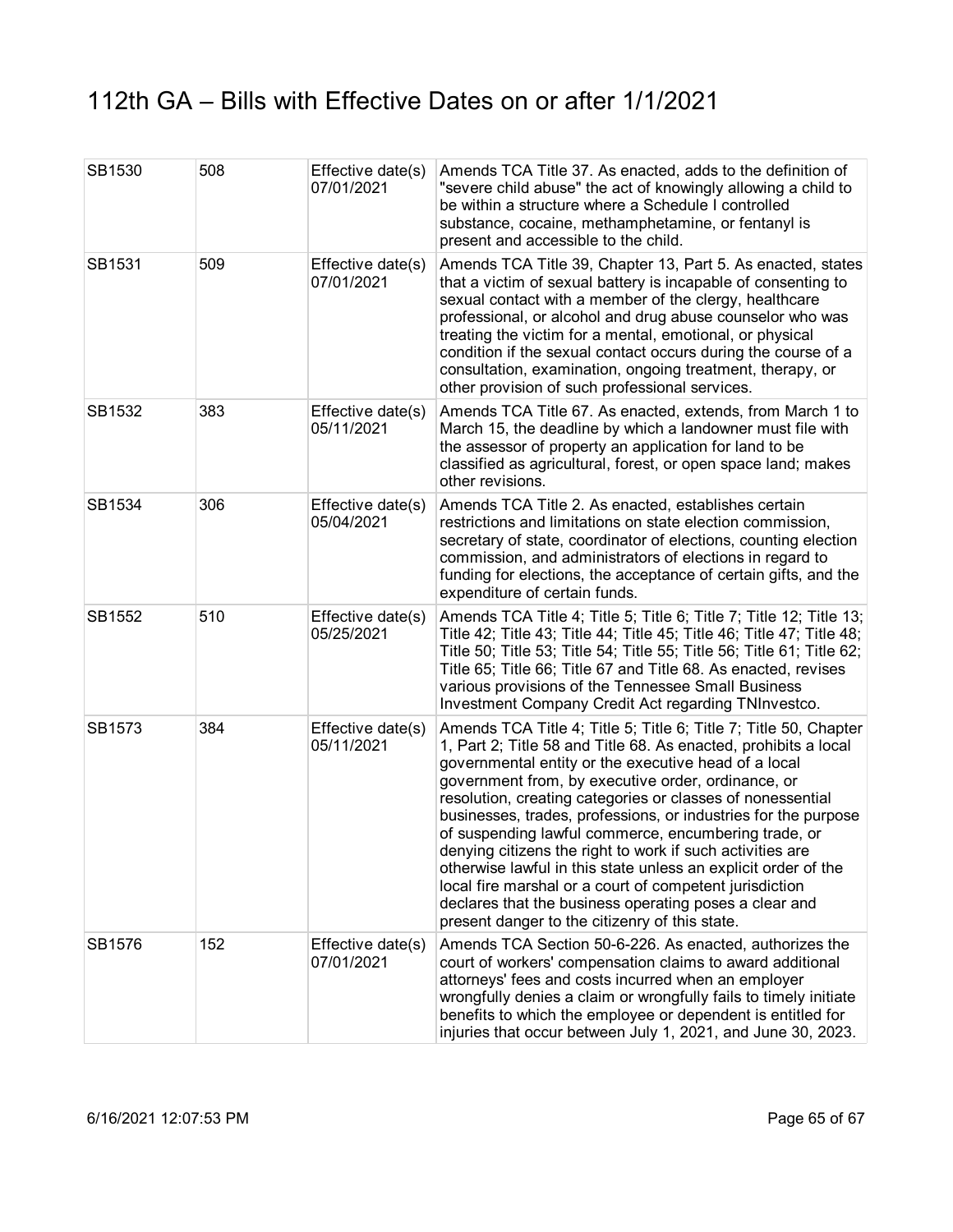| SB1583 | 38  | Effective date(s)<br>03/23/2021 | Amends TCA Title 11. As enacted, renames the Cumberland<br>Trail State Park the "Justin P. Wilson Cumberland Trail State<br>Park."                                                                                                                                                                                                                                                                                                                                                                                                                                                        |
|--------|-----|---------------------------------|-------------------------------------------------------------------------------------------------------------------------------------------------------------------------------------------------------------------------------------------------------------------------------------------------------------------------------------------------------------------------------------------------------------------------------------------------------------------------------------------------------------------------------------------------------------------------------------------|
| SB1584 | 385 | Effective date(s)<br>05/11/2021 | Amends TCA Section 70-2-104. As enacted, expands<br>eligibility for permanent sport combination hunting and<br>fishing licenses to include residents of this state who have<br>suffered an amputation of 75 percent or more of a lower<br>limb.                                                                                                                                                                                                                                                                                                                                           |
| SB1589 | 153 | Effective date(s)<br>04/13/2021 | Amends TCA Section 63-1-155. As enacted, redefines store-<br>and-forward telemedicine services for purposes of<br>establishment of provider-patient relationships and standards<br>of practice.                                                                                                                                                                                                                                                                                                                                                                                           |
| SB1590 | 386 | Effective date(s)<br>05/11/2021 | Amends TCA Title 29, Chapter 20 and Title 55, Chapter 10,<br>Part 4. As enacted, specifies that a local governmental entity<br>is immune from liability for any cause of action or claim for<br>damages arising out of a person's participation in a private<br>appropriately licensed substance abuse treatment program<br>approved by the court as an alternative facility.                                                                                                                                                                                                             |
| SB1591 | 511 | Effective date(s)<br>07/01/2021 | Amends TCA Title 39 and Title 40, Chapter 35. As enacted,<br>creates the offense of negligently, by act or omission,<br>engaging in conduct that places a child in imminent danger<br>of death, bodily injury, or physical or mental impairment.                                                                                                                                                                                                                                                                                                                                          |
| SB1597 | 212 | Effective date(s)<br>04/22/2021 | Amends TCA Title 7, Chapter 61 and Title 68. As enacted,<br>designates ambulance service as an essential service,<br>directs all county governing bodies to make provisions to<br>ensure that at least one licensed ambulance service is<br>available within their county, authorizes municipal governing<br>bodies to make provisions for ambulance service within the<br>boundaries of a municipality, and authorizes the governing<br>body of any county or city to adopt and enforce reasonable<br>regulations to control the provision of private or nonprofit<br>ambulance service. |
| SB1612 | 213 | Effective date(s)<br>07/01/2021 | Amends TCA Title 38; Title 55 and Title 62. As enacted,<br>establishes certain requirements for persons engaged in the<br>business of buying or selling unattached catalytic converters<br>as a single item; creates Class A, punishable by fine only,<br>misdemeanor of possessing a used, detached catalytic<br>converter that the person does not have authorization to<br>possess.                                                                                                                                                                                                    |
| SB1615 | 277 | Effective date(s)<br>07/01/2021 | Amends TCA Section 55-17-121. As enacted, adds to the<br>provisions governing labor rates charged by motor vehicle<br>dealers.                                                                                                                                                                                                                                                                                                                                                                                                                                                            |